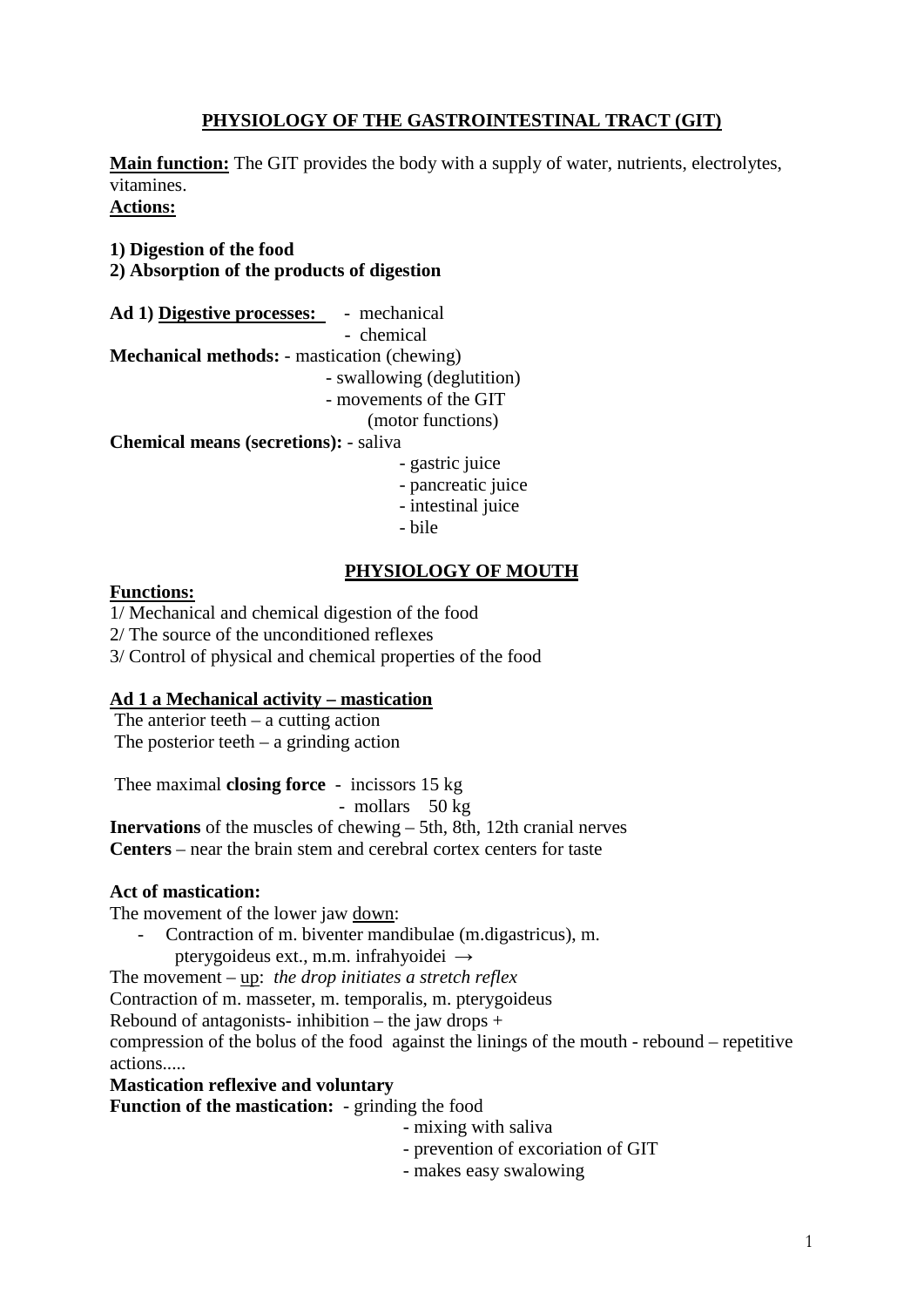- aids subsequent digestion

# **SALIVATION**

**Ad 1 b) Adjustment of the food by the saliva The salivary glands:** - parotid - submandibular - sublingual - buccal **Secretion of the saliva:** - basal - 800 – 1500 ml/day - during intake of food **Regulation of salivary secretion** – nervous - parasympathetic sympathetic Unconditioned reflexes: Taste and tactile stimuli increase 8-20 times the basal rate of secretion Conditioned reflexes: Visual, olphactoric, acoustic stimuli **Centers:** salivatory nuclei (at the juncture of the medulla and pons): superior – submandibular (70%), sublingual (5%) inferior – parotid (serous saliva)

Parasympathetic nerves: n.VII, n.IX – stimulation of the salivation. Parasympathetic nerves – acetylcholine – kallikrein – alpha 2 globuline (plasma) – bradykinine – vasodilatation – stimulation of the secretion of saliva (serous)

Sympathetic nerves: stimulation of the secretion of the mucinous saliva

### **Composition of the saliva**

99.5 % - water; 0.5 % substances  $\overline{\phantom{0}}$  - organic  $\overline{-}$  0.3 % - anorganic  $-0.5\%$ 

**Organic substances:** Mucin, digestive enzymes – ptyalin, lingual lipase, proteolytic enzymes, cytochromoxidase, carbanhydrase, phosphatase, IgA, lysozyme, blood groups s.... **Cells:** leukocytes,epithelial cells,... **Anorganic substances:** Na<sup>+</sup>, K<sup>+</sup>, Cl<sup>-</sup>, HCO<sub>3</sub><sup>-</sup>

#### **Functions of saliva**

| Saliva     | - keeps the mouth moist, aids speech                                       |
|------------|----------------------------------------------------------------------------|
|            | - facilitates swallowing                                                   |
|            | - serves as a solvent for the molecules that stimulate                     |
|            | the taste buds                                                             |
|            | - serves a solvent for irritating foods - helps wash away the pathogenetic |
| bacteria,  |                                                                            |
|            | - destroy bacteria (thiocyanate ions, proteolytic enzymes), by proteins    |
| antibodies |                                                                            |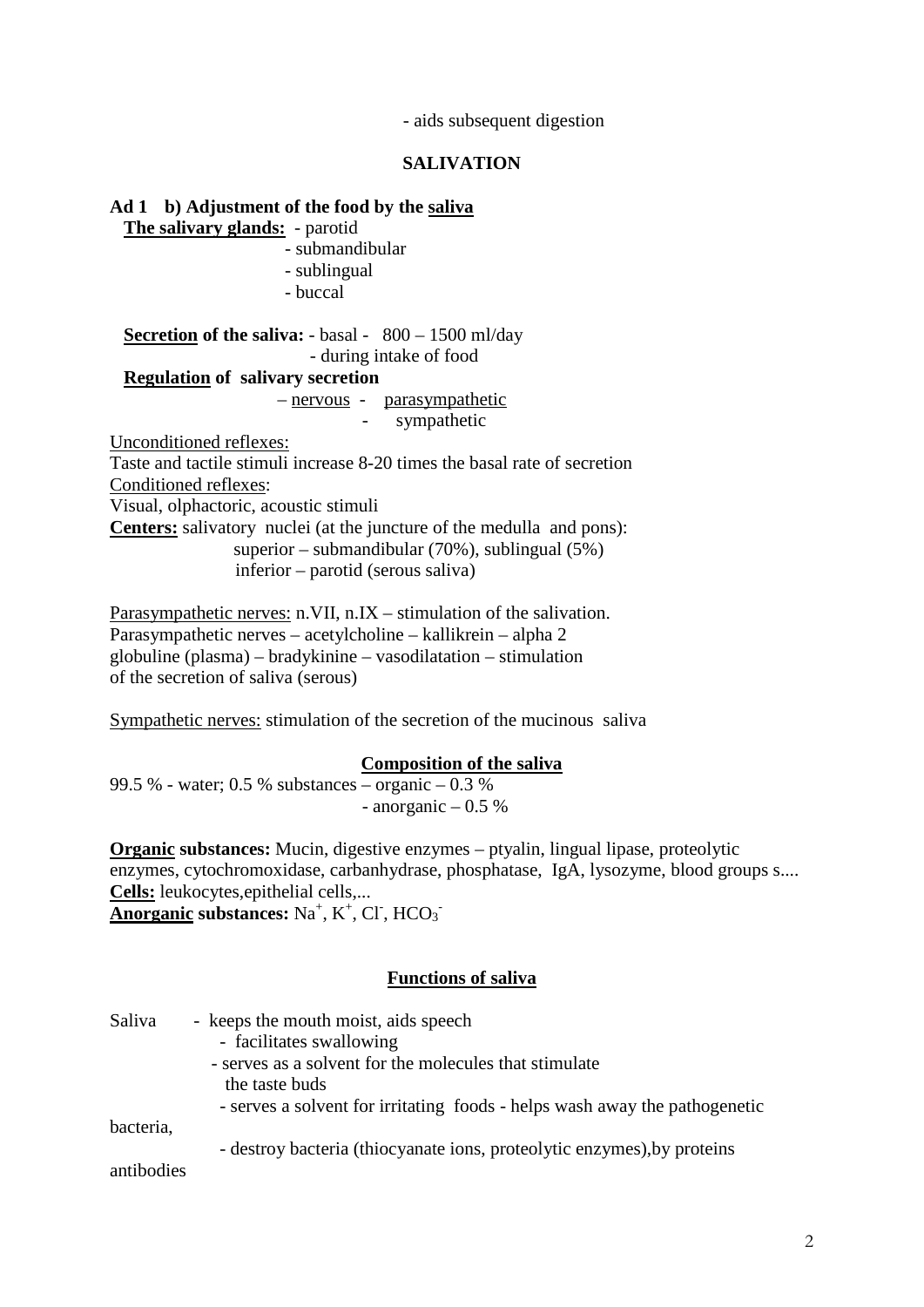can destroy oral bacteria, lysozyme = antibacterial - keeps the mouth and teeth clean

Deficient salivation = xerostomia

# **Swallowing (Deglutition)**

Three stages:

1) **oral** – voluntary – the food is squeezed into the pharynx by tongue

2) **pharyngeal** – automatic – cannot be stopped (1 s)

Involuntary contraction in the pharyngeal muscles – that pushes the food into the oesophagus. Concomitant actions: Inhibition of respiration, closing of the posterior nares by the soft palate, pulling the larynx upward (enlargement the opening of the oesophagus), glottic closure

**Control** of the pharyngeal stage of swallowing -**swallowing reflex**:

 Swallowing center – in the medulla and lower pons Afferent nerves – Vth, VIIth, IXth, Xth Coordination of the swallowing with respiration

**3) oesophageal** stage of swallowing:

Oesophagus - the first third striated muscle

- the last third smooth muscle

- the middle – mixed

Innervation – n. vagus, sympathetic nerves and others endings

 **Function** – to transport food from the pharynx to the stomach by gravity and by peristalsis

Peristalsis –  $\frac{p_{\text{r}}}{p_{\text{r}}}$  = a continuation of the peristaltic wave

from pharynx

 - secondary waves result from distention of the oesophagus by the retained food. Speed 4 cm/s

**The swallowing time** – for a compact food 6-9 s a fluid 4-5 s

## **Regulation of the oesophageal peristalsis:**

- by intrinsic neural circuits – myenteric and submucosal plexus

- by vagal efferent fibers

**Functions of the upper and lower oesophageal sphincters Upper – pharyngoesophageal junction** – 3 cm segment – with high resting tone – relaxes reflexly upon swallowing

**Lower – cardia – sphincter cardiae** – 2-5 cm above the juncture of the oesophagus with the stomach. Circular muscle – tonically constricted.

Receptive relaxation – allows propulsion of the swallowed food into the stomach. The relaxation through VIP.

### **Disorders of the swallowing:**

- **dysphagia** – pain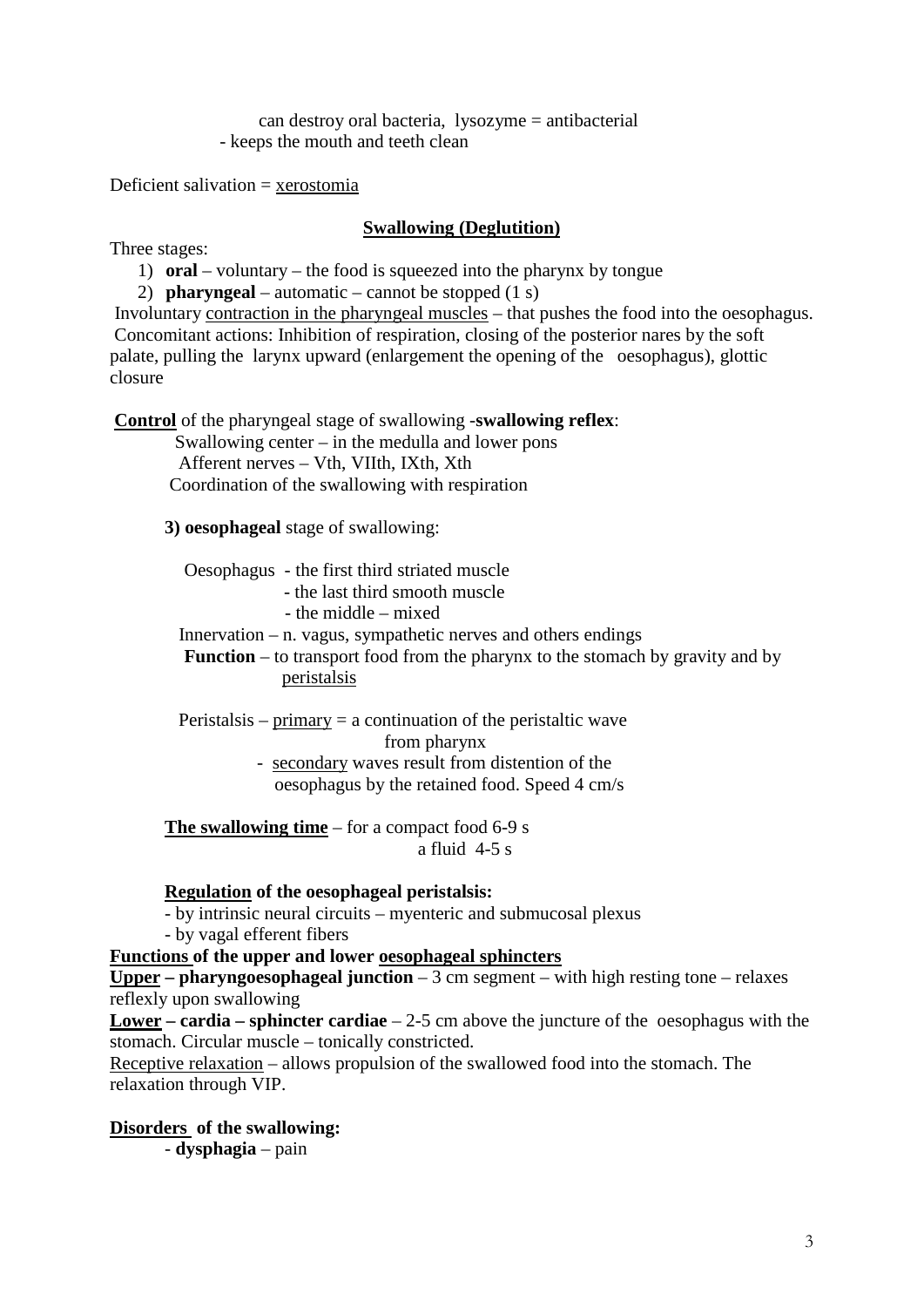- **achalasia** – weak oesoph. peristalsis, accumulation of the food in the oesophagus – dilatation, increased tonus of cardiae. Pneumatic dilatation or myotomy - lower oes. sphincter incompetence – **gastrooesophageal reflux** (GER). Surgical treatment.

# **STOMACH**

# **Anatomy and histology**

- Cardia
- Fundus
- Corpus
- Antrum
- Pyloric sphincter

The smooth layers: - longitudinal – ext.

| - circular | - med. |
|------------|--------|
|            |        |

- transversal - int.

Each muscle layer functions as a syncytium – gap junctions

Innervation: - myenteric plexus – outer between the longitudinal and circular layers - submucosal plexus – inner

# **Vagal and sympathetic control**

## **Gastric motility**

The motor functions of the stomach: 1) storage of food

- 2) mixing  $-$  " with gastric secretions semifluid form chyme
- 3) emptying of the food into duodenum
- 1) Storage: receptive relaxation of the stomach  $(P = 6 \text{ mmHg})$  by
	- a plasticity of the smooth muscle layers
		- nervous action reduction of vagal tone
	- humorally (gastrin)

Food forms concentric circles. A limit about 1.5 l.

Storage time: Fats  $-6$  hours, proteins  $-4$  hours, sacharides  $-2$  hours

2) Mixing: Gastric slow waves – basal electric rhythm – 3/min – pacemaker cells – the circular smooth muscle of the fundus

Velocity  $-1-4$  cm/s – weak propulsion to move the chyme toward the antrum. Raising intensity – peristaltic constrictor rings.

 *Hunger contractions – when the stomach is empty fora long time (12 hours ...) – intensive contractions – most intense in young people – feeling of hunger – regulation of the food intake.*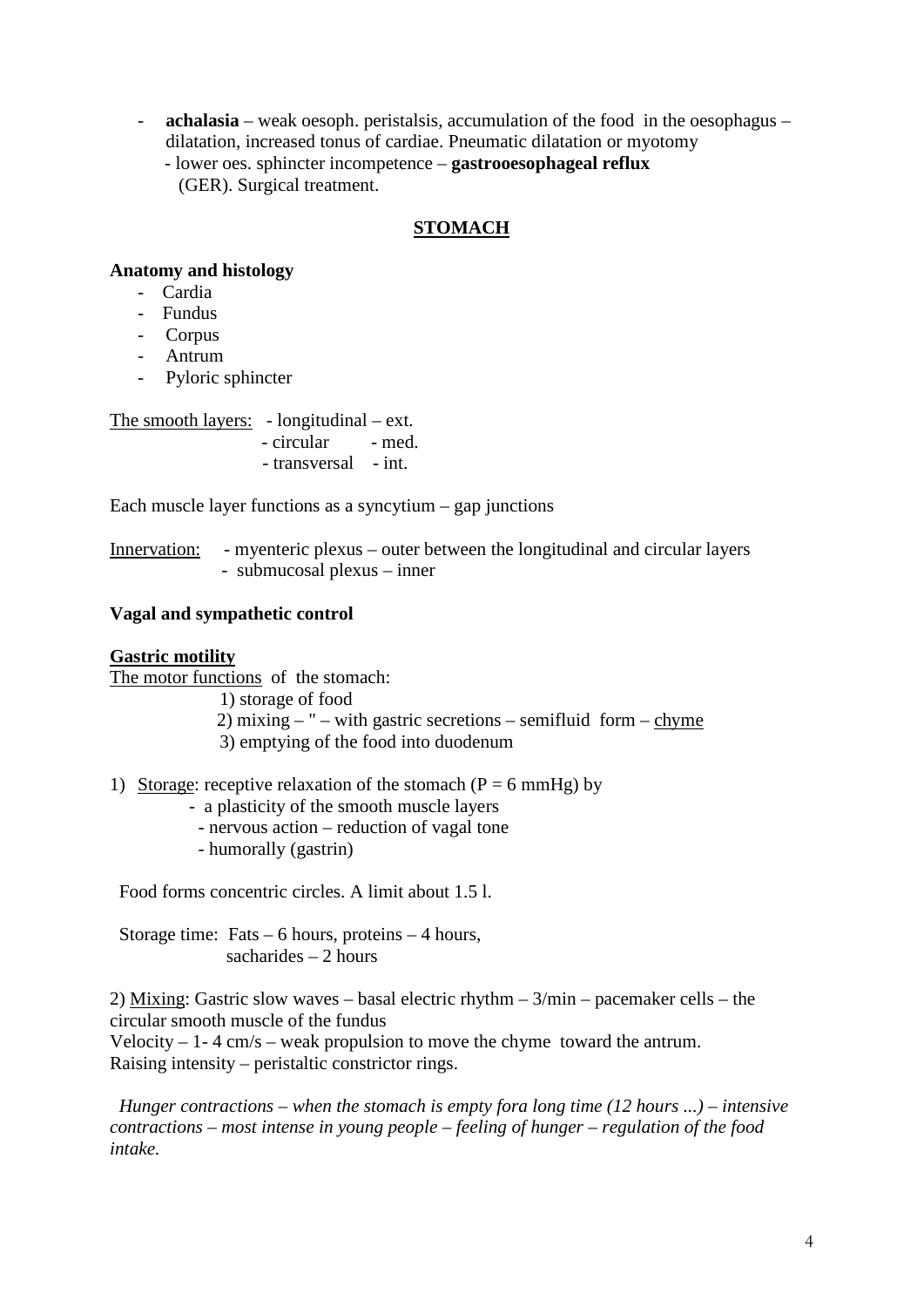# 3) emptying of the stomach

Antral peristaltic contractions  $-P - 50-70$  mmHg pressure against the pylorus. Pylorus – circular muscle –sphincter – receptive relaxation - after passage of a bolus – contraction – pyloric pump.

Regulation of the emptying:

- **Stretching** of the stomach wall peristalsis inhibits the pylorus

- **Gastrin** stimulates gastric motility. Acid in the antrum (G-cells) inhibits gastrin secretion
- a negative feedback. It enhances the activity of the pyloric pump.
- Duodenal factors:

**Enterogastric reflex** – distention of the duodenum, activity of "duodenal osmoreceptors" – inhitition in gastric motility through the enteric nervous system

 **Hormonal feedback** – the stimulus – mainly fats in the duodenum hormones:  $GIP, CCK - a$  competitive inhibitor of the gastrin

# **Disturbances of the gastric emptying**

Pylorostenosis – congenital – hypertrophy of the circular layer. Incidence 1:200- boys, 1:800 girls

Symptoms – vomiting – metabolic alkalosis, dehydratation Treatment – surgical – myotomy

Pylorospasm – functional – hyperexcitability of parasympathetics. Symptoms –like pylorostenosis Treatment – anticholinergic drugs (atropine)

# **V o m i t i n g**

Expulsion of the gastric – gut contents through oesophagus and mouth/nose out. Vomiting: - peripheral

- central

1) Peripheral: protective reflex against:

- a presence of irritants in the GIT

- an overdistention of GIT

The most sensitive portion – duodenum

2) Central: effect of some drugs (emetic) – e.g. apomorphine, emetin, nikotine, digoxine or hypoxia, ischemia, bacterial endotoxines on the cells of the chemoreceptor trigger zone (near the area postrema). Psychic influences.

# **The vomiting centre** – CNS – RF lies near the tractus solitarius

# **The vomiting act**

Nausea – subjective feeling – a necessity to vomit, pale, sweating, salivation – hyperactivity of the autonomic nervous system

Antiperistalsis of the small intestine, pyloroconstriction, stomach is relaxed.

The vomiting act:

- 1) a deep inspiratory breath
- 2) closing of the glottis
- 3) lifting of the soft palate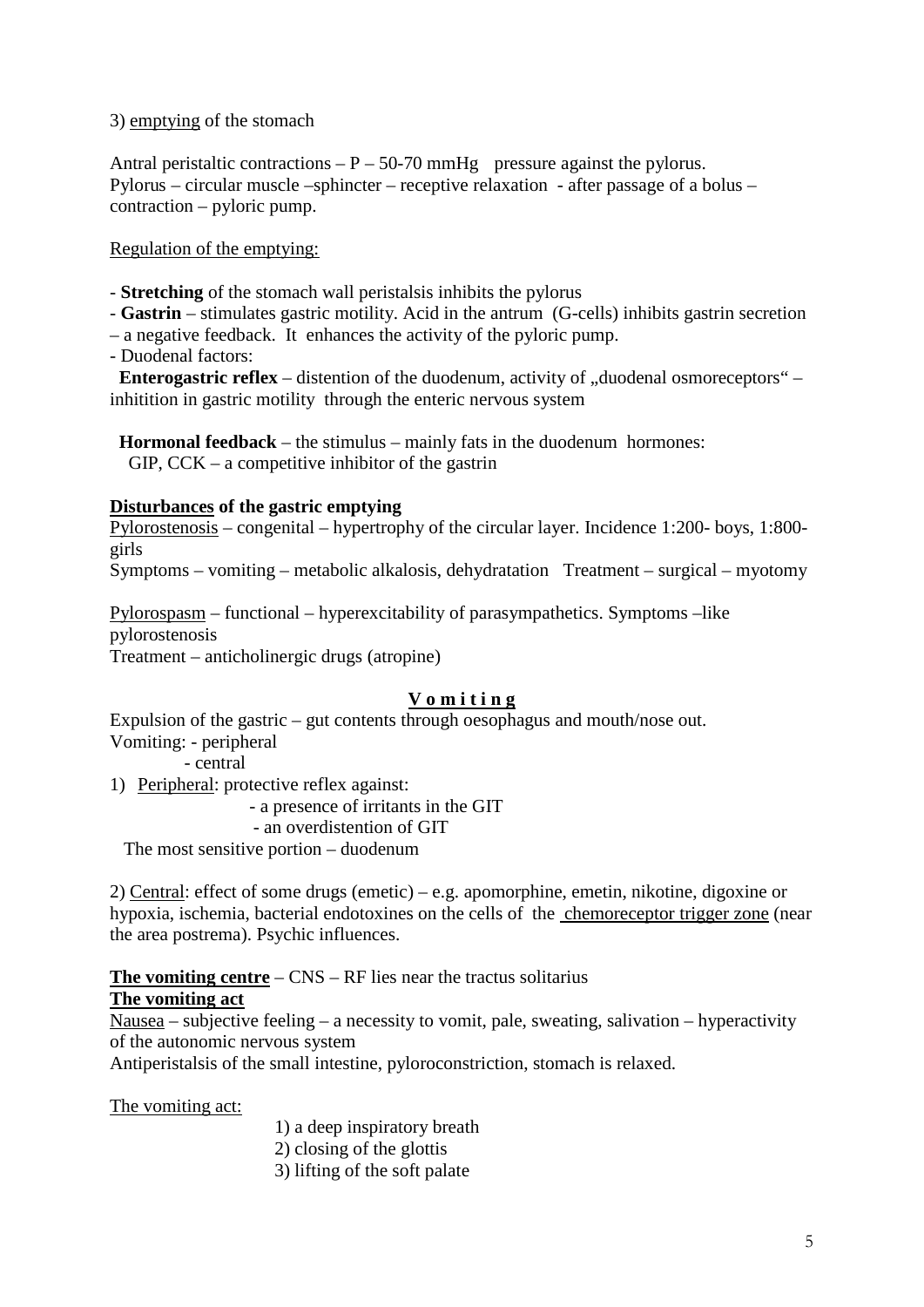4) strong downward contraction of the diaphragm along with contraction of all the abdominal muscles – squeezing the stomach, intragastric P to a high level.

 5) Contraction of the stomach, relaxation of the lower oes. sphincter – expulsion of the gastric content through a passive oesophagus.

**Complications** – alkalosis, dehydration ...

### **Gastric secretion**

 $2.5 - 31$  of gastric juice daily

Components: - Hydrochloric acid (HCl) – parietal cells

- Pepsinogens pepsins chief cells
- Lipase
- Intrinsic factor parietal cells
- Mucus neck cells

# 1) **Hydrochloric acid secretion**

Acid solution containing 150-160 mmols/l,  $pH = 0.8 - 1.0$ 

- a) Cl<sup>-</sup> is actively transported from the cytoplasm of the parietal cells into the lumen of canaliculus
- b) H<sub>2</sub>O is dissociated into hydrogen and hydroxyl ions in the cell cytoplasm. H<sup>+</sup> ions are actively secreted into the canaliculus in exchange for potassium ions.

$$
H^+ + Cl^- \;\; \Rightarrow \;\; HCl
$$

HCl – free and attached to the mucin and proteins

Functions of HCl in gastric juice:

- 1) Activation of pepsinogen
- 2) Coagulation of proteins
- 3) Change ferric state of iron (Fe<sup>3+</sup>) to ferrous form (Fe<sup>2+</sup>) for absorption with ascorbic acid
- 4) Antibacterial effect

### **Pepsin:**

The chief cells  $\rightarrow$  pepsinogens (precursors) without digestive activity Pepsinogen + HCl – pepsin – active proteolytic enzyme (and + active pepsin); pH optimum  $1.8 - 3.5$ Derivates: - Pepsin C (gastricsin, cathepsin) – pH opt.  $3.8 - 4.7$  in newborns and sucklings - Chymosin – pH 5.3 – milk

### **Lipase:**

Carnivores – fatsplitting action **Intrinsic factor:**

The parietal cells. Glycoprotein.

Essential for aabsorption of vit. B<sub>12</sub> from distal ileum. B<sub>12</sub> – for erythropoesis. Pernicious anemia with megaloblasts.

# **Mucus:**

Neck and surface mucous cells (pyloric mucosa). Glycoprotein.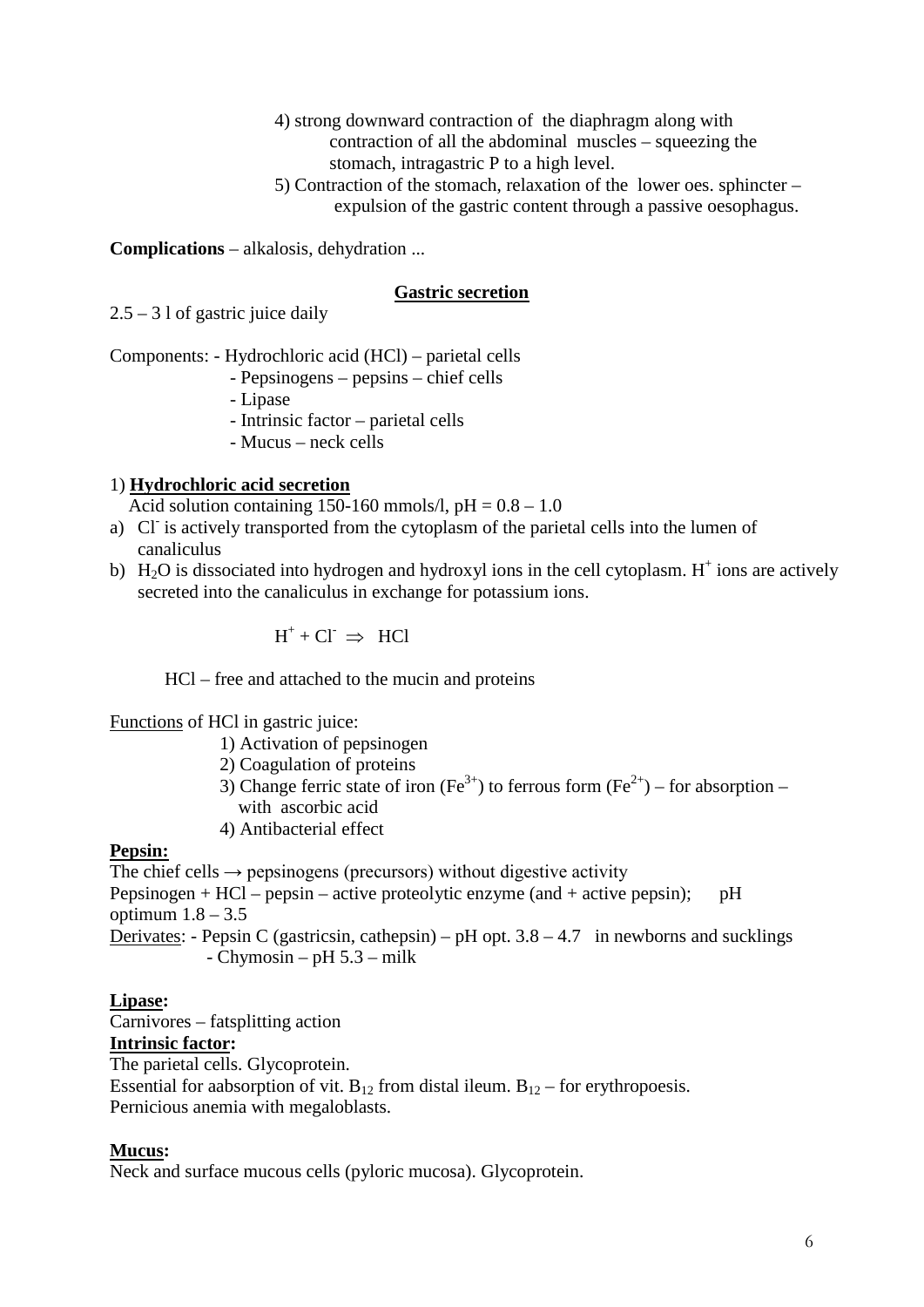Film  $0.5 - 1.5$  mm. pH 7.0.  $HCO_3$ <sup>-</sup>

# **Regulation of gastric secretion**

Local, neural and humoral mechanisms Phases: Cephalic, gastric, intestinal

# **1) Cephalic phase:**

Unconditioned reflexes – tactile and chemical stimuli in the mouth Conditioned reflexes – the sight, smell, acoustic stimuli, phantasy ... via the dorsal motor nuclei to the vagi – vagal afferent pathway to the gastric glands Cephalic phase is responsible for  $1/3 - 1/2$  the gastric secretion **2) Gastric phase:** Contact of the food with the gastric mucosa Intake  $\Rightarrow$  the distention – mechanoreceptors – release of the gastrin from G-cells

 $\Rightarrow$  the increase of pH – the release of the gastrin (The decrease of pH – inhibition of the gastrin secretion)

# **3) Intestinal phase:**

Inhibitory influences:

The presence of AA, fats ... secretion of GIP, VIP and secretion  $-GIT$  hormones  $-$  blood  $$ inhibition of the gastric secretion

Drugs that influence gastric secretion Histamine –  $(H_2$  receptors) – cAMP Alcohol, coffeine ACTH – glucocorticoids – stimulate secretion of HCl and inhibit secretion of mucus !!

# **Disturbances of the gastric secretion**

Hyposecretion - the decrease of the gastric functions – - impaired storage and digestive and other functions

*Postgastrectomy syndrome* – dumping – hyperosmolar chyme in the duodenum – hypoglycemia

Hypersecretion – dysbalance in HCl: mucus ratio – ulceration – autodigestion

*Zollinger – Ellison sy.: Gastrinomas-tumors in stomach, duodenum, pancreas – secrete gastrin – the increase in HCl production - ulcers*

# **PHYSIOLOGY OF THE SMALL INTESTINE**

# **Movements of the small intestine**

Anatomy of the intestinal wall:

Layers (from the outer surface inward):

- the serosa
- a longitudinal muscle layer myenteric nerve plexus
- a circular muscle layer Meissner´s plexus the submucosa –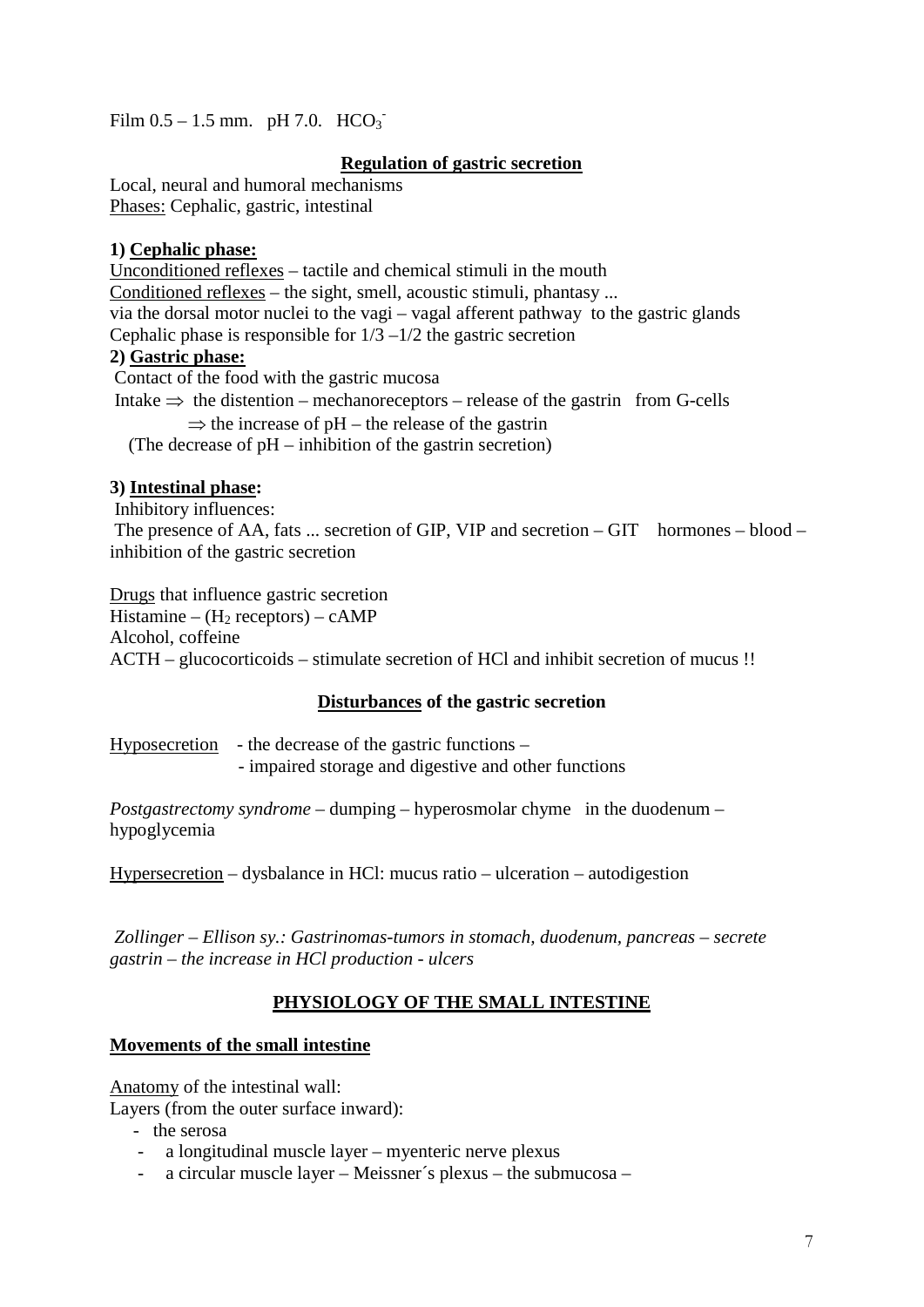- the mucosa

 $= 2$  layers of the smooth muscles, 2 neural plexus

### **Motility:**

**Local contractions**: - segmentation – ring like – circular muscle layer - pendular – circular + longitudinal muscles - villious

**Propulsive** – **peristalsis:** Peristaltic waves – analward at a velocity  $0.5 - 2$  cm/s to  $3.5 - 10$  cm.

Transport of the chyme  $1 \text{ cm/min} = 3 - 5 \text{ hours}$  for passage of chyme from the pylorus to the ileocaecal valve. Rotation of the chyme.

# **Regulation of the intestinal motility**

### **Neural:**

Myenteric reflex – mechanical stimulation of the duodenum – distention – serotonin Gastroenteric reflex – distention of the stomach – through myenteric plexus **Parasympathetic +, sympathetic pars -**

### **Humoral:**

Acetylcholine + Pilocarpin, physostigmine (inhibitors of cholinesterase) +, serotonin +, thyroxine +,  $CO<sub>2</sub>$  +.

### **Secretion of the small intestine**

**Intestinal digestive juice:** colorless, alkaline (pH 7-9) fluid Volume:  $2 - 3$  l per day Product of: - Brunner´s glands – mucous glands secret mucus - the crypts of Lieberkühn

### **Enzymes:**

1) Proteolytic – peptidases - for splitting small peptides into AA (enteropeptidase – for activation of the trypsinogen) 2) Intestinal lipase – neutral fats into glycerol and FA

3) Enzymes for splitting disaccharides – sucrase, maltase, isomaltase, lactase

### **Regulation of small intestinal secretion:**

1) Local stimuli – tactile, irritative, chemical (the presence of the chyme, HCl, saccharides ...) 2) Neural – through parasympaticus

### **Valve ileo – caecalis (ileocaecal sphincter)**

Function: Prevention backflow of fecal contents from the colon into the small intestine. Sphincter slows the emptying of ileal contents into the caecum.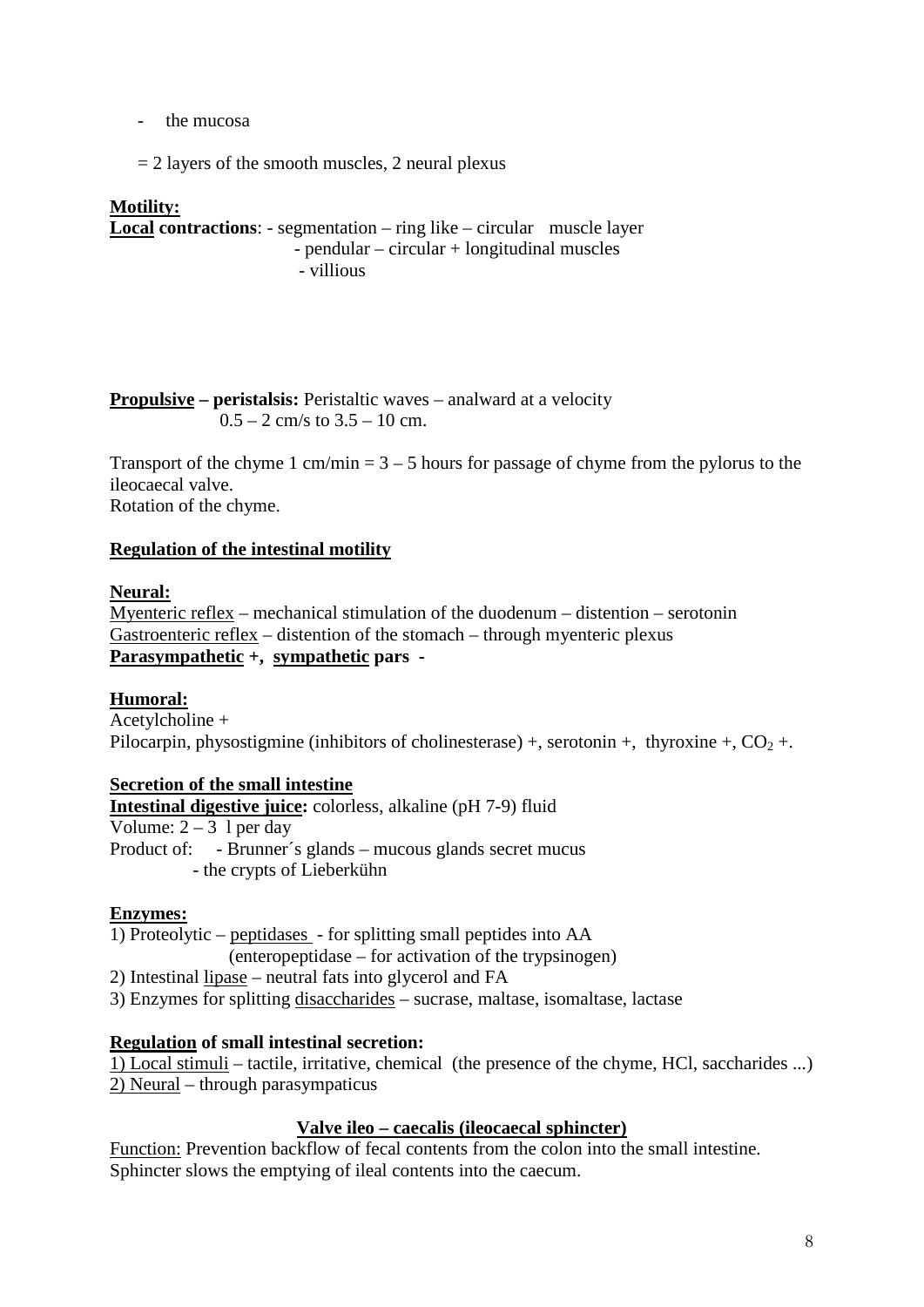Receptive relaxation – neural  $+$  gastrin

Feedback control of the sphincter by reflexes from the caecum: The distention of the caecum intensifies the contraction of the sphincter.

*An irritation of the caecum (inflammation of appendix) – can cause intense spasm and paralysis of the ileum - by way of the myenteric plexus.*

# **Movements of the colon**

**Movements:** - mixing – haustrations – for better exposition of the fecal material to the surface of the large intestine

- propulsive - 2-3/day – transport down the colon

Gastrocolic and duodenocolic reflexes – distention of the stomach and duodenum – initiation of mass movements

# **Defecation**

Tonic constriction of 1) internal anal sphincter – smooth muscle 2) external anal sphincter – striated muscle –under voluntary control  $S_2 - S_4$ 

Distention of the rectum P – 40-50 mmHg – **defecation reflex** Center  $S_2-S_4$ : activation of parasympathetic nerve fibers (pelvic nerves)  $\Rightarrow$  intensification of the peristaltic waves, relaxation of the internal anal sphincter.

Voluntary relaxation of the external sphincter. Deep breath, closing the glottis, contraction of the abdominal wall muscles – expulsion the fecal content.

# **PANCREATIC SECRETION**

The pancreas: - endocrine portion – hormones - exocrine portion – the pancreatic juice

The pancreatic juice: 1-2 1/24 hours, colorless, viscous fluid (1-2 % of substances), alkaline (pH =  $7.5 - 8.5$ ), with a high HCO<sub>3</sub><sup>-</sup> content – from gastric venous blood.

The most important **pancreatic digestive enzymes:**

### 1) The proteolytic enzymes:

Proenzymes – in inactive form –initial step by enteropeptidase in the duodenum. Trypsin inhibitor – in the cytoplasm of the pancreatic cells. It prevents activation of trypsin both inside the secretory cells and in the acini and ducts.

Prevention of autodigestion.

2) The pancreatic lipase - steapsine – the most important lipase in the GIT.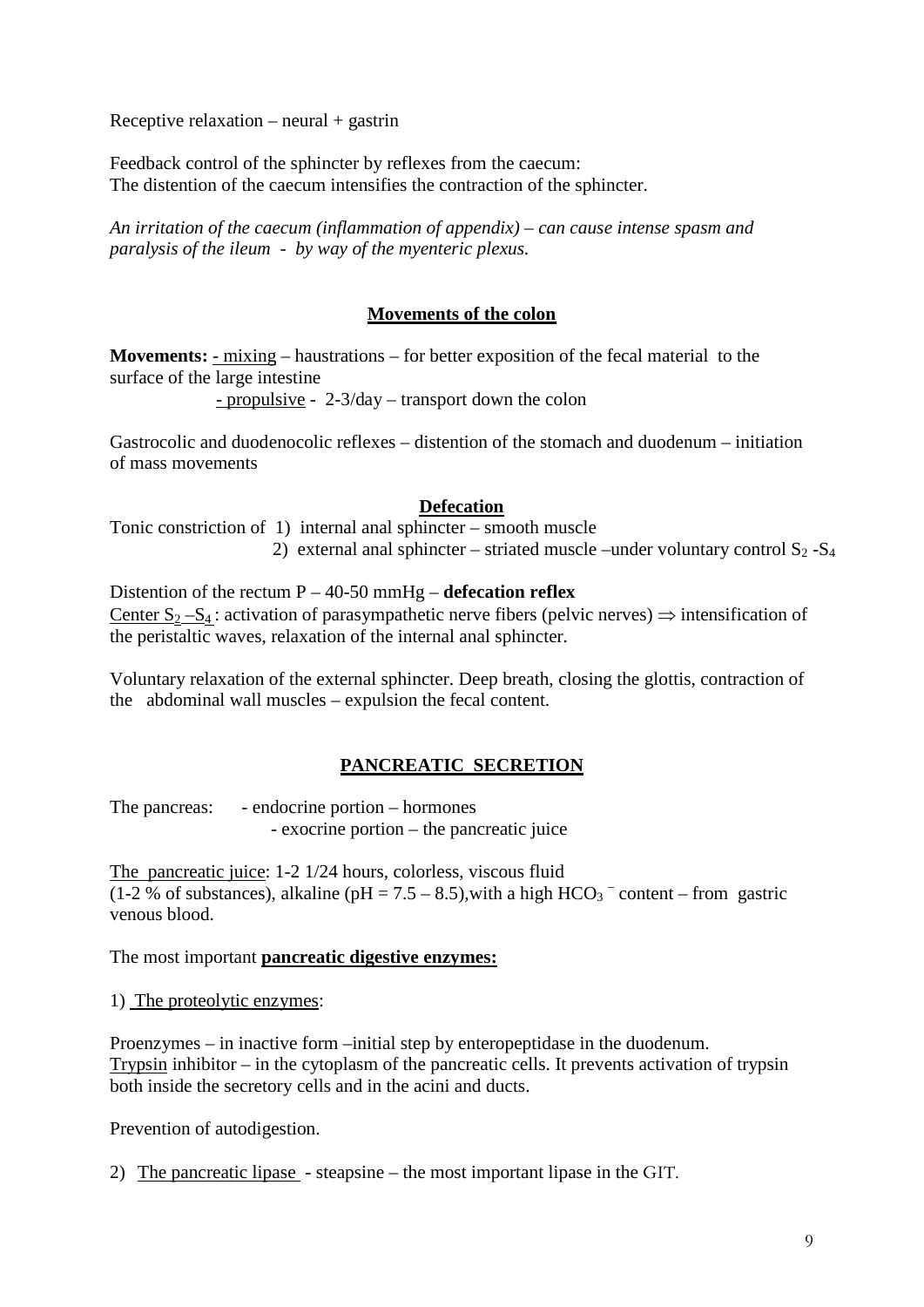Secretion in active form – enhancement in the duodenum by  $Ca^{+2}$ , amino acids... The necessity of emulsification of fat.

Patients with deficit of the p. lipase have impaired digestion and absorption of  $fat = fatty$  $stool = stectorhea$ .

3) The pancreatic alpha-amylase – splits starch.

Small amount in the blood – a rise – indicator of acute pancreatitis.

# **Regulation of pancreatic secretion:**

- neural,
- hormonal

1st – neural – 1-2 minutes – after the start of the feeding – via n. vagus  $\Rightarrow$  the juice containing a high concentration of the enzymes - up 10%.

Unconditioned and conditioned reflexes from the mouth ... Blockade with atropine.

2nd – Neural + hormonal – gastric – distention – n. vagus - gastrin – large quantities of the enzymes

3rd – Hormonal – also in denervated pancreas - via GIT hormones:

- Secretin – from "S cells" – duodenum – stimulation of secretion of large quantities of fluid with NaHCO<sub>3</sub>

- Cholecystokinin – pancreozynin – duodenum – by way of the blood to pancreas – causes secretion of quantities of the pancreatic enzymes

- Chymodenin – chymotrypsinogene

-  $VIP - NaHCO<sub>3</sub>$ 

### **LIVER AND BILIARY SYSTEM**

Blood Flow: 25 % of  $CO = 1.5$  l/min - Nutritive – a. hepatica ( $P = 100$  mmHg) - Functional – v. portae  $(P = 10 \text{ mmHg})$ Volume of Blood in liver  $= 20-30$  ml/100 g Insufficiency of  $RV -$  increase of the volume  $=$ Hepatosplenomegaly Increase in  $P$  – ascites Regulation of the Flow and Volume – Sympathetic nerves  $- Th_{3-11} - v$  asoconstriction reservoir function for blood volume – haemorrhage ...

# **Metabolic functions of the liver**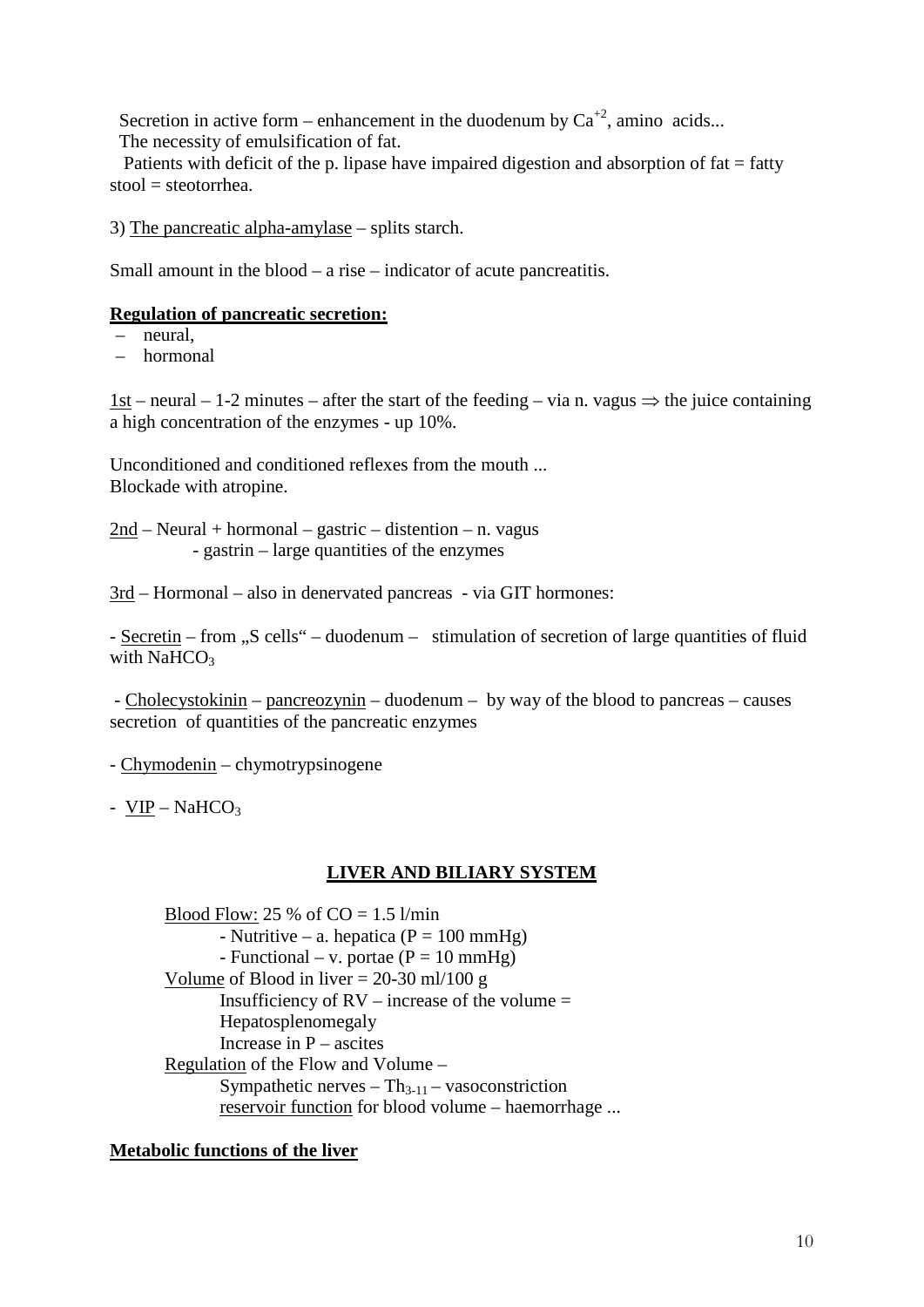1) Carbohydrates – storage of glycogen –

- $1 4$  % of the liver weight glycogen
- Gluconeogenesis
- Glycogenesis
- GLUCOSTATIC FUNCTION OF THE LIVER

2) Metabolism of fat – fatty acid oxidation

- formation of ketone bodies
- formation of cholesterol
- formation of phospholipids
- synthesis of lipids
- 3) Metabolism of proteins oxidative deaminations
	- urea formation
	- manufacture of plasma proteins
	- (50 g/day)
	- formation of the clotting factors (fibrinogen, prothrombin, proaccelerin, almost all – vit.  $K - II$ , VII, IX, X)
- 4) Cholesterol metabolism synthesis from acetate - excretion – in the bile –

in the free form and as bile acids.

- 5) Metabolism of hormones angiotensinogen
	- inactivation of adrenocortical
	- and gonadal
	- steroid hormones
	- inactivation of erythropoietin
- 6) Iron and vitamins metabolism
	- storage of ferritin (apoferritin = globular protein) + iron in ferric form)
	- Vit. A, B,  $B_{12}$ , synthesis of 25-hydroxycholecalciferol (from vit.  $D_3$  reabsorption of  $Ca^{++}$  in kidneys)

# **Detoxification function of the liver**

Excretion of bilirubin  $-$  " - of cholesterol  $\rightarrow$  bile salts Detoxification of the ammonia, indole, skatole, alcohol, nikotine ...

# **Thermoregulatory function of the liver**

Heat production

*THE BILE*

- product of the liver modified by the gall-bladder Daily amount: 700 – 1200 ml **Composition of Bile** The bile secreted continually by the liver is stored in the

gallbladder (V = 20-60 ml) – where water,  $Na^+$ , Cl ...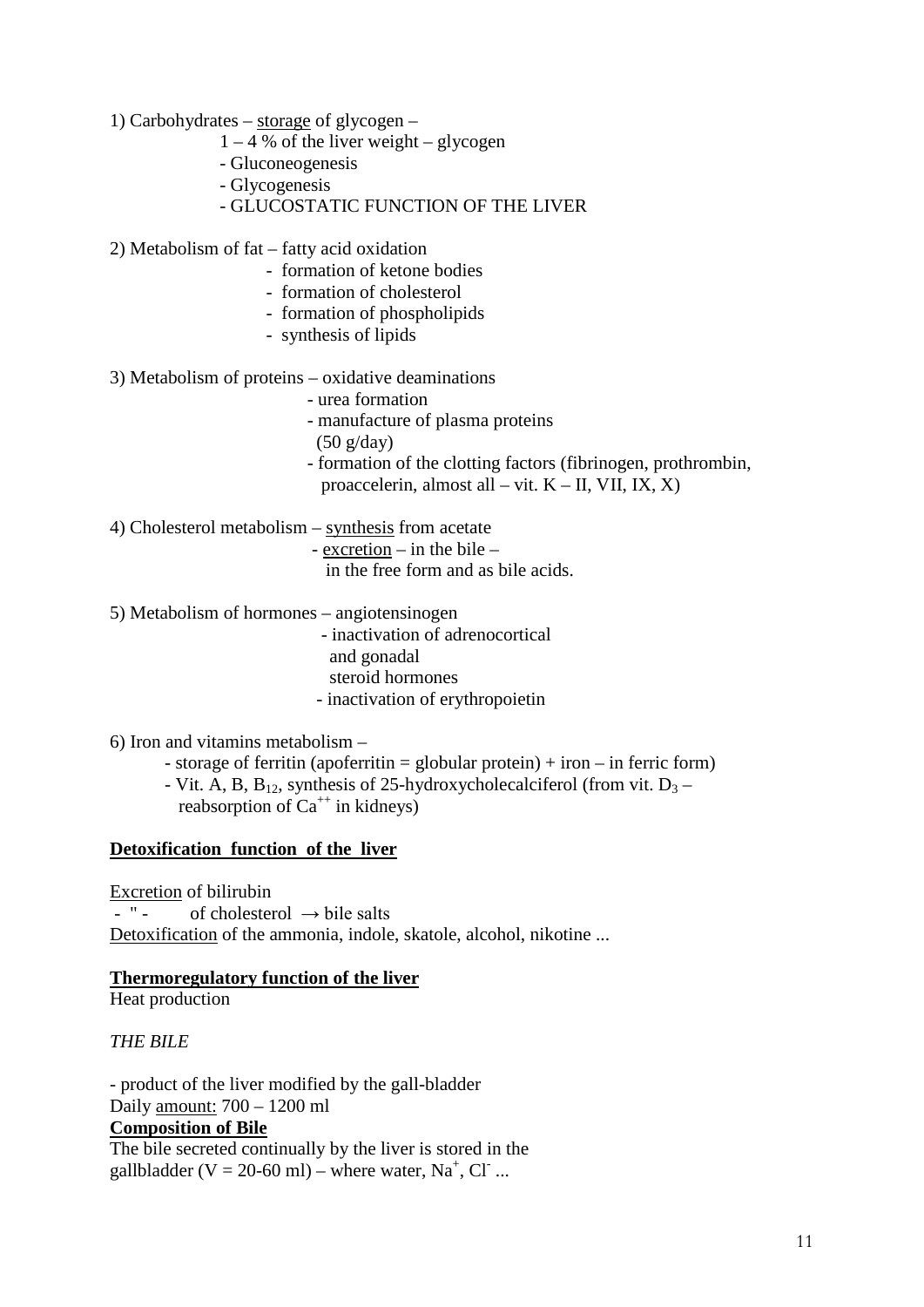are absorbed – concentrating the bile constituents. Concentration about 5-fold up to 20-fold. 1) Bile pigments – biliverdin + bilirubin  $1 g Hb \rightarrow 40 mg Bi$ 2) Bile salts - Cholic acid - Deoxycholic acid - -

bacteria - Chenodeoxycholic acid colon Lithocholic acid

> Conjugation with glycine/taurine: Salts: Glycocholic acid form sodium and Taurocholic acid potassium salts

200 – 250 mg of the bile salts/day

Actions:

- Reduction of surface tension a detergent function. Breaking the fat globules into minute sizes  $=$  emulsifying function
- $-$  Forming minute complexes the bile salts  $+$  lipids  $=$  micelles  $-$  better absorption of FA, cholesterol, lipids from intest. tract.

Without the presence of bile salts – up to 40 % of the lipids are lost into the stool  $=$  acholic stool  $-$ -steatorrhoea Enterohepatic circulation of bile salts (3-10 x/day, lost 5-10 % per 1 circulation)

3) Cholesterol (0.06%) – proportion

- x CH: bile salts 1 : 20-30 If the ratio is  $\leq 1$  : 13 – formation of the cholesterol gallstones
- x Inflammation of the gallbladder excessive absorption of water – CH begins precipitate – small crystals
- $x \text{ Ca}^{2+}$  bilirubinate gallstones deconjugation of the Bi by beta – glucuronidase (bacteria) –
- 4) Anorganic salts NaCl, NaHCO<sub>3</sub>  $pH - 8 - 8.6$  - alkaline

### **Regulation of Biliary Secretion**

- Neural – parasympathetic +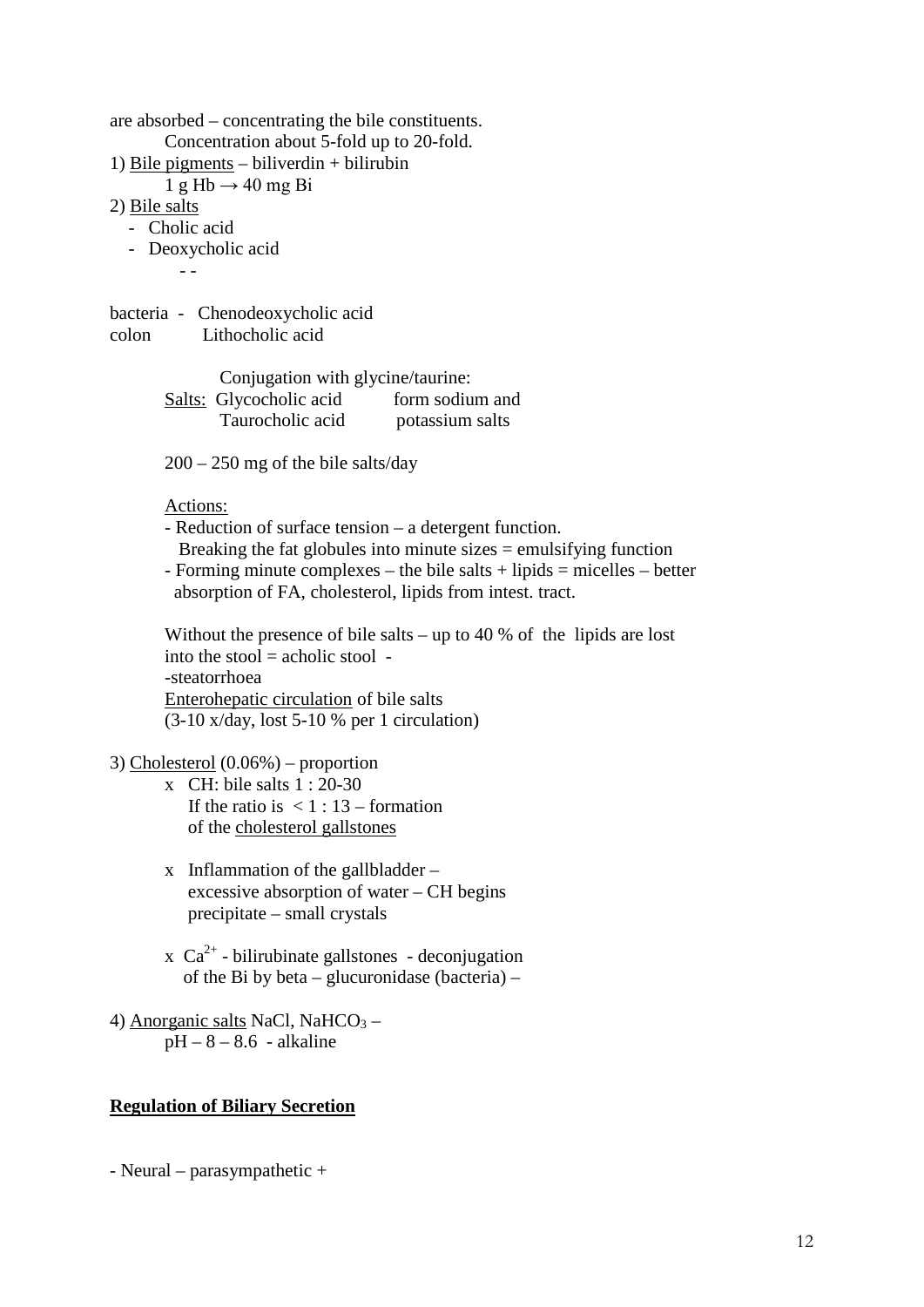- Humoral – CCK – duodenum  $\rightarrow$  blood  $\rightarrow$  gallbladder Constriction + relaxation of Oddi sphincter

# **Functions of the bile**

- 1) Neutralisation of gastric HCl
- 2) Help for digestion and absorption of fat and for metabolism of vitamins soluble in fat (A, D, E, K)

3) Excretory function – bile pigments, anorganic substances

 (copper, zinc, mercury), toxins, some drugs ...

# **REGULATION OF FOOD INTAKE**

Motivation: "hunger" – subjective feeling

### **Centers**: in HYPOTHALAMUS

 **Lateral** - feeding (hunger) center (FC)

- constantly active, inhibited by satiety center

- if stimulated – subject looks for the food

↑ food intake

**Ventromedial** – satiety center (SC)

- when stimulated  $\Rightarrow$  stop eating

 **Corpus mamillare** – coordination of feeding reflexes

### **Stimuli:**

- 1) *glucostatic cells* → monitoring of glycemia (blood glucose) if ↓ glycemia FC is stimulated
- 2) *afferentation from GIT* distention of organs  $\Rightarrow$  reflex activation of SC and depression of FC
- 3) *ambient temperature*: cold: enhances eating

warm: ↓ food intake

- 4) *blood temperature*
- 5) *metabolic condition of the body* (exhaustion, long-term stress, adaptation) enhances eating
- 6) *limbic system (emotions)* (+/-)
- 7) *brain cortex* voluntary influences (+/-)
- 8) *hormones*

# **CONTROL OF WATER BALANCE**

### **1) Control of water intake**

Motivation: subjective feeling of "thirst"

Center: lateral hypothalamus (next to *ncl.paraventricularis*) Stimuli from:

- 1) *osmotic receptors*: directly in hypothalamus
- 2) *volumoreceptors*: low-pressure baroreceptors in RA (type B)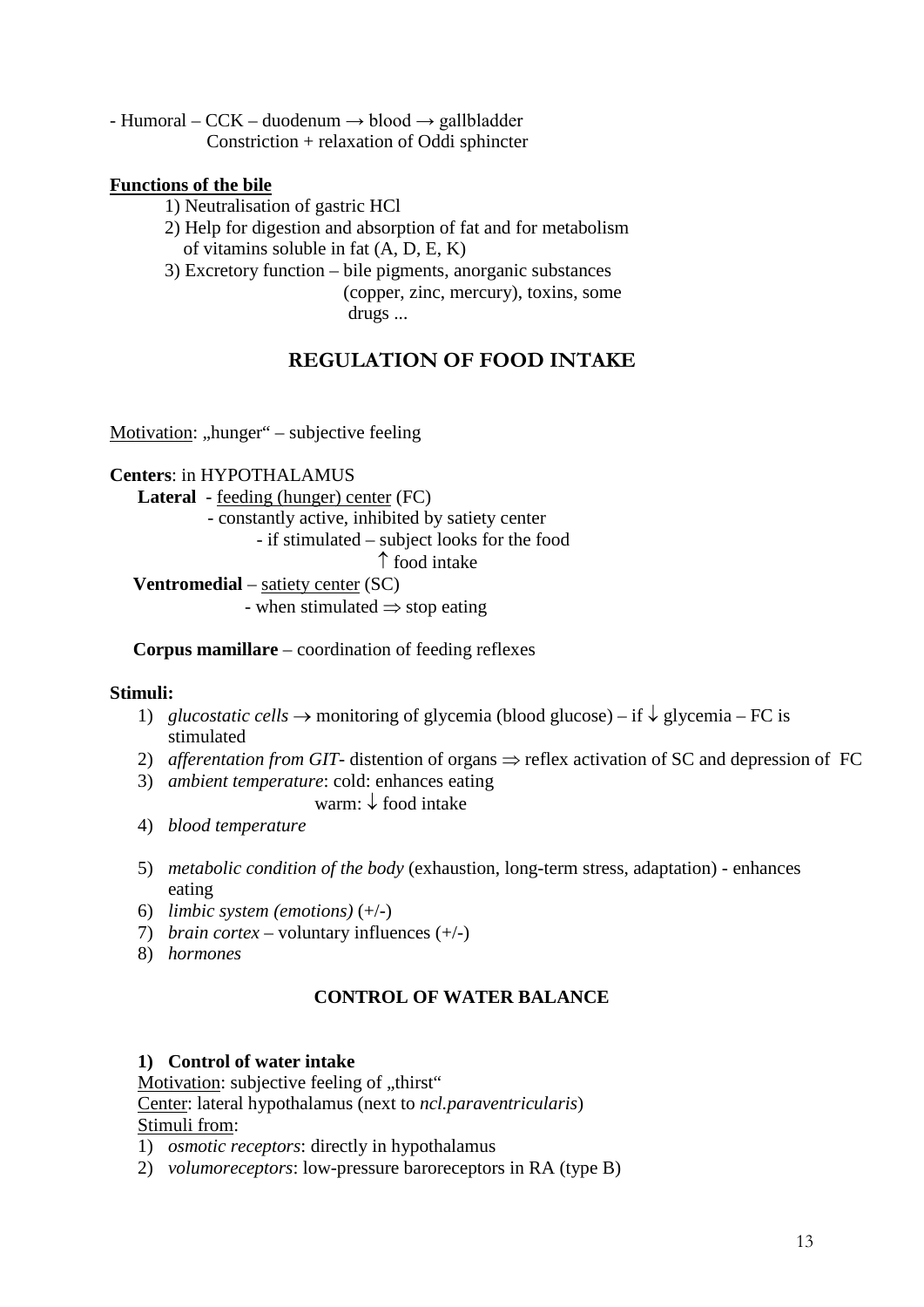3) *periphery*: dry mucosa in oral cavity, increase level of angiotensin

# **2) Control of renal water excretion**

- stimulation of osmotic receptors and volumoreceptors- information into neurohypophysis: ADH- acts at distal tubules and collecting ducts → reabsorption of water

# **HYPOTHALAMIC LESIONS**

Bilateral lesion of lateral hypothalamus

-  $\downarrow$  food intake – anorexia,  $\downarrow$  water intake, extreme passivity

# Bilateral lesion of ventromedial hypothalamus

- ↑ food intake (hyperfagia), ↑ water intake
- hyperreactivity, brutality, bursts of anger

Consequences:

- cachexia (extreme loss of b.w.)
- obesity
- mental anorexia
- bulimia pathological feeling of hunger

# **NUTRITIONAL ASPECTS IN SPECIAL GROUPS**

# **1) Newborns and sucklings (0-12 months)**

- highest caloric requirements/kg b.w.
- Intake: fats  $-40-45\%$ , sugars mainly lactose, proteins 2-2.2 g/kg/day
- in lack of iron  $\Rightarrow$  anemia (1 yr. of age)
- vit.D supplement
- fluid intake ! 150 ml/kg/day
- period of complete milk diet (0-6 months)

### **2) Children (1-10 years)**

- high caloric requir. ( $\Leftarrow$  increased moving activity)
- fat intake  $<$  30 %
- if disproportion in E intake: E output  $\Rightarrow$  obesity
- nutritional habits-forming period !

### **3) Children and teenagers (11-18)**

- acceleration in growth and development  $\Rightarrow \uparrow$  E demands
- gender differences in BMR: boys more muscles with higher metabolic activity $\Rightarrow$ increased nutritional requirements
- hormonal changes  $\rightarrow$  anabolic reactions
- need of Ca (bone mass) and Fe (blood, muscles)
- experiments with diets; "body building", mental anorexia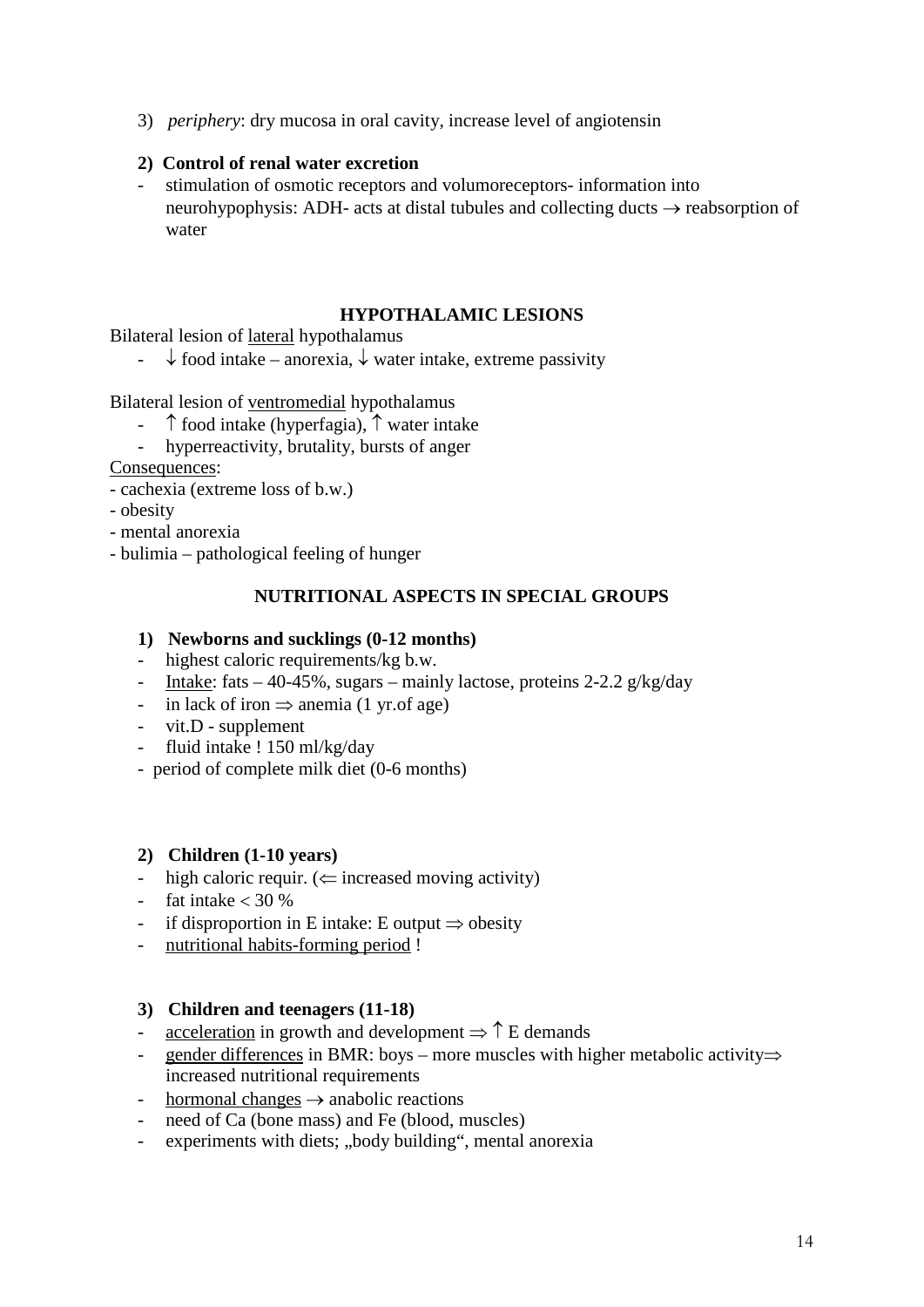# **4) Pregnancy**

- *a) before pregnancy:* 8-12 weeks before stop with diets, well-balanced food
- *b) pregnancy*
- in last  $2/3$   $\uparrow$  requirements
- $\hat{\uparrow}$  caloric intake by 1200 kJ, body weight optimum increase by 10-12 kg
- fetus growth and development: proteins, folic a., Fe, Ca
- reduce alcohol and caffeine intake
- $\uparrow$  fibre intake

# **5) Lactation**

- caloric requir.  $\uparrow$  by 2100 kJ (500 kcal)/day
- carbohydrates, fats; proteins 1,5 g/kg
- Ca teeth, bones !
- $\uparrow$  fluid intake milk production !

# 6) **Elderly people**

- teeth condition, secretion and motility of GIT is  $\downarrow$
- proteins:  $1 \frac{g}{kg}$  b.w., to reduce cholesterol
- active fluid's intake (subjective feeling of "thirst" is reduced)

# **7) Sportsmen and physically active people**

- light food,  $\uparrow$  E output !
- carbohydrates: first source of E; 1g/17.1 kJ (4.1 kcal)
- utilization of sugars also in anaerobic exercise
- fats: richest in E;  $1g/38.9$  kJ (9.3 kcal)
- proteins: inefficient source of E;  $1g/17.1$  kJ (4.1 kcal)

**Principles**: ↑ E intake, fats < 30%; sugars (2/3-3/4) for glycogen renewal in endurance sports,

proteins: depending on kind of exercise  $(1.2 - 2g/kg)$ 

- loss of fluids by sweating (water + minerals!)

# **METABOLISM**

### **Control of energetic balance**

Break-down of organic molecules – energy for different forms of "biological work": Muscle contraction, active transport, synthesis of new molecules....

Energy of organic substances  $E=H+W$ 

 $H =$  heat (60%) – to keep body temperature  $W = work (40%)$ 

Biological work: external – skeletal muscles – movement of the subject internal – all other forms (heart activity, HCl secretion, plasma proteins synthesis, storage of energy – macroergic bind. – in ATP, CP...)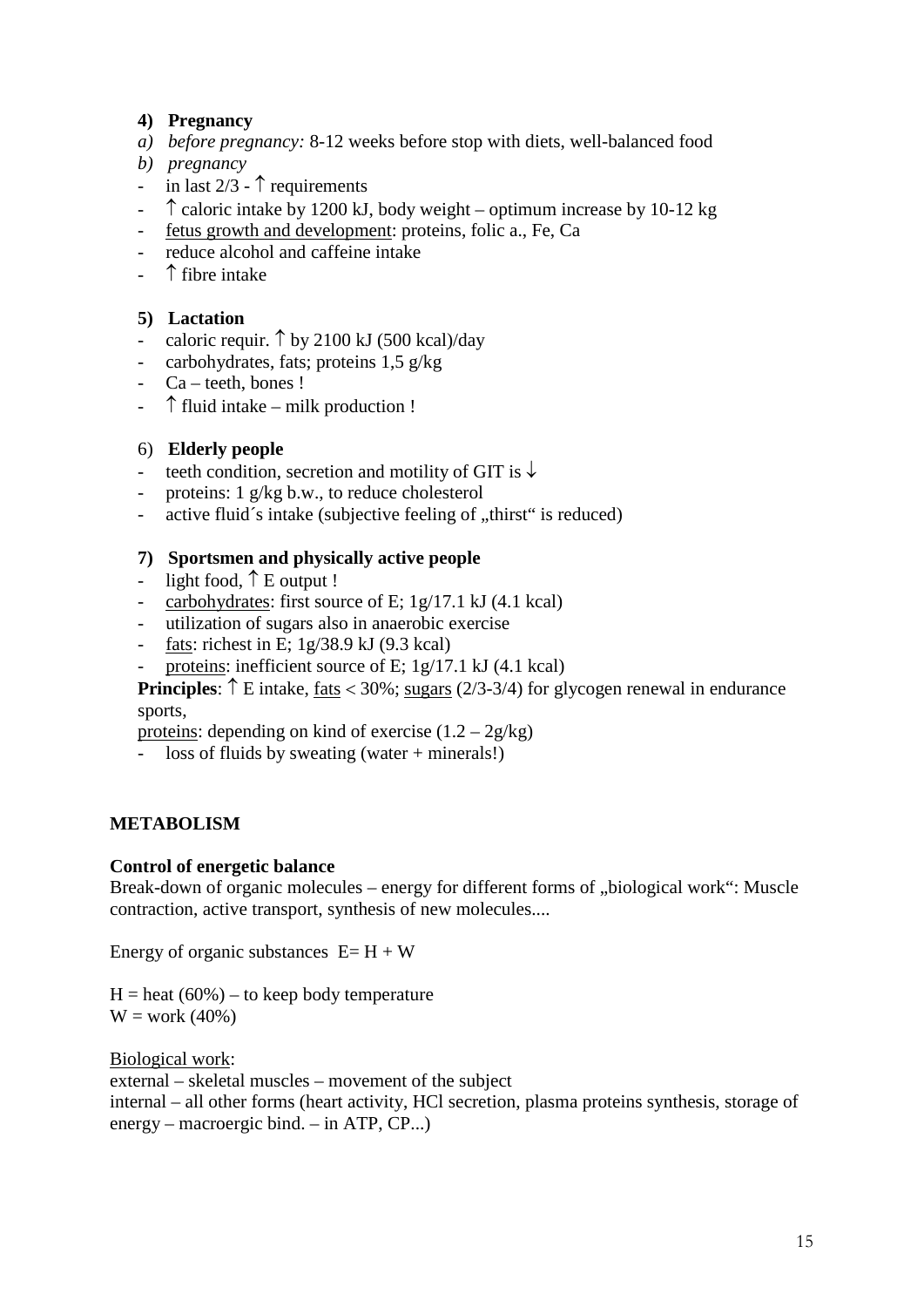Total energy expenditure  $=$  produced heat  $+$  external and internal work (incl. energy storage)

Total energy expenditure/time = metabolic rate  $- MR$ 

Basal metabolic rate (BMR) Minimum amount of energy necessary to keep the vital functions (heart activity, respiratory muscles, liver function, kidneys, brain) in basal conditions: Quiet, relaxed state (psychic, emotional, physical) Indifferent room temperature – thermoneutral zone 15-25 °C Postabsorption state (12-16 hrs after last food intake, 3 days protein-reduced diet)**; specificdynamic effect** (proteins up to  $+30\%$ ).

*(During sleep – even lower BMR)*

Factors influencing MR

- age (growth, development)
- gender
- body size (b.w., height, surface)
- body temperature
- ambient temperature thermoregulatory activities
- emotions-psychic state, mude
- physical activity
- food intake (+10-20% after eating) postprandial thermogenesis
- sleeping– nonREM/REM
- hormonal levels

Hormones influencing MR Thyroid gland hormones (TH):

TH icrease oxygen consumption and heat production by most of the tissues (except brain) = calorigenic effect – the exact mechanism not known

Hyper/hypo/thyroidizmus

Adrenalin - calorigenic effect via stimulation of catabolism of glycogen and triacylglycerol.

Measurement of BMR/MR **Direct** calorimetry: amount of the heat released by the body surface

– calorimetric chambers

**Indirect** calorimetry: calculated according to the amount of consumed  $O_2$  and produced  $CO_2$ 

Indirect methods:

- 1) Krogh´s metabolimeter based on oxygen consumption
- 2) Douglas method  $O_2$  consumed vs.CO<sub>2</sub> produced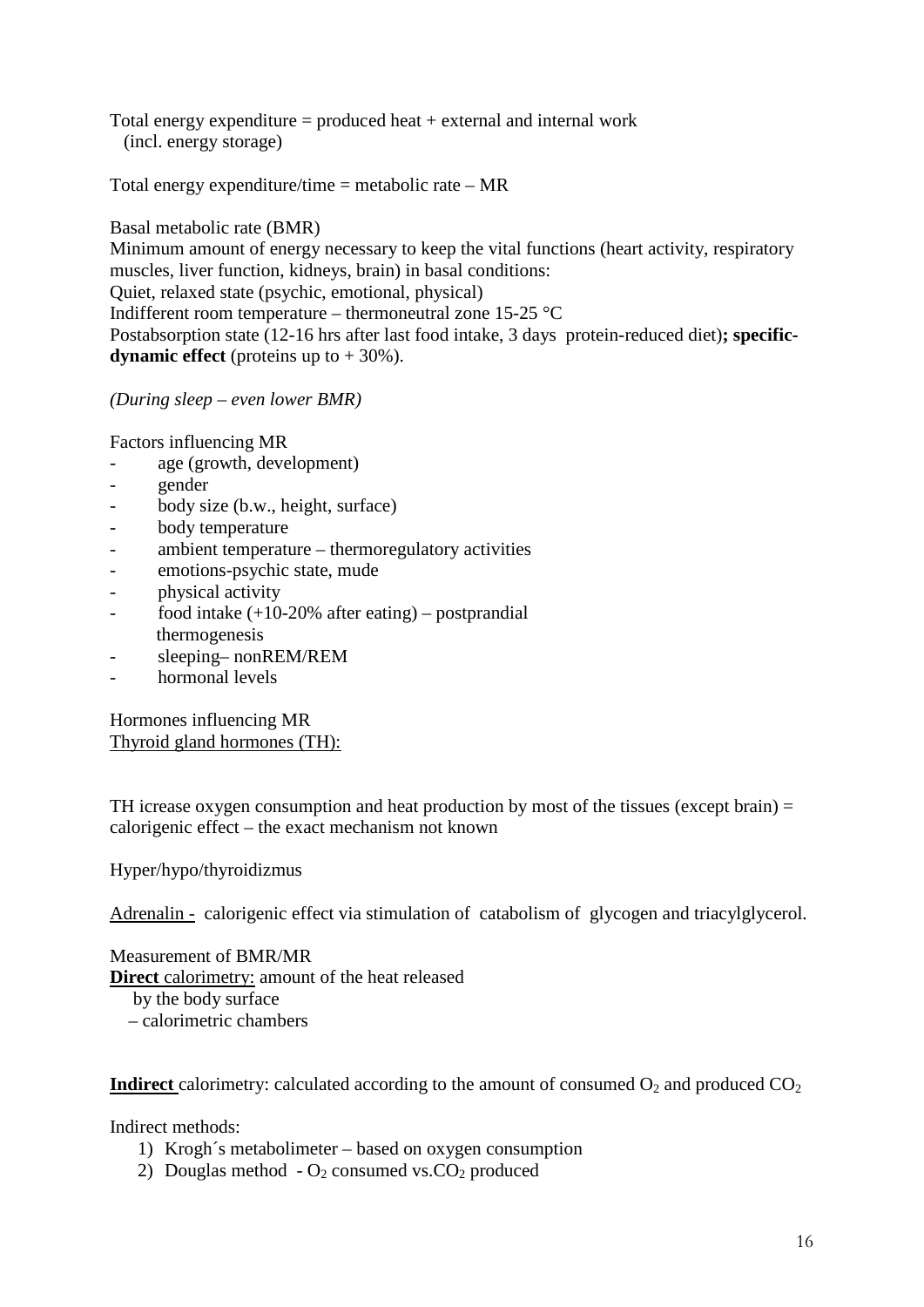In both methods – amount of energy, released in the body using 1 litre of oxygen depends on the type of nutrients oxidized = **energetic equivalent**.

# **Respiratory quotient**

 $RQ$  = volume of produced  $CO<sub>2</sub>/volume$  of used  $O<sub>2</sub>$ Carbohydrates = 1.0, proteins = 0.8, lipids =  $0.7$ 

BMR in adults  $= 2000$  kcal  $= 8400$  kJ/24 hrs  $(f = 4.184)$ 

Men = 40 kcal  $(167 \text{ kJ})/\text{m}^2/\text{hrs}$ ) Women by 5-7% less

Calculated MR – to compare with standard MR – tables (gender, age, b.w., height)

Values in percentage +/- 100% .

### Measurement of working MR

Direct/indirect (Douglas) method MR/shorter time for a particular kind of activity-work

# **ONTOGENY OF DIGESTIVE SYSTEM**

# **1. Prenatal period**

- Histotrophic nutrition
- Hemotrophic placenta from 9.-10.w.

Activity of digestive system – from 16.-20.w. – swallowing of amniotic fluid (mainly regulation of its volume)

- if atresia (closure) – *polyhydramnion*

Motility:

- spontaneous periodic activity missing
- tonic contraction of anal sphincter  $!$  no defecation i.u.

IMPORTANT: during asphyxia (hypoxia) of fetus – intestinal content can be released and aspirated (inhaled)  $\Rightarrow$  meconium aspiration syndrome

### **2. Postnatal period**

- **a) lactotrophic nutrition**
- breast-feeding + supplementation after 6.m.  $\Rightarrow$  mixed nutrition
- sucking reflex
- salivation reduced in newborn, later hypersalivation (teeth)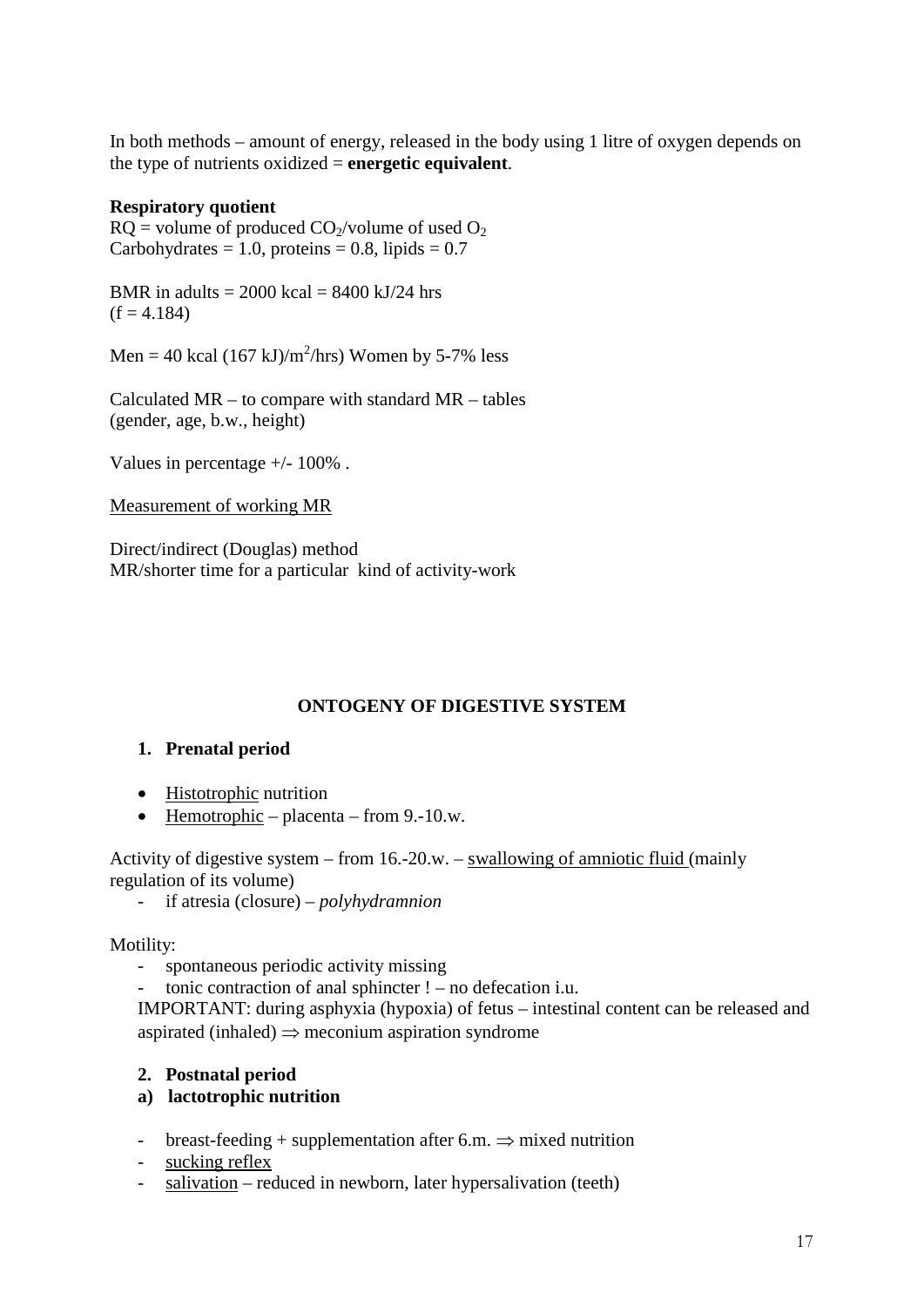- swallowing r. – well developed

# **Sucking reflex**

- unconditioned: receptors in lips and perioral area n.V, VII,  $IX \Rightarrow MO$ , and V, VII,  $XII \Rightarrow$  muscles
- later becomes conditioned
- **1st phase**: negative pressure 13-20 kPa.
- **2<sup>nd</sup> phase:** movements of the jaw milk in to the mouth
- Breast active, contractions of myoepithelial cells to mechanical stimulation through oxytocin

Stomach: in newborns 5-10 ml, 1 yr.-250-300 ml, cardia - low tone  $\Rightarrow$  easy to belch Secretion: *chymosin* – causes milk proteins to clump together, transport is slow *gastric lipase* – to digest milk fat *fetal pepsin* – stronger in milk digestion *intrinsic f.* Gastric evacuation: maternal milk after 2-3 hrs, artific. 3-4 hrs Small intestine: lower amount of villi, ↑ activity of enzymes

Large intestine: defecation: 5-7x/day, 1 yr.1-2x

# b) **definite nutrition**

– by own (intraluminal) enzymes of GIT

# **LIVER**

In fetus – hematopoesis Storage (mainly glycogen) – fast E source after birth

### Excretory and detoxication

- immature liver – insufficient after physiological hemolysis in newborns

Biotransforming reactions– lower activity ⇒ prolonged response to farmacological treatment in newborns

### **METABOLISM**

### In comparison to adults:

- 1) each deviation in metabolism is dangerous
- 2) predominance of anabolic reactions
- 3) immature enzymes

BMR/kg b.w. is increased Demand: newborns 500 kJ/kg/day (adults 3x more) Brain utilizes  $2/3$  of BMR, in adults  $\frac{1}{4}$  -  $1/5$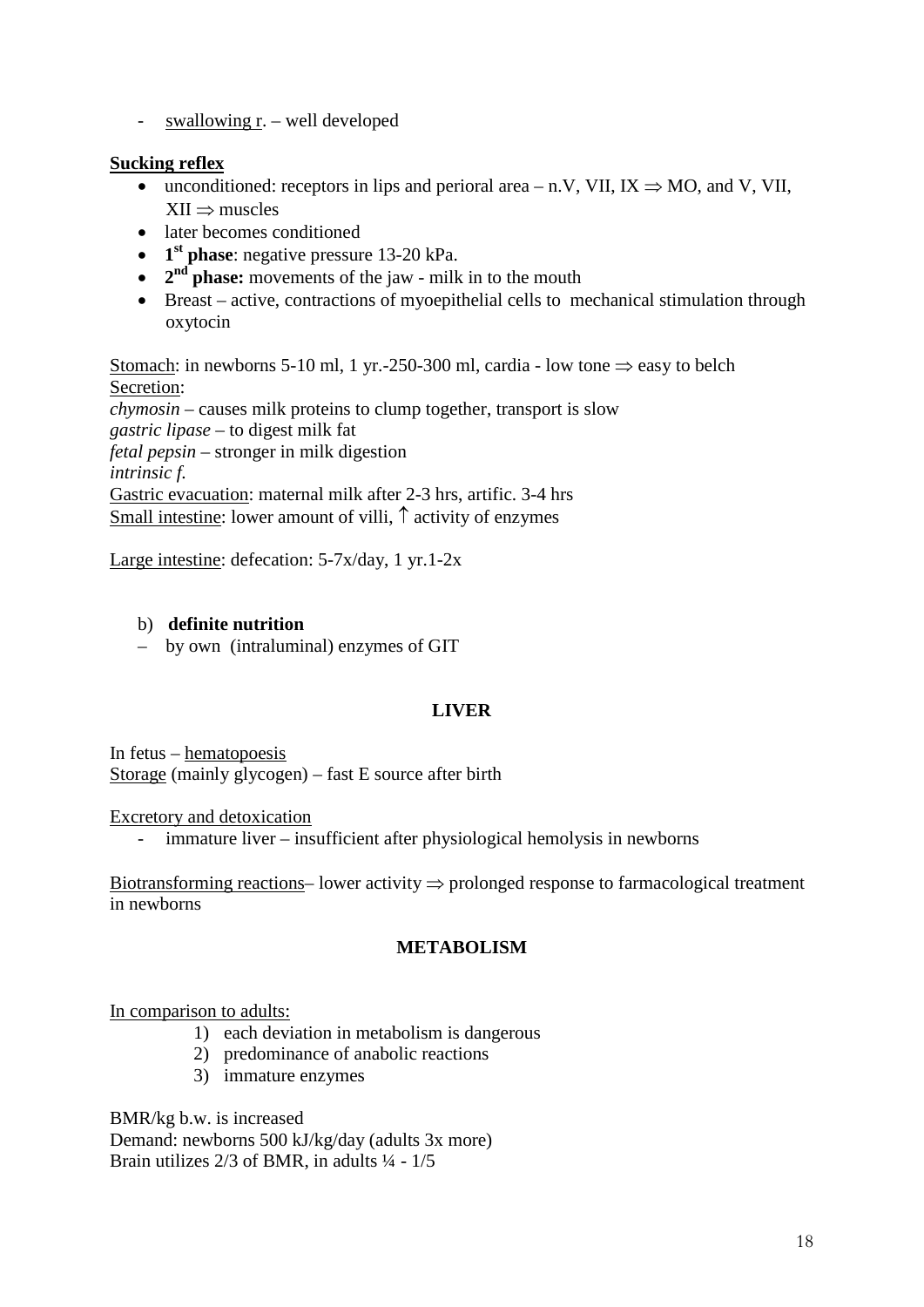# Proteins intake: sucklings 2.5 g/kg/day (adults 1g/kg/day) **GIS IN ELDERLY PEOPLE**

# **Oral cavity**

- Hyposalivation/xerostomia
- Mastication disorders teeth !

# **Swallowing**

- Disorders of motor function of esophagus, missing secondary perist.waves, present terciary w. – no transport.func.
- Sphincters: cardia  $\downarrow$  food passage,
- in laying position incompetent ⇒ GER **presbyesophagus**

# **Stomach**

- ↓ Motility and HCl secretion
- $\downarrow$  iron and B<sub>12</sub> resorption
- Possible atrophic gastritis  $=$  anemia

# **Small intestine**

- $\bullet\quad \downarrow$  surface for absorption-
- ↑ fibrotic tissue

# **Large intestine**

- Low motility  $\Rightarrow$  constipation
- Often *colon irritable*
- Insufficient control of sphincters

# **Liver**

Liver blood flow  $\downarrow$  by 35 %

- Slow metabolic rate in liver  $\downarrow$  elimination of medications
- ↑ cholesterol and  $\downarrow$  bile acids secr.  $\Rightarrow$  ↑ production of bile stones

# $\downarrow$  BMR by 2-3% per decade

# **Nutrition**

- Optimal proteins intake:  $1 \frac{g}{kg}$ ,
- Water intake: reduced feeling of thirst *(negative water balance)*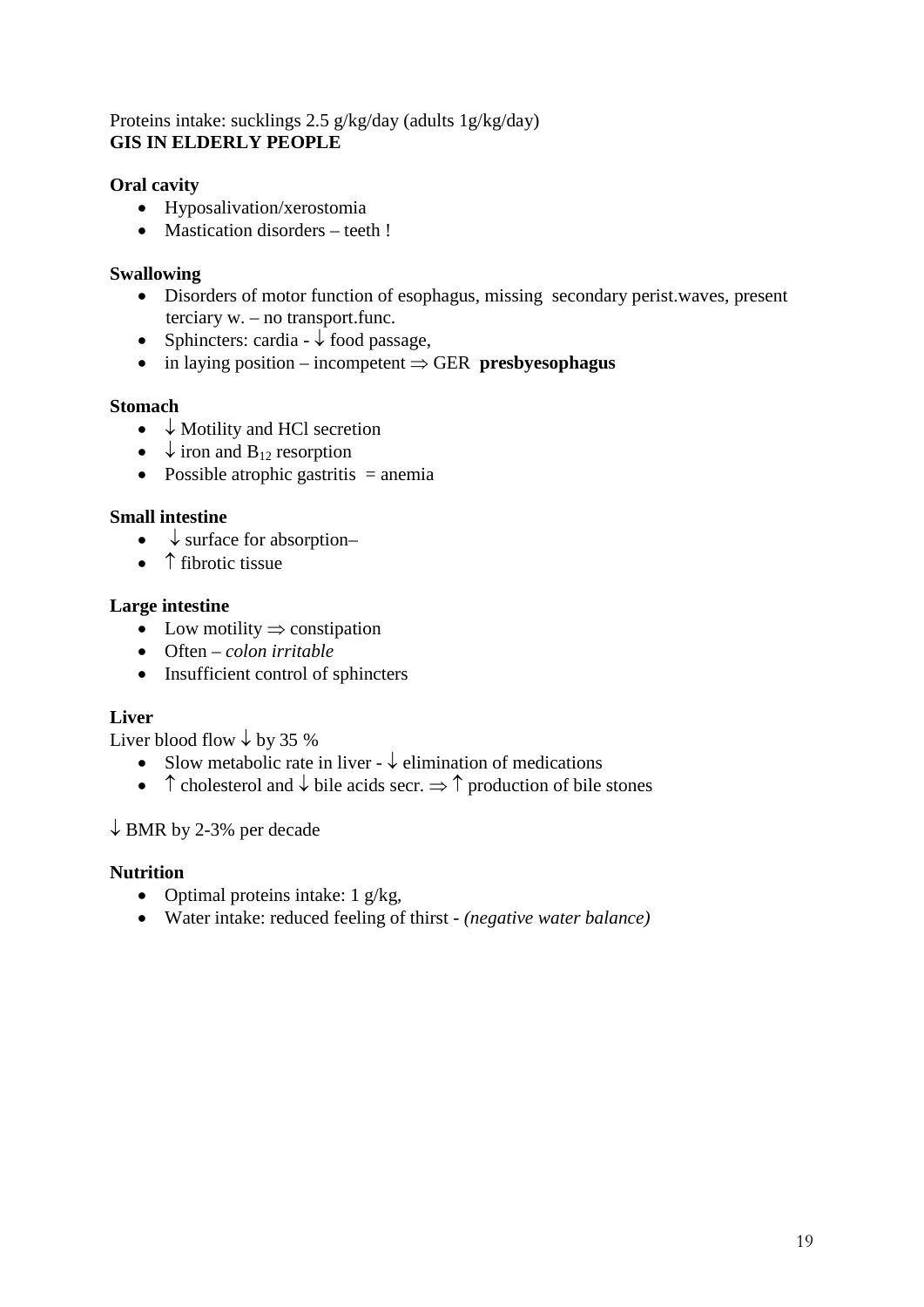# **THERMOREGULATION**

- maintainance of the balance between heat production and heat loss.

1) Heat production -

a) in chemical reactions – metabolism

b) during the contraction of skeletal muscles

- 2) Transport of the heat in the blood and tissues
- Liver  $+1$ <sup>o</sup>C, lungs  $-2$ <sup>o</sup>C of average temperature

3) Heat loss -

- a) Radiation transfer of heat from one object to another at a different temperature without direct contact (by infrared electromagnetic radiation)
- b) Conduction heat exchange between objects in contact
- c) Convection the movement of molecules away from the area of contact.Wind, draught ...
- d) Vaporization perspiratio insensibilis (the insensible water

 $\log s$ ) – 50 ml/h

- sweating

- increased ventilation (panting)

#### **Temperature – regulating mechanisms**

Neural – reflexes – immediate responses Humoral – long-term adaptation

#### **Neural thermoregulation**

Center – hypothalamus – temperature-regulating centers

Afferents – temperature-sensitive cells in the anterior hypothalamus

- cutaneous temperature receptors
- Efferents autonomic nerves
	- motor neurons

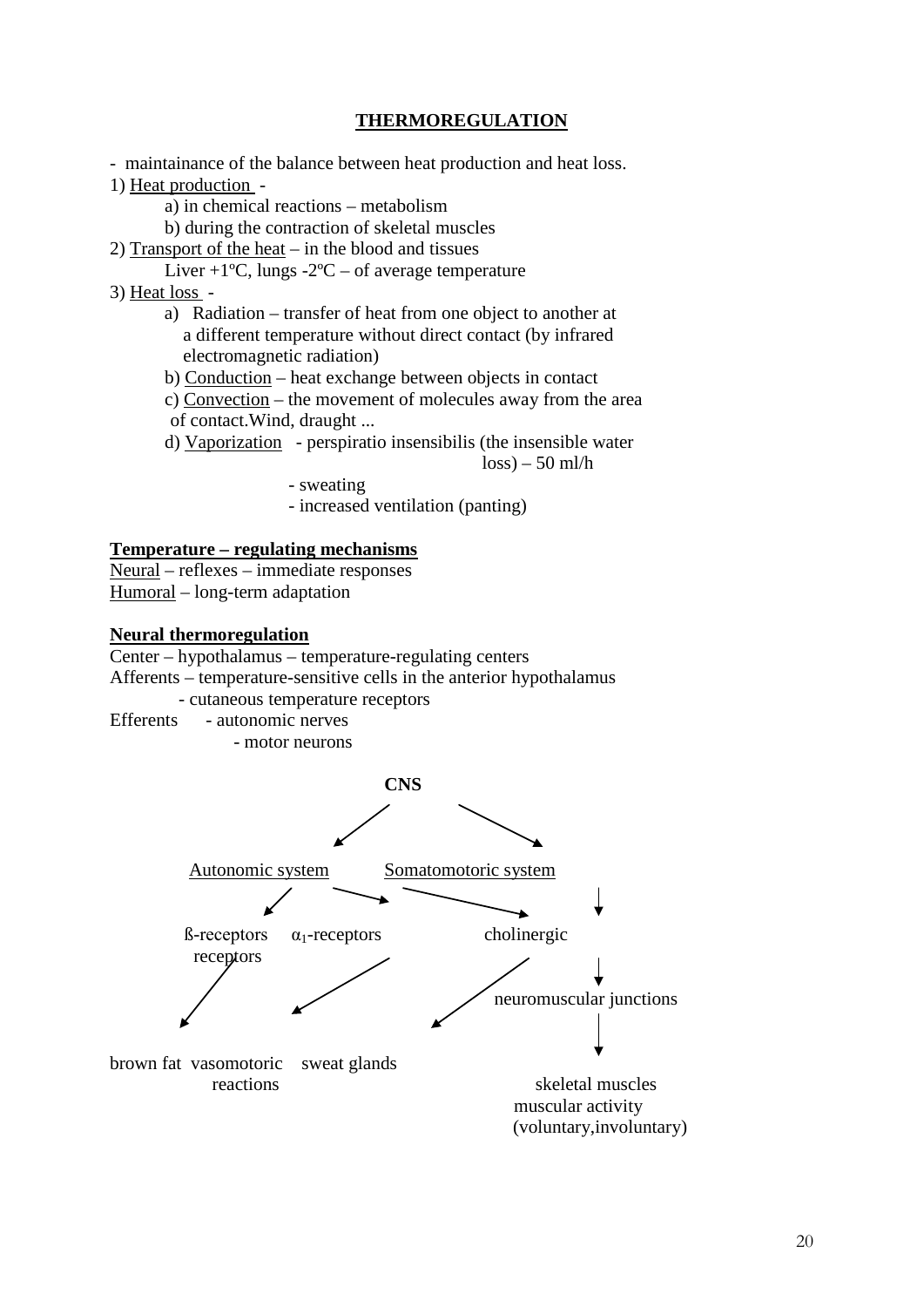## **Body temperature**

- manifestation of the thermoregulation efficiency

Species - poikilothermic – "cold-blooded" - homeothermic – "warm-blooded"

Temperatures:

1) central – organs: brain, hypothalamus ... constant  $=$  37.0  $^{\circ}$ C 2) core – skin – varies with the changes in environmental  $T +$ 

changes in perfusion.

Average =  $33.0$  °C

Diurnal rhythm – lowest at about 6 a.m.

Changes of the basal temperature (oral or rectal) in ovulation – the increase due to a secretion of progesteron (thermogenic effect).

#### **Reactions of the adult humans in cold environment**

A) The increase heat production and B) The decrease heat loss

Ad A)

- 1. The increase in metabolic rate
- 2. Food intake (specific dynamic action the obligatory energy expenditure that occurs during its assimilation into the body)
- 3. Muscular activity: a) Shivering simultaneous contractions flexors

 and extensors muscles, heat production. *Shivering pathways – hypothalamus – tr.cerebrospinalis and reticulospinalis*

b) Voluntary skeletal activity

Ad B)

1. Vasoconstriction in the skin – alpha adrenergic sympathetic

nerves – the decrease in heat loss

*Lewis´ reaction – during long-term cold application – vasodilatation – red color of the skin – warming up - protective function*

2.Position with the smallest body surface – quasi spheric shape

### **Hormonal changes:**

The thyroid gland – in long-lasting stay in cold – calorigenic effect The adrenal medulla- noradrenalin – vasoconstriction Hypothalamus – the posterior pituitary – vasopressin – vasoconstriction and water retention

### **Reactions of the adult humans in hot environment**

A) The decrease heat production and B) The increase heat loss Ad A) 1. The decrease in <u>metabolic</u> rate  $- T = 25 - 30$  °C

- (higher temperatury a rise of the metabolic rate)
- 2. Reduction of the muscular activity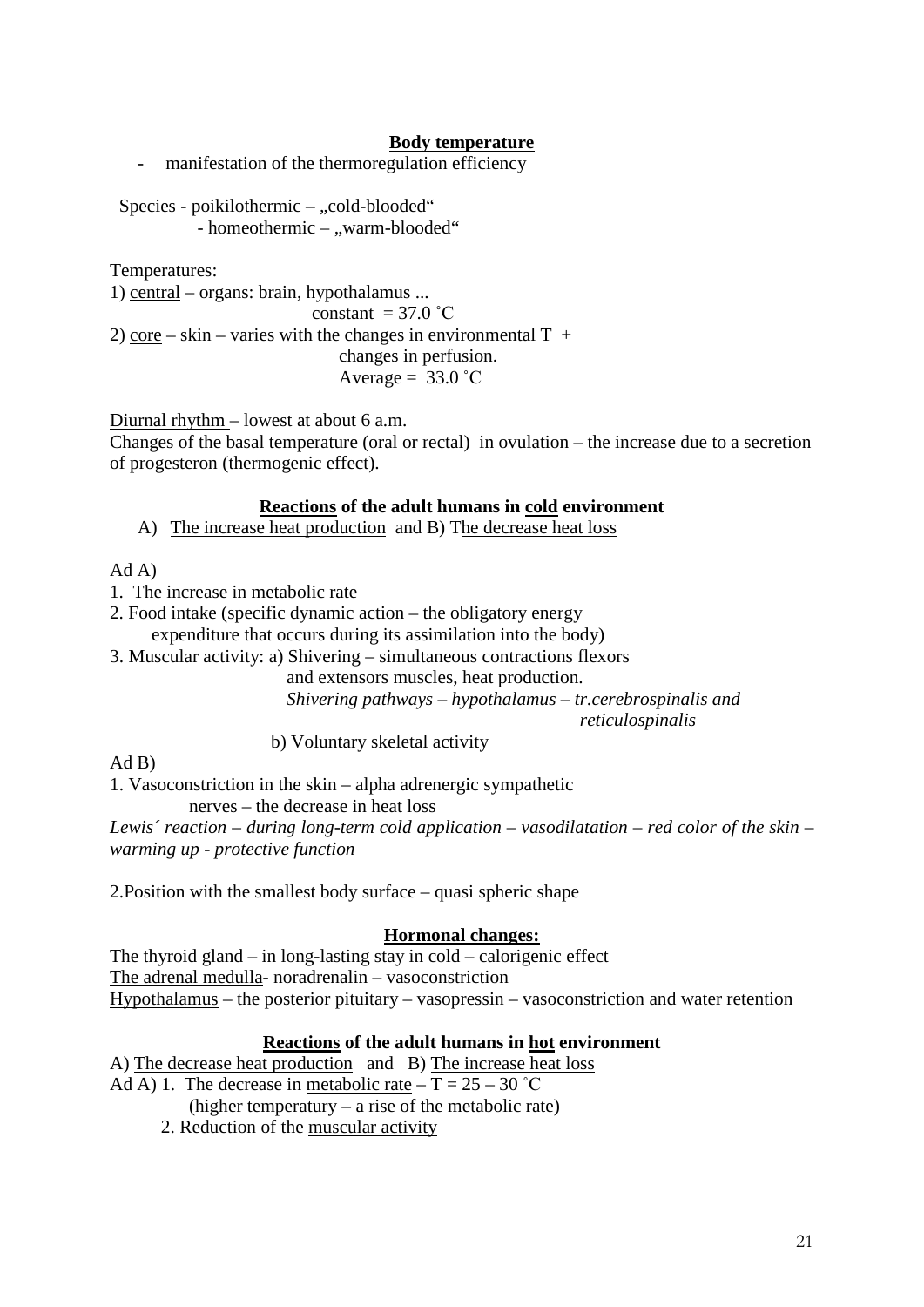$Ad B)$ 

1. Vasodilation in the skin (BF through a-v anastomosis) via the decrease of the sympathetic tone

2. Sweating – vaporizaton – 1 1 of sweat  $\rightarrow$  500 kcal. Maximal volume of the sweat = 3 l/h  $\rightarrow$  1500 kcal/h

3. Panting – dogs.

# **Heat dissipation and loss in newborns**

- by peripheral vasodilation – the increase of cutaneous BF

- sweating – evaporative loss – in newborns less effective than adults.

Capacity of the sweat glands  $=$  only about 1/3 of adult values.

 *In preterm infants, the maximal rate of sweating is less, and it is minimal or nonexistent in infants of less than 30 week´s gestation – inadequate development of these glands.*

Prevention of cold stress and hypothermic for neonatal care –

- clinical implications:

Exposure to cool environment – cold stress often result in pathophysiological changes. Lowered body temperatures are inversely correlated with survival.

Neutral Thermal Environment  $=$  a range of ambient temperatures within which the metabolic rate is minimal and thermoregulation is achieved by basal physical processes alone. In adults  $25 - 30$  °C – in newborns at higher temperature. Prevention of heat loss – incubators ...

# **Physiology of the fever**

Fever = only the increase in body temperature (BT) - hyperthermia? *Hyperthermia can exist when heat production exceeds heat dissipation = disequilibrium*  Variety of reasons: An increase in metabolic heat production, an impairment of heat

dissipating mechanisms, a decrease in the heat –absorbing capacity of the environment due to high ambient temparture

**Exogenous hyperthermia**, enormous physical effort...evoke the BT increase – is not fever!

**Fever = the increase of the BT due to immunologic reactions, by the increase of the set point of the central thermostat with defensive role.**

# **Mechanisms of the fever:**

PYROGENS = SUBSTANCES INITIATING FEVER **Microorganisms – viruses – protozoas**

Pyrogens exogenous:

Toxins from bacteria, necrotic cells, viruses,

Cancer cells  $\ldots$  – exotoxins – exoproducts  $\rightarrow$ 

**Monocytes, macrophages, lymphocytes – production of**

Pyrogens endogenous:interleukin-1 (IL-1); IL 2; IL 6; TNF alpha, beta; CSFs

 $PGE<sub>2</sub> - a direct action on the hypothalamus -adjustation of a new set point for temperature.$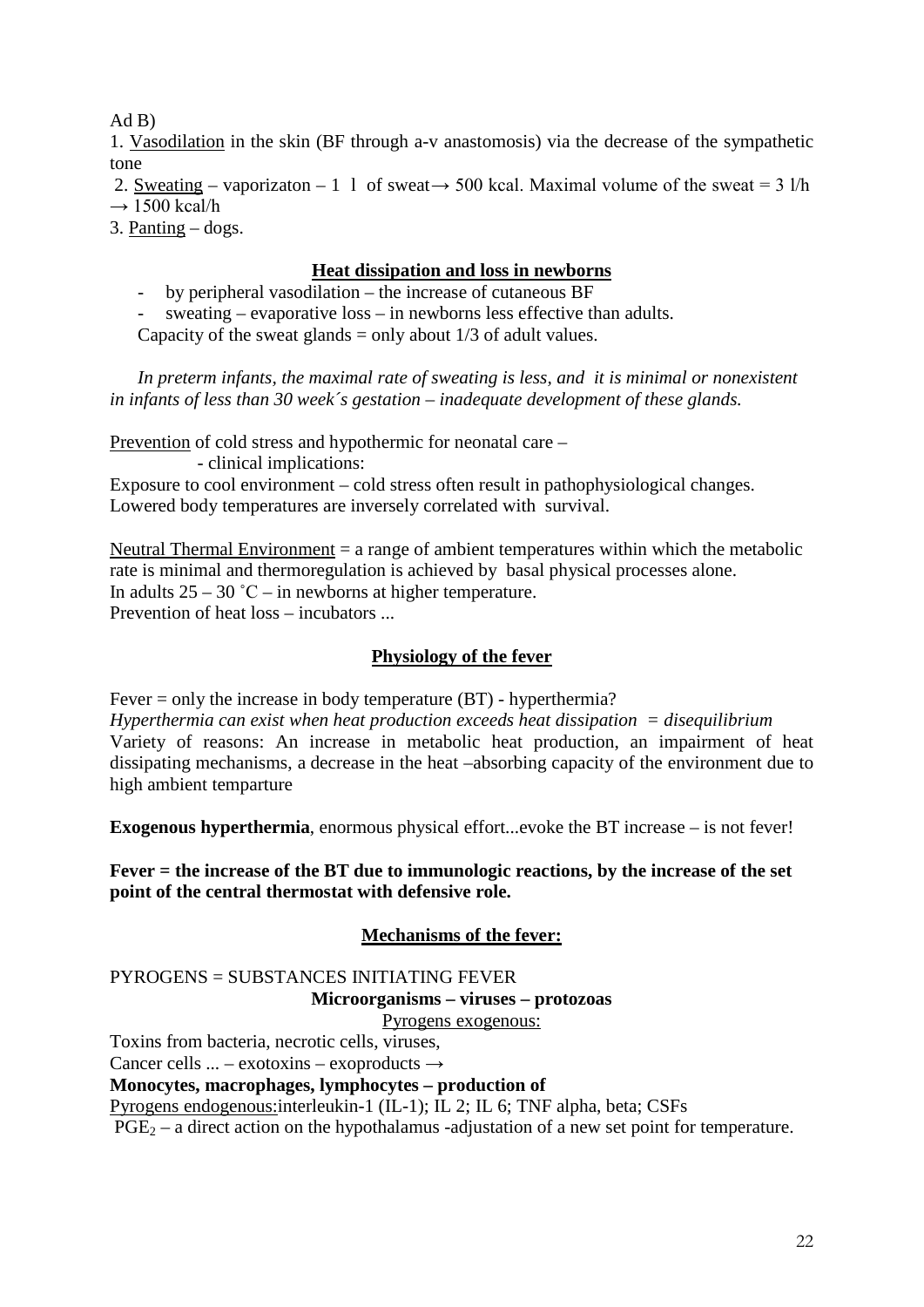# **Effects of the pyrogens**

## Haematologic – immunologic effects:

- CSFs lekocytosis
- Stimulation of the lymphocytes activities (LyT,B,NK)
- Increase in phagocytic activity

# Metabolic effects:

- negative  $N_2$  balance
- catabolism of muscles
- increase in metabolic rate
- decrease in iron and zinc concentration level in plasma
- **Increase of set-point of the central thermostat**



# **Role of the fever**

*Defensive mechanism – Hipocrates (400 BC.) – "fever is a helpful mechanism in the fight against toxins in a body"*

Activation of the immune system: phagocytosis, T and B lymphocytes,

- stimulation of the antibodies production
- inhibition of the growth of some microorganisms (due to the decrease of the iron and zinc in plasma)
- slowing the growth of some tumors
- unspecific discomfort

Positive efects up to BT 40º C Hyperthermic devices

# **Negative effects of the fever**

- Increase in metabolic rate, sweating, loss of minerals, dehydration
- Load of the cardiovascular system (mainly in elderly)
- Musle´s catabolism, hyperglycemia, metabolic acidosis
- Headache, pain in joints, musles hyperalgesia (PGE vs endorphins)
- Somnolence, apathy substance  $\mathcal{S}$ " produced in the brain by the pyrogen's effect
- Decrease of the diuresis
- Decrease of the gastrointestinal functions
- BT higher than 41 C decrease in immonologic reactions- possible damage of some central proteins – neurons in CNS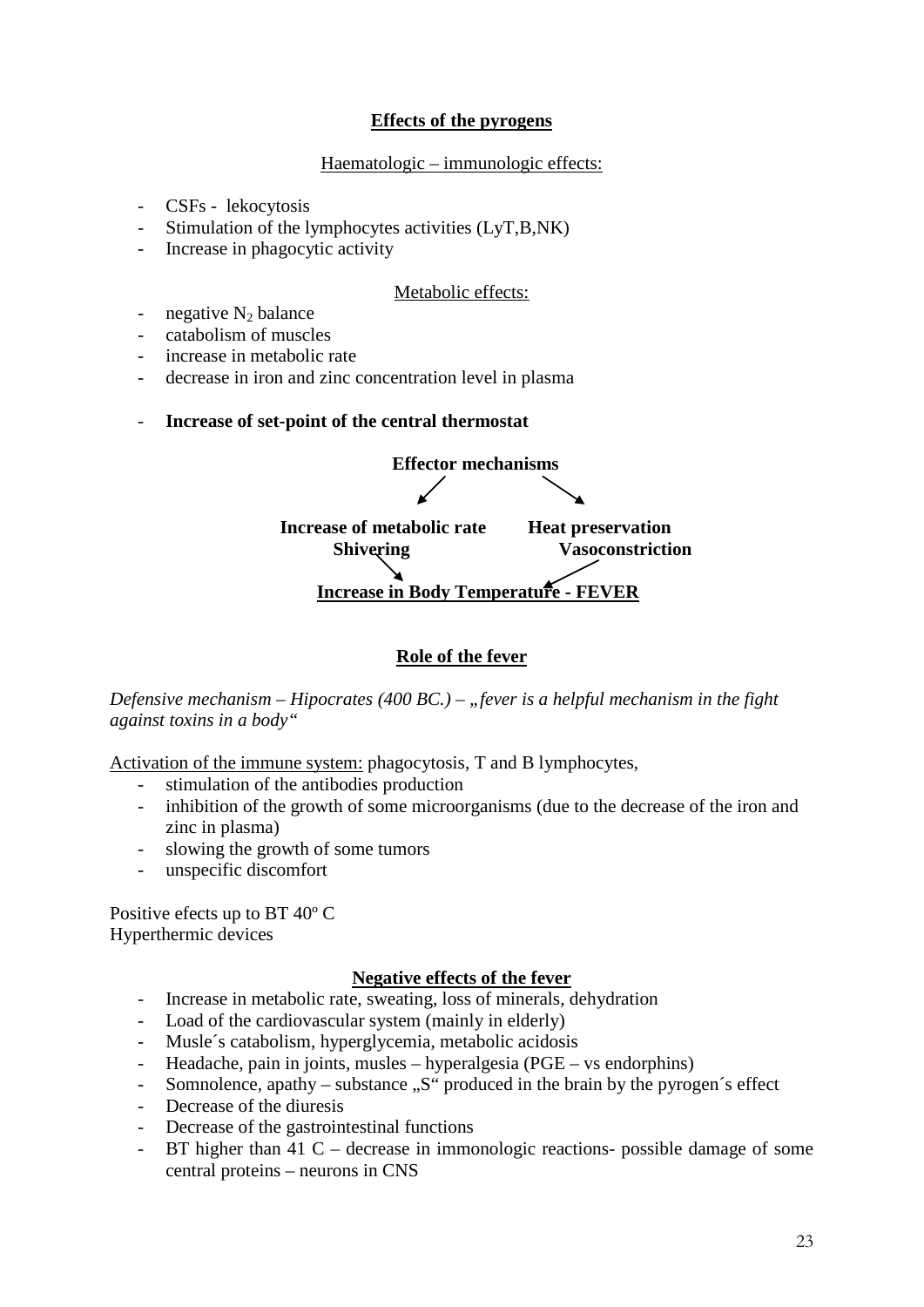# **Physiological Antipyretic Mechanisms**



# **EXERCISE PHYSIOLOGY**

investigation of the effects and their mechanisms of:

- physical exercise on systems, organs
- training

-

- relaxation after exercise

## **Quantification of exercise intensity**

Energy consumption: Mild exercise: 120-450 kcal/hod, heavy: 450-600, super heavy 600 and more kcal/hod.

Oxygen consumption: O2consumption at rest approx 250 ml/min, max. up 3 000 ml/min

 $Q2$ consumption maximum =  $VO2$  max. Mild exercise –  $VO2$  max. to 33% Moderate  $=$  VO<sub>2</sub> max. approx. 50% Heavy =  $VO<sub>2</sub>$  max. approx. 70% Super heavy –  $VO<sub>2</sub>$  max. 70 – 100 %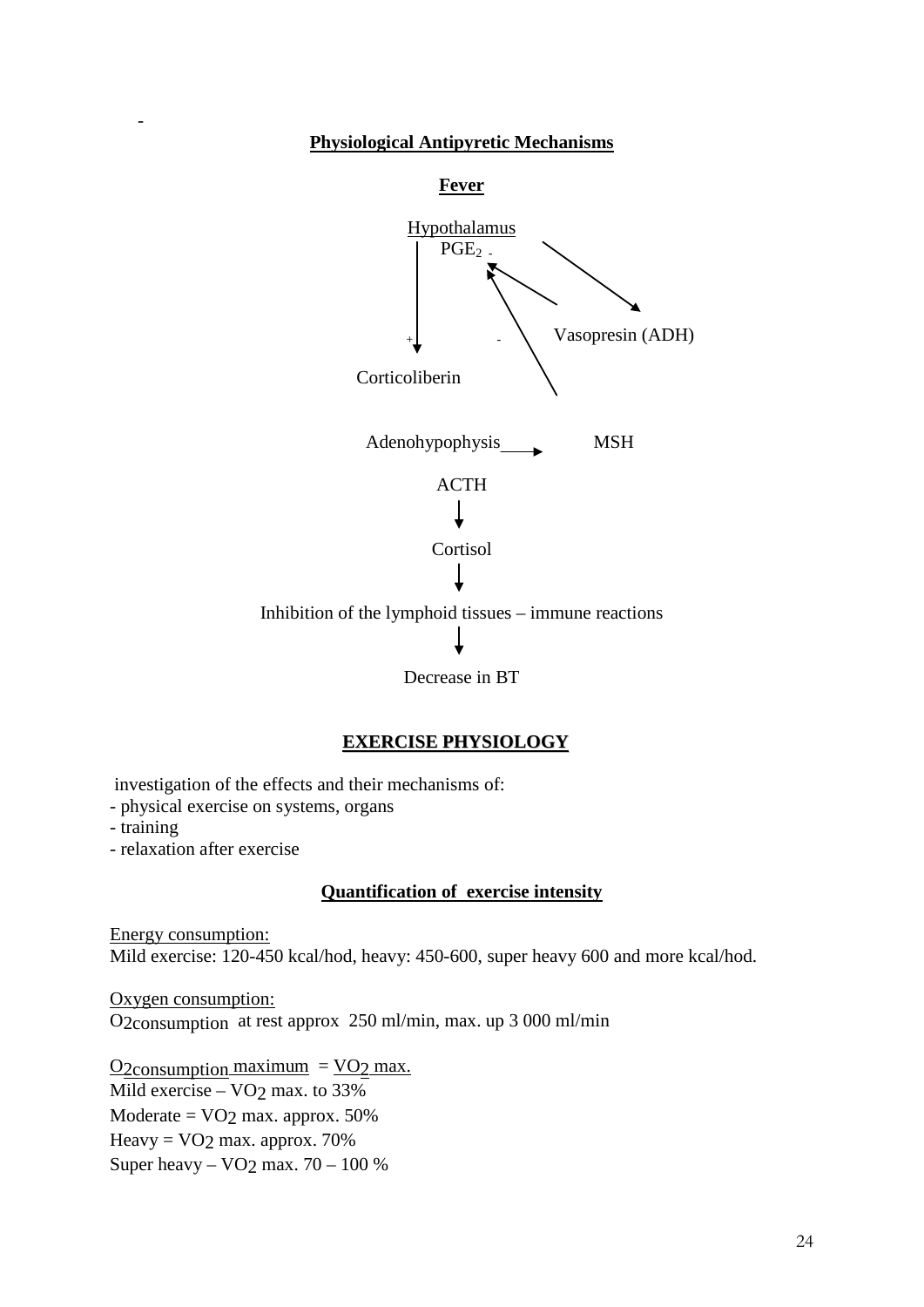PULSE OXYGEN (PO) = volume of the oxygen transported by 1 pulse (SV)

Consumption/intake of O<sub>2</sub> (at rest) =  $250$  ml/min Heart rate (at rest) =  $70/\text{min}$  $PO = 250:70 = 3.5$  ml /pulse During exercise up 20 ml O2/pulse

# **Regulation of physiological function in exercise**

#### **Neural regulation:**

Autonomic nervous system (ANS)

Changes in ANS before exercise – start

1st phase: Parasympathetics – reduction in tone (tachycardia)

2nd phase and endurance exercise: Sympathetics – activation in co-operation with endocrine system.

# **Humoral regulation in exercise**

**Adrenal medulla:** Catecholamines: Adrenaline – positive effects on heart and liver (mobilisation of glycogen and free fatty acids).

# **Hypophysis (anterior pituitary):**

Increase (20- to 40 – fold after 20 min of exercise) in growth hormone secretion . Stimulation of anabolism – strengthening muscle ligaments and tendons, increasing bone thickness.

ACTH –glucocorticoids – cortisol (rises in heavy and prolonged exercise)– hyperglycemia, it mobilizes both fat and proteins.

Prolactin – increased blood levels following exercise –mobilizes fat + antidiuretic effect upon kidneys

Endorphins: similarity to the opiates. Increased secretion by endurance exercise.

Psychological effects – depression of sensation of fatigue, euphoria. Together with prolactin can be factor responsible for exercise-induced amenorrhoea.

### **Pancreas:**

Insulinemia drops by about 50% during and immediately after exercise. (A decrease in insuline secretion + increased uptake of the hormone by muscles.) Hypoglycemic effect combined with higher consumption of glucose.

Glucagon level rises – mobilization of hepatic glycogen.

# **EXERCISE AND CARDIOVASCULAR SYSTEM**

### Heart rate:

- Mild exercise: rapid-onset increase of heart rate by a reduction of vagal tone.After exercise recovery in 3-5 min.

- Heavy exercise: tachycardia by the reduction of vagal tone + activation of the sympathetics and adrenal medulla (catecholamines). Higher values of HR, recovery time up hours.

*Limit for the sympathetics activation is individual – on average in exercise with 50 – 60 % of maximal oxygen consumption.* 

*Calculating Heart Rate Training Zones:* There are a number of ways to estimate maximum heart rate. Realize that we are estimating maximum heart rate not measuring it so it is not an exact science.

**Two methods of Estimating Maximum Heart Rate**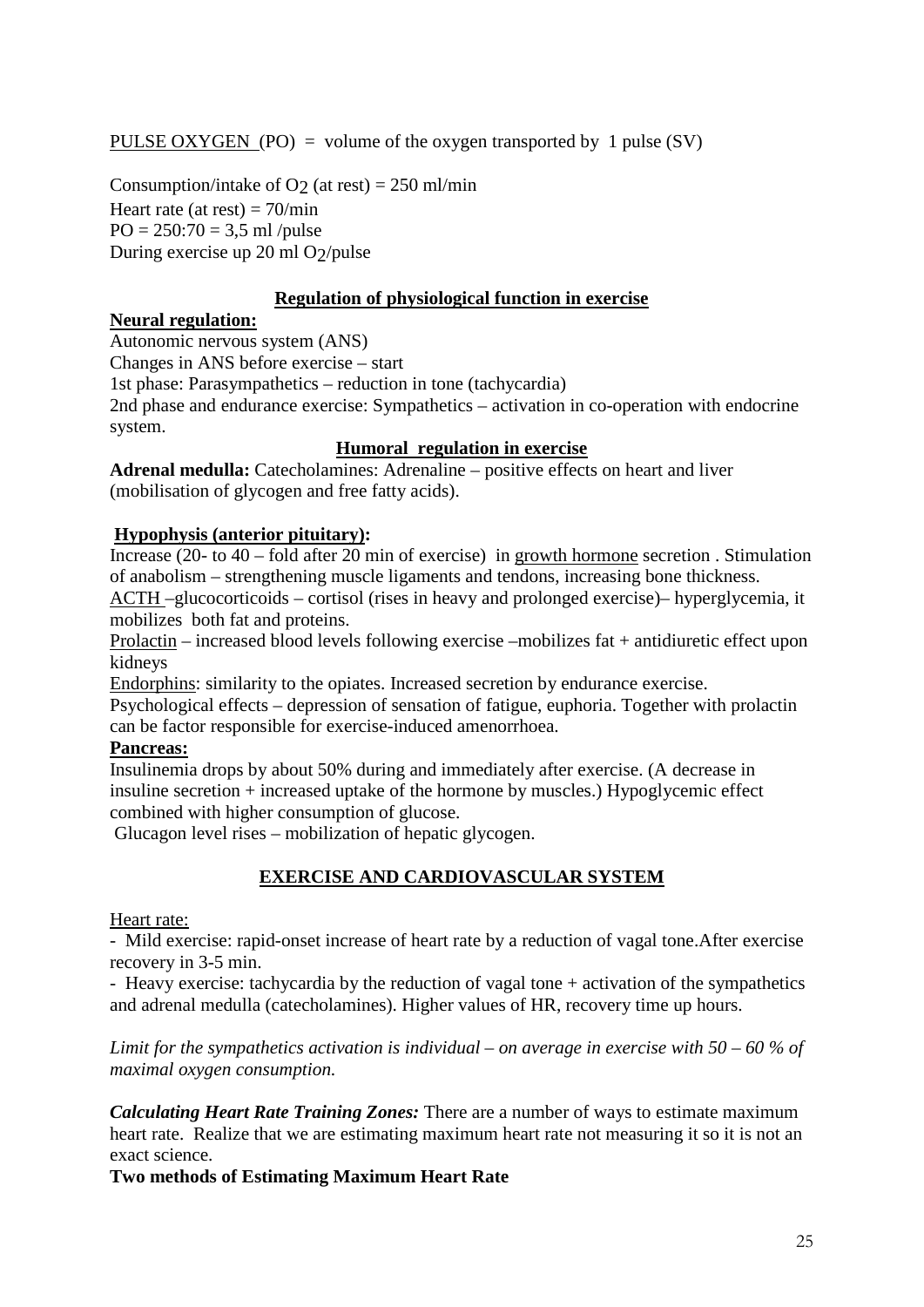# 1. **220 - Age = Maximum Heart Rate**

*Example: 40 year old 220 - 40 = 180 beats per minute (bpm) Max Heart Rate* 2. **217 - (0.85 x Age) = Maximum Heart Rate**

*Example: 40 year old 217 - (0.85 x 40) = 217 - 34 = 183 bpm Max Heart Rate*

Recommended HR according to age for long-lasting exercise (LLE) and maximal HR for short-lasting exercise (SLE)

### **HR changes in recovery phase (after exercise)**

1st min: An imediate exponential decrease in HR. 2nd min continuation + exponential drop of noradrenaline plasmatic level. Reactivation of vagal nerves + progressive reduction of the sympathetic and hormonal activities.

*HR changes in recovery phase – used in performance testing (Ruffier´s test, Flack´s test)* 

# **Stroke volume and cardiac output:**

Increase by 20-30% (from 80 to about 110 ml at 40-50% of maximum oxygen intake) followed by steady state - constant. SV and CO reflects HR up to some limit. Exceeding of the limit (critical HR value) - accompanied by a drop in the cardiac pumping efficiency. *Tachycardia - shortening of the diastole (ratio St:Dt at rest = 1:2, in maximal tachycardia up 1:1) = a decrease in diastolic refilling of the ventricles.*

The increase in stroke volume with exercise is accomodated by both – an increase of EDV and an increase of ejection fraction (normally 55-60%). The Starling relation curve is shifted to the left and up (effect of sympathetic stimulation, catecholamines).

# Cardiac Output

The product of HR x SV. CO at rest =  $3-3.5$ ]/min/m<sup>2</sup> =  $5$ ]/min. Maximum CO = 19 l in young woman and 25 l in man. Endurance athletes up to 35 l/min.

### **Blood Pressure**

Systemic: - syst: rises sharply during isometric and sustained rhythmic exercise. Function of the stroke volume. 200-220 mmHg.

- diast.: +/- influenced mainly by peripheral vascular resistance *– vasodilation in skeletal muscles circulation*

Pulmonary:  $+/-$  During isometric exercise (stretching)- impairment of the venous return = pooling of venous blood – an increase in venous pressure.

### **Distribution of Blood Flow**

Muscle Blood Flow: At rest-open 200 capillaries/ mm<sup>2</sup>, in working muscle 10-15x more. BF 2-5ml/ min/100g in comparison to 120.

Neural regulation through noradrenergic system (reduction of activity) and specific cholinergic sympathetic vasodilatory system.

Humoral regulation (a decrease in pO<sub>2</sub>, adenosine, increased content of potassium, hyperosmolarity, NO, histamine + metabolites).

Different BF during static (isometric) and dynamic work, contraction/relaxation.

### **Blood Flow to Other Organs**

**Splanchnic circulation:** A decrease in BF through splanchnic organs - redistribution of the blood to skeletal muscles. Visceral BF drops to only 25-30% of the resting value.**Brain:**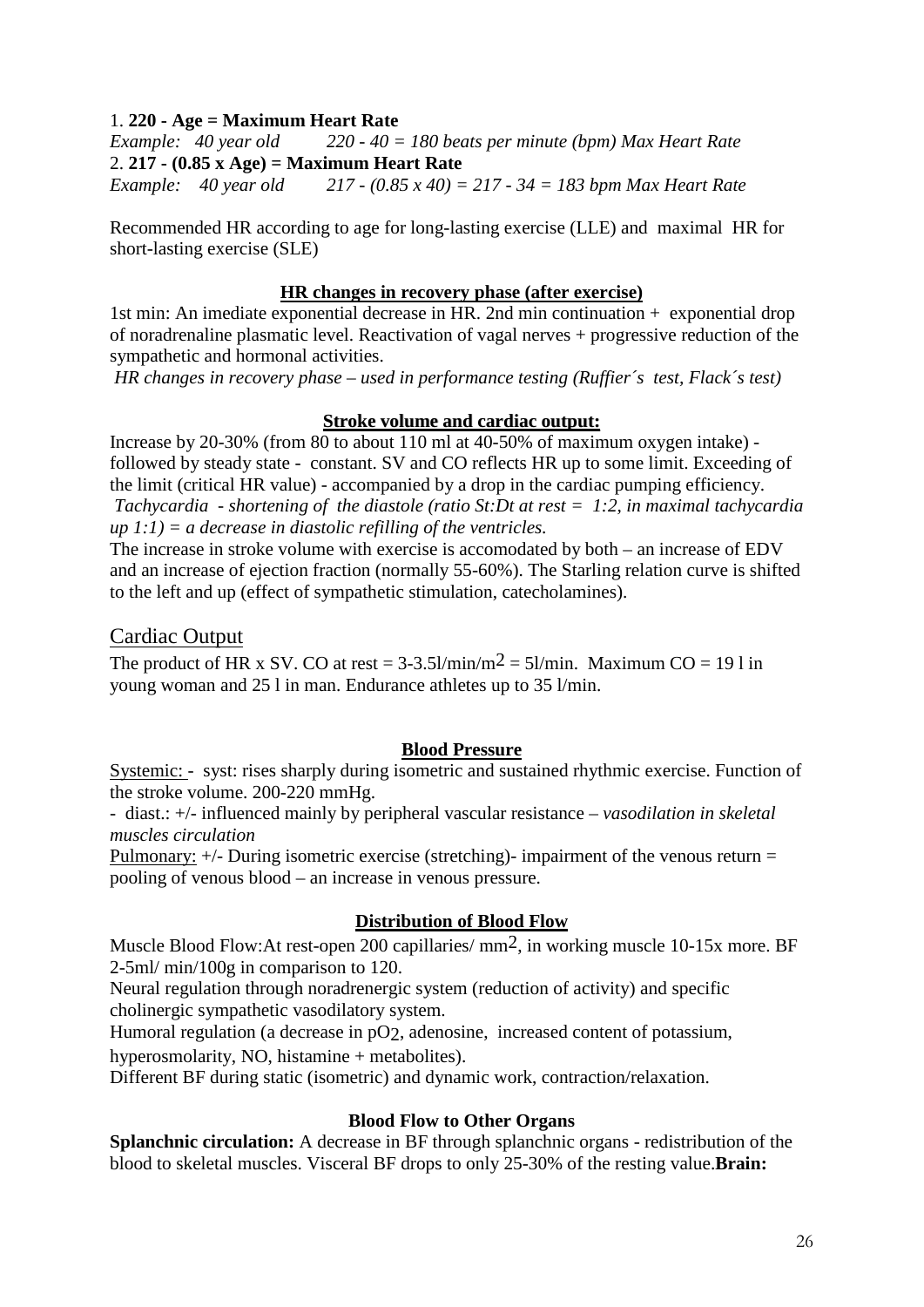Cerebral BF remains constant during exercise. However, BF is redirected from one part of the brain to another – motoric zone, visual etc.

**Bone:** BF to bone can be increased up to 40% in response to mechanical loading.

## **BLOOD**

During exercise - increased hematocrit, viscosity due to higher exsudation (filtration) of plasma in capillaries of skeletal muscles + higher production of erythrocytes. Leucocytosis – through demargination. Mainly neutrophils and lymphocytes – defensive role.

#### **Plasma**

Glycemia: Short-lasting exercise – an increase up  $+60\%$ , long-lasting – endurance training – a drop Lactate: after 15 min lasting exercise up 15-fold rise (from 1 to 15 mmol/l) FFAs: heavy exercise – an increase 4x

# **Ventilation and Metabolism:**

**Ventilation:** an increase by rising of VT and respiratory rate. During mild exercise – proportionally to the oxygen intake – consumption.During heavy exercise – the ventilation is "overproportional" – additive stimulus - metabolic acidosis (lactic acid) via central chemoreceptors.. *Ventilation is not limiting factor for maximum effort. Ventilation at 80% of MMV covers needs of the maximum effort.*

**Oxygen consumption:** At rest 250 ml/min,during maximum efforts up 3000 ml/min.Individual limit value. An increase to steady state in 3-5 min.

### **Maximum aerobic capacity**

Increasing of a loading – a linear rise of oxygen consumption to a individual maximum – further increasing – disproportion between requirements and intake = exhaustion - fatigue.  $Plateau = maximum oxygen intake/consumption = maximum aerobic capacity.$ 

### **Oxygen Debt**

Aerobic resynthesis of ATP in working muscles cannot keep pace with their utilization. The anaerobic pathway is limiting – during a work – oxygen debt comes. After a period of exertion is over, extra O2 is consumed to remove the excess of lactate, replenish ATP and CP, and replace O2 that have come from myoglobin. The amount of extra O2 consumed is proportionate to the extent to which the energy demands during exercise exceeded the capacity for the aerobic synthesis of energy stores.

The O<sub>2</sub> debt is measured by determining O<sub>2</sub> consumption after exercise until a constant, basal consumption of O<sub>2</sub> is reached.

After mild exercise the debt is about 4, after heavy 20 l of O2.

### **Blood gases**

- mild exercise – unchanged

- heavy – a decrease in paO<sub>2</sub> (approx. by 8%). Enhancement of a-v difference O<sub>2</sub>from 5% to 15%.

A drop in paCO<sub>2</sub> (approx. By 10%) due to hyperventilation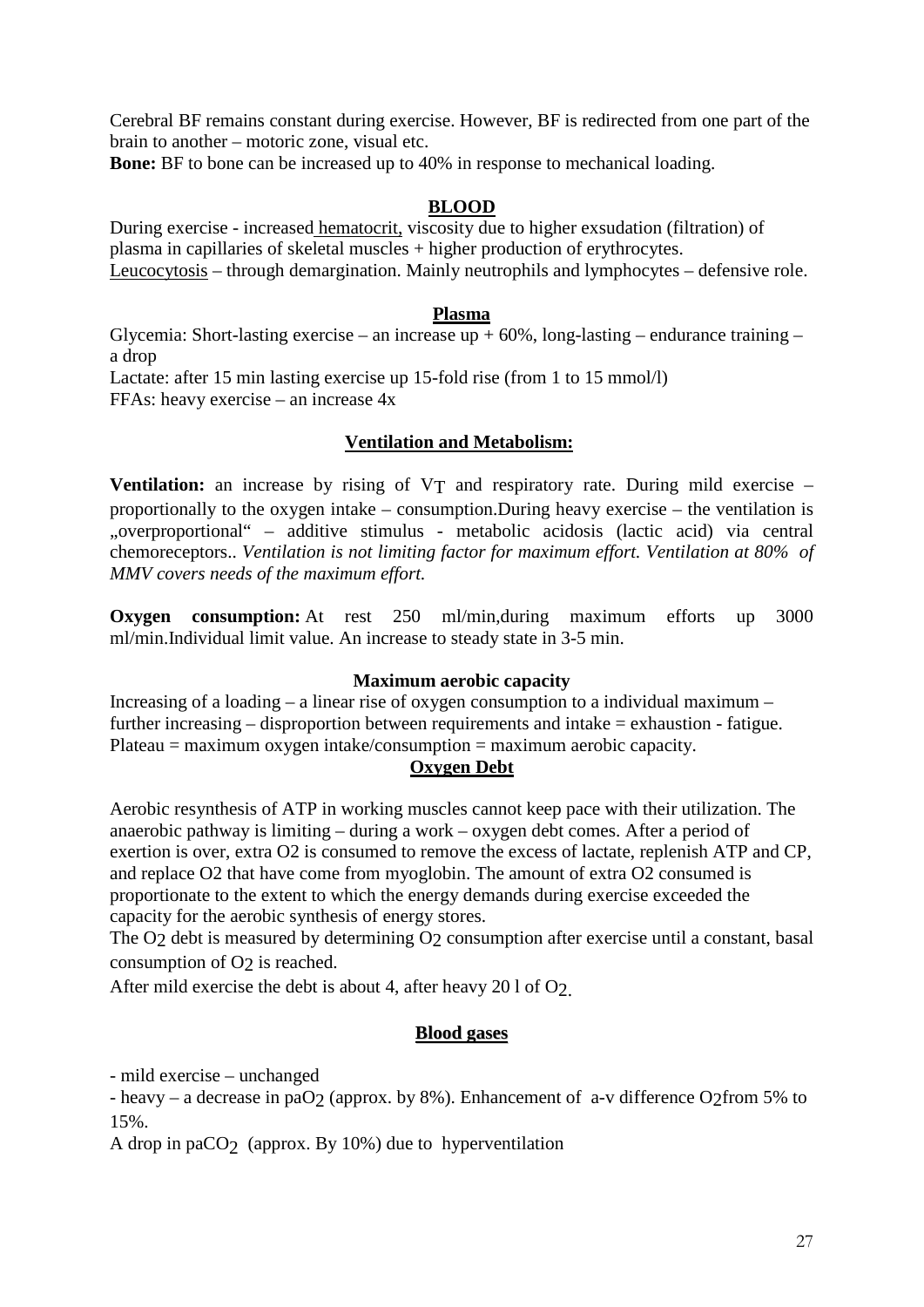**Acid-base balance:** -heavy exercise: metaboli acidosis partially compensated by hypocapnia (tendency to the respiratory alkalosis).

# **Metabolism of the skeletal muscle cell**

- Very short-lasting performances (to 20 second): utilization of the intracelular ATP a CP stores. *(In some seconds are exhausted ATP stores.)* 

-Exercise duration to 6 min: In the 1st min – anaerobic glycolysis, lactat accumulation. Anaerobic glycolysis -maximum in 45 seconds. Aerobic metabolism starts again after 2 minutes.

- Endurance performances: Aerobic metabolism – glycogen stores  $+ O<sub>2</sub>$ . Time of the exercise is limited mainly by exhausting glycogen stores.

# **Termoregulation**

Muscular work – increase in heat production - central temperature. Sweating rate up 1 l / hod. Throgh sweat - excretion of lactic acid. Long lasting sweating – fatigue of sweating glands – arrest of sweat production/evaporation – hyperthermia.

*If exercise/heavy muscular work is performed in hot environment – redistribution of blood to skin circulation – limited skeletal muscles perfusion and physical output.*

# **Effects of training on physiological parameters**

|                           | Without training | After training |
|---------------------------|------------------|----------------|
| Blood volume (1)          | 5,6              | 5,9            |
| HRrest/min                | 80               | 40             |
| HR max                    | 180              | 180            |
| SVrest (ml)               | 70               | 140            |
| SV max                    | 100              | 190            |
| $\text{COrest (l/min)}$   | 5,6              | 5,6            |
| CO maxim.                 | 18               | 35             |
| Heart weight $(g)$        | 300              | 500            |
| Ventilation max (l/min)   | 100              | 200            |
| $O2$ consumpt max (l/min) | 2,8              | 5,2            |
|                           |                  |                |

Training = regular exercise, repetition of sport activities

### **Bradycardia in subjects under endurance training:**

Mechanisms:

Predominancy of vagal central tone – dynamic balance of the ANS shifted toward PS – enhanced RSA - Reduction of intrinsic heart rate of the sinoatrial (SA) node (rate of the spont diastolic depolarization). - Reduction of beta-adrenergic receptors in the right atrium - Changes in compliance of the heart – morphological adaptation

# **Morphological adaptation of the heart**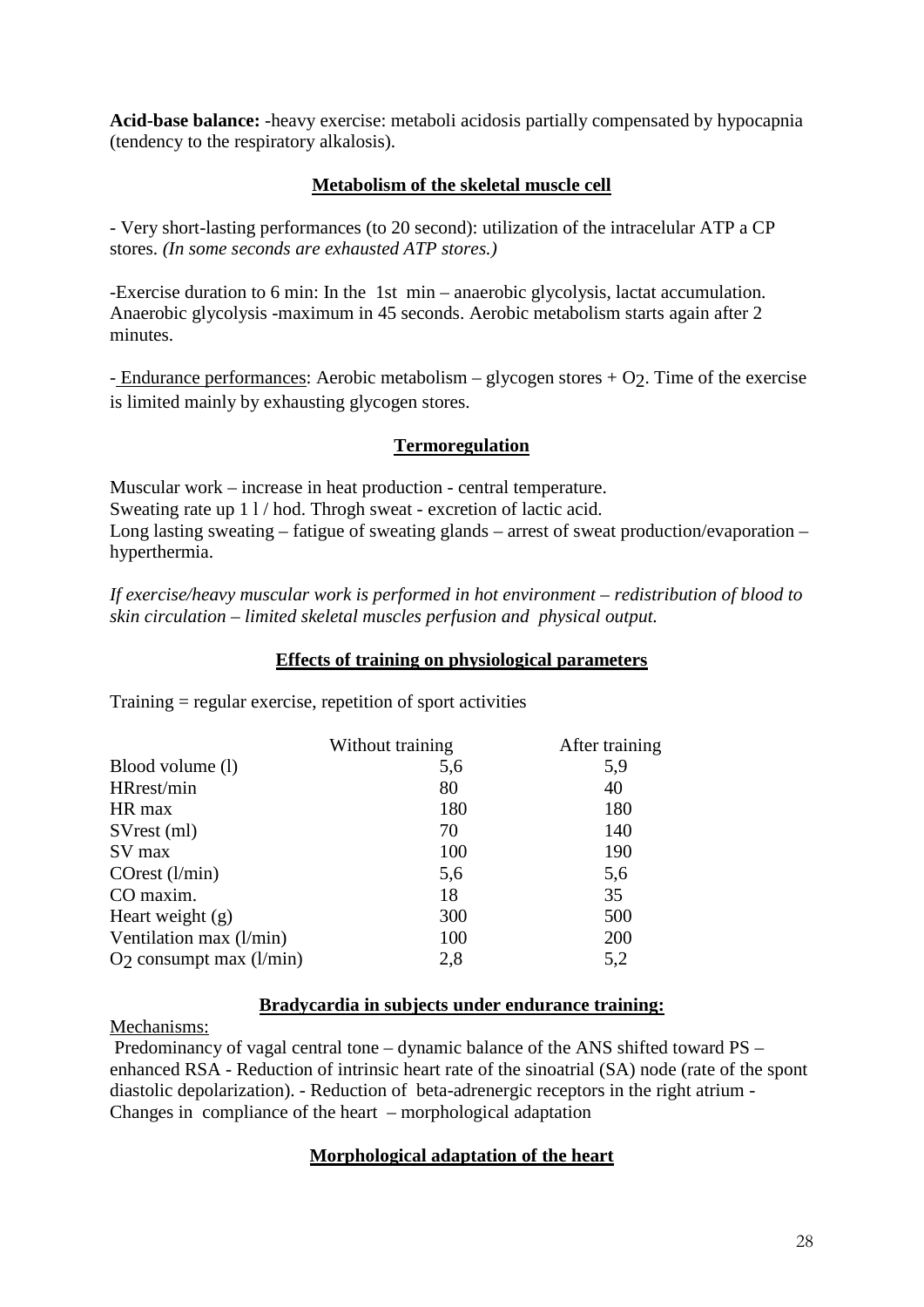Physiological hypertrophy of myocardium and dilation of the heart cavities. Hypertrophy of left ventricle, less of the right ventricle, atria and of pulmonary veins. Reflection in ECG curves – mainly over LV  $(V_3-V_5)$ . Adaptation hypotony – tracking" to elderly.

# **Effects of training to the respiratory system**

Increase in volumes/capacities  $(VC, FVC) - by 20-30%$ Ventilatory reserve – rise from 1:5-7 to 1:9-15 Longer voluntary apnoic pauses Increase in max. O intake/consumption (from 3 to 7 l/min)

# **Bone system**

Load – remodelation Activation of the osteoclasts and osteoblasts.

### **Fatigue**

Limitation of the performances

1)Peripheral, physiological (in muscles): Exhaustion of metabolic reserves,accumulation of metabolites.

2)Psychological (central): CNS – protective mechanism, a subjective feeling, deceleration of the signal transmission, inhibition of thinking and decision processes, sensoric function, anxiety, emotional lability.

*1)Physiological: Tachycardia, tachypnoe... 2)Pathological: + spasms of musculature, tremor, hyperemic skin (+ white spots), nausea, headache, hypotension, cyanosis, dyspnoe...shock.*

# **Reactions to non-physical forms of loading**

Psychological and emotional load Reactions similar to physical exercise effects: Tachycardia, hyperventilation, sweating, cutaneous hyperperfusion, sympathoadrenal system activation, increasing of energetic substances concentration in plasma – without increased consumption.... Stress – alarm reaction. Civilisation - psychosomatic diseases.

# **PHYSIOLOGY OF MUSCLES**

- 1) Skeletal 2) Cardiac
- 3) Smooth

# 1) **Skeletal Muscle**

### Anatomy and Histology

Muscle fibers (10-80 microns in diameter) = extrafusal fibres  $$ surrounded by the sarcolemma. Each fiber contains several hundred – thousand myofibrils. Each myofibril has about 1500 myosin filaments and 300 actin filaments.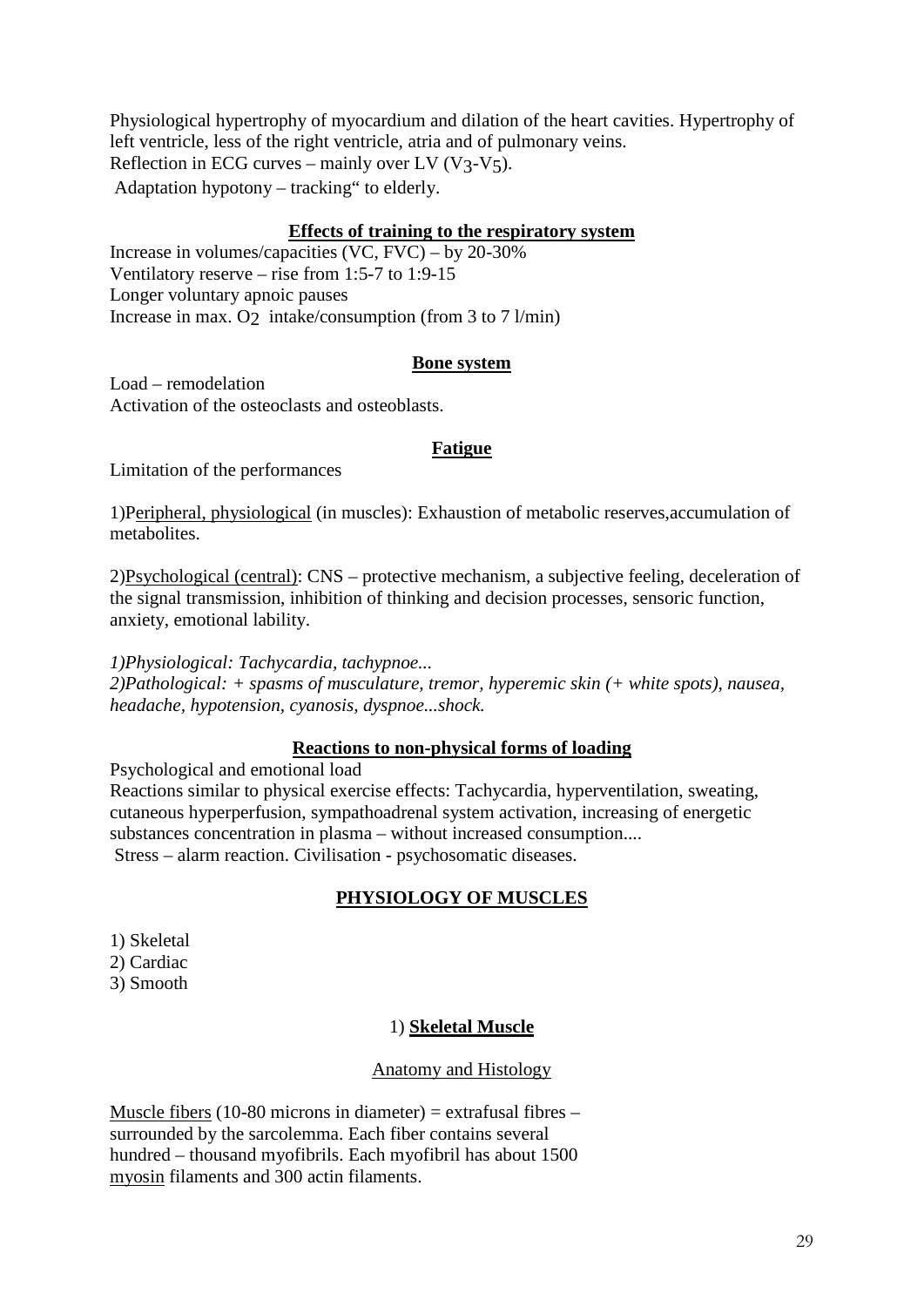The filaments are in a matrix – sarcoplasm, in the sarcoplasm

- sarcoplasmatic reticulum.

The T-system  $-$  is continuous with the sarcolemma  $=$  the transverse tubules  $-$  run transverse to the myofibrils, branch among themselves.

Striations:

Bands  $I''$  – light bands contain only actin filaments – isotropis Bands  $, A''$  - dark bands – myosin + actin filaments – anisotropic Zone  $.H''$  – lighter band in the bands  $.A''$ Line  $Z''$  – dark – in the bands  $\Pi''$ 

The area between 2,  $Z$  lines" = sarcomere

### **Biochemical characteristics**

The myosin filament – multiple myosin molecules–each m.w. 460 000 1 molecule  $=$  six polypeptide chains  $-$  2 heavy chains - 4 light chains

The actin filament – complex of 3 different protein components: -

- actin,

- tropomyosin,

- troponin

*Hexagonal arrangement of actin and myosin filaments = 1 myosin surrounded by 6 actin filaments.*

### **Mechanisms of excitation and contraction of skeletal muscle**

1) Mechanisms of excitation

The skeletal muscle fibres are innervated by alpha – motoneurons (myelinated) – from the anterior horns of the spinal cord. Neuromuscular junction – the "motor end – plate"

Neurotransmitter - Acetylcholine – synthesized in the cytoplasm of the terminal of an end – plate. Enzyme acetylcholinesterase – for destruction of Ach.

**Action:** When the action potential spreads over the terminal, the voltage – gated calcium channels open and large quantities of Ca++ diffuse to the interior.

The calcium ions exert an attractive influence on the Ach vesicles and these vesicles empty their Ach into the synapsis – by exocytosis.

Ach – opens Acetylcholine – gated ion channels – it allow to large amount of Na+ ions to pour to the inside – carrying large numbers of positive charges = local end-plate potential  $50-75$  mV – which initiates an action potential.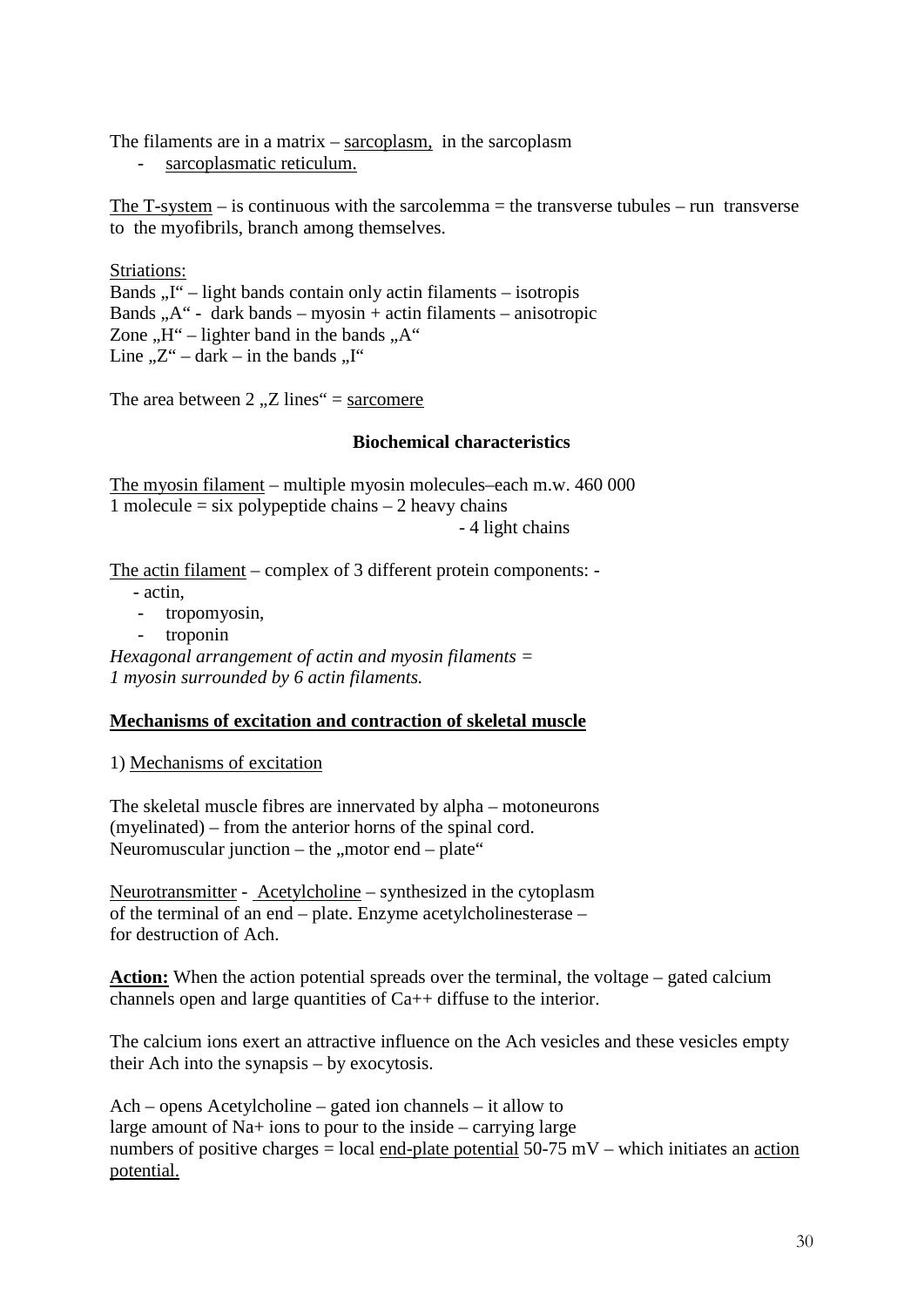# **Action potential of the skeletal muscle**

Resting membrane potential  $=$  - 80 mV to - 90 mV Duration of action potential  $= 1-5$  ms (five times as long as in large myelinated nerves) Velocity of conduction  $=$  3-5 metres/s

Depolarization is a manifestation of Na+ influx, repolarization of  $K$ + efflux – like in nerves.

Transmission of the action potentials along transverse tubules. It causes the release of Ca<sup>+2</sup> ions form the sarcoplasmatic reticulum – calcium ions cause contraction.

This overall process is called excitation – contraction coupling

 $Ca++$  initiates contraction by binding to troponin C - the binding of troponin I to actin is weakened, tropomyosin moves laterally and uncovers binding sites for the myosin heads.

When the head attaches to an active site, this attachment causes changes in the intramolecular forces between the head and arm.

The head is tilting toward the arm and the actin filament is moved along with it.

After tilting, the head automatically breaks away from the attach site. The head returns to its normal direction. The head combines with a new active site ...next step- **..walk – along**" theory of contraction or **"sliding"** mechanism of contraction.

#### **Sequence of events in contraction and relaxation of skeletal muscle.**

#### Steps in contraction:

- 1) Discharge of motor neuron.
- 2) Release of transmitter (acetylcholine) at motor end-plate.
- 3) Binding of acetylcholine to nicotinic acetylcholine receptors.
- 4) Increased Na+ and K+ conductance in end-plate membrane.
- 5) Generation of end-plate potential.
- 6) Generation of action potential in muscle fibers.
- 7) Inward spread of depolarization along T tubules.
- 8) Release of  $Ca^{2+}$  from terminal cisterns of sarcoplasmatic reticulum and diffusion to thick and thin filaments.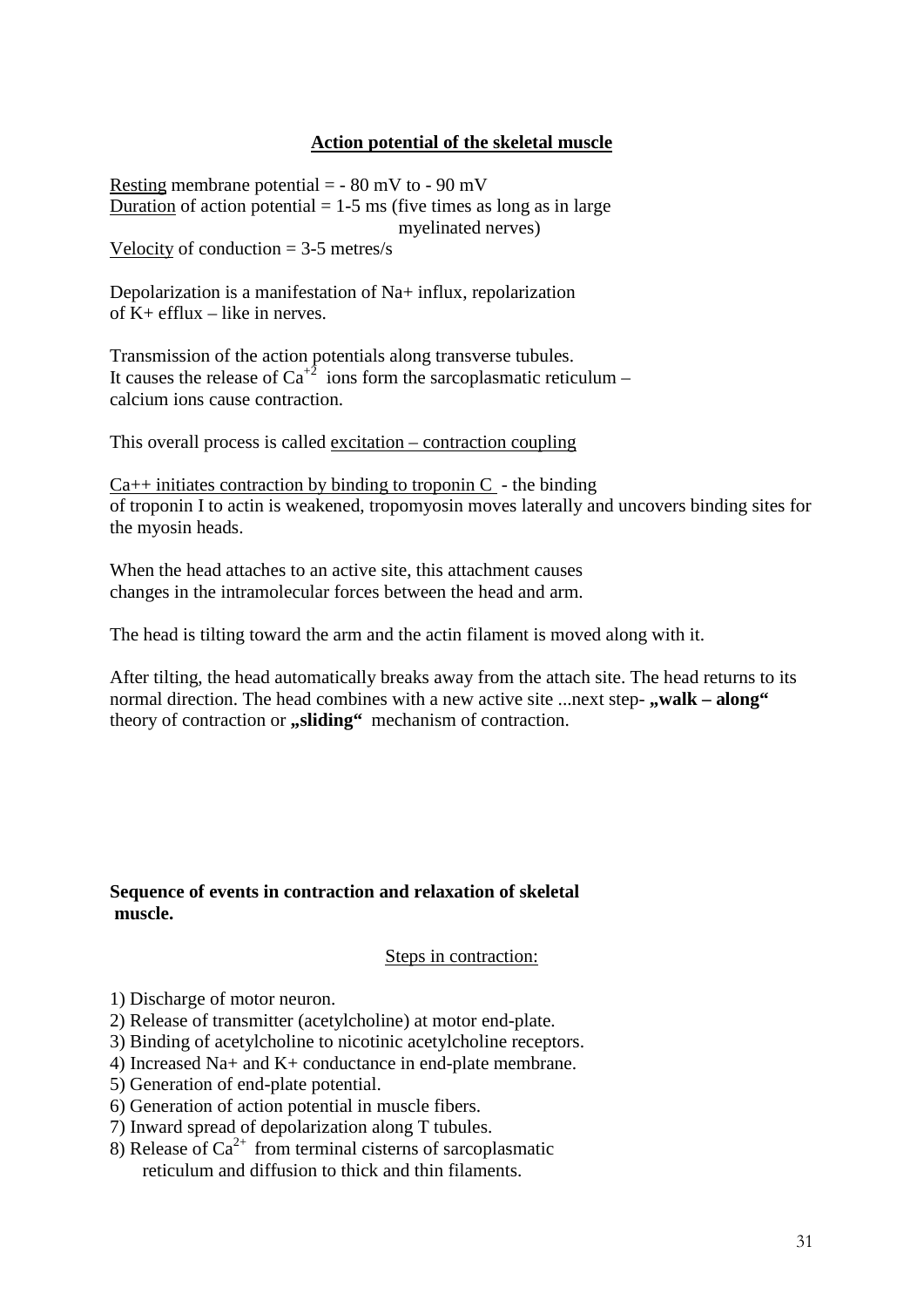- 9) Binding of  $Ca^{2+}$  to troponin C, uncovering myosin binding sites on actin.
- 10) Formation of cross-linkages between actin and myosin and sliding of thin on thick filaments, producing shortening.

# Steps in relaxation:

- 1)  $Ca^{2+}$  pumped back into sarcoplasmic reticulum.
- 2) Release of  $Ca^{2+}$  from troponin.
- 3) Cessation of interaction between actin and myosin.

# **Manifestations of the skeletal muscle activity**

1) **Electrical** - polarisation, depolarisation, repolarisation

Recording of the electrical activity  $=$  electromyography. Surface EMG – by using metal disks Deep EMG – needle electrodes in a single muscle

2) **Chemical -** three pH changes:

 - a decrease – dephosphorylation of ATP - an increase -  $\cdot$   $\cdot$   $\cdot$  of phosphorylcreatin – - formation of basic creatine - a decrease – acumulation of the lactic acid

## 3) **Mechanical**

 $Record = myographic curve$ 

Latency time for transmission of the action potential through motoneuron, end – plate (2-2 ms),  $T$  – tubules – EC coupling

# **Types of contraction:**

- isometric (same length)

- isotonic (same tone)

### **Mechanisms of excitation and contraction of smooth muscle**

### **Regulation:**

Autoregulation – myogenic – pacemaker cells Humoral - catecholamines, estrogens, oxytocin ... only unvoluntary control

### **Neuromuscular junctions of smooth muscle:**

Autonomic nerve fibres – diffuse junctions – secretion of a transmitter substance into the interstitial fluid – diffusion to the muscle cells.

Terminal axons have varicosities are vesicles containing transmitter substance – Ach/NA.

The most SM cells are innervated by parasympathetic  $+$  sympathetic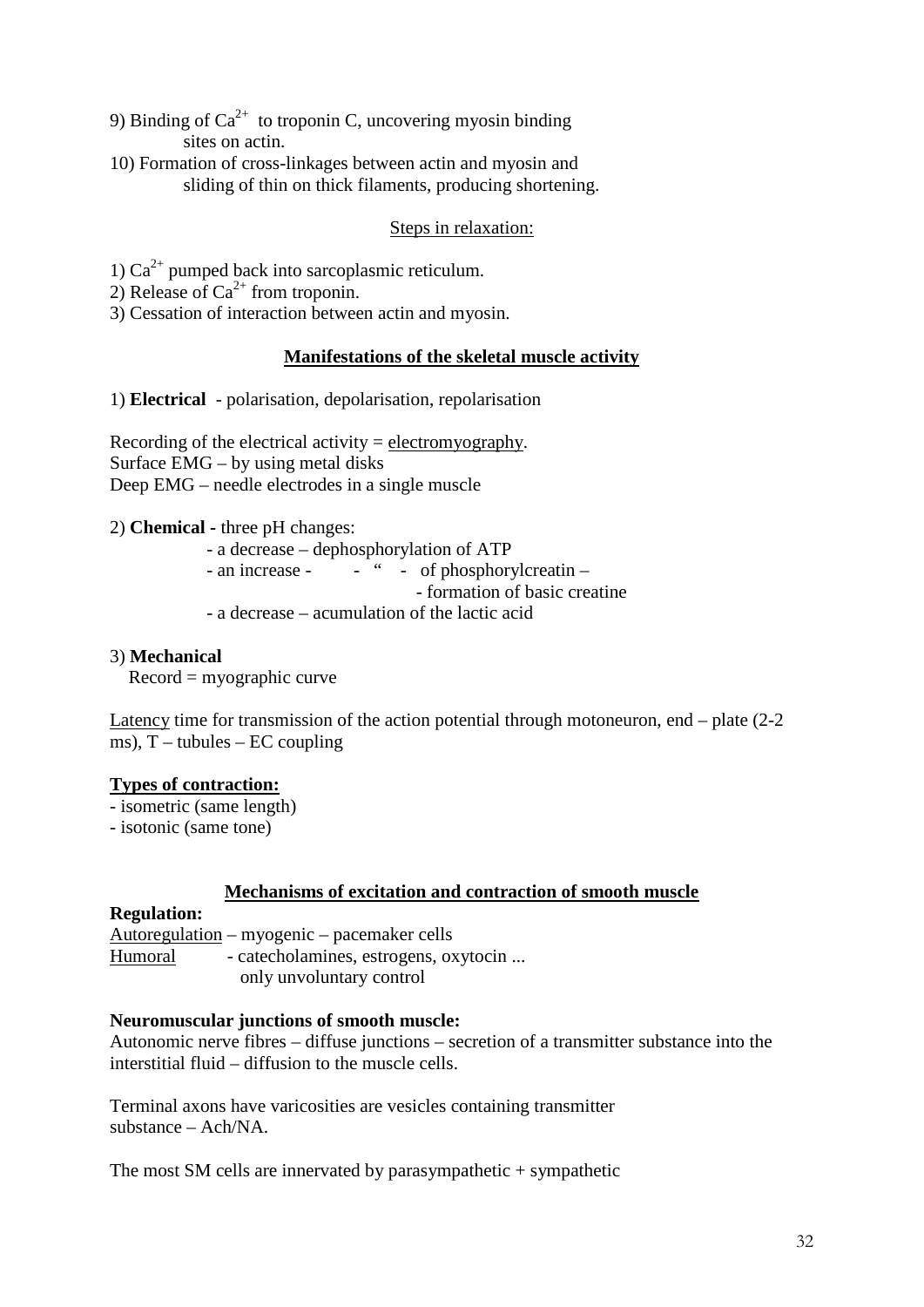nerves. *Exceptions: m. arectores pilorum – only sympathetic m. ciliaris - only parasympathetic nerves*

### **Summation of contractions**

**All /or none law** – valid only for 1 fibril but not for whole skeletal muscle. Muscle as a whole has not a refractory period. Repeated stimulation – summation of contractions – tetanic contraction.

Tetanic contractions: - complete tetanus - incomplete tetanus

Mechanisms of gradation of muscle response:

– the increase of discharge frequency in individual motor nerve. The stimulation frequency for complete tetanus (summation of contractions) - in cold-blooded e.g. frogs  $= 20$  Hz  $-$  in mammals  $+$  humans  $= 50-100$  Hz – the recruitment of motor units  $(MU)$  = more MU are activated e.g. with increasing voluntary effort.

# **Receptor of the skeletal muscle**

Muscle spindles – consists of 2-10 muscle fibres  $=$  extrafusal fibres + endings (primary, secondary)

Innervation (motor) of the skeletal muscle

 - alpha motoneurones – extrafusal fibers - gamma motoneurons – intrafusal fibers

Both from spinal cord.

The motor unit  $(MU) =$  all muscle fibers supplied by a single motor neuron (3-6 muscle fibers/motoneuron – in muscles for precise movement – hand, eye ..., 100-500 in the leg, back ...)

### **Skeletal muscle blood flow**

 $2000 - 2500$  capillaries/mm<sup>2</sup> area

In resting muscle – open only  $100/\text{mm}^2$ . BF of resting skeletal muscle 2-4 ml/100 g/min During contractions BF is stopped – between contractions is increased as much as 30-fold – 50-100 ml/100 g/min Rhytmic exercise.

# **Physical manifestations of the skeletal muscle activity**

1) The strength (force) = maximal weight held against the gravity

(maximal contraction against a maximal load):

- in cold-blooded animals 3-4 kg/cm2
- in humans 3-10 kg/cm2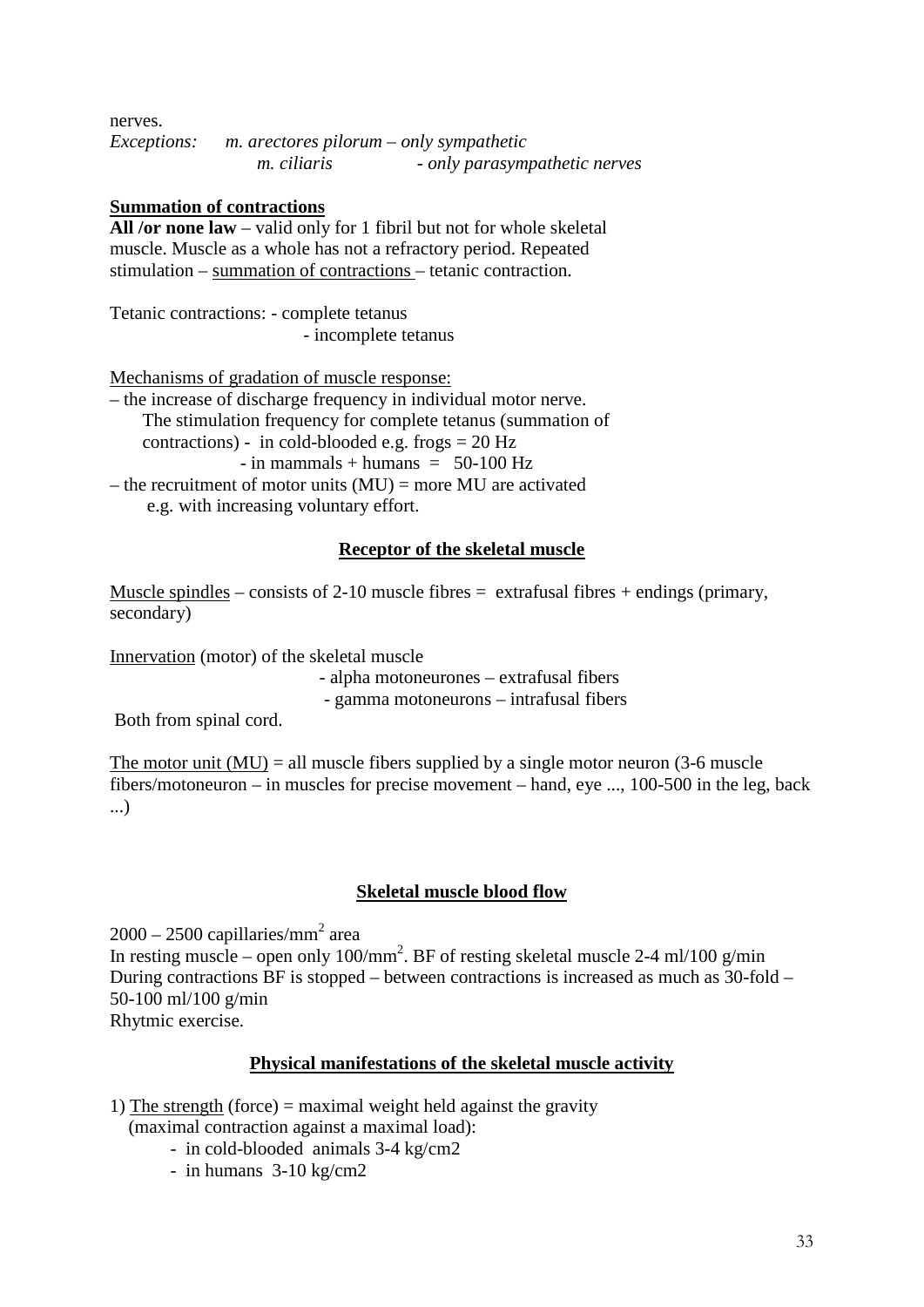*Dynamometers.*

2) The work – a) positive – during isotonic contraction – against gravity (force/weight/times distance) b) negative – when weight is lowered – the muscle actively resists the descent of the object – but weight x distance (negative) is done c) static – during isometric contraction – a muscle generates force but cannot shorten or lengthen

*The overall mechanical efficiency of skeletal muscle (work done/total energy consumption) = 0% during isometric contraction up to 35% (isotonic contraction)*

3) Heat production

- Resting heat at rest in basal metabolic processes
- Initial heat 1) activation heat also without contraction 2) shortening heat – only in isotonic
- Recovery heat for restoration to muscle´s precontractory state
- Relaxation heat after isotonic contraction for return of the muscle to its previous length.  *Changes in temperature 10-3 to 10-4 ºC*

**Energy sources for skeletal muscle contraction**

 $ATP$  – for transport  $Ca^{++}$  and "head" myosin movements Resynthesis of ATP – from phosphorylcreatin Resynthesis of phosphorylcreatin – from glycogen  $\leftarrow$  phosphorylases a,b

Another sources – free fatty acids, acetoacetate acid, amino acids FFA – the major substrates for muscle at rest

Cori cycle **muscle Blood**

glucose ↓ ← ↑ glycogen glycogen  $\downarrow$ lactic acid  $\rightarrow$  liver

# **Muscle fatigue**

Prolonged and strong contractioins - depletion of glycogen - exhaustion of metabolic sources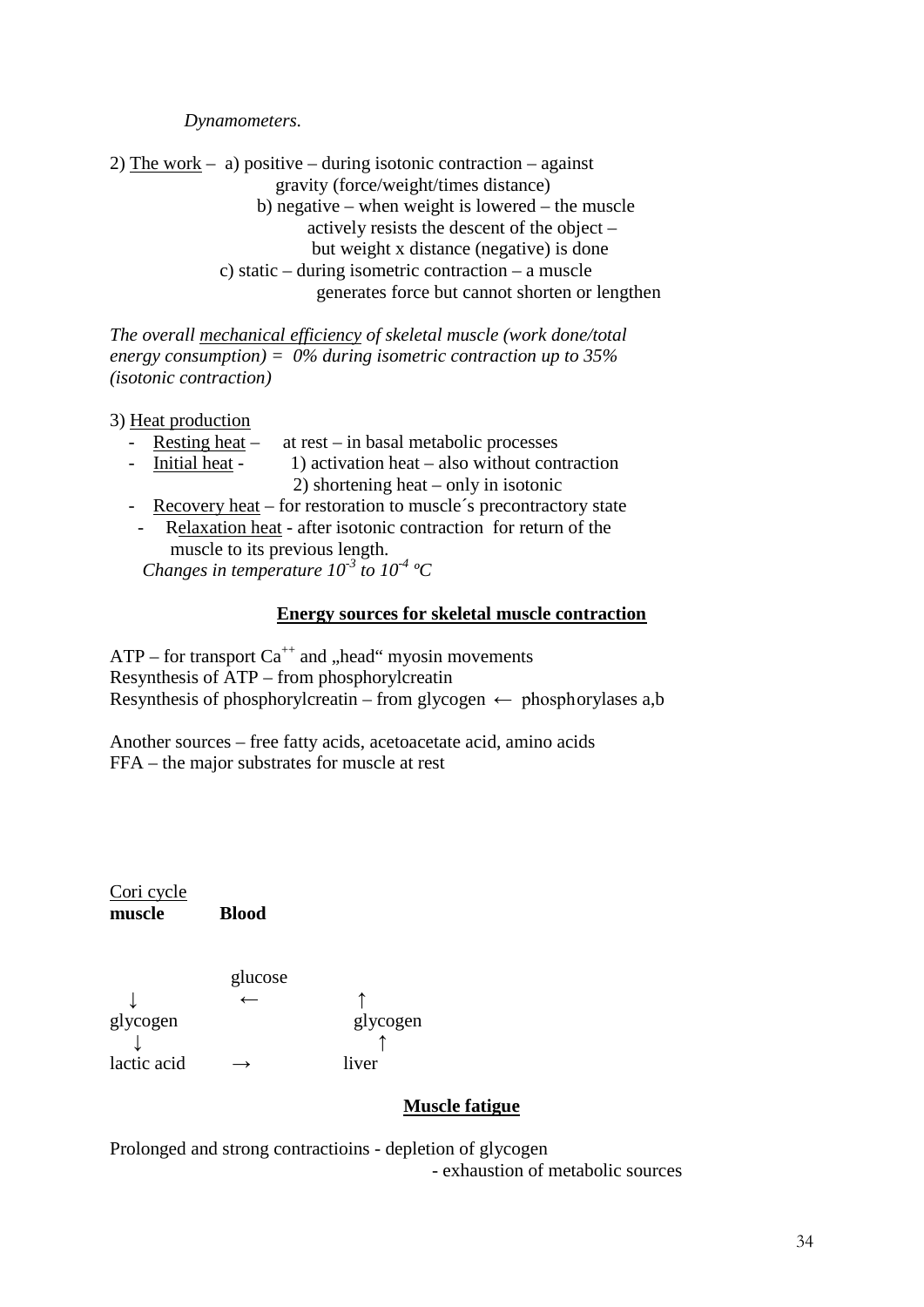- accumulation of metabolites

Neuromuscular junction – muscle – nerve Central fatigue – synapses of motor area – protective effect *Orbelli effect – sympathetic and/or catecholamines – put off fatigue*

# **Contracture:**

- long-lasting contraction – if transport of  $Ca^{2+}$  into the reticulum is inhibited – a relaxation does not occur.

ATP is necessary for re-transport of  $Ca^{2+}$  - lack of ATP

# **Rigor mortis:**

After death – complete depletion of ATP and phosphorylcreatine **–** accumulation of lactic acid – a decrease of pH – katabolic without anabolic processes.

The myosin heads attach to actin in fixed way.

Nysten law – in order:

 heart (1-2 hours), skeletal musculature (3-6 hours): diaphragm – head – neck – trunk – arms – hands – legs.

The relaxation in the same time order – after 1-5 days. Proteolytic enzymes.

### **SMOOTH MUSCLE**

 $-$  cca 3% of b.w.

### **Morphology**

SM lacks visible striations – only  $A^{\prime\prime}$  substance – anisotropic. Thin membrane, central localized nucleus, fibres 120-380/2-10 microns. Poorly developed a sarcoplasmatic reticulum, a few of mitochondria. Actin, myosin, tropomyosin – but without troponin

# **Types:**

1) Visceral – syncytial smooth muscle – because of its interconnections among fibres. In the walls of most hollow viscera: the gut, the bile ducts, the ureters, the uterus, the bronchi, the bladders, the blood vessels  $\ldots$  (= single – unit-SM)

 Control of visceral SM by humoral – non-nervous + nervous signals.

2) Multi-unit – each fibre operates independently of the others – is often innervated by a single nerve ending. Their control is exerted mainly by nerve signals. Like skeletal – but without voluntary control.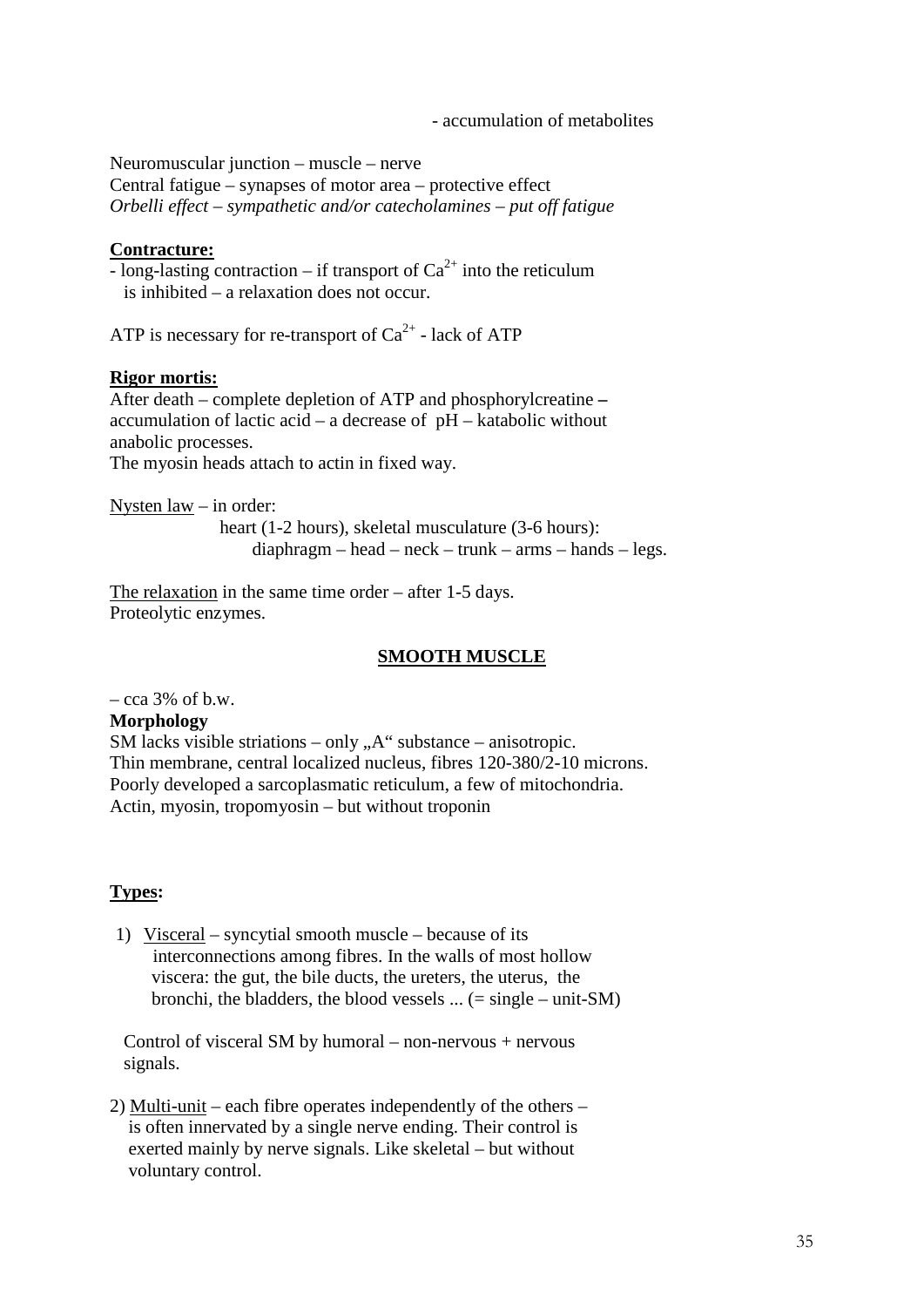*M. arectores pilorum, m. ciliaris.*

# **Physiological properties of the smooth muscle**

- 1) Plasticity adaptation to volume without the increase of the tone (e.g. receptive relaxation )
- 2) Electrical activity in the resting state the membrane potential about -50 to –60 mV (less than in skeletal muscle). Unstable potential – changes in potential itself without an extrinsic stimuli.

Often associated with a basic slow-wave rhythm.

Spike potential – in single-unit SM (10-15 ms)

- Action potential with plateau onset similar but repolarization is delayed for several hundred to several thousand ms - prolonged periods of contraction (the uterus, the vascular smooth muscle ...)
- 3) Excitability high labile. SM cells react to different stimuli: mechanical, humoral, temperature changes
- 4) Contractility long latency, the prolonged periods of contraction. Slowness of onset of contraction and relaxation. Often rhythmic contractions. Smooth muscle fatigue – relaxation – no contracture.

4) Excitation – contraction coupling – slow process. Long latency – 50-100 ms after excitation – full contraction about  $\frac{1}{2}$  s latter. Smooth muscle does not contain troponoin - but another regulatory protein – calmodulin.

# **Sequence of events in contraction and relaxation of the smooth muscle.**

- 1)  $Ca^{2+}$  ions come from the membrane
- 2)  $Ca^{2+}$  bind with calmodulin and activate myosin kinase – a phosphorylating enzyme
- 3) Myosin kinase phosphorylates one of the light chains of myosin head (regulatory chain) – head achieves the capability of binding with the actin filament.

# **Differences between skeletal and smooth muscles**

**Morphology Skeletal Smooth**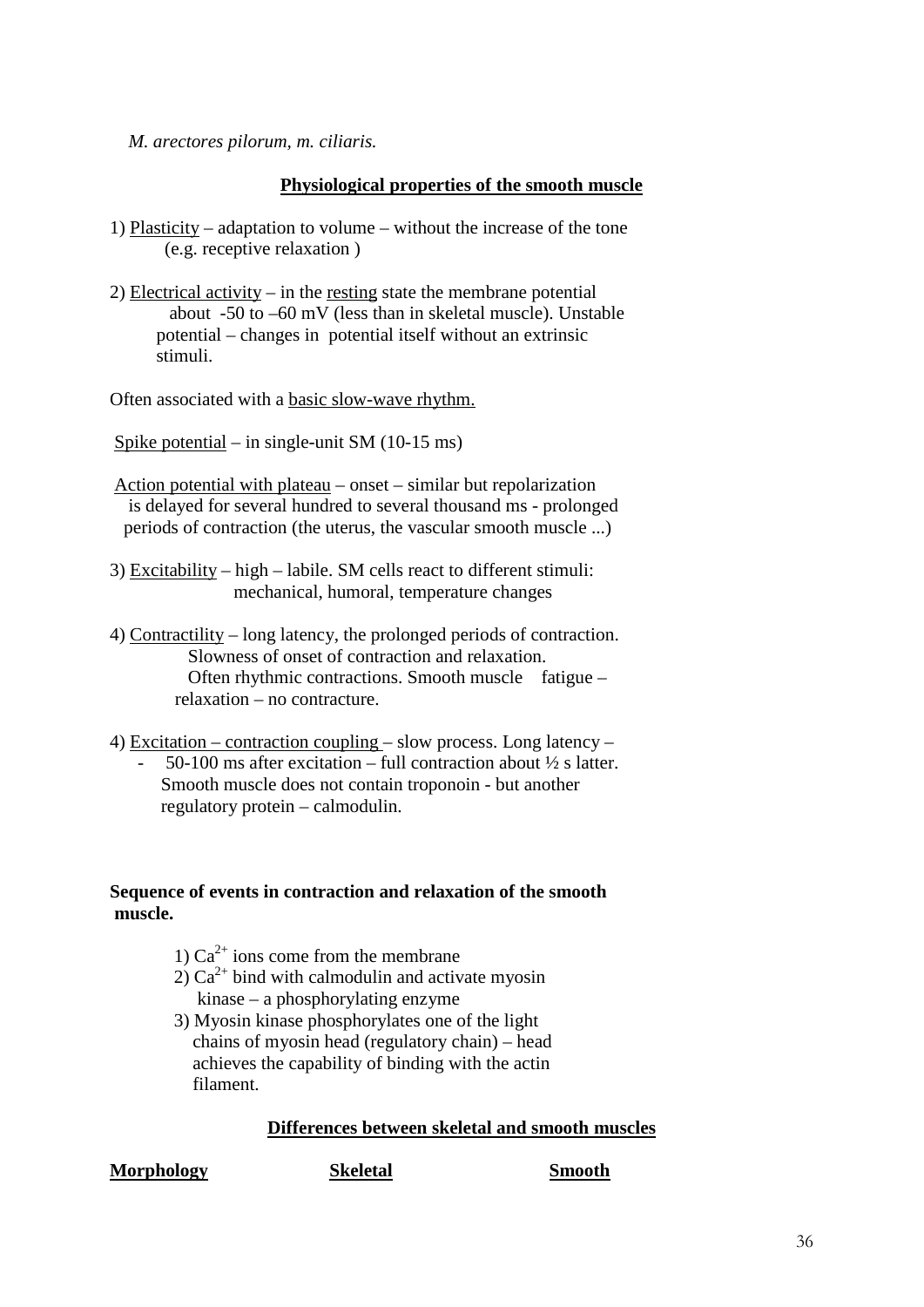| - fibres                               | long                    | short                           |  |
|----------------------------------------|-------------------------|---------------------------------|--|
| - nuclei                               | many                    | 1                               |  |
| - sarcomere                            | $^{+}$                  |                                 |  |
| - syncytium                            |                         | $+$                             |  |
| - sarcoplasmatic<br>reticulum          | good developed          | poor developed                  |  |
| - ATP-ase                              | many                    | a few                           |  |
| - the motor end -                      | $+$                     |                                 |  |
| plate                                  |                         |                                 |  |
| - innervation<br>motoneurons           |                         | autonomic nerves                |  |
| - distensibility                       | limited                 | $high-plasticity$               |  |
|                                        |                         |                                 |  |
| <b>Function</b>                        |                         |                                 |  |
| - pacemaker cells                      |                         | $^{+}$                          |  |
| - resting potential                    | stable                  | unstable                        |  |
| - action potential                     | uniforme (like nerve)   | low amplitude with              |  |
|                                        |                         | superpone spikes,<br>plateau    |  |
| - mechanisms of<br>contraction         | $Ca^{+2}$ , troponic C, | $Ca^{+2}$ , calmodulin          |  |
| - sensitivity to humoral<br>substances | low                     | high                            |  |
| - duration<br>of contraction           | short                   | long-lasting up to<br>permanent |  |

# **RENAL PHYSIOLOGY**

| Organs with excretory function: kidneys, lungs, liver, GIT, skin     |  |  |  |  |
|----------------------------------------------------------------------|--|--|--|--|
| Renal functions: 1) Excretory                                        |  |  |  |  |
| 2) Control of the concentrations of the body fluids                  |  |  |  |  |
| 3) Endocrine                                                         |  |  |  |  |
| Physiological anatomy and histolog of the kidney                     |  |  |  |  |
| $Nephron = functional unit$                                          |  |  |  |  |
| One kidney contains about 1 million nephrons, (2 millions together). |  |  |  |  |
| Basic anatomy of the nephron:                                        |  |  |  |  |
| Glomerulus afferent arteriole, capillaries, efferent arteriole,      |  |  |  |  |
| Bowman's capsule                                                     |  |  |  |  |
| Proximal tubule $-$ in cortex                                        |  |  |  |  |
| Loop of Henle – descending limb – thick and thin segments            |  |  |  |  |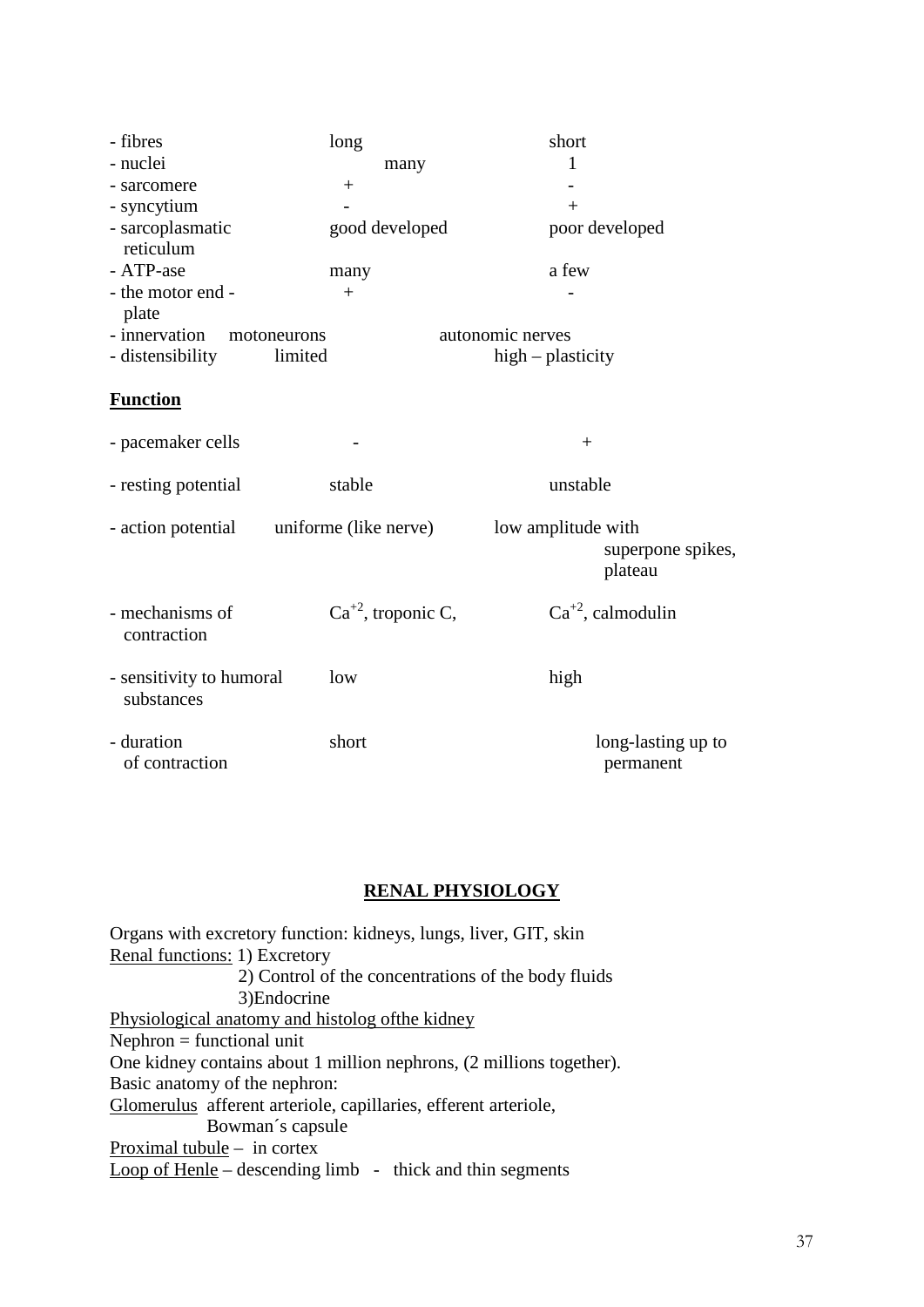Distal tubule – in renal cortex Collecting duct – cortical - medullary

Large collecting ducts (250), each transmits the urine from about 400 nephrons The sum of the inner surfaces – total excretion and resorption surface =  $5-7$  m<sup>2</sup>. Renal calyces, renal pelvis, ureters, urinary bladder.

## **The glomerular filtration**

Glomerular filter: Glomerular membrane – 3 major layers:

1) Capillary endothelial layer

2) Basement membrane

3) Layer of epithelial cells

Permeability of the glomerular filter

- Capillary endothelial layer – fenestrae – 100 nm in diameter

- Basement membrane – meshwork of collagen and proteoglycans fibrilae

- Epithelial cells – podocytes with pseudopodia – filtration slits – 25 nm wide The glomerular filter permits the free passage of substances to 4 (40 angstroms) nm in diameter,  $4-8$  nm – selectively,  $> 8$  nm totally excludes. Molecular weight: substances  $\langle 70000 D - \text{pass through GF} \rangle$  $> 90 000 D -$ do not pass  $70 - 90000 - by the molecules shape$ 

The plasma protein albumin molecule is only about 6 nm and it does not  $pass \leftarrow$  the basement membrane with a complex of proteoglycans has very strong negative electrical changes – like plasma proteins = electrostatic repulsion of the molecules.

Summary: 2 basic regulatory limitations for filtration:

1) The sizes of the pores in the membrane

2) Its negative electrical charge

| Glomerular filtration (GF) – due to a work of heart – energy of cardiac systole –                                        |  |  |  |
|--------------------------------------------------------------------------------------------------------------------------|--|--|--|
| also energy for GF                                                                                                       |  |  |  |
| <u>Filtration pressure</u> (FP) = $BP - (P_{\text{oncotic}} + P_{\text{hydrostatic}}) = 60 - (25 + 15) = \text{pribl}$ . |  |  |  |
| $20 \text{ mmHg}$ – but only at the afferent end of the                                                                  |  |  |  |
| glomerular capilaries. Fluid leaves the plasma,                                                                          |  |  |  |
| oncotic pressure rises, FP decreases to zero $\rightarrow$ GF                                                            |  |  |  |
| only in the beginning of the glomerular capillaries.                                                                     |  |  |  |
|                                                                                                                          |  |  |  |

## Regulation of  $GF = Regularation$  of the RBF

Changes in GF:

- In newborns 20 % GF/100 g in comparison with adults
- Decrease inthe night, during sleep by 30 %
- Decrease in orthostasis, excessive physical effort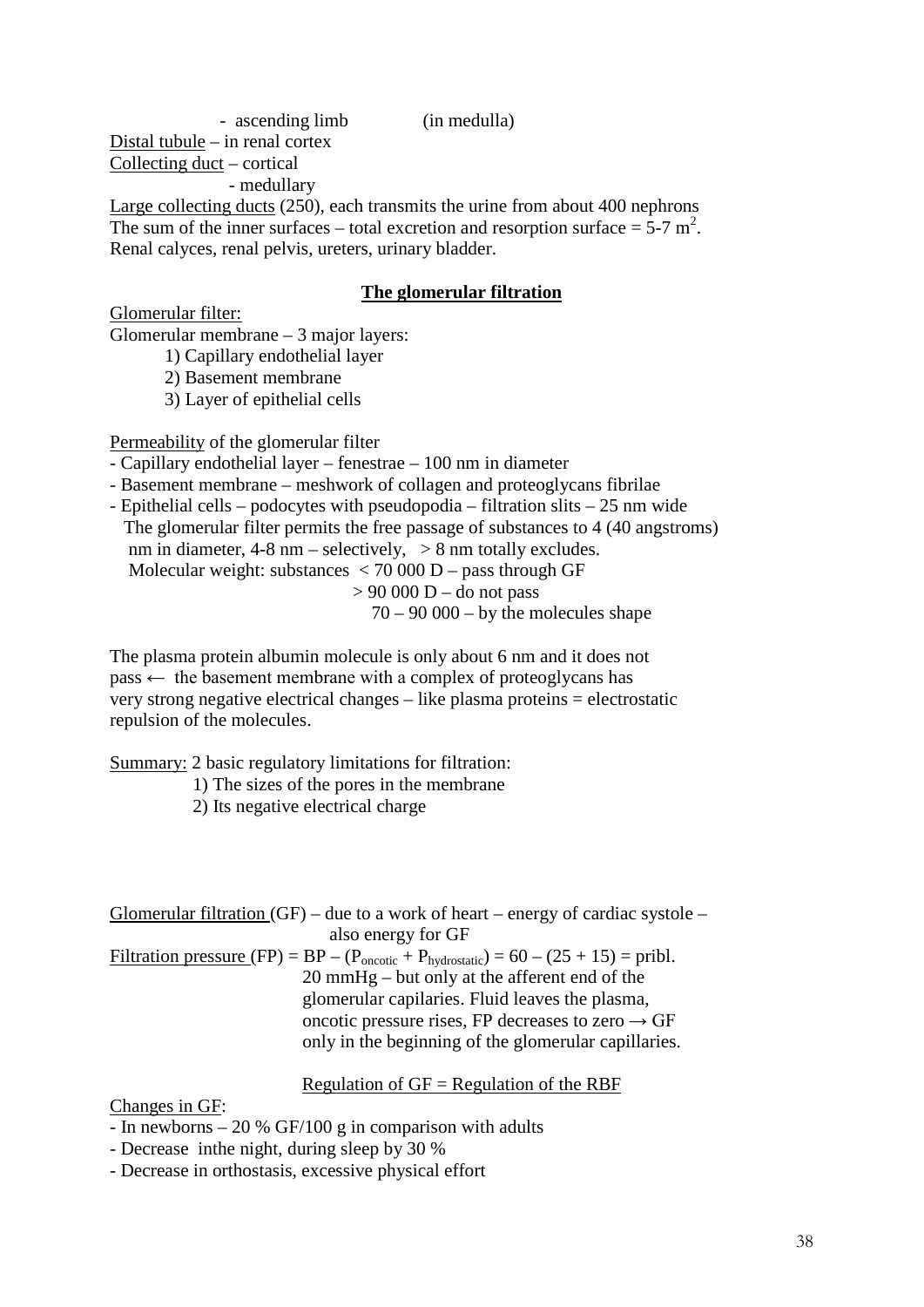- Stop if BP will decrease under 40 mmHg

## **The glomerular filtration rate (GFR)**

 $=$  quantity of glomerular filtrate formed each minute in both kidneys  $= 120 - 125$  ml/min in men  $= 110$  ml/min in women The toal quantity per day  $= 1801$  (over 99 % of the filtrate is reabsorbed) The filtration fraction  $(FF)$  = the fraction of the renal plasma flow that becomes glomerular filtrate. The normal plasma flow through kidneys =  $650$  ml/min, normal GFR =  $125$  ml/min =  $>$  $FF = 16-20 % (0.16 – 0.20)$ 

Composition of the glomerular filtrate Glomerular filtrate is the same as plasma, except that it has no significant amounts of proteins (0.03 %).

*In increased glomerular permeability (e.g. nephrotic sy.) - loss of plasma proteins into the urine*

## **Renal circulation**

**Renal BF** = 1300 ml/min = 20-25 % of CO = renal fraction of the CO (400 ml/min/100 g)

*Renal artery – small arteries – afferent arterioles – glomerular capillaries – - efferent arterioles – peritubular capillary system – venules – veins – renal vein Two cappillary beds* Pressures in the renal circulation: High capillary pressure in glomerulus

## **Regulation of the renal blood flow**

## **Autoregulation**

– **myogenic** (Bayliss, l902) – the ability of organs to regulate their own BF. Intrinsic contractile response of smooth muscle to stretch. The increase intramural  $P \rightarrow$  distention of the smooth muscle  $\rightarrow$  depolarization of the muscle cells  $\rightarrow$  contraction. The wall tension is proportionate to the distending pressure times the radius of the vessel.

**- metabolic** – through vasodilator substance.

When BF increases  $\rightarrow$  vasodil. substances are washed away  $\rightarrow$  vasoconstriction; vice versa. **- tissue pressure** hypothesis of autoregulation:

When BF increases the accumulation of interstitial fluid  $\rightarrow$  compression of the capillaries and venules.

**Neural:** sympathetic nerves  $(Th_6 - L_3)$  – vasoconstriction, only during orthostasis, physical effort, stress. The resting tone does not exist.

## **Humoral:**

- catecholamines vasoconstriction
- renin-angiotensin aldosterone system vasoconstriction
- system kallikreins bradykinin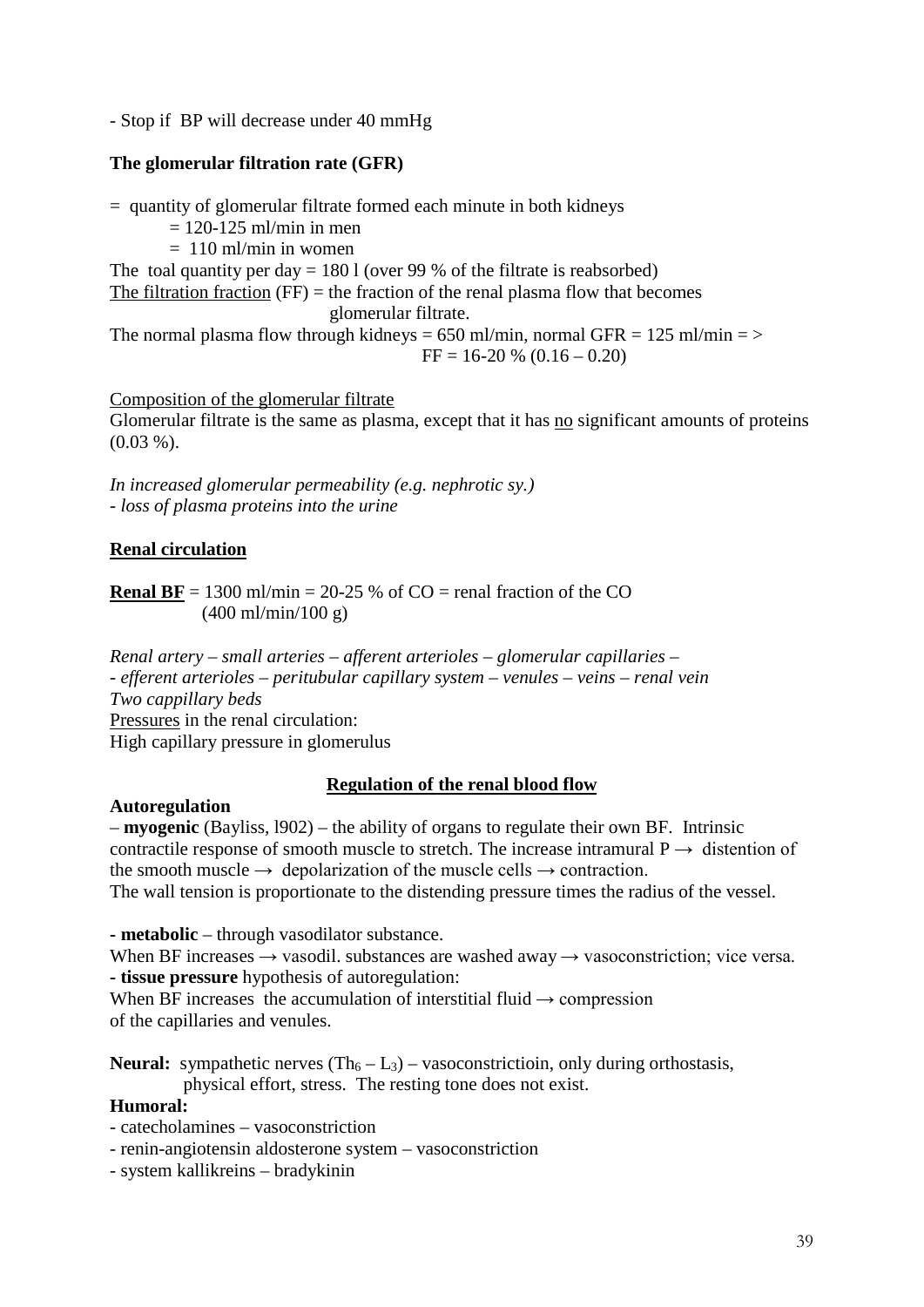- kalidin

*Hageman f. ↓ Prekallikreins → Kallikreins (glycoproteins – liver, kidneys) Kininogens → kalidin + bradykinin - vasodilatation,*

 *(alpha2 plasma proteins) ↓ PVR, ↑ diuresis, natriuresis*

- prostaglandins – PGE – vasodilatation,↓ PVR

*System kallikreins, prostaglandins = counterbalance to the RAA system*

- Adenosine – ATP  $\rightarrow$  AMP  $\rightarrow$  adenosine  $\rightarrow$  vasoconstriction in afferent arterioles  $\rightarrow \perp$  GF

- Bacterial pyrogens – vasodilatation

- Drugs – hydralazines, coffein etc. – vasodilatation

- Hypoxia – under 50% sat.  $O_2$  – vasoconstriction

#### **The Renin – Angiotensin – Aldosteron System (RAR)**

Tigerstadt l898 – kidney extract ––––– hypertension The substance – renin Renin – product of the granula – juxtaglomerular (JG) cells - synthetized and stored in an inactive form – prorenin. Stimuli – intrinsic reaction – prorenin molecules are converted by tissue kallikrein – renin.

Renin = a proteolytic enzyme. 90 % in kidneys, 10 % brain, heart ...



*Kallikrein + Heparin* -  $\perp$  *Prorenin → Renin* → **Angiotensin I** (dekapeptide)

*Captopril* - *Angiotensin converting enzyme → (ACE) lungs*

**Angiotensin II** (oktapeptide)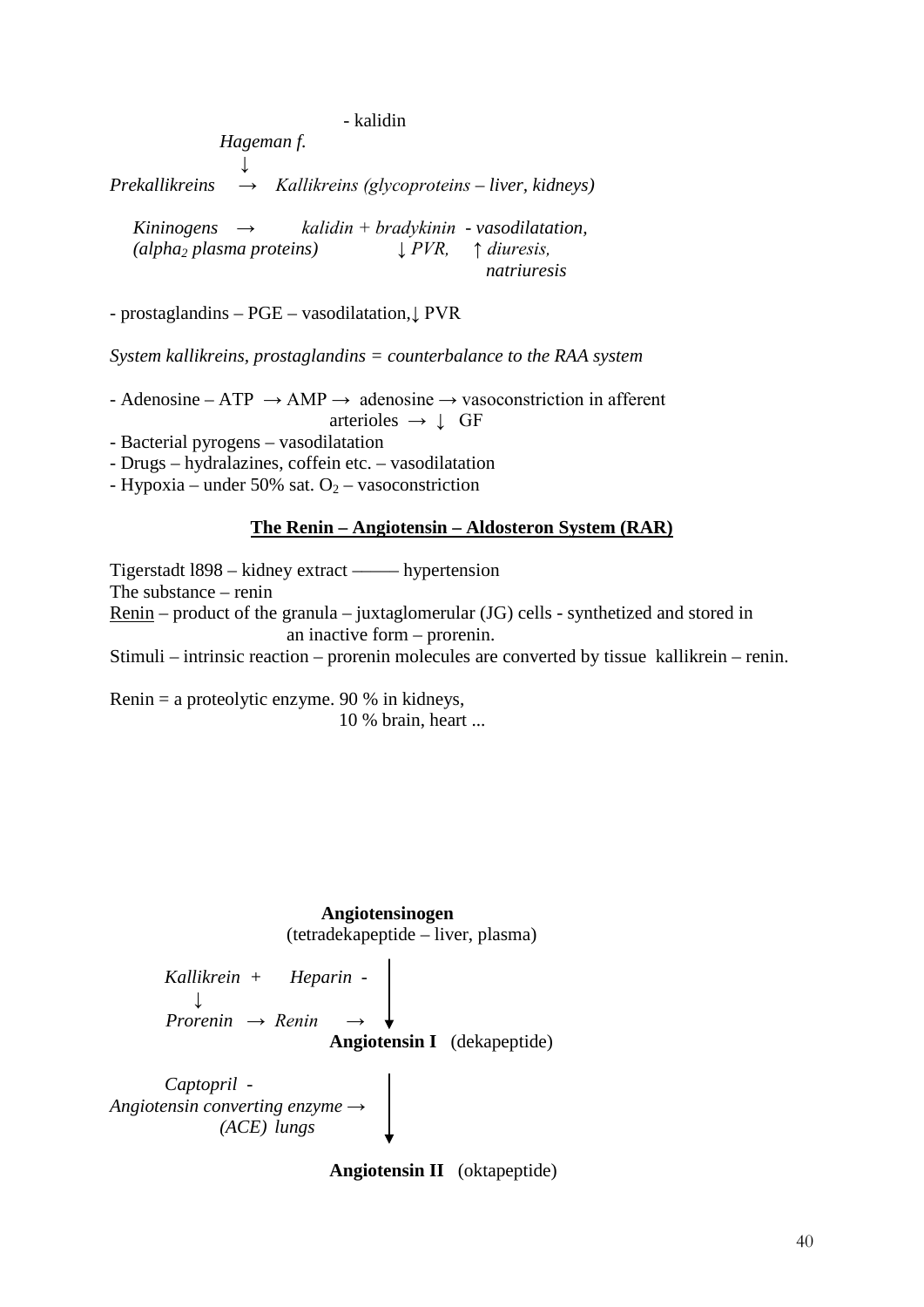

## **Stimuli that increase renin secretion.**

Sodium depletion, diuretics, hypotension, hemorrhage, upright posture, dehydration, constriction of renal artery or aorta, cardiac failure, cirrhosis, various psychological stimuli. **Hypotension, hypovolemia, hyponatremia**

## **Actions of RAA system**

1) **Vasoconstriction** – mainly in vasa efferens – increase in BP in glomerular capillaries and GF

Effect – direct/ indirect – through catecholamines (NA)

- 2) **Positive inotropic effect**
- 3) **Facilitation of the release** of noradrenaline
	- vasopressin

- ACTH

- aldosterone
- 4) **Dipsogenic effect** through subfornical organ
	- increase in water intake

During hypotension and/or hypovolemia and/or hyponatremia:

- 1) Vasoconstriction and improvement in cardiac function
- 2) Sodium and water retention
- 3) Increase in water intake

## **Regulation of Renin Secretion**

1) **Autonomic nervous system** – beta sympathetic + through beta 1 and cAMP - alpha - " –

*Inhibition of renin secretion by beta adrenergic blocking agents (propranolol)*

- 2) **Baroreceptors** in vasa afferens decreased afferent arteriol pressure → stimulation of renin secretion
- 3) **Chemoreceptors** in the macula densa. Renin secretion is inversely proportionate to the rate of transport of Na<sup>+</sup>, Cl<sup>-</sup> to the distal tubules  $\rightarrow$  increased renin secretion
- 4) **Humoral factors** Prostaglandins stimulate renin secretion
	- Catecholamines stimulate renin secretion
	- Vasopressin inhibits " -
	- ACTH
- 5) **Negative feedback**  increase concentration of angiotensin II inhibits renin secretion

## **Tubular Functions**

The glomerular filtrate = 170-180 l/day – definitive urine =  $1 - 1.51$ Modifications of the volume and composition of the filtrate in the tubules.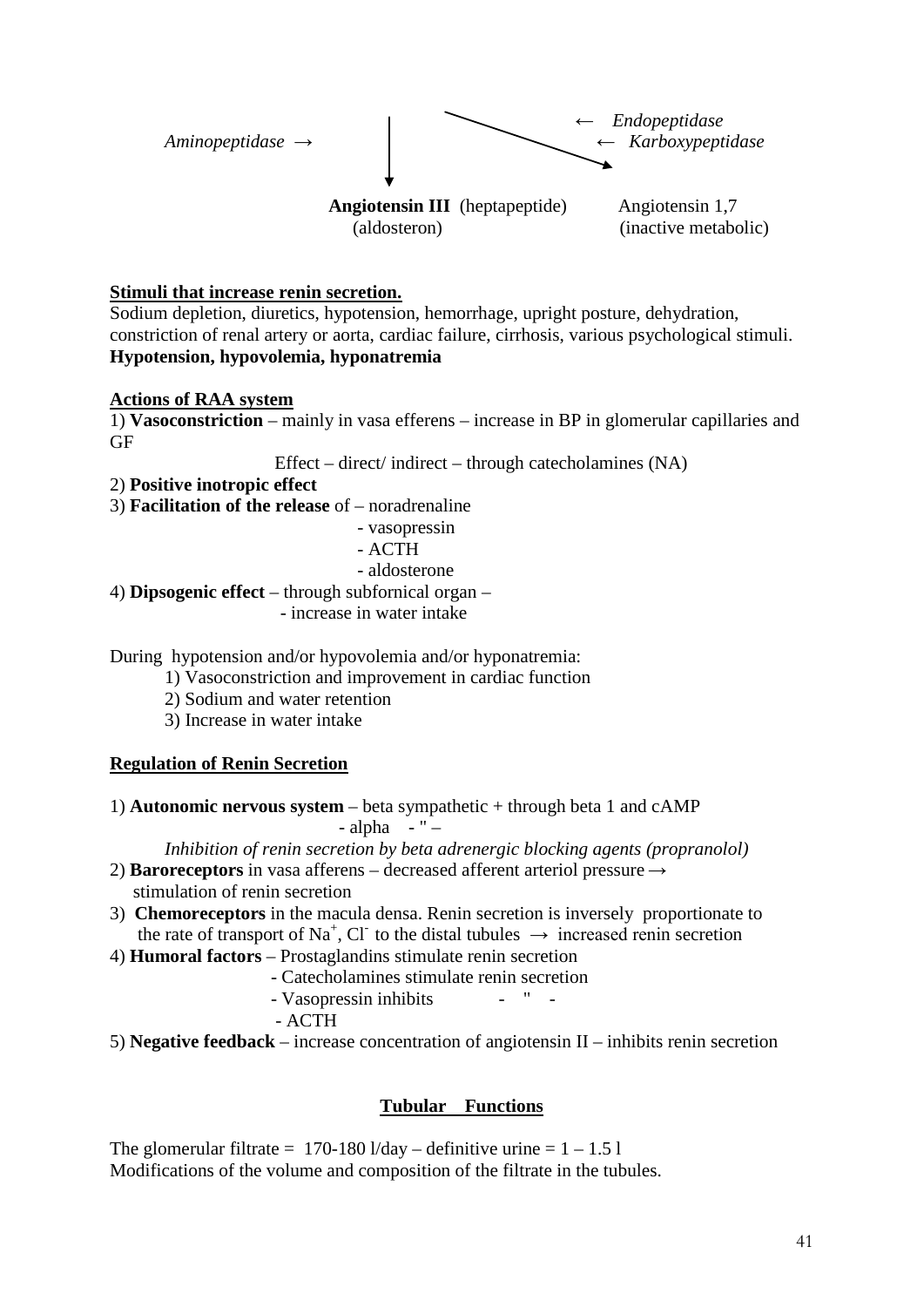The glomerular filtrate flows through:

- 1) the proximal tubule
- 2) the loop of Henle
- 3) the distal tubule
- 4) the cortical collecting duct
- 5) the collecting ducts

The tubules may a) remove some substances from the filtrate  $=$  reabsorption b) add some substances to the filtrate  $=$  secretion/excretion c) both actions

## **Functions of the Proximal Tubule**

**Reabsorption** – passive absorption – water – 60-80  $%$  = obligatory absorption - active transport – glucose +  $Na<sup>+</sup>$  co-transport  $\overline{N}$  - Na<sup>+</sup>, K<sup>+</sup>, AA, acetoacetate ions, vitamins

Active transport – limited – by the ability of the energy and transports = transport maximum

of the absorption  $(T_m)$ . After exceeding of  $T_m$  – the transport mechanism is saturated and the substance occurs in the urine.

Glycosuria – in hyperglycemia  $> 10$  mmol $/l$  = renal threshold for glucose  $T_{\text{m}}G$  in men = approx. 375 mg/min in women = approx. 300 mg/min

**Secretion** – when the concentration of the substance is higher in the loops of Henle than in glomerular filtrate. Mostly – active:

- heterogenous substances – penicilin, phenol red and sulphonphtalein dyes, sulphonamides, PAH – exogenous

## **Functions of the Distal Tubules**

Length cca  $17 \text{ mm} - 401$  of fluid/day comes to the tubules Absorption of the water (about  $5 - 15\%$ ), Na<sup>+</sup> (regulated by aldosterone).

## **Functions of the Collecting Ducts**

Changes in osmolarity and volume mainly by means of the countercurrent multiplication system:

*Fig.*

*Two tubes separated by semipermeable membrane – with ability to transport molecules of a substance in one-way. If the tubes are fulfilled with a stationary fluid – the activity of the membrane increases the concentration of the substance in tube A. When the fluid flows – the mostly concentrated fluid will be accumulated at the beginning of the tube B.*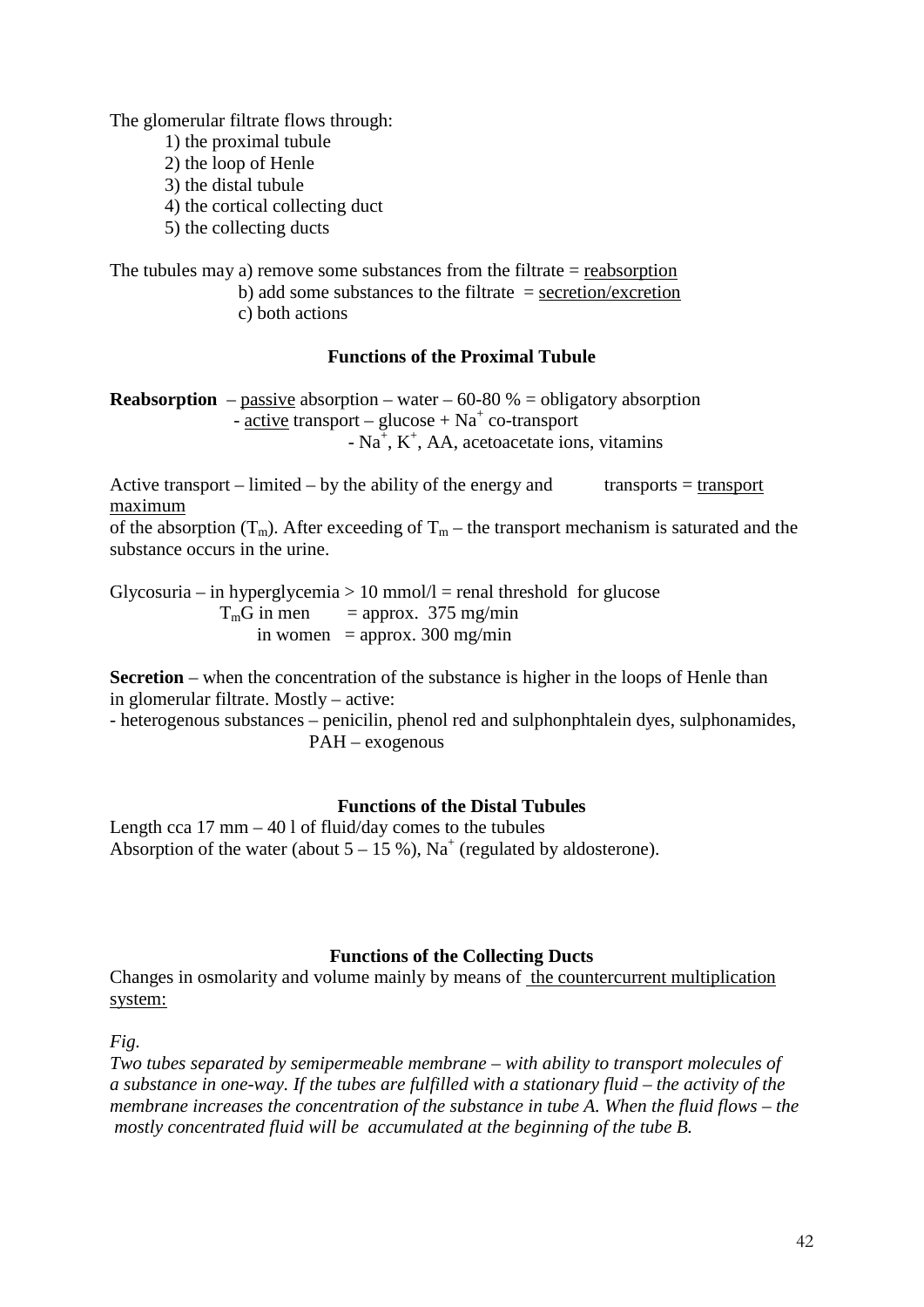*After connection of the next tube C – separated from the tube B by a membrane permeable for water – the solution flowing in C will become gradually more concentrated by the osmotic forces acting between B-C.*

## **Application of the countercurrent system in kidneys**

- Descending limb of the Henle's loop is permeable for water and  $Na<sup>+</sup>$ 

- The ascending limb of the loop is relatively impermeable to water and permeable to  $Na^+$ , Cl<sup>-</sup>,

urea. Accumulation of the solutes  $\rightarrow$  hypertonicity of the interstitium.

- The collecting duct is relatively impermeable to urea but permeable to water (in the presence of

 vasopressin). Interstitial hypertonicity is supported also by active resorption of Na form the duct to the interstitium.

Efect: the absorption of water = concentration of urine.

The role of vasa recta  $=$  additional countercurrent exchanger.

Descending vasa penetrate to the hypertonic portion – there water diffuses out of the vessels – and in the hypotonic portion – water diffuses into the vessels. The way of the solutes is in opposite direction. Recirculation of the water and the solutes from and into vasa recta helps to maintain hypertonicity.

## **URINE**

**Volume**:1000 - 1500 ml/24 hours **-** in adult Vary with fluid intake and withfluid output form other routes - skin, lungs, gut. *(Volume reduced during sleep and muscular exercise).*

**Specific gravity:** 1010-1035 kg/m<sup>3</sup>. (Specific gravity greater on protein diet.)

Reaction: Usually slightly acid- pH 4.5-8 – average 6.0 *(Varies with diet- acid on ordinary mixed diet, alkaline on vegetarian diet.)*

## **Colour:**

Yellow due to urochrome pigment –probably from destruction of tissue proteins.Concentrated and darker in early morning –less water excreted at night but unchanged amounts of urinary solids.

**Odour:** Aromatic when fresh  $\rightarrow$  ammoniacal on standing due to bacterial decomposition of urea to ammonia.

## **COMPOSITION of the urine:**

**Water - - - - -** 1000-1500 ml/24 h **Inorganic substances** millimolsexcreted in 24 h Sodium - - - 200 Chloride- - - 200 Calcium  $-- 5$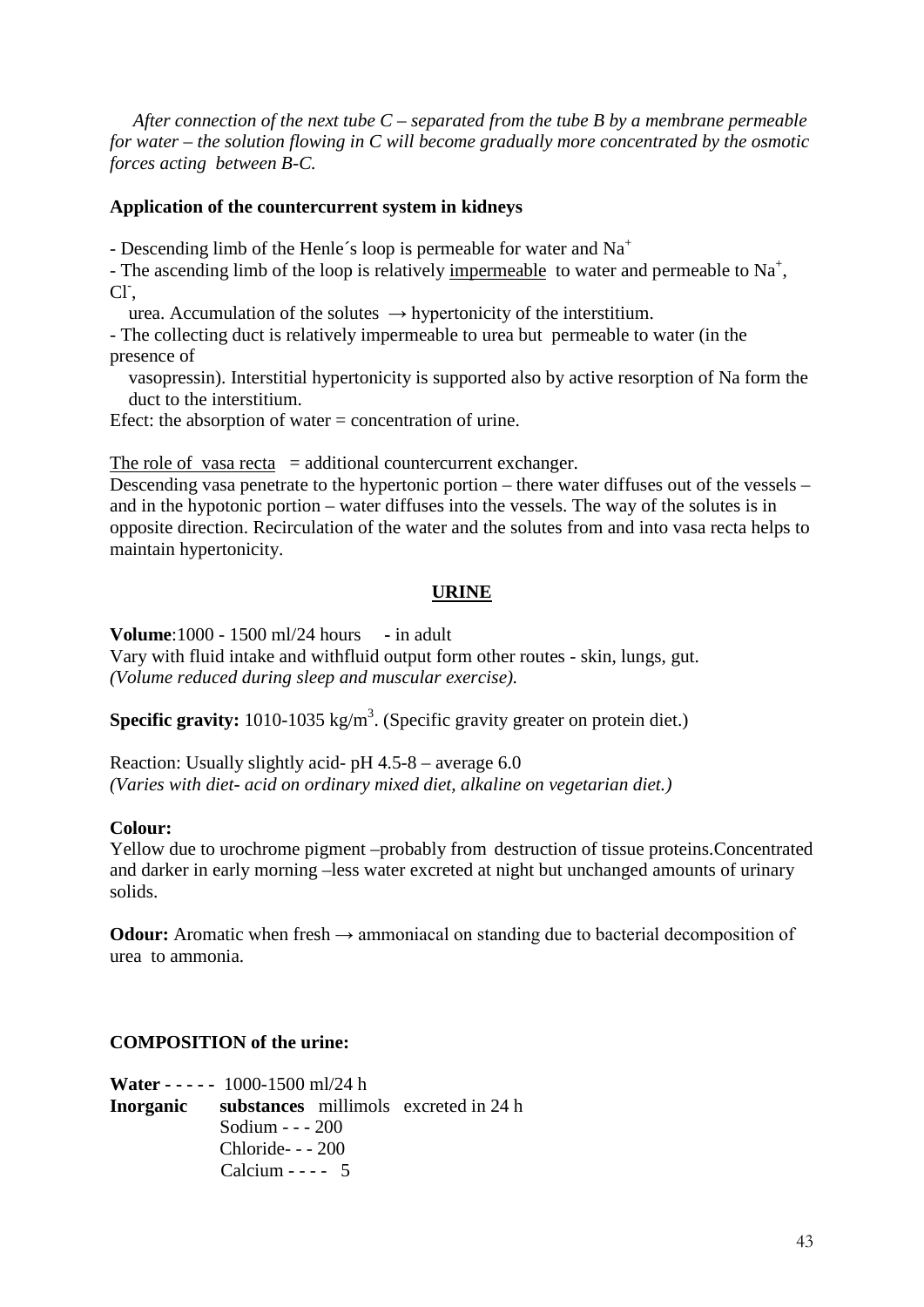Potassium - - - 50 Phosphates - - -25 Sulphates - - - 50

## **Organic substances**

Urea - derived from breakdown of protein – therefore varies with protein in diet. Uric Acid - comes from purine of food and body tissues.

Creatinine - from breakdown of body tissues; uninfluenced by amount of dietary protein. Ammonia - formed in kidney from glutamine brought to it by blood stream;

*[In the newborn, volume and specific gravity are low and composition varies.]*

## **PHYSIOLOGY OF THE URETERS AND URINARY BLADDER**

**URETERS convey urine from kidneys to bladder:** Long, narrow muscular tubes. Smooth muscle coats with outer fibrous tissue coat and inner mucous membrane. Slow waves of contraction (every 10 seconds)propel urine along ureter. 1-5 small ´spurts´ enter bladder per minute.

**URINARY BLADDER acts as reservoir for urine:** Hollow muscular organ. (Size and position vary with amount of urine - stored (120-320 cc). Smooth muscle coats –distend as urine collects: contract periodically to expel urine to urethra. Smooth muscle of bladder wall runs down into urethra. Internal shincter. External sphincter. Circular striated muscle (under voluntary control – CNS).

## **STORAGE AND EXPULSION OF URINE**

Urine is formed continuously by the kidneys. It collects, drop by drop, in the urinary bladder which expands to hold approx. 300 ml. When the bladder is full the desire to void urine is experienced.

## *When bladder is empty and beginning to fill –*

- inhibition of parasympathetic

- activation of sympathetic  $\rightarrow$  Relaxation of bladder wall.

## **MICTURITION**

**= stretch reflex** – carried out through centres in spinal cord. In older children and adults – reflex can be controlled and inhibited **voluntarily**.

## **Stimulus:** Distension of the **receptors** in smooth muscle

*When empty, pressure in bladder is zero.When 50 ml urine collect→pressure ↑ to 10 cm H2O up to 300 or 400 ml → little increase in pressure. (As bladder distends, walls of ureter are pressed together preventing regurgitation of urine.)*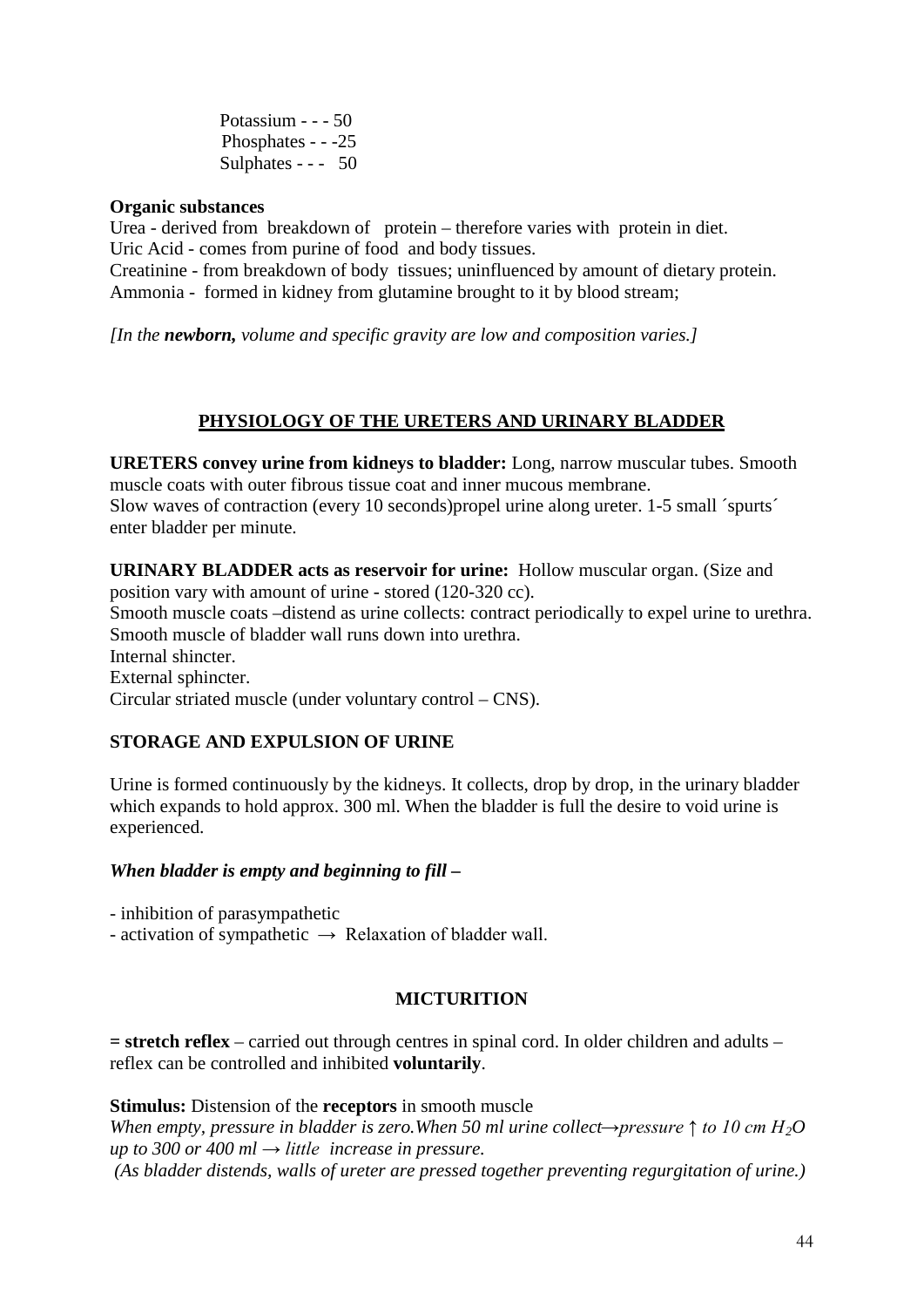**Afferent pathways** to the higher centres through pons and midbrain. Sensations to consciousness

**Micturition center:** Parasympathetic  $S_2 - S_4$ Sympathetic efferents  $L_{1-3}$  - inhibits ganglia

**Efferent pathways:** Impulses in parasympathetic nerves (pelvici)and in somatic nerves (pudendal).

**Effectors**: Smooth muscle in BLADDER WALL - contraction, sphincters smooth muscle – internal + striated muscle external -relaxation

**Effect = Urination – micturition**

# **PHYSIOLOGY OF THE NERVOUS SYSTEM**

## **RECEPTORS**

Specialized structures (free nerve endings, special cells) for detection of stimuli and their transformation into generator and action potential

"sensors" – transforming stimuli into signal

Receptors + auxiliary structures = sense organ (eye ...)

Receptors (sense organ) + afferent pathway + relevant portion of  $CNS =$  analyser

## **Classification of receptors:**

## **A) Based on stimulus:**

1. Mechanoreceptors: pressure, vibration, movement (cutaneous, hearing, statokinetic r., proprioceptors)

2. Radioreceptors: thermoreceptors - infrared radiation

photoreceptors - light

3. Chemoreceptors: a change in the chemical composition of the environment (ext. + int.), contact – taste, telereceptors - smell

## **B) Based on localization:**

**1) Exteroreceptors** - *telereceptors* (vision,auditory and olfactory senses)

- *contact r.* (sense of taste, tactile s.)

**2) Interoreceptors** - baroreceptors, chemoreceptors, cells for osmotic pressure and a.-v.

difference of blood glucose (hypothalamus) = visceroreceptors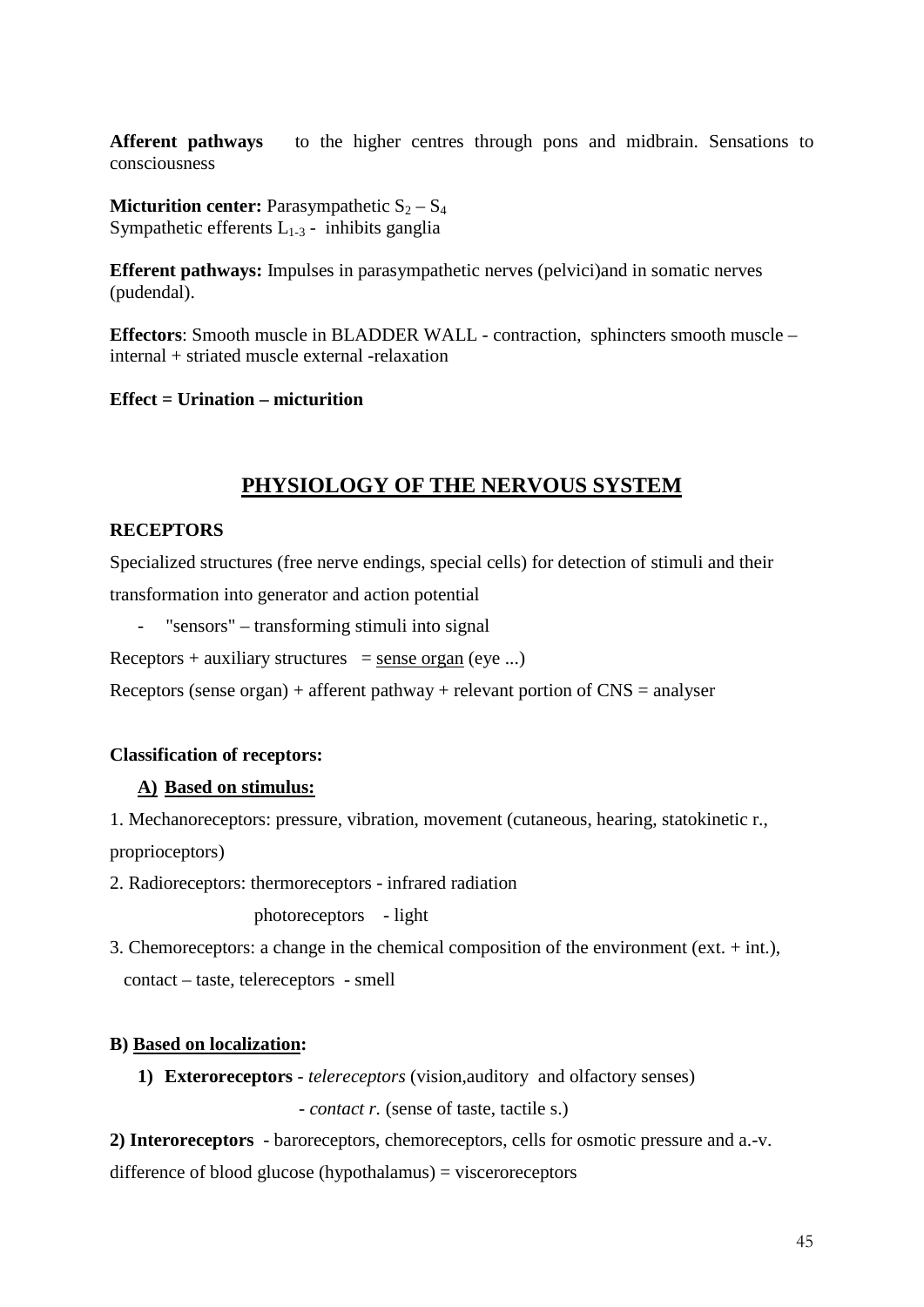- **3) Proprioreceptors** in muscles, tendons, joints
- **4) Nociceptors** pain

## **C) Based on velocity of adaptation:**

- 1. Rapidly adapting = phasic, gradually  $\downarrow$   $f_{AP}$  = ADAPTATION
- 2. Slowly adapting = tonic stable intensity of stimulus

#### **STIMULI**

specific form of energy – able to stimulate receptor

**Differential sensitivity:** each kind of receptors - specific energy - the most sensitive to this kind of the stimulus = adequate stimulus - the lowest threshold for response

Non-specific energy – inadequate stimulus – higher threshold

## **Principles of receptors function:**

- Stimulus membrane permeability changes (influx of  $Na<sup>+</sup>$  change in membrane potential)  $\Rightarrow$  generator potential as a local response of excitable membrane
- it spreads out with decrement to initial segment of axon
- amplitude proportional to stimulus quantity
- reaching the threshold **action potential**
- ↑ frequency of action potentials → ↑ frequency of action potentials

#### **Characteristics of the receptor potential:**

1) Gradation by the strength of the stimulus: the number of channels opened and

depolarization is proportional to the intensity of the stimulus

2) Propagation – no propagation, the receptor potential is localized in the receptor –local potential

3) Timing – long latency, long response (rapid/slow adaptation)

4) Ability to evoke AP – when the receptor potential rises above the threshold level. The more the receptor potential rises, the greater becomes the AP frequency.

• Frequency coding

## **Signal conduction** 0,5-120 m/s

*Nervous fibres:* classified according to myelinisation and velocity of conduction

Aα, Aβ, Aγ, Aδ, C, Convergence vs. Divergence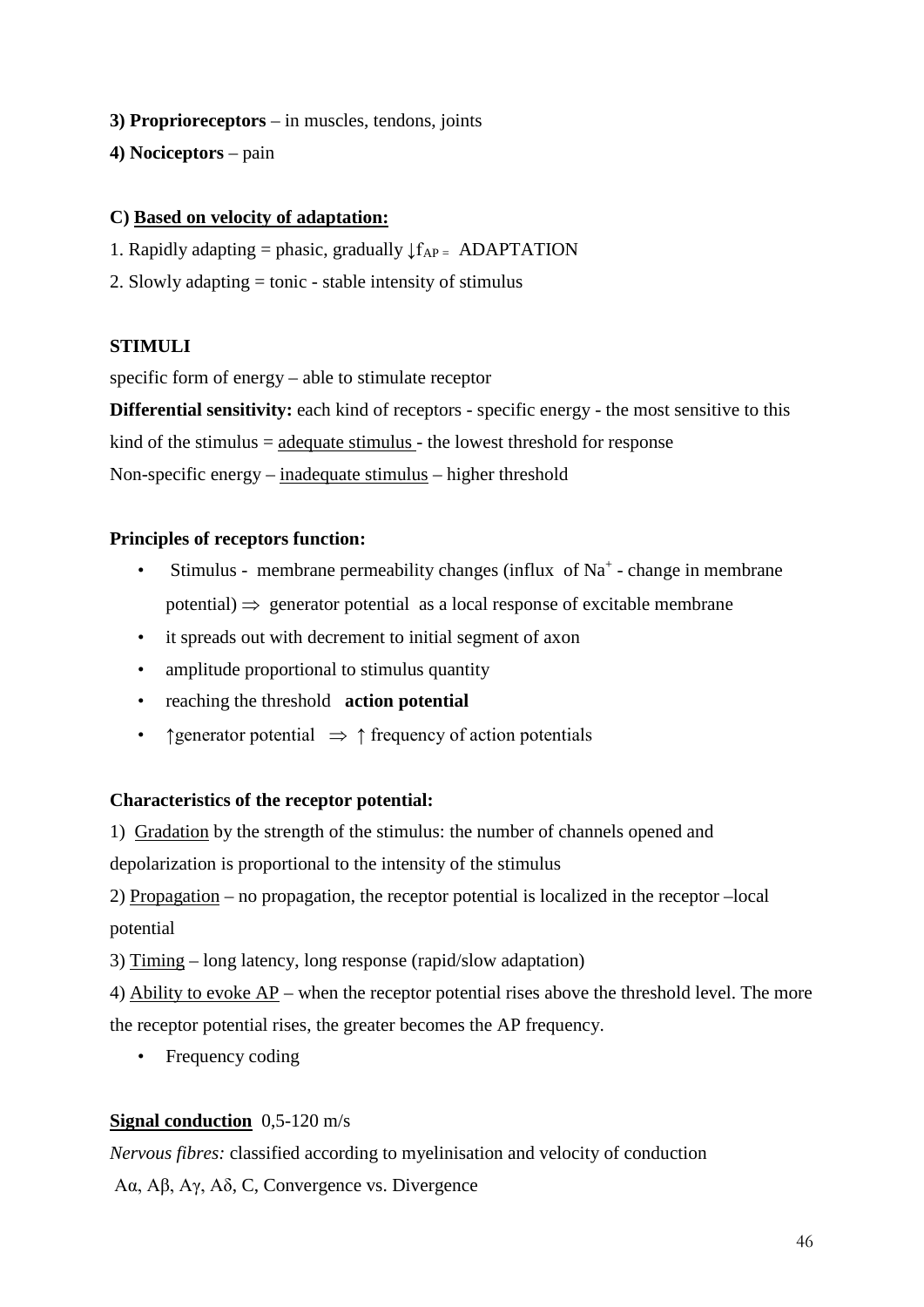## **Sensoric information coding**

AP in nerve fibre - uniform and potentials are similar in all nerves.

Differentiation of stimulus intensity:

1) by differences in action potentials firing rate

2) by differences in the number of activated receptors

Intensive stimuli – activation other receptors and sensory units = recruitment of sensory units.

## **SENSORY UNIT**

- is one afferent axon and all peripheral branches with receptors
- At low intensity only receptors with lower threshold are activated, at max.intensity all receptors
- Intensive stimuli activation of further receptors and sensory units = recruitment of sensory units.

## **PAIN**

"Unpleasant sensory and emotional experience associated with tissue damage"

**-protective mechanism:** draws attention to risk of damage, removes the cause of damage

**Pain receptors** = nociceptors (algoceptors) = free nerve endings, 50-100/cm<sup>2</sup>, in tissues

= slow adaptation

- mechanical, thermal, chemical (bradykinin, serotonin,histamine, K+, acids ...)

## Pathways: 2 fibre systems:

1)  $A\delta$  fibres – 2-5  $\mu$ m (6-30 m/s) – fast+sharp pain – mainly for mechanical and thermal pain

2) C fibres –  $0.4 - 1.2 \mu m (0.2 - 2 m/s)$  –slow, dull, diffuse pain.

Fibres – to spinal cord – through dorsal spinal roots.

## Spinothalamic tract

1) Neospinothalamic – fast pain –  $A\delta$  fibres – the tract passes upward to the brain in the anterolateral columns – to the thalamus.

2) Paleospinothalamic – for slow – chronic pain – C fibres – substantia gelatinosa – anterolateral pathways.

Then to somatosensory cortex in gyrus postcentralis

## **The role of CNS in pain perception:**

Reticular formation = arousal, concentration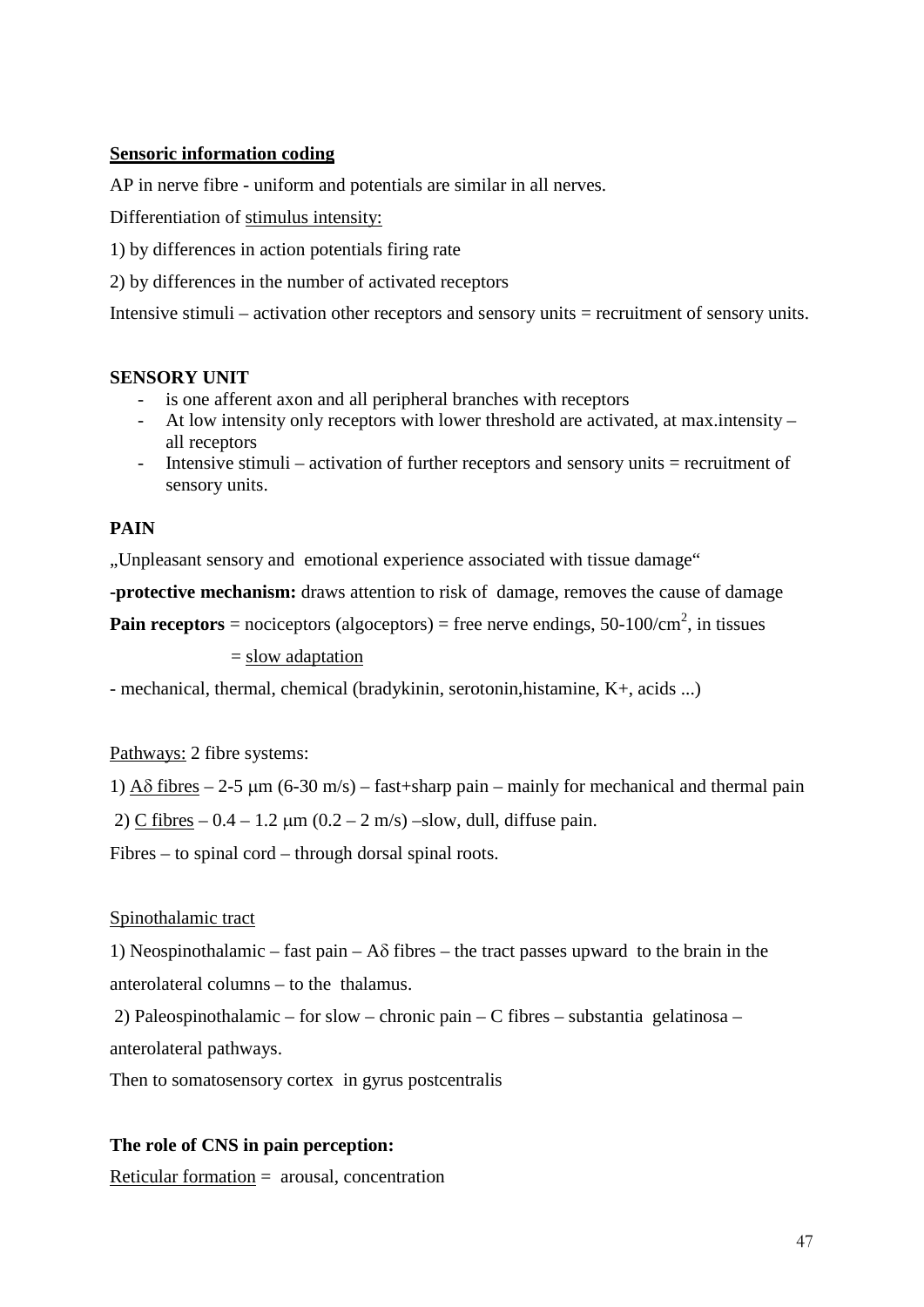Thalamus and limbic system = emotional component Hypothalamus = concomitant autonomic reactions - *sympathetic activation*  $\text{Cortex} = \text{perception of pain}$ 

## **Pain classification based on:**

*Function:* physiological vs. pathological

*Duration*: acute vs. chronic

## *Type:*

- **rapid**: after 0.1 s, sharp, localized, *stimuli:* mechanical, thermal, *conduction:* Aδ-fibres
- **slow**: after >1 s, diffuse, dull, imprecise localization

## **Phantome pain**

- pain in non-existing part of body; *mechanism:* based on projection law
- increased activity in neurons of dorsal horns that have been a part of sensory pathways from removed limb

## **Classification of pain II.**

- **1) Superficial pain**: well located, sharp, acute
- **2) Deep pain** poorly localized, nauseating, changes in BP, sweating autonomic reactions. From the bones, tendons, joints.
- **3) Visceral pain** from viscera abdomen, chest. Localized stimulus does not cause pain. Diffuse stimulation of nerve endings – severe pain (ischemia, distention of gut...). Referred pain.
- *Pathways – via sensory fibres of the autonomic nervous system. Pain is difficult to localize.*

## **Referred pain:**

When pain is referred – it is to a structure that is developed from the same embryonic segment (dermatome) as the structure in which the pain originates = **dermatomal rule**.

• E.g. the heart – the arm, the test is – the kidneys – ureters – medial parts of thigh

**Mechanisms** of referred pain: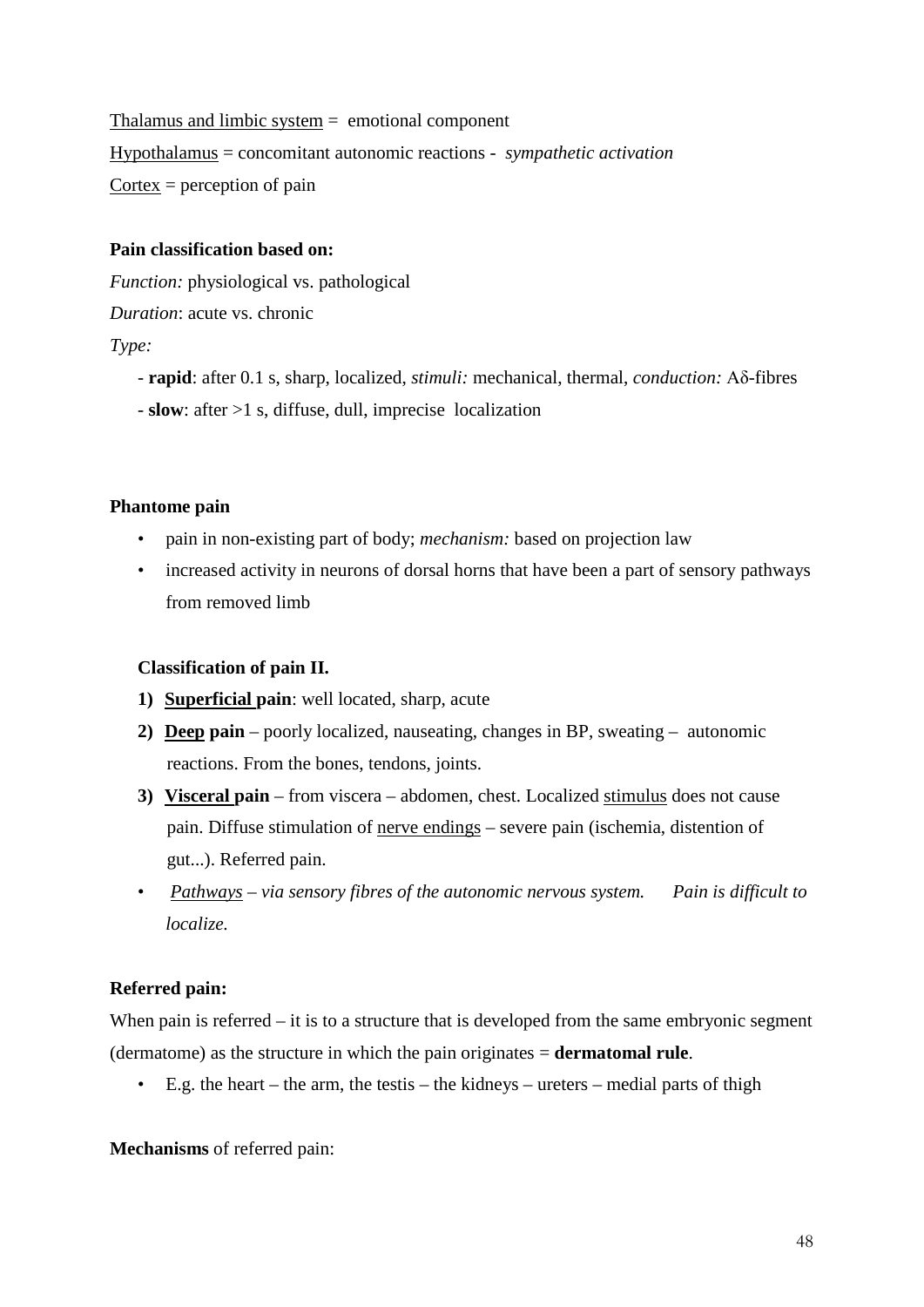- 1) Convergence theory: There are more sensory fibres in the peripheral nerves than axons in the spinothal. tract  $\rightarrow$  there must be convergence.
- *Somatic and visceral afferents converge on the same spinothalamic neurons.*
- 2) Facilitation theory: Incoming impulses from visceral structures reduce the threshold of spinothalamic neurons receiving afferents from somatic areas – already minor activity in the pain pathways from the somatic areas passes on to the brain.

## **Changes in pain perception**

## 1) Hyperalgesia

- 2) Hypoalgesia
- peripheral: stimulation of tactile and pressure receptors reduces pain perception (acupressure, acupuncture, massage)
- centraly: Psychogenic mechan. + endogennous opioid system (enkephalins and endorphines)
- **3)** Analgesia

## **Analgetic system of CNS**

Three parts:

- 1) Periaquaeductal gray (mesenceph., pons) (enkefalins)
- 2) Nucleus raphe (pons, medulla) (Serotonin, "enkefalinergic" praesynapt. inhib.spinal neurons)
- 3) Hypoalgic system of dorsal horns (spinal cord)
	- *Endogenous opioids in brain and spinal cord (endorphins enkephalins, dynorphins)*

## **Pain threshold**

• lowest intensity of stimulus eliciting pain: low interindividual variability; intraindividual variability - according to state of consciousness and according to the stimuli from periphery (hunger-satiety, disease, fatigue)

## **Pain tolerance**

• Maximal intensity and duration of pain that subject can withstand. Correlation with age. Influence of culture.

# **Physiological and pharmacological principles of the analgesia treatment of pain**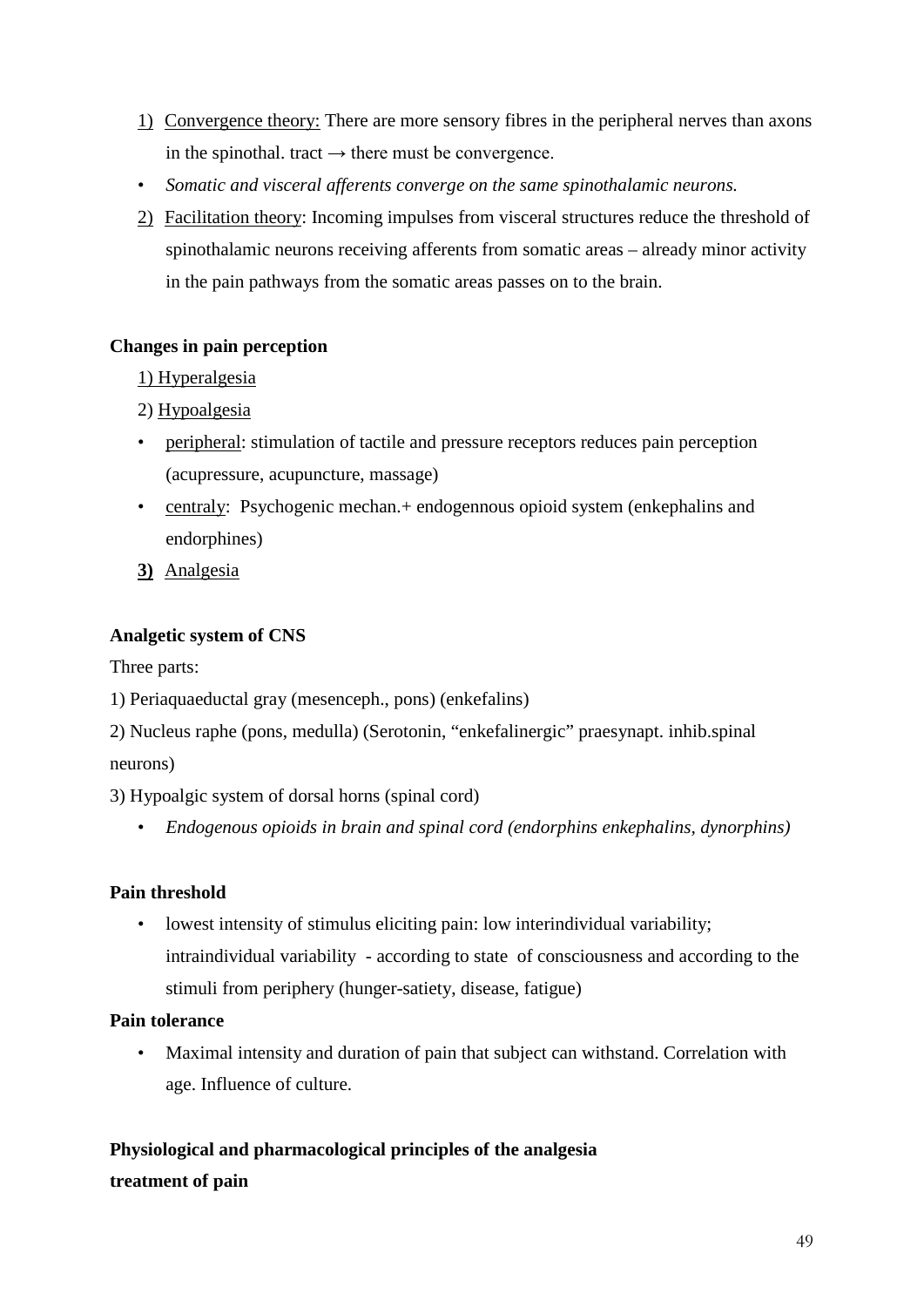- Distracting techniques (controlled breathing, rhythmic tapping,..)
- Skin stimulation (cold compress, liniments, massage, acupuncture..)
- *Mechanism:* stimulation of tactile sensitivity Aβ-fibres transmission inhibition

## **Gait control theory**

Modification of inputs at the spinal level synapses in dorsal spinal horns –*"gates"* – opening/closing of action potentials transmission.

- Gates closes when:
- impulses through thick fibres
- influences from upper centres

## **Pain control**

- **Analgetics** vs. placebo
- **cordotomy** tract interruption at the level of spinal cord
- **rhizotomy**  interruption of dorsal spinal roots
- **neurotomy** interruption of peripheral nerve

## **RETICULAR FORMATION, EEG, SLEEP**

## **RETICULAR FORMATION**

**RF** = reticular-diffuse connections of neurons, cells don't form obvious nuclei

- med. oblongata, pons Varoli, thalamus
- → **analyzer**
- → **integrator**
- $\rightarrow$  **,,control**" of CNS

 $\rightarrow$  concentration of various information from CNS and receptors to small number of neurons general system for controlling the level of activity of the brain and the spinal cord

## **Functions of RF:**

- regulator of ANS (heart rate, breathing rate, GIT)
- sleep, fatigue, control of consciousness
- modulation of pain
- motivation to perform any activities
- control of walk, eating, urination, defecation, sexual activity...
- control of some forms of behavior
- predisposing factor for personality: introvert/extrovert ...

→ **coordination of somatic and autonomic ff.**

→ **coordinator of efferent info** → **organism as a whole**

## **RF:**

**ascendent neurons**  $\rightarrow$  cerebral cortex  $\rightarrow$  RAS **descendent neurons** → spinal medulla

- facilitation
- inhibition

## **Ascendent system:**

- activates cortex, hypothalamus, limbic sy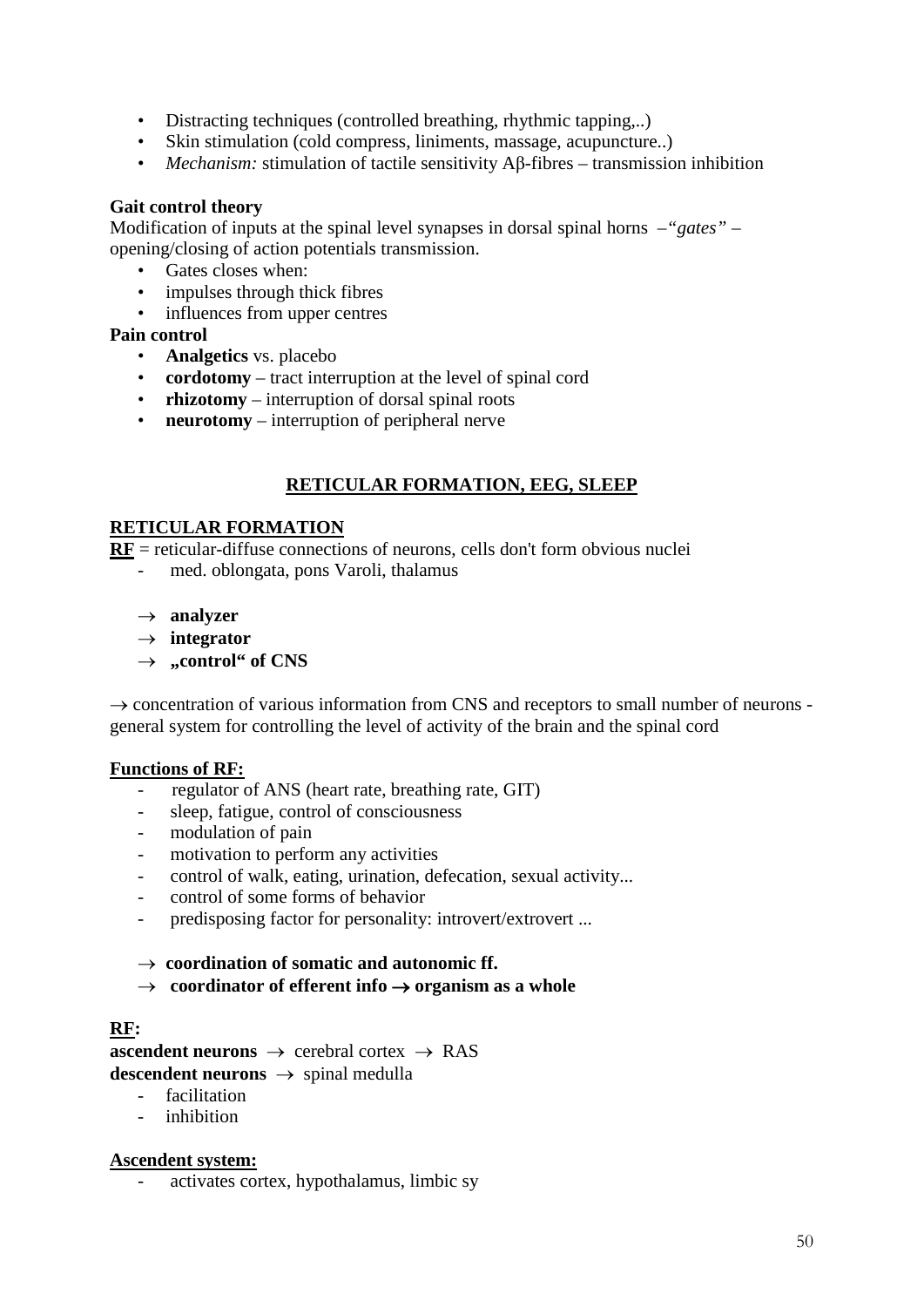↓

## **reticular activation system (RAS)**

 ↓ RAS + thalamus (non-specific nuclei)

## ↓

## **keep consciousness**

- el. stimulation of RAS: → "*arousal*" *reaction* on EEG

- non-specific system

- activation influence on RF:

important for entrance of info into consciousness, formation of temporary connections  $\rightarrow$  higher forms of behavior (learning, memory...)

- RAS acts on the level of concentration on sth.
- modulation of afferent information from receptors (vision, hearing, proprio)
- stimulation of RAS:
- epinephrine
- mild hypoxia
- hypercarbia
- impulses from proprioreceptors and nociceptors

- destruction of RAS (*"cerveau isolé*")  $\rightarrow$  deep sleep, miosis,  $\emptyset$  response to stimulation

#### **Descendent system:**

- via tr. reticulospinalis  $\rightarrow$  spinal interneurons
- effect on motoric function:

 **tone and movement**

↓

## **control of voluntary and involuntary movement**

- descendent neurons act:

- a. on  $\alpha$  and  $\gamma$  spinal motoneurons
- b. on Renshaw interneurons

Activity of Reshaw cells:

Spinal motoneurons give off a recurrent collateral - synapse with an inhibitory motoneuron (Renshaw) - terminates on the cell body of the same spinal neuron or other SN - inhibitory synapse with mediator (glycine)  $\rightarrow$  inhibition of discharge of the SN

→ desc. system of RF acts on **motoneurons of extensors**

(control by cerebellum and cerebral cortex)

*- decerebration rigidity*: transsection at the level of lamina quadrigemina → elimination of inhibitory influence from  $CNS$  – predominance of facilitation -  $\uparrow$  tone, spasticity of extensors (opistotonus)

## **Descendent system of RF:**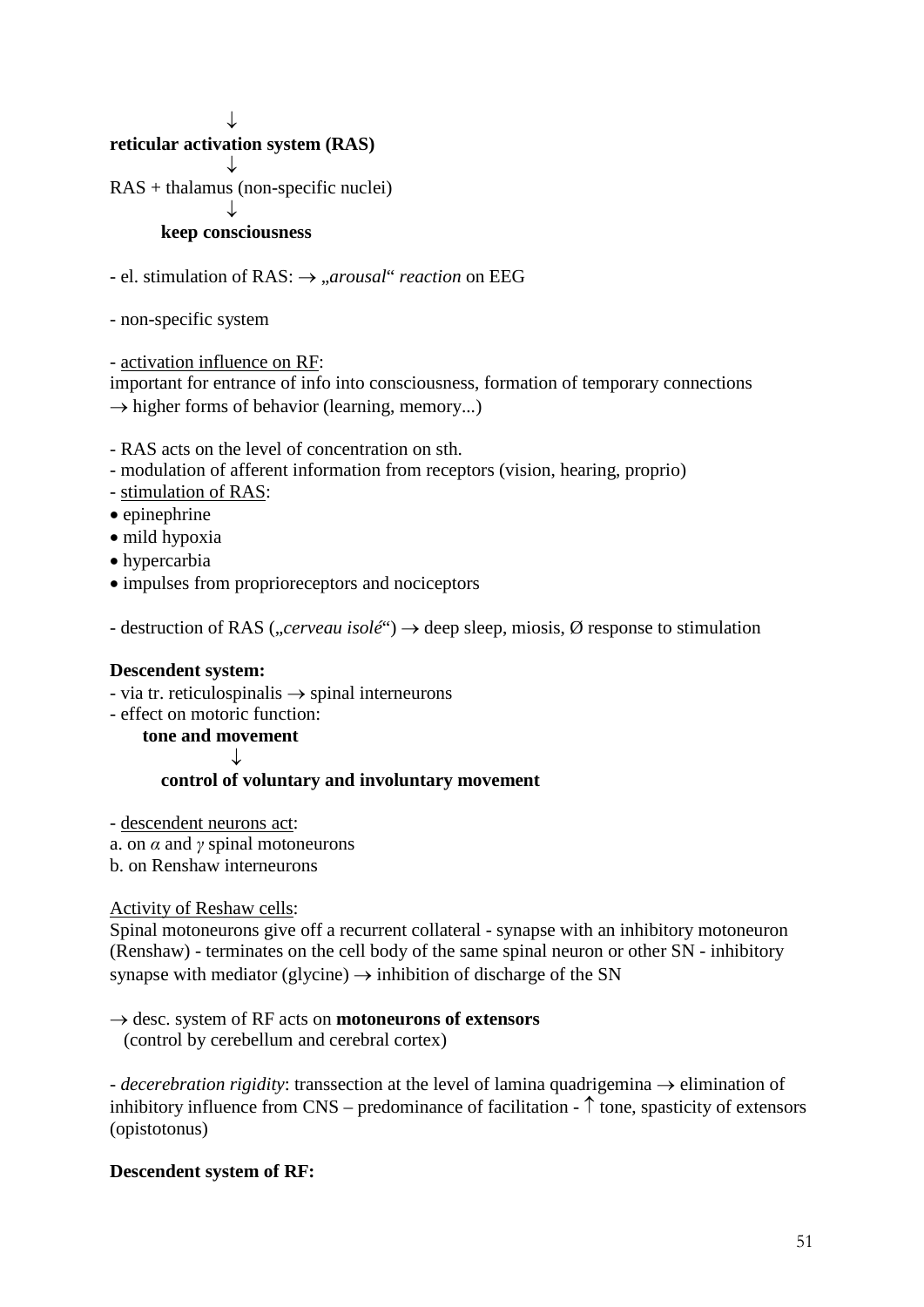| <b>Facilitation area</b>                     | <b>Inhibitory</b> area          |
|----------------------------------------------|---------------------------------|
| dorsolateral – MO, PV,                       | ventromedial - MO               |
| mesencephalon, diecephalon                   |                                 |
| bigger area – small cells                    | smaller area – big cells        |
| mostly crossed fibres                        | mostly uncrossed fibres         |
| <b>Activation:</b>                           | <b>Activation:</b>              |
| statokinetic receptor                        | spinal cerebellum               |
| vestibular cerebellum                        | basal ganglia                   |
| collaterals of specific sensor               | cerebral cortex                 |
| pathways                                     |                                 |
| cerebral cortex                              |                                 |
| <b>Function:</b>                             | <b>Function:</b>                |
| $\uparrow$ excitability of spinal centers of | $\downarrow$ spinal reflexes    |
| somatic reflexes                             | (especially tone of extensors)  |
| acts on reflex tone antigravitation          | $\downarrow$ voluntary movement |
| muscles                                      |                                 |
| $\downarrow$ tone of flexors                 |                                 |
| <b>Importance:</b>                           |                                 |
| keeping posture and position of the          |                                 |
| body                                         |                                 |

**Gama system and RF:** 2 types of pathways to γ neurons

- 1.homogenous fascicles of thicker fibers with rapid conduction of excitation  $\rightarrow$  coordinate fast movement and setting the tone
- 2. disperse thin fibers with small speed of conductivity
	- $\rightarrow$  set muscular tone of large areas

## **RF:**

- regulates muscular tone and motility
- influences autonomic ff. (body temperature, sexual ff., water metabolism...)
- continuous activity (10-20 excitations/s)
- control of vigility and sleep hypotonia, depressed motility

## **ELECTROENCEPHALOGRAPHY (EEG):**

 $=$  recording of electrical activity of the brain

 $\rightarrow$  **EEG** (electroencephalography) – recording from surface of the skull  $\rightarrow$  **ECoG** (elektrocorticografia) – recording from surface of the brain

- changes of summation potential of huge number of neurons (depolarization: deviation ↑, hyperpolarization: deviation  $\downarrow$ )

- electrodes (10-20): unipolar, bipolar (longit., transvers., circul. arrangement)
- change in potential → *wave:* frequency and amplitude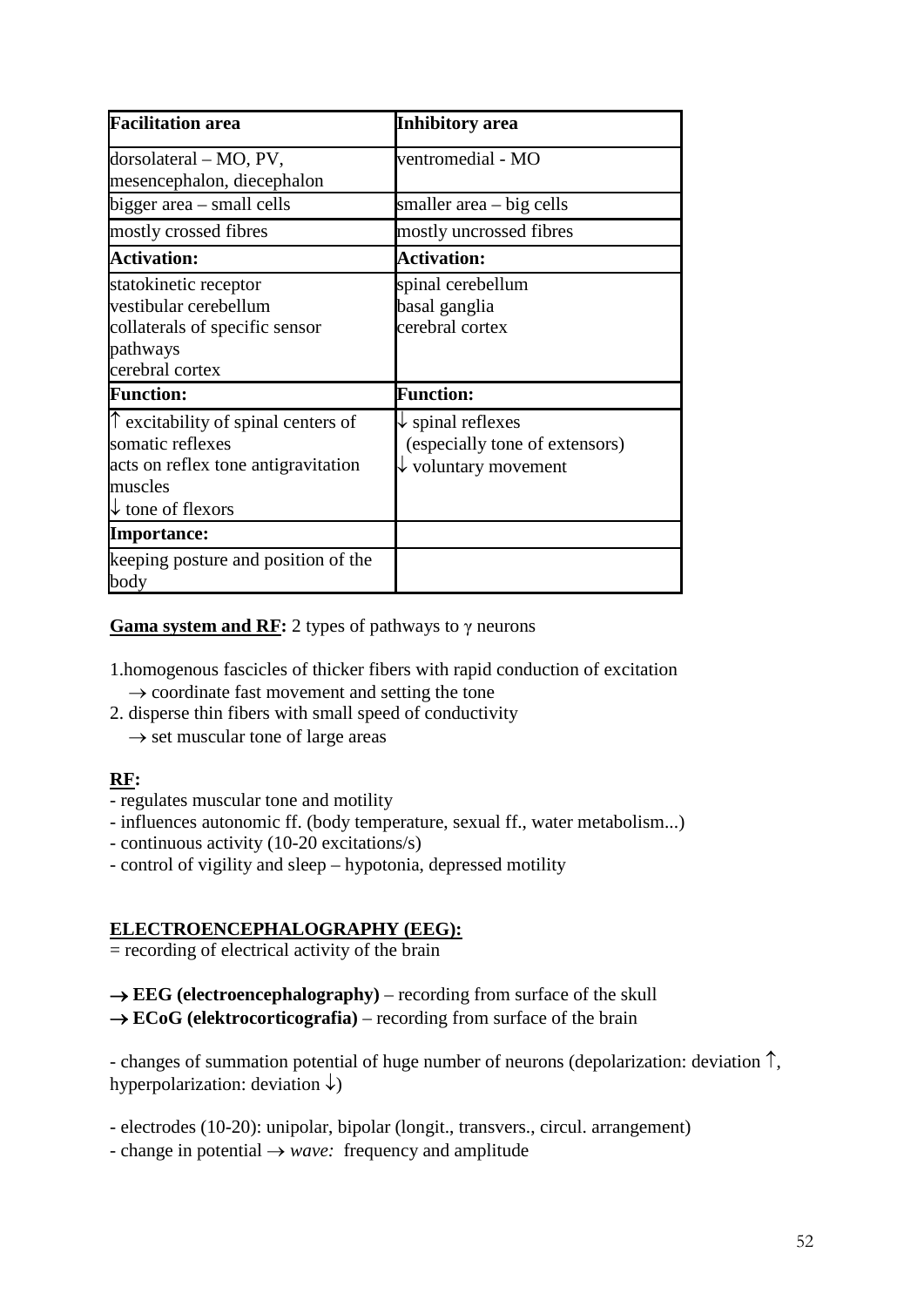## **Rhythm:**

**alpha** (Berger rhythm): 8-13 Hz, ampl. 30-50  $\mu$ V → **rhythm at rest, vigility with closed eyes**

**beta**: 14-30 Hz, ampl. 5-10 μV → **rhythm of activity**

*Desynchronization*: transition of alpha into beta rhythm  $\rightarrow$  opening the eyes, sensoric stimulus, mental activity *arousal response*: RAS, non-specific nuclei of thalamus

**theta**: 4-7 Hz, 50 μV

- $\rightarrow$  **vigility in children**
- → **emotional stress in adults**

**delta**: 1-3.75 Hz, 100-150 μV

→ **deep sleep**

## **Clinical importance of EEG:**

- neurology (pathological conditions, hematoma, epilepsy)
- psychiatry (depressive disorders)
- depth of anesthesia, determination of biological death, research (in space)...

## **EEG investigation:**

rest rhythm + activation methods to change the rhythm, resp. to provoke pathological discharge in the brain (opening the eyes, hyperventilation, photostimulation...)

## **Investigation of evoked potencials:**

 $EP =$  potencials evoked by a stimulus (light, sound...)

## **1. Primary EP:**

- potential from specific cortical structures
- highly specific by its localization recorded over endings of sensoric pathways

## **2. Secondary EP:**

- without specific localization
	- related to RAS and non-specific thalamic system

 $\rightarrow$  *functional neuronography*: maping of cortical areas according to the projection of individual receptor areas

## **Ontogenesis of EEG:**

- newborn: delta 1-3/s, but with low ampl. (50 μV)
- in 2.-3. year: beginning of theta
- in 3.-4. year: beginning of alpha in occipit. leads
- after 10. year: well-formed alpha rhythm (delta-theta-alpha)
- after 60. year: less alpha, more theta (alpha-theta)

## **SLEEP:**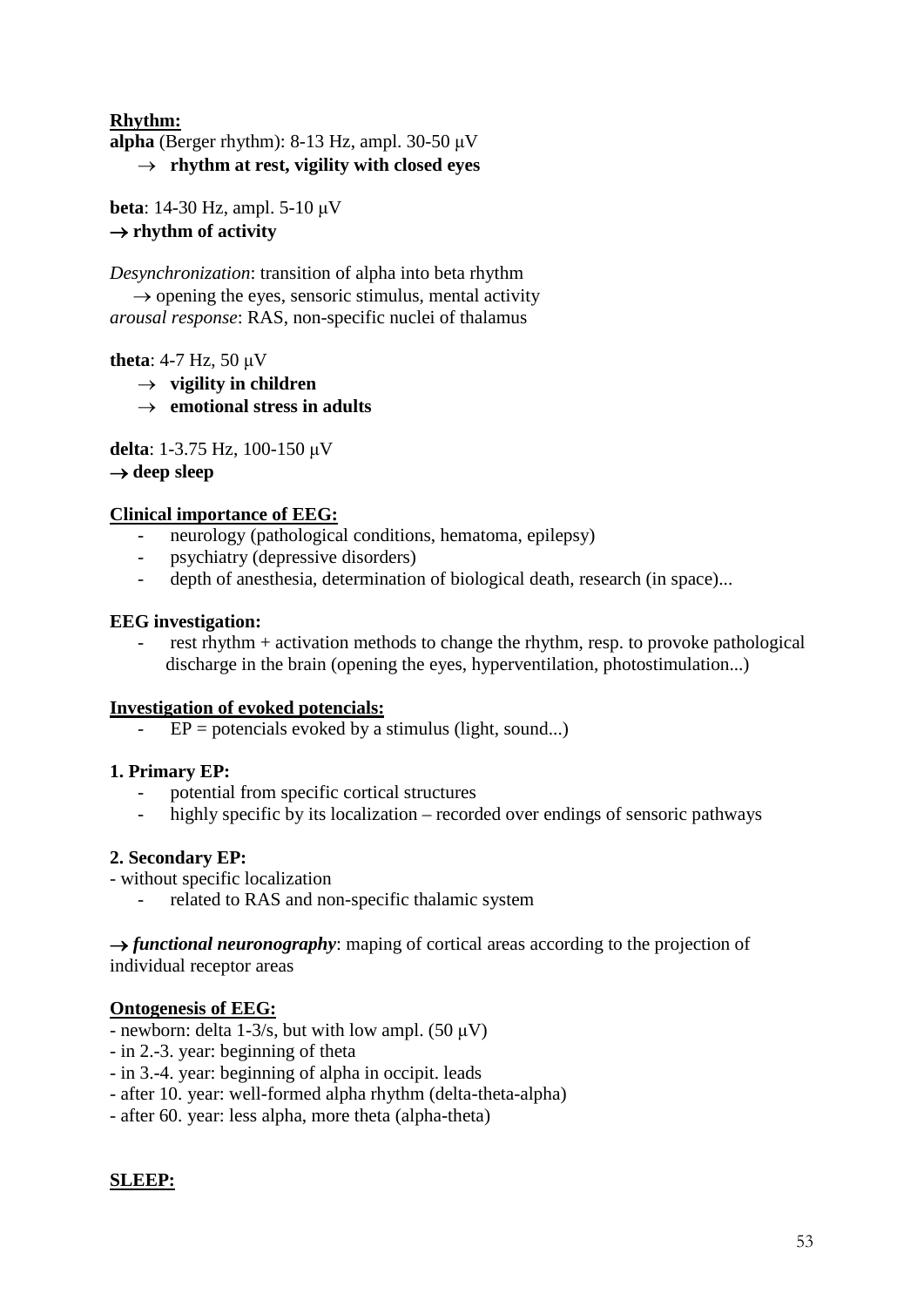## **Vigility:**

= situation when organism dinamically and knowingly communicates with his environment

- role of RF:

- $\rightarrow$  afferent information from receptors
- $\rightarrow$  efferent impulses from cerebral cortex
- $\rightarrow$  influence on adrenal medulla

## **Sleep:**

- unconsciousness from which the person can be aroused by sensory or other stimuli (compared to coma)

- sleep centers: hypothalamus

 nuclei of thalamus reticular formation telencephalon

## **Hypotheses of sleep:**

- ancient (Greece) soul (consciousness) goes away from the body during sleep Thanatos (God of death), Hypnos (God of sleep), Oneiros (God of dreams)
- circulatory hypothesis:  $\downarrow$  blood flow in brain  $\rightarrow$  sleep
- $\downarrow$  activity of RF (RAS) non-specific thalamic nuclei (stereotypes to decrease activity of RAS)
- chemical hypothesis: hypnotoxines DSIP (delta sleep inducing peptide), PG D2  $\uparrow$ sleep, PG E2  $\uparrow$  vigility
- humoral theory serotonine  $\uparrow$  sleep, noradrenaline  $\uparrow$  vigility, fight or flight

## **A. Non-REM sleep:** 4 stages

## **1.transition of vigility to snooze:**

- muscle tone decreased, slower breathing

- EEG: waves with  $\downarrow$  ampl. and  $\uparrow$  frequency (beta)

## **2. snooze:**

- relaxed position

- EEG: *sleep spindles* (similar to alpha rhythm, but RF not completely supressed), ampl. 50 μV, freq. 10-14/min.

## **3. light sleep:**

- hypotonia of muscles

- EEG:  $\uparrow$  ampl.,  $\downarrow$  freq.

## **4. deep (delta) sleep:**

- slow breathing,  $\downarrow$  heart rate, total regeneration, synchronization
- EEG: ↑ ampl., very low freq. (delta waves)

## **B. REM sleep:**

= **paradoxical sleep**: originally depressed higher etages of CNS (areas of cortex) now active ("watch points"), older parts inhibited

characterized by dreams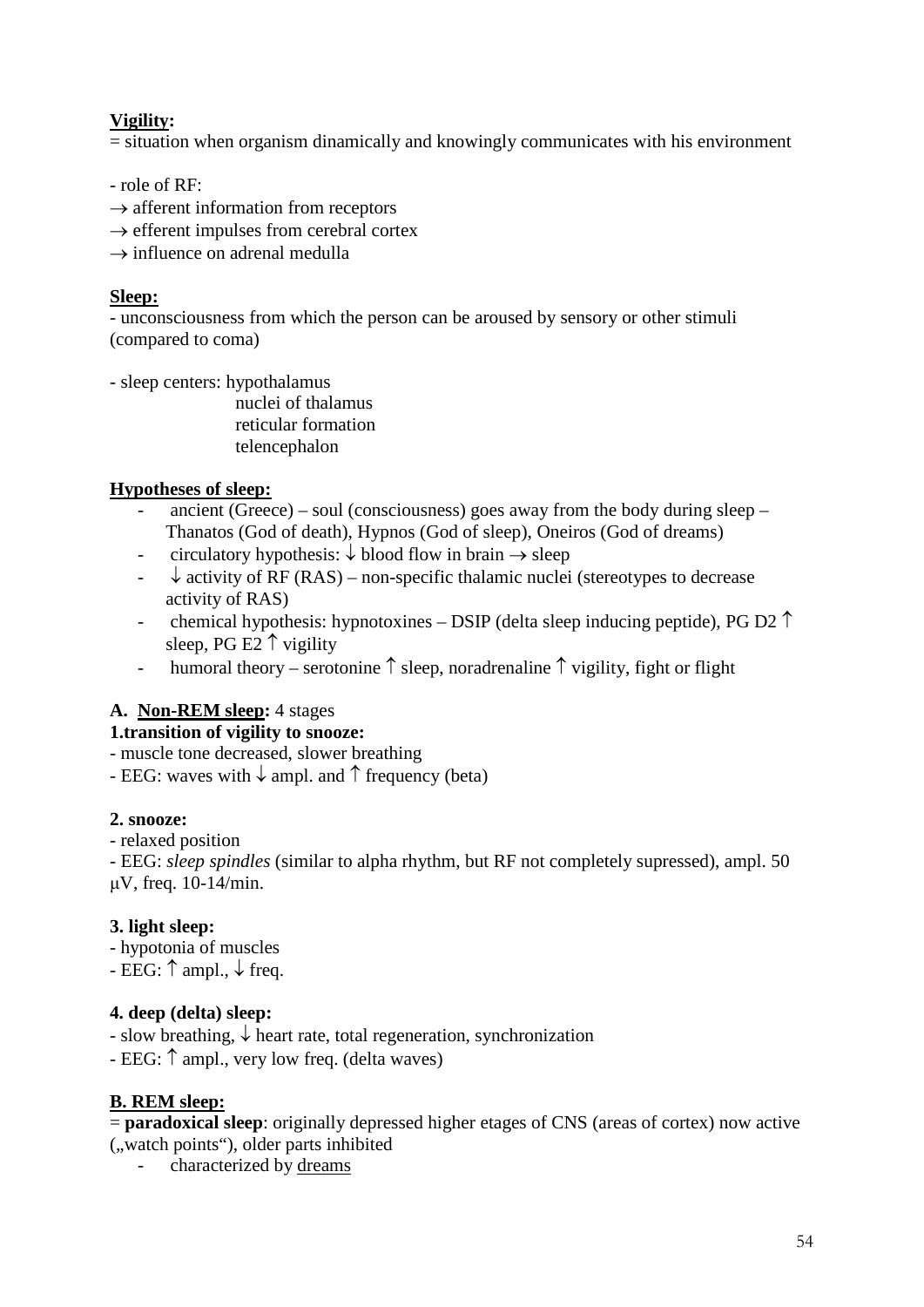- hypotonia of muscles
- rapid eye movements
- EEG: similar to vigility

## **Organization of sleep stages:**

- 1. falling asleep
- 2. non-REM
- 3. REM
- non-REM and REM sleep (2. + 3.s.) repeat 4-6 x per night
- $-1$  period = 90-100 min.
- at the end of night  $\downarrow$  3. and 4. s. non-REM and  $\uparrow$  REM
- REM is about 25 % of sleep important for IQ (fixation of information in the memory)

## → **sleep per day:**

newborns 16-20 h. adults 7-8 h. older people 5-6 h.

## **Changes in sleep:**

## **Non-REM sleep:**

- predominancy of parasympathetic tone predominant anabolic processes
- $\downarrow$  heart rate, f. of breathing and blood pressure
- $\downarrow$  metabolism
- $\downarrow$  excitability of nervous system
- release of gonadotropines and STH (growth)

## **REM sleep:**

- improved blood flow in brain stem and hypothalamus
- $\uparrow$  local temperature and O2 consumption  $\uparrow$  brain metab.
- ↑ synthesis of RNA and proteins (wound healing)
- ↑ excitability of receptors
- $\uparrow$  heart rate and breathing "guard of the organism"

## **THE AUTONOMIC NERVOUS SYSTEM (ANS)**

*autonomic"* – involuntary (independent on a human will) - the portion of the nervous system that controls the visceral functions of the body helping to maintain a dynamic and static conditions in the internal enviroment

↓

- homeostasis

## **ANS reflex:**

**Receptors:**  chemoreceptors, baroreceptors, mechanoreceptors.... **Afferent pathway:** Sensitive fibers **Centers:** In spinal cord, medulla oblongata, hypothalamus... **Efferent pathway**: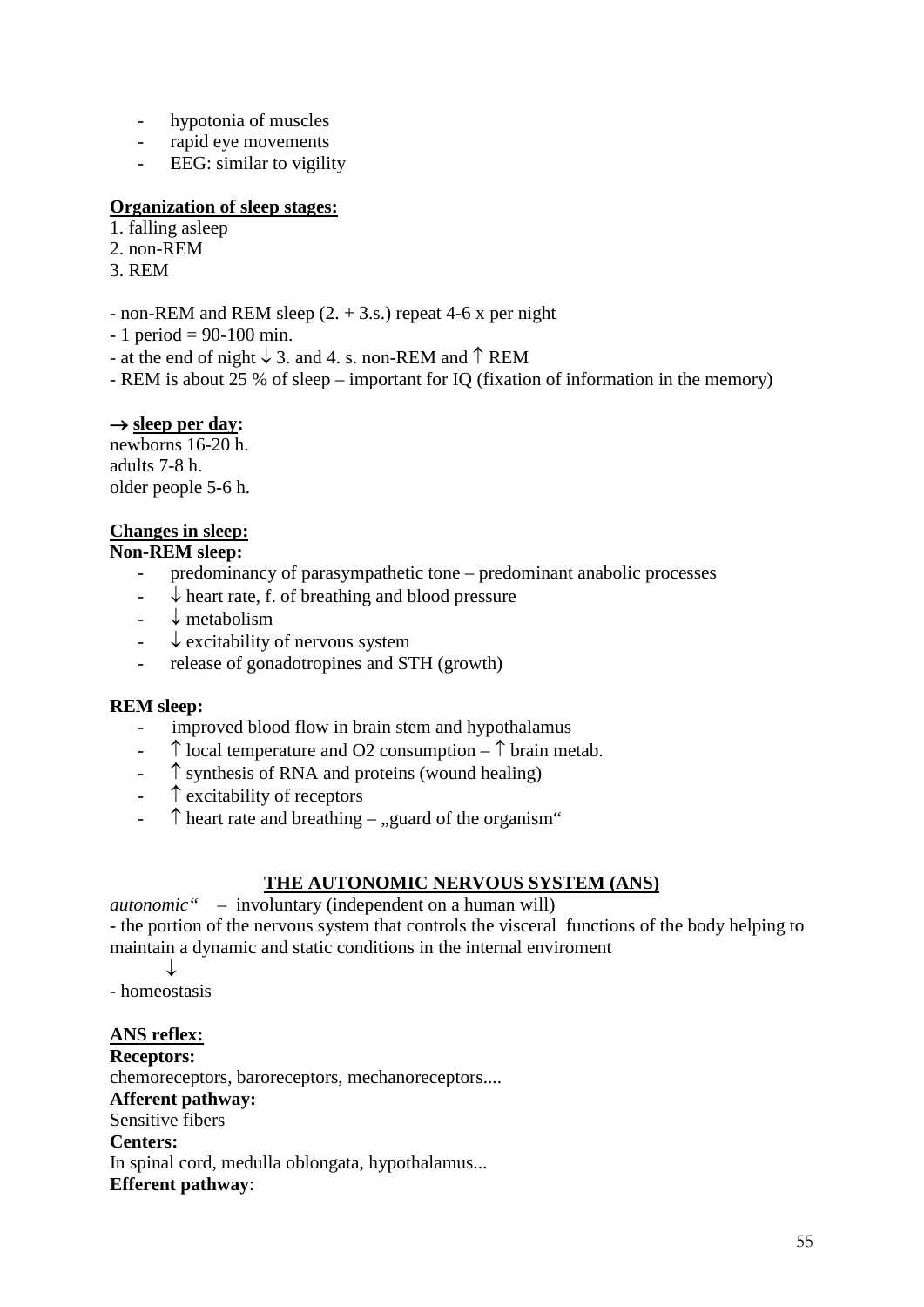Interrupted in autonomic ganglion  $\rightarrow$  preganglionic and postganglionic neurons = two neuronal pathway **Effectors:** Visceral organs – heart, smooth muscles, glands

## **Efferent pathway of the ANS**

## **- preganglion neurons**:

- the cell bodies are located in the intermediolateral gray column or the motor nuclei of the cranial nerves
- the **axons** preganglionic fibers (myelinated slow-conducting B fibers)
- **postganglion neurons**
- **- the axons**  postganglionic fibers (mostly unmyelinated C fibers)
- visceral **effectors**

- each preganglionic axon diverges to an average of 8-9 postganglionic neurons  $\rightarrow$  autonomic output is diffused  $\rightarrow$  principle of divergency

## **Reflexes**

## **SOMATIC AUTONOMIC**

| <b>Receptors:</b><br>Afferen.<br><b>Centers</b> | proprio-, exteroreceptors<br>In sensoric nerves<br>spinal cord | special rp.<br>in all types: symp., pasy<br>spinal cord, medulla oblongata,<br>pons, hypothalamus |
|-------------------------------------------------|----------------------------------------------------------------|---------------------------------------------------------------------------------------------------|
| Efferent.                                       | one-neuronal                                                   | two-neuronal                                                                                      |
| <b>Effector</b>                                 | skeletal muscles                                               | heart, smooth muscles, glands                                                                     |
| <b>Reflex time</b>                              | short                                                          | longer (neurotransmitter sec.)                                                                    |
| <b>Effect duration</b>                          | short                                                          | longer                                                                                            |
| <b>Purpose</b>                                  | control of posture                                             | control of autonomic functions                                                                    |
|                                                 | locomotion                                                     |                                                                                                   |

#### **The transmisson at the synaptic junctions in the ANS**

- autonomic synaptic junctions**:**
- $\triangleright$  pre and postggl. neurons
- $\triangleright$  postggl. neurons and effectors

- chemically mediated by transmitter agents:

principal transmitter agents: acetylcholine (Ach), noradrenaline (NA)

- $\triangleright$  cholinergic fibers Ach
- $\triangleright$  noradrenergic (adrenergic) fibers NA (A)
- $\triangleright$  nonadrenergic noncholinergic system (dopamine, VIP...)

## **Cholinergic neurons:**

- $\checkmark$  all preganglionic neurons (sy + pasy !)
- $\checkmark$  the anatomically postganglionic parasympathetic neurons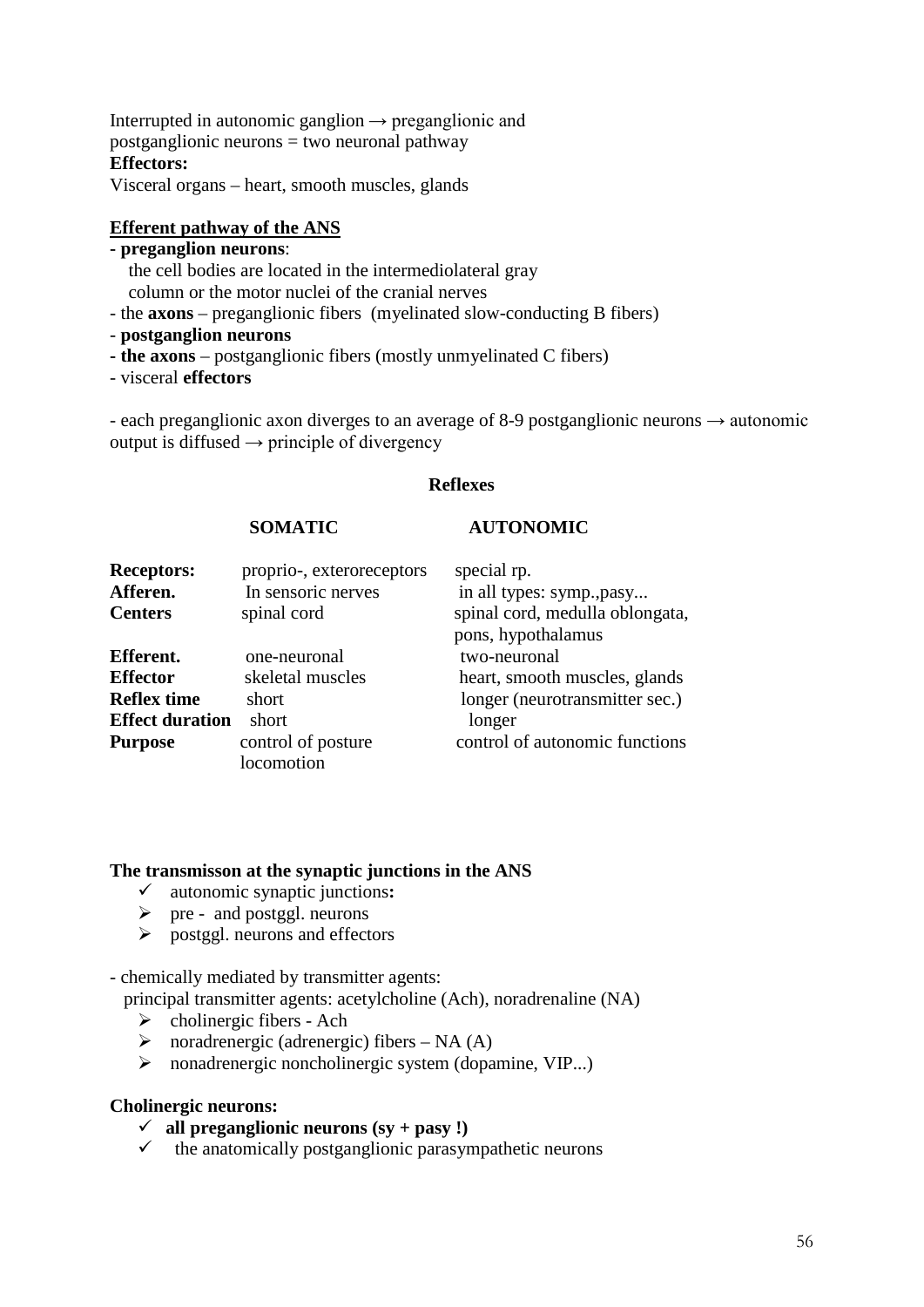$\checkmark$  the anatomically sympathetic postganglionic neurons which innervate sweat glands and which end on blood vessels in skeletal muscles **(sympathetic cholinergic vasodilator system)**

## **Noradrenergic (adrenergic) neurons:**

- the remaining postganglionic sym. neurons
- the adrenal medulla sympathetic ganglion

## **The transmitter agents:**

## **I. Acetylcholine**

- synthesis: cholin+acetylCo A *(acetyltransferase)*

- inactivation: *acetylcholinesterase:* cholin+acetate Cholin – the uptake for the resynthesis Ach *very short effect duration*

## **Receptors for Ach**

- nicotinic (N) receptors

- in the synapses between the pre- and postganglionic neurons, in the neuromuscular junction

- muscarinic (M) receptors:

postggl. PS neurons

 $\triangleright$  M1 – Gp protein

 $\triangleright$  M2 – Gi protein

Parasympathomimetic drugs: Ach, methacholine... Parasympatholytic drugs: atropin, scopolamin...

## **II. Noradrenaline (Norepinephrine)**

- transmitter of postggll. sympathetic endings

- CNS

Phenylalanine→Tyrosine→DOPA→Dopamine→Noradrenaline→ Adrenaline

## **The terminations of the NA effects:**

- 1. diffusion to the blood (capillaries)
- 2. active reuptake mechanism (taken up to the noradrenergic neuron up to 70%)
- 3. Inactivation of NA:

 $\triangleright$  by COMT (catechol-O-methyltransferase) - normetanephrine, and conjugates

 $\triangleright$  by MAO (monoamine oxidase) – 3methoxy-4-hydroxymandelic acid (VMA) and glycol

 *the effect duration is longer than Ach*

## **Receptors of sympathetic nervous system:**

 $\Box$   $\alpha - \alpha$ 1,  $\alpha$ 2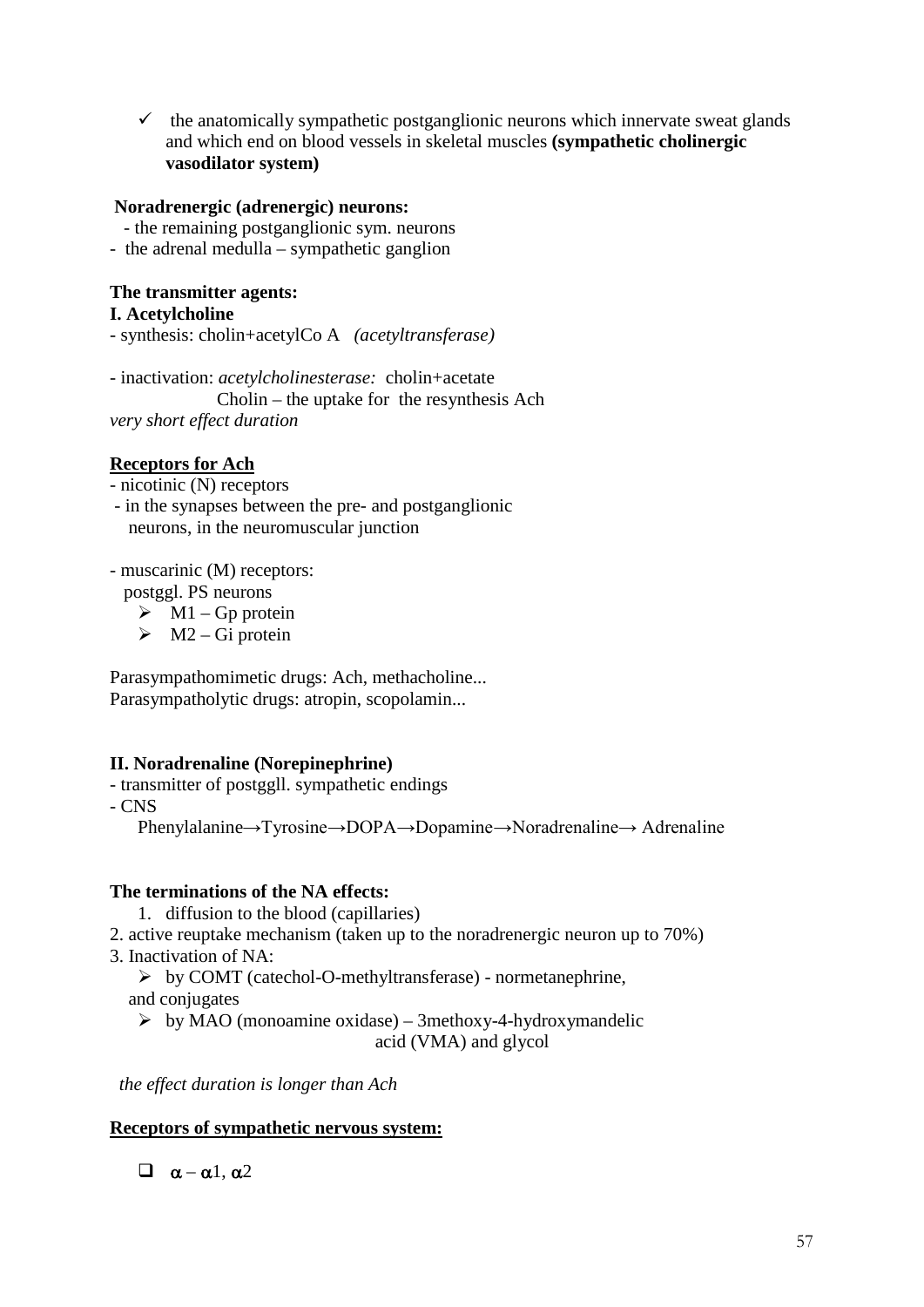## $\Box$  β – β1(cardiac rp.), β2 (bronchial)

The influence:

- $\alpha$  : vasoconstriction, intestinal relaxation....
- β **:** ↑HR, ↑ contractility, vasodilatation, lipolysis...

Sympathomimetic drugs: NA, A, phenylephrine.... Sympatholytic drugs: phentolamine, propranolol

## **Physiological anatomy of the sympathetic nervous system**

- **thoracolumbal division** of the ANS truncus sympaticus + sympathetic ggl
- $\Box$  pregg. fibers short
- $\Box$  postggl. fibers long

#### **Physiological anatomy of the parasympathetic nervous system**

- **craniosacral division**:
- $\Box$  cranial outflow: III., VII., IX., X. (75-80%)
- □ sacral outflow: S2-S4
- $\Box$  preggl. fibers long
- $\Box$  postggl. fibers short (located on or near the visceral struc.)

#### **Function of ANS subsystems**

#### **SYMPATHETIC NERVOUS SYSTEM:**

- $\triangleright$  emergency situations, predominant in conscious state
- > stress<br>> increa
- increase of energy release catabolic reactions
- $\triangleright$  positive trophic effects on the heart, hypertensive reaction
- $\triangleright$  bronchodilatation
- $\triangleright$  inhibition of GIT activity
- $\triangleright$  mydriasis
- glycogenolysis, ↑ glucose blood,, lipolysis
- $\triangleright$  ....

#### **PARASYMPATHETIC NERVOUS SYSTEM**

- $\triangleright$  recovery processes
- $\triangleright$  decrease of energy consumption at rest, sleep...
- $\triangleright$  anabolic reactions
- $\triangleright$  negative trophic effects on the heart
- $\triangleright$  hypotension
- $\triangleright$  bronchoconstriction
- $\triangleright$  Increase of GIT activity
- $\triangleright$  miosis....

## **Autonomic tone and excitability**

- **Tone –** there are discharges in autonomic nerves at rest
	- $\triangleright$  reflex: (stimulation of baro-, chemoreceptors)
	- $\triangleright$  central (hypothalamus)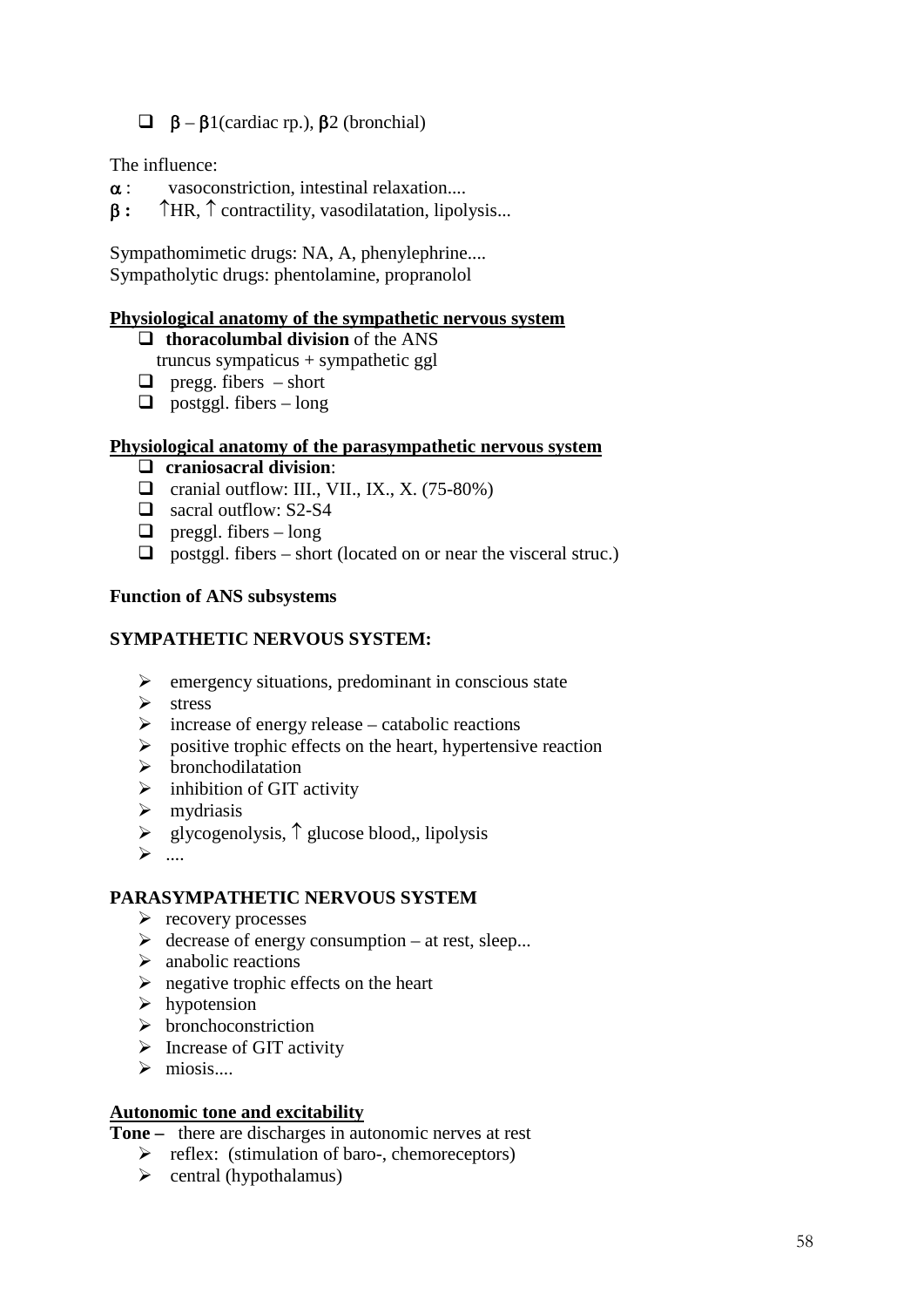- $\triangleright$  sympathetic (e.g. smooth muscles in vessels)
- $\triangleright$  parasympathetic (e.g. heart)

**Excitability:** - the ability to change the autonomic tone

## **Autonomic reflexes**

## **I. Classification by localization of receptors and effectors:**

- 1. viscero-visceral
- 2. viscero-cutaneous
- 3. cutaneous-visceral
- 4. viscero-motoric

## **II.Classification by organs and systems**

1.Cardiovascular – control of the HR, BP, barorp. reflexes....

- 2. Respiratory (e.g. H-B reflex...)
- 3. Gastrointestinal: (e.g. defecation)
- 4. Urogenital system: (e.g. micturition)
- 5. others.... (e.g. eyes r.)

## **Regulation of the ANS**

- $\Box$  spinal cord: (micturition, defecation....)
- $\Box$  medulla oblongata (more complicated rr. cardiovascular, respiratory, salivation...)
- $\Box$  midbrain eyes rr. accomodation, pupillary
- **HYPOTHALAMUS** center of the ANS

- "head ganglion of the ANS" (Sherrington)

CAN - central autonomic network

medial prefrontal cortex, insula, gyrus cinguli....

## **HYPOTHALAMUS**

Connections:

- with the posterior pituitary by neural fibers – **hypothalamo-hypophyseal tract**

- with the anterior pituitary by blood vessels – **portal hypophyseal vessels (system)**

- many aff. and eff. connections among hypothalamus and other parts of CNS

## **Functions of hypothalamus**

 $\Box$  integration with autonomic nervous system (,, center") sympathetic – in dorsal (lateral) region parasympathetic – in anterior region

- $\Box$  temperature regulation (cutaneous cold receptors, temperature sensitive cells in hypothalamus; anterior h.- heat; posterior h. - cold
- $\Box$  endocrine control
- □ water balance and food intake
- $\Box$  thirst (osmoreceptors, lateral superior hypothalamus)
- $\Box$  hunger: "glucostat" cells sensitive to rate of glucose utilization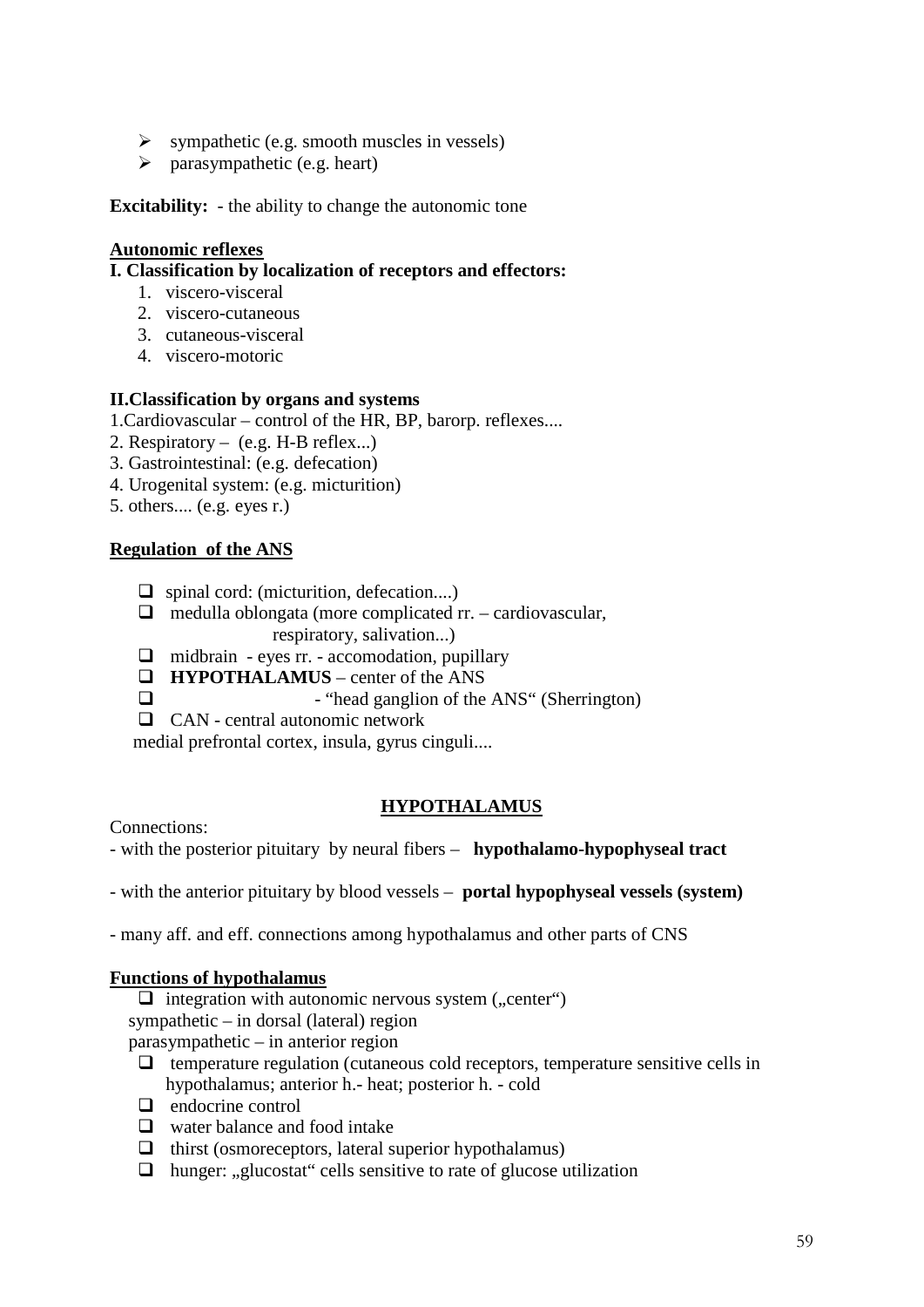ventromedial satiety center lateral hunger center

- $\Box$  emotional (behavioral) and sexual functions
- $\Box$  biological rhythms (lesion of the suprachiasmatic nuclei disrupt the circadian rhythm)

## **Examination methods of the ANS**

#### *I. Cardiovascular system*

- $\triangleright$  the variability of cardiovascular parameters
- $\triangleright$  short-term, long-term

## **Ewing battery of cardiovascular tests**

- $\triangleright$  deep breathing
- $\triangleright$  orthostatic test
- $\triangleright$  Valsalva manoeuvre
- $\triangleright$  hand-grip test

## o**ther cardiovascular tests**

- $\triangleright$  oculocardiac test, diving reflex, mental and physical load...
- $\triangleright$  pharmacological tests...
- **baroreflex sensitivity:** simultanous continual recording of heart rate and blood pressure
- $\triangleright$  electrodermal activity (skin sympathetic response)
- $\triangleright$  MSNA (muscle sympathetic nervous activity) microneurographic m.

## **Other systems:**

- $\triangleright$  GIT: (e.g. evoked oesophageal potentials...)
- $\triangleright$  eye reflex...

*The cardiac activity – extreme sensitive to modulation of the ANS!*

## **Psychosomatic relationships**

- $\triangleright$  cerebral cortex the influence on the respiratory, cardiovascular, immune, autonomic and other systems
- $\triangleright$  relationships cortex organs
	- organs cortex

## **efferent influences of the cerebral cortex:**

- 1. inducing to provoke organ activity (e.g. cephalic influence of gastric secretion)
- 2. modulating adjustment of the function (e.g. HR before work)

## **afferent impulses: from organs to the CNS**

 - disturbance of visceral functions → disturbance of cerebral cortex function (pathological dominant) – nonadequate efferent impulses to the organs – circulum vitiosus

## **The principles of psychotherapy:**

 $\triangleright$  the therapy of mental and physical disorders using psychological methods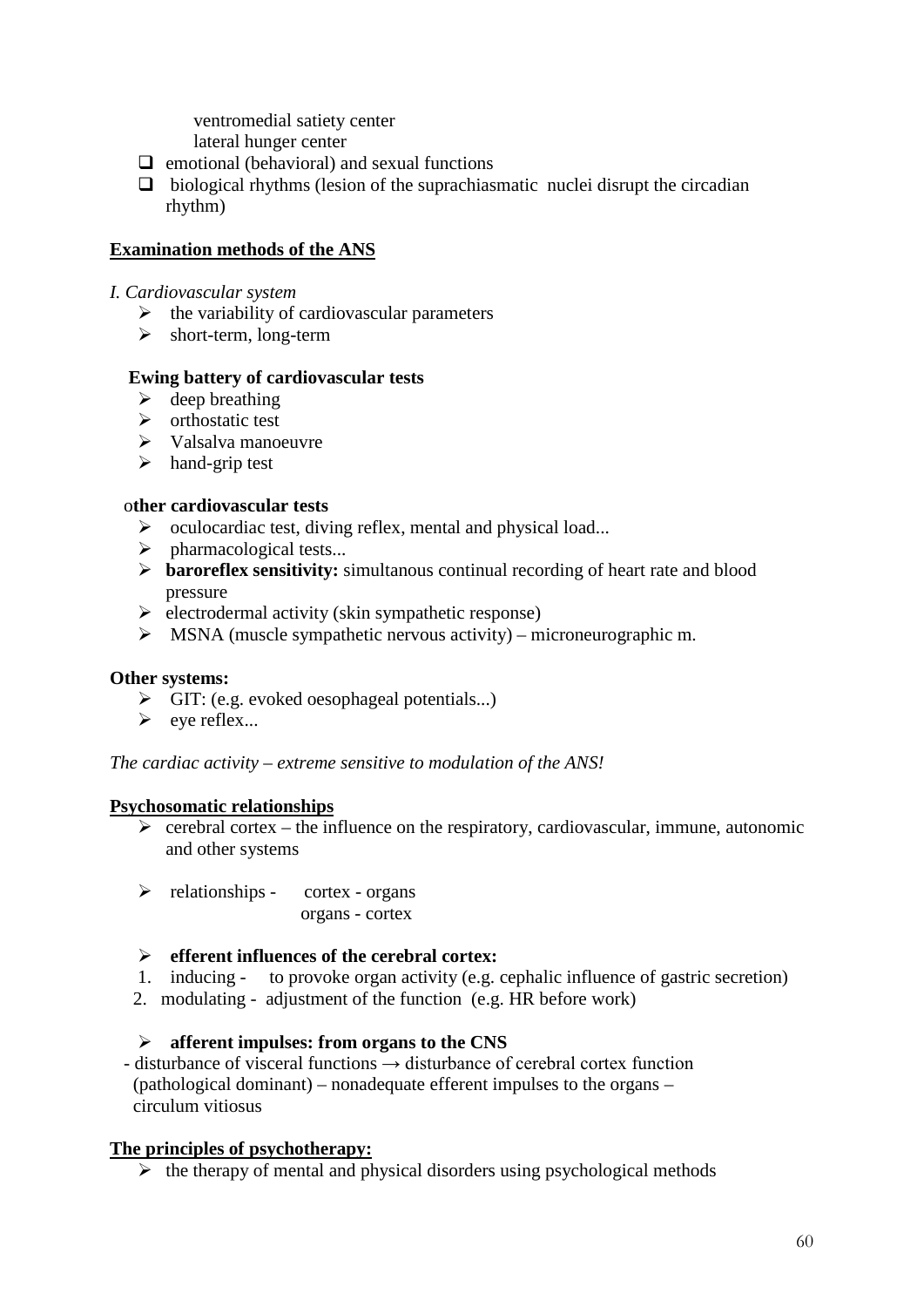(dialogue, communication, relaxation...)  **relaxation method:**

- $\triangleright$  autogenic training (Schultz, 1932)
- $\triangleright$  relaxation and concentration method
- $\triangleright$  the state of internal mental concentration and maximal somatic relaxation  $\rightarrow$ conditioned reflex
- $\triangleright$  autosuggestion

## m**ental concentration** → **somatic relaxation**

*music therapy, meditation, yoga, hypnosis...*

## **The physiological effects of relaxation methods**

- the principle: to restore the balance between the activity of the sympathetic (F/F) and parasympathetic (rest and digest) branches of the ANS

- $\triangleright$  CVS:  $\downarrow$ HR,  $\downarrow$ BP (ECG, FINAPRES)
- respiratory system: ↓respiratory rate, slow and deep breathing (Respitrace)
- $\triangleright$  cerebral activity: alpha rhythm (EEG)
- muscle activity: ↓muscle tone (EMG)
- $\triangleright$  lower oxygen consumption
- improvement of self-control, self-confidence....

## **Biofeedback**

- $\triangleright$  continual monitoring of several physiological parameters
- (HR, BP, breathing, muscle tone, EEG...)
	- $\triangleright$  voluntary influence on the followed parameters
	- $\triangleright$  biofeedback + relaxation therapy

## **THE SENSES**

## **THE SENSE OF VISION**

Vision: an ability to receive, process and interpret an information in the form of visible light to perceive the form, color, size, movement, and distance of objects -eye: optic system - creation of an image on retina -receptors and visual pathways - analysis of an image

## **A: OPTIC SYSTEM**

1. Lens system: 4 refractive interfaces: air / cornea / aqueous humor / crystalline lens / vitreous humor

## ACCOMODATION:

 $=$  the process by which the eye increases optical power to maintain a clear image on the retina (for far and near objects)

Mechanisms: contraction of ciliary muscle (pasy, n.III)  $\rightarrow$  relaxing of suspensory ligaments  $\rightarrow$  convex lens with  $\uparrow$ curvature (elasticity)  $\rightarrow$  higher refractive power (children: 20  $\rightarrow$  34 D ..power of accomodation)

*Presbyopia – in elderly people*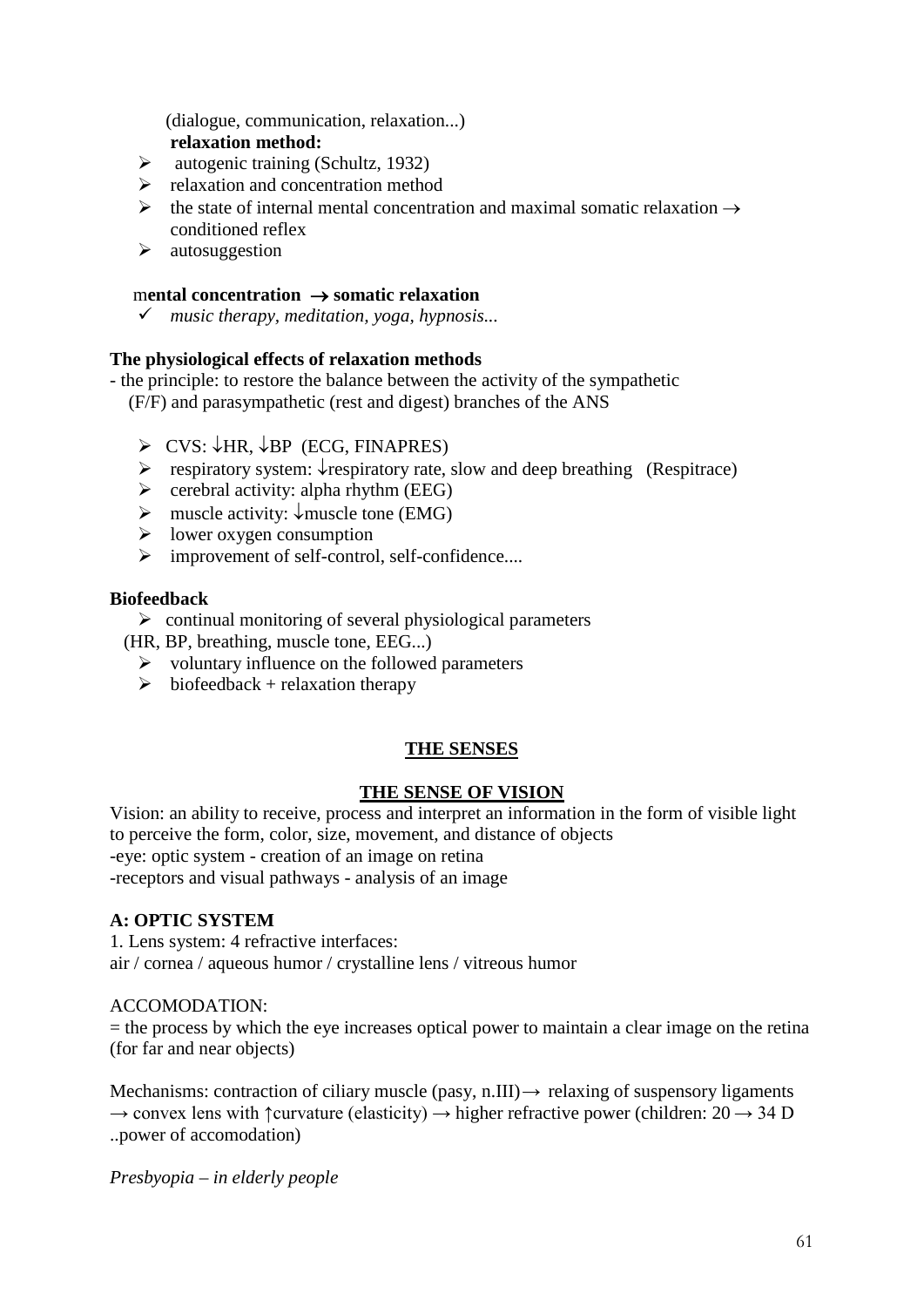Errors of refraction: - spherical (emmetropic, myopic, hyperopic eye) - aspherical - astigmatism

2. Pupil:

- variable aperture system (1.5 – 8 mm)... miosis, mydriasis

Function: - to adapt the diameter of aperture to light conditions - relation to depth of focus

## **B: RECEPTORS AND VISUAL PATHWAYS**

## **1. Retina:**

- light-sensitive portion of the eye, several layers

aa) Pigment layer (melanin prevention of reflection inside eyeball, storage of vitamin A- exchange with outer segment of photoreceptors

a) rods and cones: real photoreceptors of an eye - in outer segment- photosensitive pigment (R: scotopsin, C: 3 types of photopsins I,II,III 30-300x less sensitive, differential spectral sensitivities)

Photochemistry of vision: Rhodopsin (protein scotopsin  $+11$ -cis retinal) light Reformation trans-retinal scotopsin + el.changes Retinal isomerase cis-retinal trans-retinol cis-retinol

Electrical changes: in conductance for Na+ and AP

- distribution of photoreceptors

- photopic and scotopic vision

Dark adaptation:

- biphasic time course: During the first phase, the light sensitivity threshold decreases sharply before stabilizing after a few minutes. This first phase represents the adaptation of cones.

- After about 5 minutes, sensitivity increases again and stabilizes once more after about 20 minutes. This second phase represents the adaptation of rods.

- mydriasis, ↑synthesis of photosensitive pigments

Visual acuity: sharpness of vision

- Best developed in central fovea region (35.000 C, slender body, max.visual acuity- 25-60")

- outside the foveal area - ↓density of receptors, ↑convergence)

Testing of visual acuity - optotypes

b) bipolar cells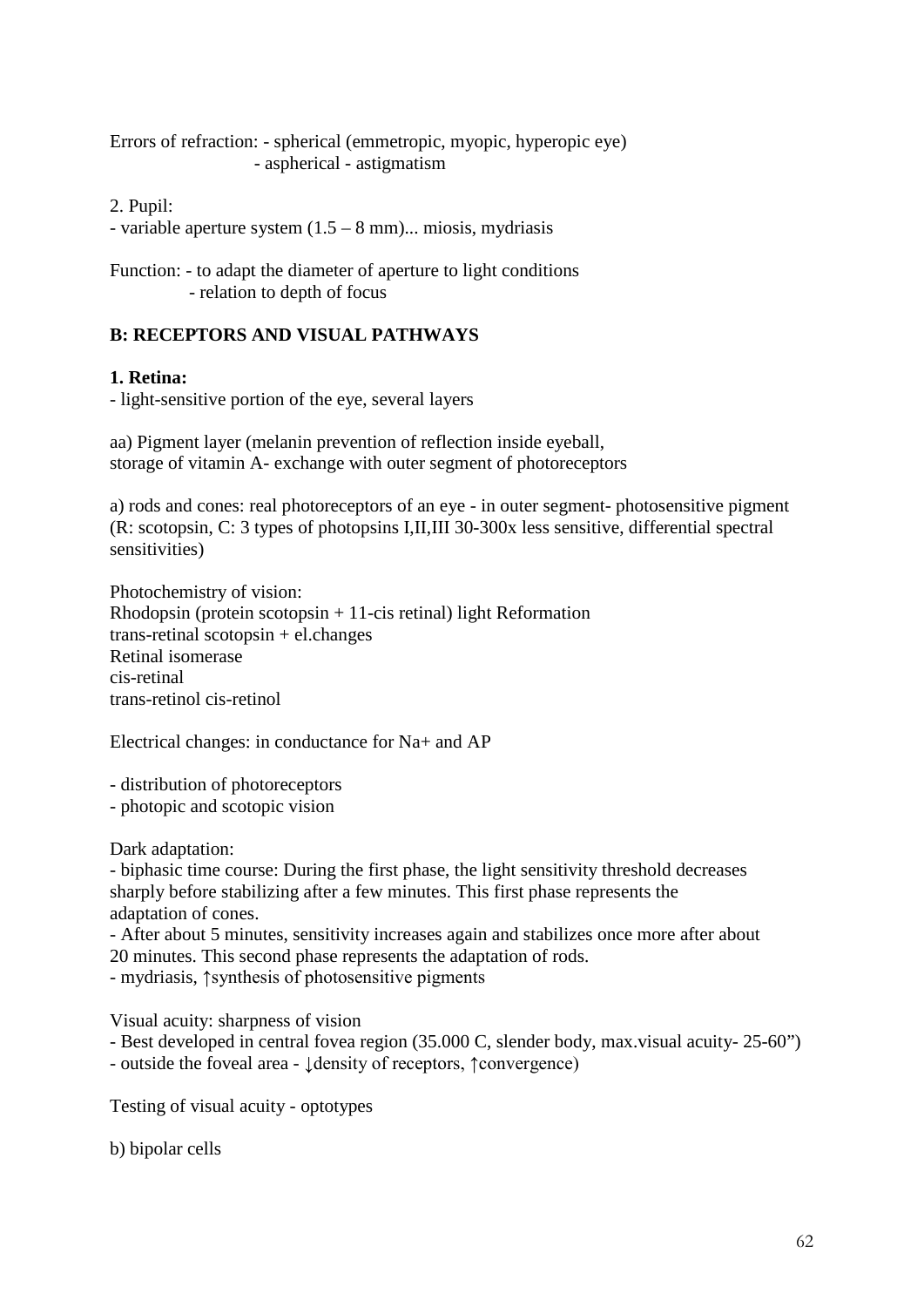- depolarizing/hyperpolarizing on receptors stimulation

c) horizontal cells

-lateral inhibition of bipolar cells – enhancing and detection of visual contrast

d) amacrine cells

- many types, various means of stimulation

e) ganglion cells -transmission of signal to CNS – AP

-convergence (R: 60:1, C: 2:1) -3 types: W (40%)- from R, broad fields, directional movements X (55%)- from C, small receptive fields, color vision; Y (5%)- broad fields, to rapid changes of image

## **2. Visual pathways:**

Collaterals of optic tract: Hypothalamus (circadian rhythm) Pretectal nuclei (accomodation, pupillary light reflex) Superior colliculus (eye movements)

## **Field of vision:**

-visual area seen at given moment

- monocular, binocular
- blind spot (15 deg. lateral to central point of vision)

Abnormalities: -scotomata -hemianopsia bitemporal (longitudinal lession of chiasm) homonymous (lession of optic tract)

Entoptic phenomena:

- visual effects whose source is within the eye itself

1. Floaters (muscae volitantes) -slowly drifting transparent blobs of varying size and shape -particularly noticeable when lying on the ground looking up at the sky -caused by imperfections in the fluid of the eye

2. Scheerer`s phenomenon = blue field phenomenon -noticeable when viewed against a field of pure blue light - tiny bright dots moving rapidly along squiggly lines in the visual field -caused by leucocytes moving in the capillaries in front of retina

3. Phosphenes -perception of light without light actually entering the eye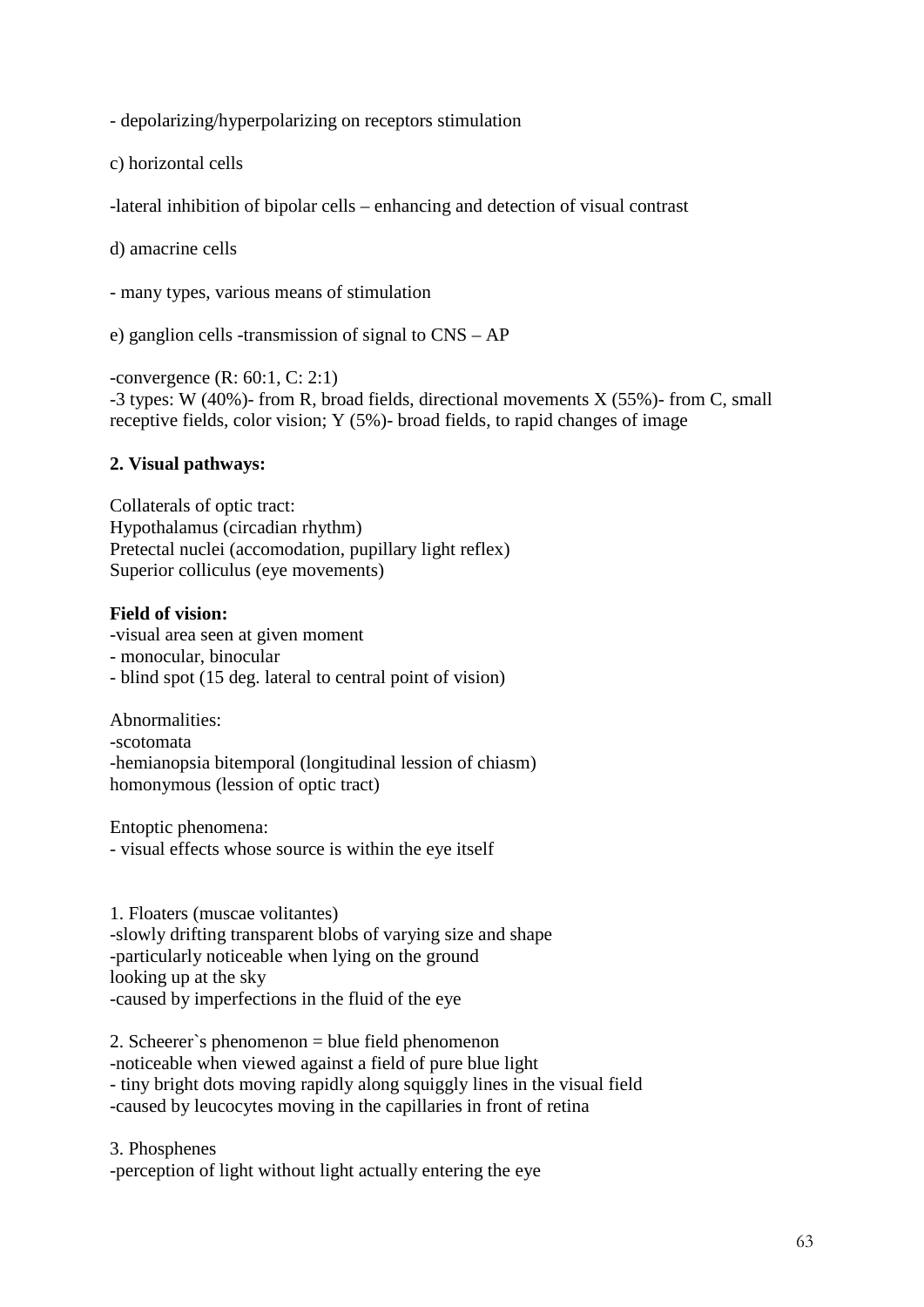-caused by mechanical, electrical, magnetic stimulation of retina

## **THE SENSE OF HEARING**

The importance of hearing:

- orientation
- warning against danger
- at communication
- speech self-control

## Anatomical notes:

- 1. **External ear** the pinna (helps to direct sounds), the external auditory meatus, auditory Canal – transmits sound waves to the tympanic membrane
- 2. **Middle ear** separated from extrenal ear by tympanic membrane (called eardrum), chain of ossicles – the malleus, the incus, and the stapes. They connects the TM to the oval window (an opening into the inner ear). Striated muscles: m.stapedius, m.tensor tympani. Eustachian tube – connects middle ear to the pharynx and equilizes pressure differences between external and mid.ear (flying, diving)
- 3. **Inner ear** bony and membraneous labyrinth (cochlea and vestibular apparartus), receptors for two sensory functions. Cochlea – spiral-shaped organ, divided by basal and Reissneri membranes to three parts – scala tympani and scala vestibuli – by perilymph (helicotrema), between – scala media – by endolymph). On basal membrane – organ og Corti with receptors – hair cells

## Adequate stimulus for auditory receptors – **sound**

- sound is produced by waves of compression and decompression transmitted in air (or other media such as water), propagation in the air  $-335$  m/s
- sound composed of many unrelated frequencies noise
- frequency (nm.of waves per time) gives height of the tone
- amplitude of the sound vawe  $-$  gives colour of the tone
- intensity of the sound in decibels (dB) over 100 dB can damage organ of Corti, over 120 dB can cause pain
- normal human ear is sensitive to pure tones with frequencies between 16 Hz and 20 kHz
- less than  $16 Hz infrasound$ , over  $20 kHz ultrasound$
- highest sensitivity of human ear  $-$  at 1-3 kHz
- speech at frequencies  $250 3000$  Hz (about 65 dB)

## **the phenomenon of masking**

- the presence of one sound decreases the ability to hear other sound
- absolute and relative refractery period of auditory receptors and nerve fibres beiing stimulated before
- sound background increases hearing threshold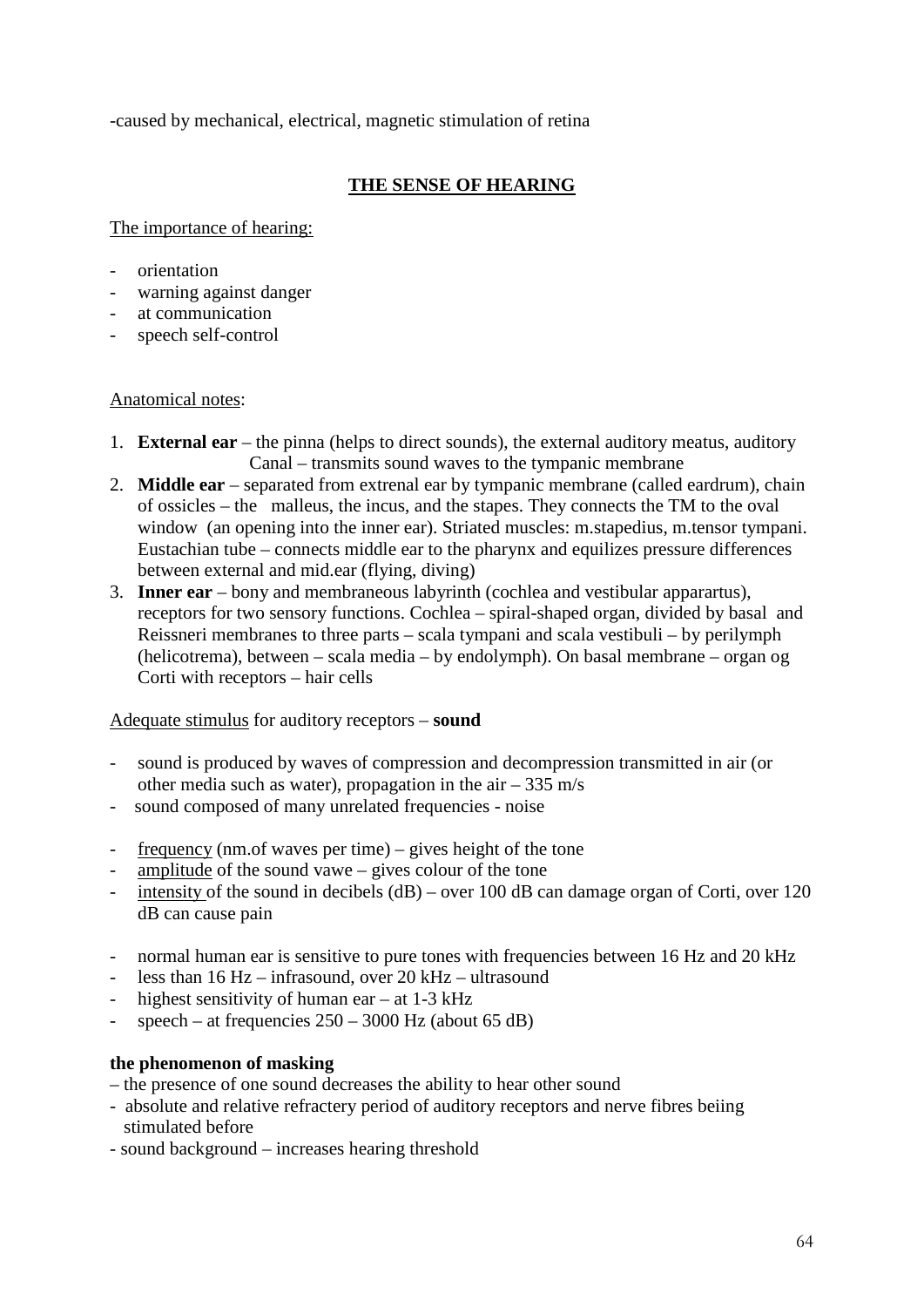## Sound transduction – the functions of external and middle ear

the ear transformates sound vawes of external environment to the action potencials of auditory nerves

## 1. transmission of souns through the ossicular system

- vawes cause the tympanic membrane to oscillate. The ossicles are connected to the TM by handle of the malleus, which is taughtly bound to the other bones. The vibrations are transferred by the ossicular system through the oval window on the structures of inner ear (by the vawe movement of perilymph)
- stimulation of the organ of Corti causes action potencials in nerve fibres

function of mm.stapedius and tensor tympani: when loud sounds are transmitted to the CNS through the ossicular system ⇒ reflex contraction of both muscles occures **– attenuation reflex** – protect cochlea from damaging vibrations caused by excessively loud sounds

## 2. transmission of sound through the bone

- vibrations are transmitted by the bones of the skull on the fluid of inner ear
- because the cochlea is embedded into the bony cavity
- (tuning fork or very loud sounds, especially the mastoid precess)
- 3. transmission of the sound by the air
- through the TM, the air in the middle ear, oscillations of the round window membrane
- of a little importance, mostly under pathological conditions

## Function of inner ear

Organ of Corti – the neural apparatus responsible for transduction of sound

- receptors in two lines outer and inner hair cells, at the apex of the cells stereocilia, touching the tectorial membrane
- at the base of the hair cells terminate the nerve fibres of neurons from ganglion spirale

## **Stimulation of auditory receptors**

movement of the stapes causes waves in perilymph of scala vestibuli

Basilar membrane serves as frequency analyser – it distributes the stimulus along the organ of Corti so, that different hair cells will respond to different frequencies of the sound – place theory of hearing

- waves at high tones (high frequency sounds) activate the basilar membr. near the base of the cochlea

- waves at low tones (low frequency sounds) – max. of the amplitude – at the top of cochlea

- the sound causes deformation of basal membrane, deformation of the hairs and occurence of receptor (generator) potencial. If the RP is of a high intensity, it excites the cochlear afferent n.fibres  $\Rightarrow$  elicits action potencials

frequency of AP in the auditory nerve is related to the sound volume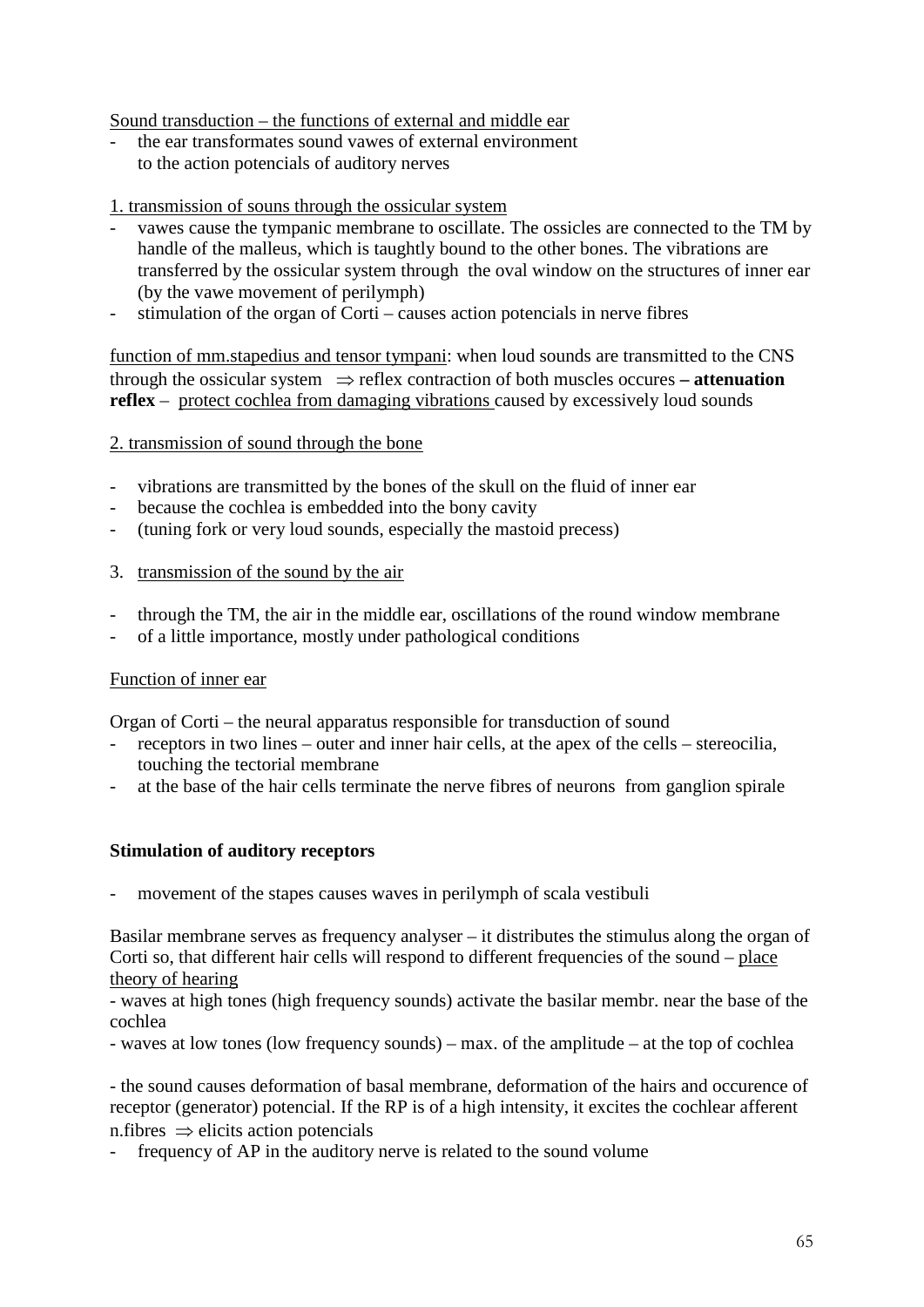Central auditory mechanisms

 **1st neuron** in ganglion spirale – axons of these bipolar afferent neurons form the auditory part of n.statoacusticus (n.VIII), they end in ncl.cochlearis dorsalis et ventralis between pons and MO

**2nd neuron** – in cochlear nuclei, through crossed and non-crossed pathways to the sub-cortical centers – colliculi inferiores (for acustic-motor reflexes) some neurons – to the different nuclei in pons, FR, cerebellum

**3rd neuron** – in corpus geniculatum mediale – to the projection neocortical field in gyri of Heschl in temporal lobe, in Brodmanns area 41

- connection with other auditory cortical centers in temporal lobes for further processing of auditory information (auditory memory, understanding of the speech, …)
- importance of fasciculus olivocochlearis efferent fibres, to hair cells, decreases the response to the auditory stimuli - damping effect

**Deafness** – the loss of the ability to hear

Two most important types:

- 1. conduction loss (external and middle ear, foreign body in canal, infection)
- 2. sensorineural loss (damage of organ of Corti, nerv drugs ATB, tumor,...)
- if the cochlea and nerve are still intact but the ossicular system has been destroyed, sound waves can still be conducted into the cochlea by means of bone conduction
- tuning forks Weber and Rinne tests

## **The Chemical Senses**

- the senses of gustation (**taste**) and olfaction (**smell**) depend on chemical stimuli
- they contribute considerably to the quality of life (in animals have survival value)

## **OLFACTION (SMELL)**

Nasal mucosa:

- olfactory receptors chemoreceptors in olfactory mucosa (regio olfactoria) (area of 3-5 cm<sup>2</sup>), in humans around  $10^7$  recep., replaced every 60 days
- other cells: free nerve endings of trigeminal nerve responsible for nonspesific afferent inform. (pain), or for reflex responses – coughing, sneezing, + basal and supporting cells (mucus)

Olfactory receptor: bipolar cell, on its apical surface – cilia (10-20) detecting odorants dissolved in overlying mucus layer. They are unmyelinated, 2  $\mu$ m long, called olfactory sticks. Axons penetrate the base of the skull through openings in the cribriform plate of the ethmoid bone as olfactory nerve filaments (fila olfactoria) to olfactory bulb.

Stimulation of the olfactory cells

- olfactory receptors telereceptors
- they response to the odorant substance (gas) in inhaled air dissolved in the mucus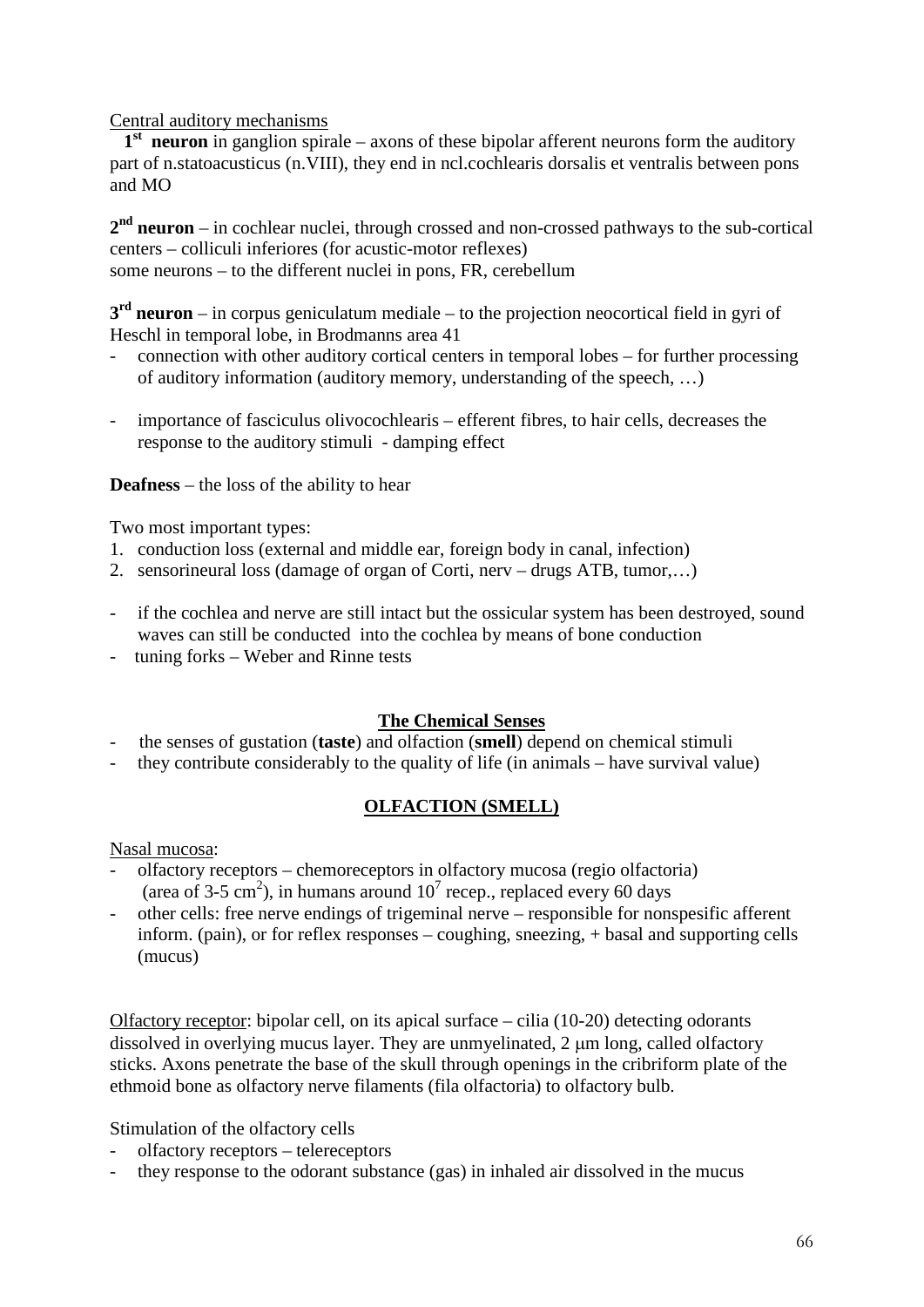- chemical interaction with the membrane of the cilia
- they evoke receptor (generator) potencial by changing permeability of membrane for  $Na<sup>+</sup>$
- fast adaptation
- in humans ability to distinguish between  $2 4000$  different odors
- the olfactory cells the highest degree of chemical discrimination

Intensity of the stimulus – depends on concentration of the odor substance (the number of stimulated receptors and the number of moleculs reaching the cell)

Quality of perception depends on concentration: at low c.– pleasant, at high c. – unpleasant Threshold of the smell – very small amount of stimulating agent is necessary to evoke smell sensation

- depends on interindividual and sexual differences, hunger, diseases (e.g isufficiency of suprarenal cortex – decreases the threshold)

anosmia – inability to smell

hypoosmia – decreased ability to smell

odor "blindness" – inability to detect special odor (deficiency of appropriate receptor protein in olfactory cells for that substance

Sniffing – half-reflex response provoked by presence of a new odor

- increases the ventilation of the upper part of nasal cavity
- contraction of lower parts of nostrils towards the septum followed by series of fast and shallow inspirations and expirations

## **Central olfactory pathway**

**1st neuron** – cells in regio olfactoria

**2nd neuron** – mitral and tufted cells in olfactory bulb forming synapses (called olfactory glomeruli) with first neurons. Axons – tractus olfactorius

Tractus olfactorius:

- 1. stria olfactoria medialis axons of tufted cells, passing middle line in commisura anterior and entering contralateral olfactory bulb. They connect both bulbs, gyri parahypocampales and corpora amygdaloidea
- 2. stria o.intermedia terminates in substantia perforata anterior, responsible for olfactory reflexes – to limbic system and hypotalamus
- 3. stria o.lateralis axons of mitral cells to the nc.amygdalae, to prepyriform and pyriform cortex and the cortical portion of the amygdaloid nuclei ⇒ **the primary cortical center for olfaction. Secondary center –** area enthorinalis

Of an importance are : conections to the limbic system, to the hypothalamic autonomic centers, reflex centers in RF and thalamus

The function of the CNS in olfaction:

- 1. for perception of odor modalities as information to consiciousness and memory
- 2. affective quality of smell ( pleasant or unpleasant feelings)
- resulting in autonomic responses: 1) "fight or flihgt" responses

2) reflexes of food intake (salivation, gastric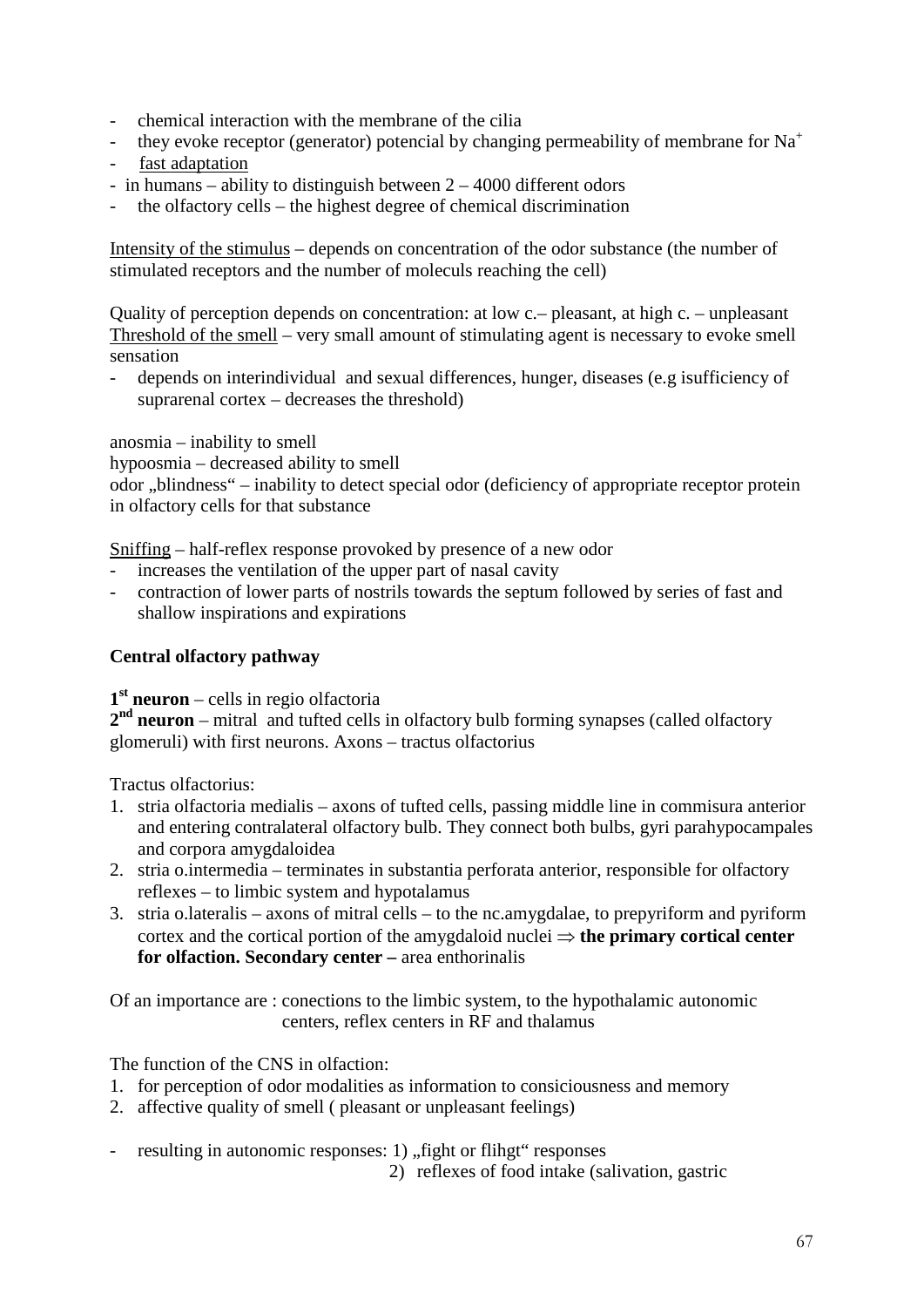## juice secretion

e.g. vomiting – by central mechanisms due to unpleasant smell and taste stimuli

## **THE SENSE OF TASTE**

- taste is a function of taste buds (9000) in oral cavity
- epiglotis, palate, pharynx and papillae circumvallatae et foliante
- in taste buds receptor and supporting cells
- receptors are covered by unmyelinated endings of sensory nerves fibres
- fast adaptation

## Taste stimuli

- substances dissolved in saliva and liquids
- 4 basic primary sensation of taste
- the tip of the tounge: **sweet** (sacharides, lead) and **salty** (anions of inorganic salts)
- two lateral sides: **sour** (high concentration of  $H^+$ )
- the root: **bitter** (heterogenous group of substances)
- sour and sweet at the palate as well

Ability of different taste sensations: function of CNS

- combination of 4 primary taste sensations + smell sensation + temperature and composition of the food

ageusia – inability of taste sensations

- hypogeusia decreased ability of taste sensations
- for sweet and salt damage of the tongue
- for bitter and sour e.g. prosthesis covering the palate

taste blindness – for certain substances

Central pathway of taste

- information from  $2/3$  of tounge by sensory fibres of chorda tympani, from last third – with n. glossopharyngeus
- areas other than tongue n.vagus
- the taste fibres form tractus solitarius

 $1<sup>st</sup>$  neuron – receptor cells – axons terminate in ncl.tr.solitarii (medulla oblongata), there is  $2<sup>nd</sup>$  neuron – axons by tr. Solitario-thalamicus to the thalamus – there is  $3<sup>rd</sup>$  neuron – and to the cortical taste center in gyrus postcentralis

The importance of CNS

- 1) perception consiciousness and memory
- 2) affective evaluation
- 3) regulation of metabolism (after stress increase in intake of sweet food
- 4) reflexes of food intake (salivation, swalloving, gastric juice secretion, defensive reflexes vomiting)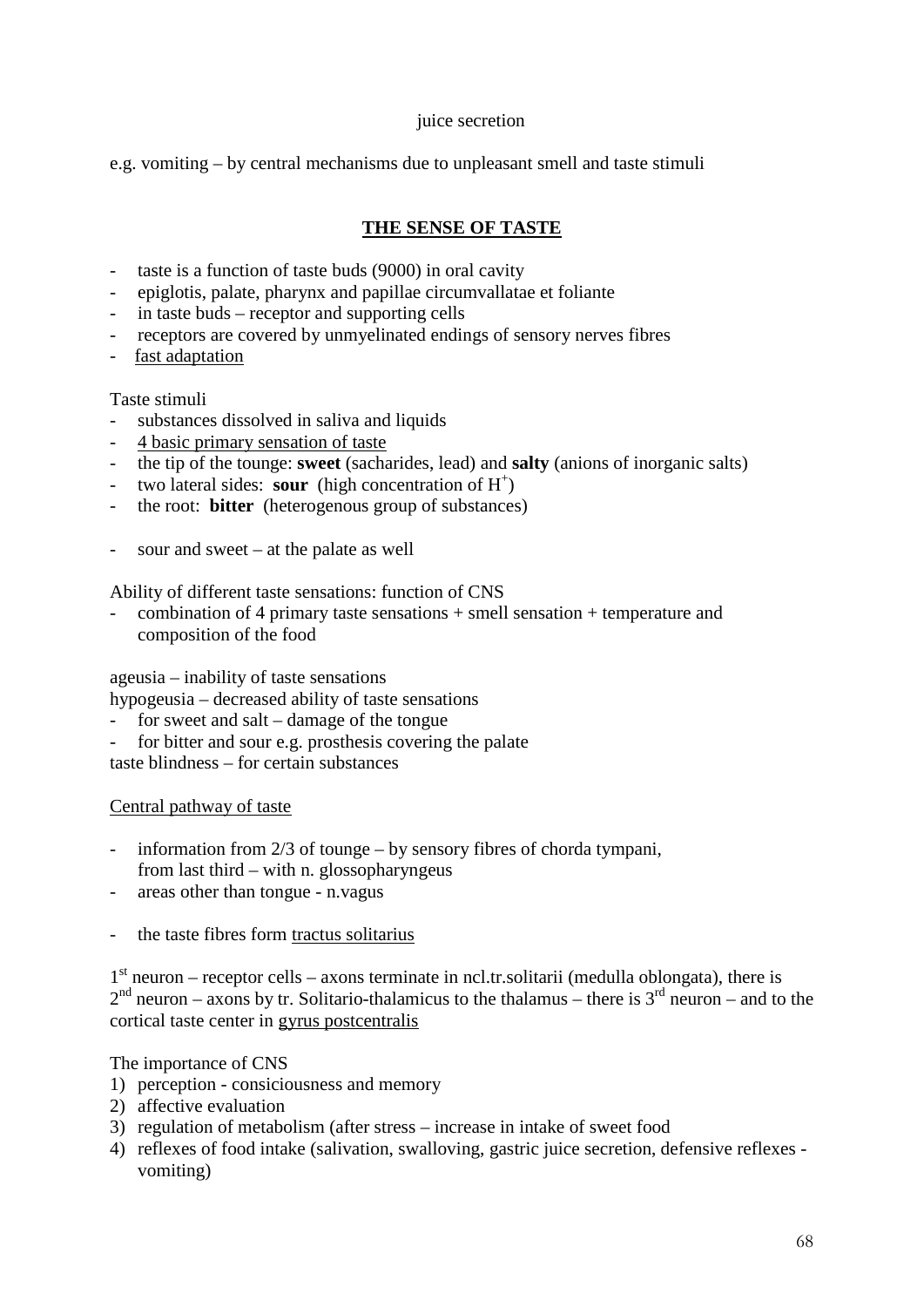## **Reflexes**

"Reflex - a simple, involuntary, specific response of organism to a defined stimulus (stimulation of receptors) mediated by CNS" *Reflex arc*

Classifications of reflexes: **A:** *by receptor:* proprioceptive (myotatic) exteroceptive interoceptive

**B:** *by effector:* somatic (striated muscles) and autonomic (smooth muscle, gland)

**C:** *by ontogenesis:* inborn, innate = unconditioned learned = conditioned

**D:** *by number of involved synapses:* monosynaptic and polysynaptic

## **Monosynaptic – myotatic reflexes:**

Simple reflex arc: 2 neurons  $+1$  synapse Receptor – muscle spindle Afferent pathway Centre in a spinal cord segment Efferent pathway – to the striated muscle Receptor and effector – in the same organ Rapid response (50 ms)

## Receptor: **muscle spindle** (5 mm);

- in parallel with extrafusal fibres innervated by  $A_\alpha$  motoneurons;

Inside the muscle spindles:

- Intrafusal muscle fibres innervated by  $A_{\text{gamma}}$  motoneurons = gamma motor system
- Receptors: 1) anulospiral endings  $(A<sub>alfa</sub>)$  to phasic changes = dynamic afferent 2) flower spray endings  $(A<sub>alfa</sub>)$  - to long lasting stretch = static afferent

## **Two ways of stimulation:**

- Passive stretching of muscle
- Contraction of intrafusal muscle fibers through  $\gamma$ –motoneurons  $\rightarrow$  subsequent activation of α–motoneuron.

## **Function of the muscle spindle**

- Receptors active at rest stretching of the muscle activation of the anulospiral endings – higher frequency of the impulses –facilitation of the alfa motoneurons of the its own muscle.
- Response  $=$  reflex contraction of the muscle  $-$  slowing of the production of the muscle spindle discharges.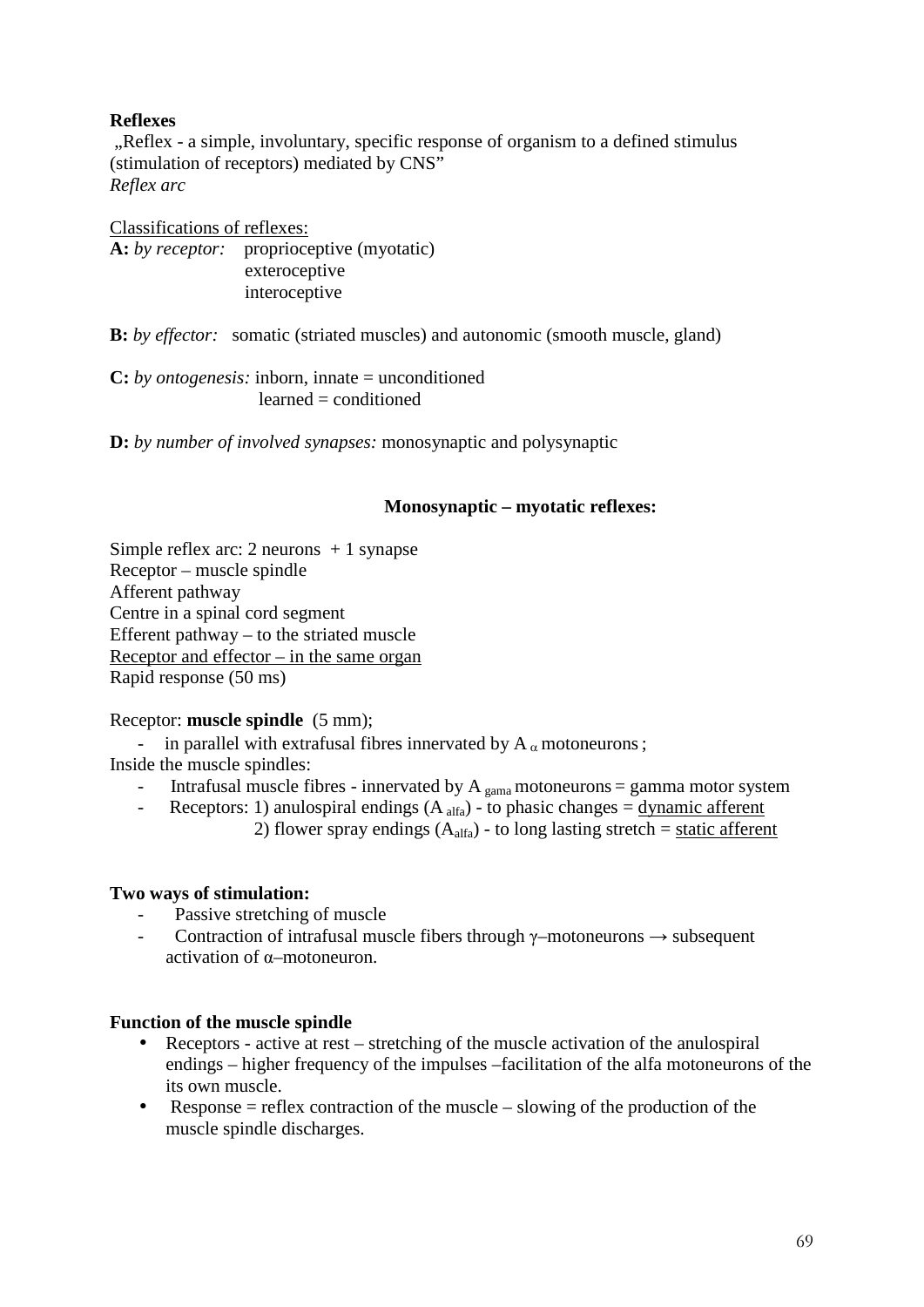## **Function of the gamma-motoric system**

- Two motoric descendent systems: alpha and gamma (both active) α – extrafusal fibres; γ intrafusal fibres
- influence of higher CNS levels
- Activity in  $\alpha$  -motoneurons accompanied by an activity in  $\gamma$  -motoneurons  $\Rightarrow \alpha \gamma$ coactivation

Role of the gamma system

- 1) Simultaneously during muscle contraction (shortening of the extrafusal fibres) makes shortening of the intrafusal fibres of muscle spindles and preserves excitability of the muscle spindles receptors in a new initial length of the musle.
- 2) Elicits reflex muscle contraction to stimuli acting to  $\gamma$  motoneurons directly

## Golgi tendon organ

- Between tendon's fibres
- 1 receptor in series with 3-25 musc. fibers
- Affer. fibres type  $A\alpha$  inhibitory neurons inhibition of the agonist contraction (IPSP) or activation of antagonist contraction (EPSP). Stimulus – stretching of a tendon – by a passive stretching or by active musc. contraction
- Muscle relaxation mediated by Golgi tendon receptors as a response to strong stretching – **inverse stretching reflex**
- Reflex arc: Golgi  $r. A$  alfa fiber inhibitory interneuron inhibition of the alfamotoneuron to the agonist – relaxation (inhibition of the activity) of the muscle

## **Myotatic monosynaptic reflexes examination**:

E.g.

- Bicipital (C5-C6)
- Tricipital (C6-C7)
- Patelar knee-jark  $(L2-L4)$
- Achiles tendon reflex (L5-S2)

## **Polysynaptic reflexes:**

- More complicated reflex arc, interpoled neurons and synapses
- Receptors in skin and mucosa (exteroreceptors)
- Receptor and effector in different organs
- Longer reaction time
- Smooth tetanic contraction

Groups: Autonomic (see ANS) Locomotive Nutritional – suction reflex Protective – cough, sneeze,...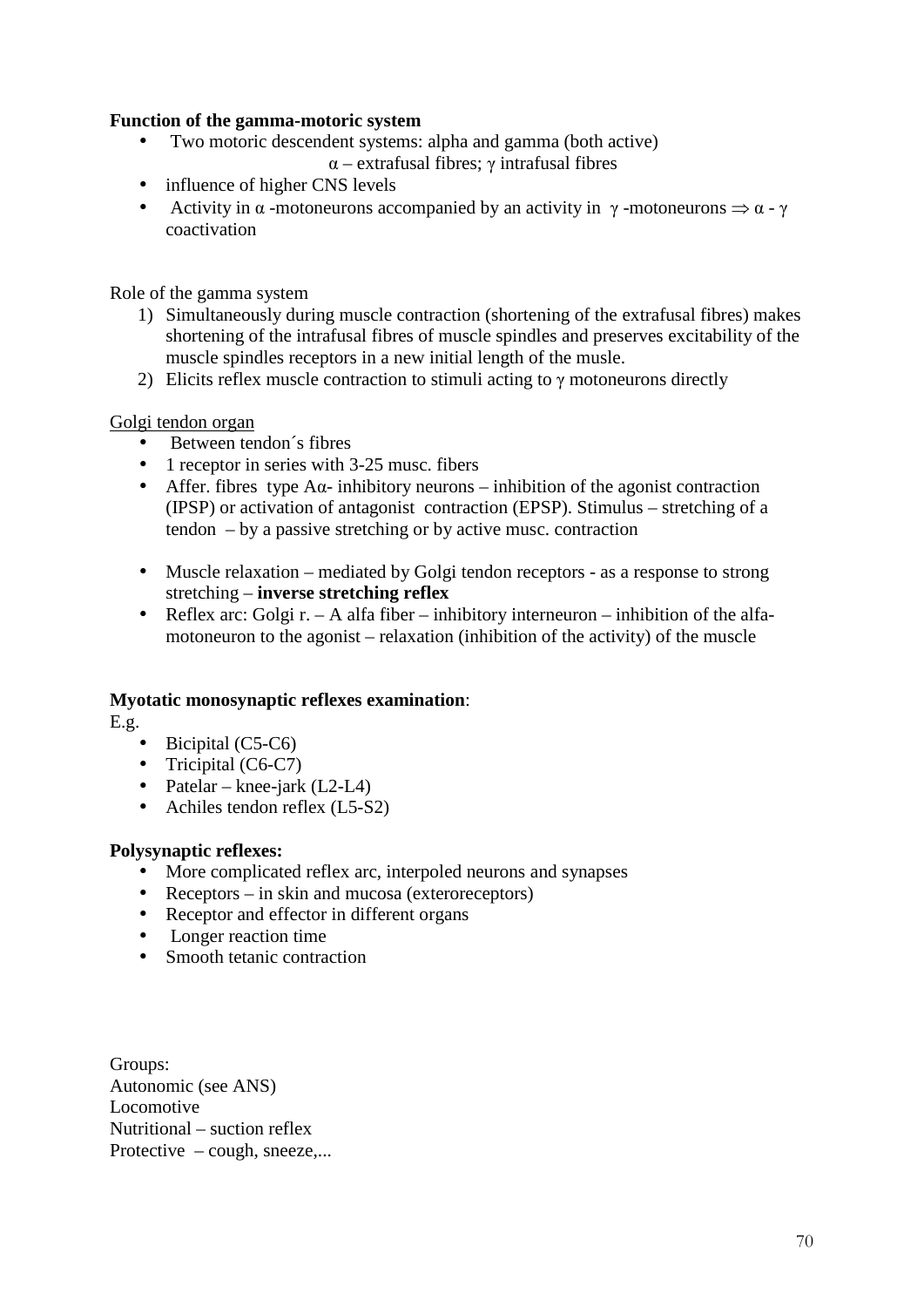## • **Flexor reflex** (nociceptive – protective/defensive)

– flexors activated, extensors inhibited.

## • **Crossed extensor response** -

strong stimulus – simultaneous activity of extensors on the opposite extremity

- **Extensor reflex** –
- touch receptors increased tone of extensors posture
- Extensor reflexes examination:
- Reflexes of the abdominal wall (Th7-9, Th9-10, Th10-12)
- Cremaster reflex (L1-2),
- Plantar reflex (L5-S2),...

Differences between proprio- and exteroceptive reflexes

## Proprioceptive Exteroceptive

- Receptors: in effectors Out of effector
- Pathway : monosynaptic Polysynaptic
- Reflex time: very short (cca 20 ms) Long
- Dependence on the stimulus intensity:no Yes
- Motoric action: one contraction (twitch) Coordinated movement
- Summation tetanus: no Yes
- Fatigue: no Yes
- **Cortical influence: Weak Strong**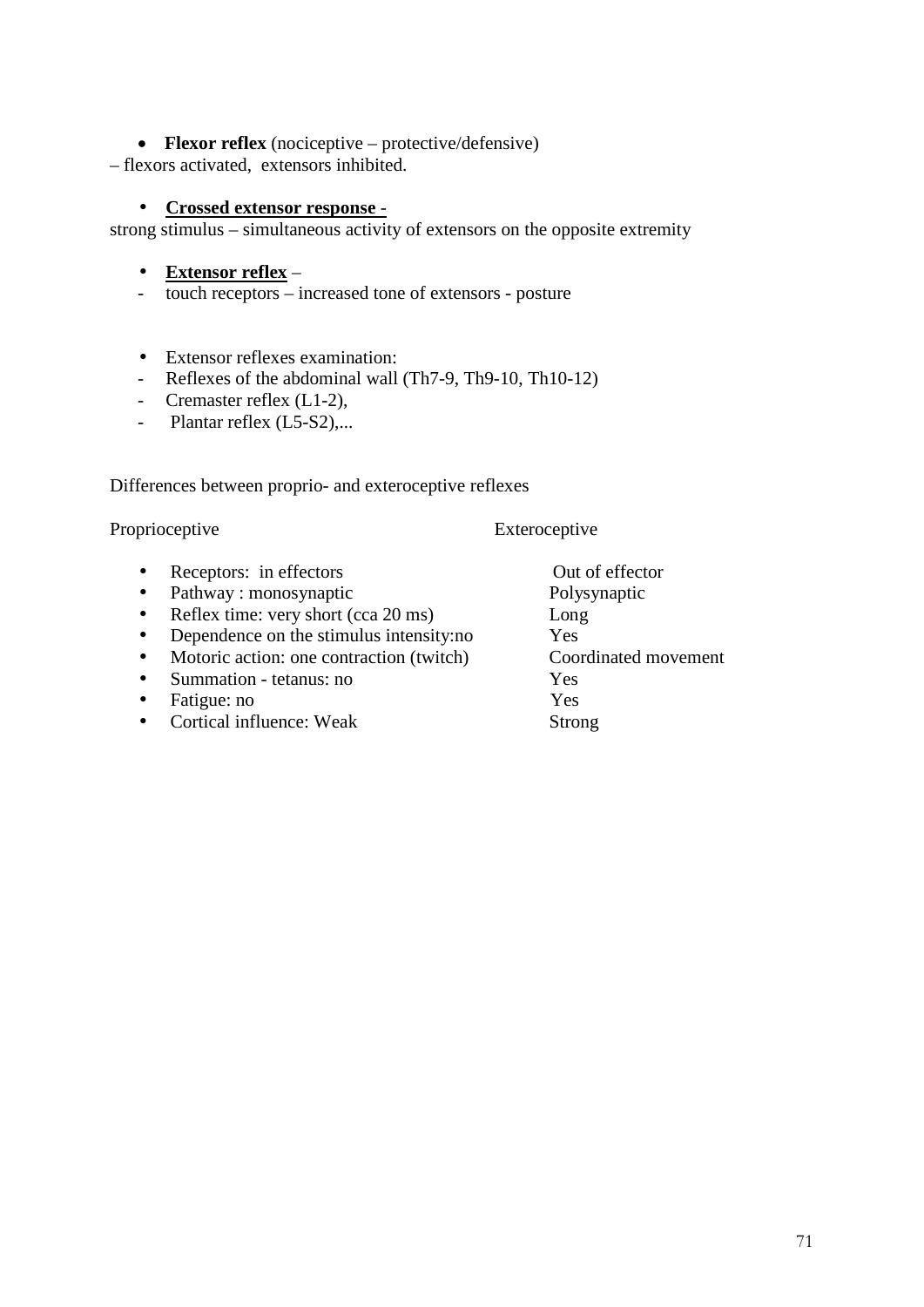## **HIGHER NERVOUS FUNCTIONS, CONDITIONED REFLEX, MEMORY, LEARNING**

## **HIGHER NERVOUS FUNCTIONS**

**Thalamus:** system of nuclei in diencephalon

- $\rightarrow$  integration of sensoric, motoric and autonomic activity
- together with limbic sy and hypothalamus regulates autonomic ff. in emotions

(pale face in shock, red face in happiness...)

- $=$  "gate to consciousness"
- all info from the peripheral receptors into the cortex cross the thalamus

## **Neocortex:**

- exceptional role in regulation integration of most motoric and sensoric functions of CNS
- determines the human being
- possibility to live without neocortex, but human loses his identity

## **Functional classification of neocortex:**

## **1) Sensoric areas:**

- somestetic analyzer
- analyzer of vision
- analyzer of hearing
- analyzer of smell
- analyzer of taste

## **2) Effector areas:**

- primary motoric area
- premotoric and secondary motoric area

## **3) Association areas:**

- multiple connections with sensoric and effector areas of cortex and subcortical structures

## **a. prefrontal**

- frontal pole of frontal lobe
- Brodman. area 8 a 9
- orbital area

- effer. pathways  $\rightarrow$  into limb. sy, hypothalamus and mesencephalon

## → **important for behavior**

- destruction: hyperreactivity, disorders of behavior and intelect, disorder of personality

## **b. temporal areas:**

- fronto-parietal
- fronto-temporal
- parieto-temporal
- parieto-occipital
- temporo-occipital

## → participate in **processes of learning and formation of memory traces**

→ temporal areas → important for development of ff. associated with the **speech**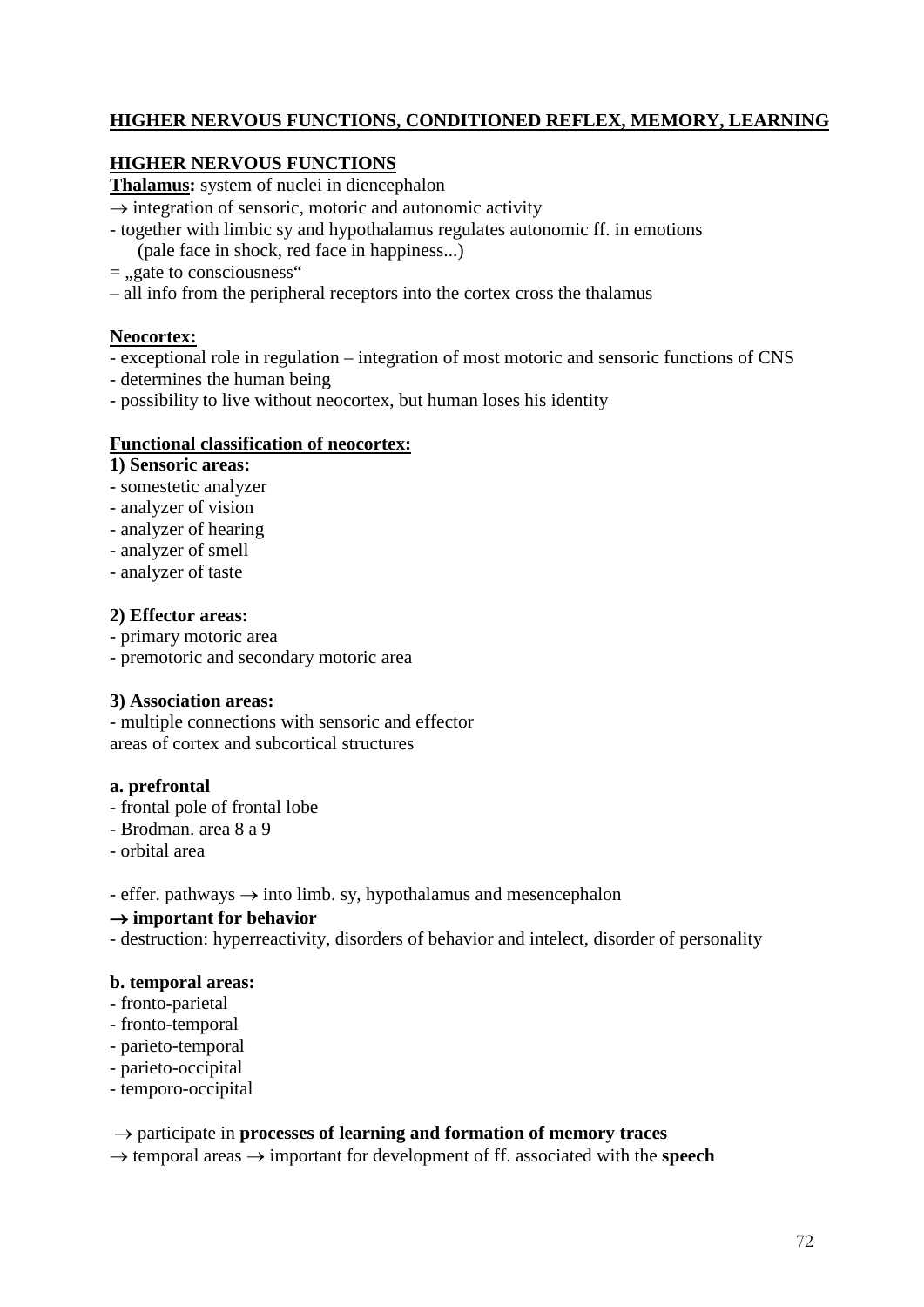**Cortical structures determining speech:**

**Broca motoric centre od speech:** – dorsal part of gyrus frontalis **Wernicke sensoric centre od speech:** – between parietal and occipital lobe

# **Disorders:**

**- sensoric agnosia:** = inability to distinguish subjects according to sensoric modalities (visual, auditive,...)

**- apraxia:** = inability of voluntary movement (in intact automatic movements and motoric innervation of muscles)

**- aphasia:** = disorder of speech functions (sensoric, motoric, conductive, sub-cortical, global)

- **- agraphia**: = inability to write
- **alexia:** = inability to understand written text (,,word blindness, destruction of occip. lobe)
- **- acalculia** = inability to count (destruction of gyrus angularis and marginalis)

# **LATERALITY OF HEMISPHERES:**

# **Left hemisphere (causal):**

- $\rightarrow$  speech ff.
- $\rightarrow$  reading, writing, arithmetic tasks...
- $\rightarrow$  control of voluntary movement
- $\Rightarrow$  analytic gradual processing of information

- pathology: disorder of speech with intact emotional characteristics, problems with abstract thinking

#### **Right hemisphere (intuitive):**

- $\rightarrow$  other ff. than speech
- $\rightarrow$  complex processing of visual, auditive and other stimuli, space perception...
- $\Rightarrow$  complex and simultaneous processing of information

- pathology: no disorder of speech ff., speech without intonation and emotions

#### **sexual dimorphism:**

= differences between genders in specific cognitive and motoric abilities and skills

#### **Women:**

- better verbal abilities (women more talkative)

- spacial remembering the subjects
- precise manual skills

#### **Men:**

- spacial tasks (rotation in the space)
- logic-mathematic tasks
- motoric tasks associated with spacial orientation

#### → **women less lateralised than men**

- better connections between hemispheres
- testosterone stimulates predominantly development of the right hemisphere

# **SPEECH:**

- = verbal or written means of communication between people
- complex mechanism (prim.motor.cortex, thalamus)
- assoc.cortical areas allow the process of thinking
- ideas are transformed into sentences in gyrus front. inf. (Broca centre)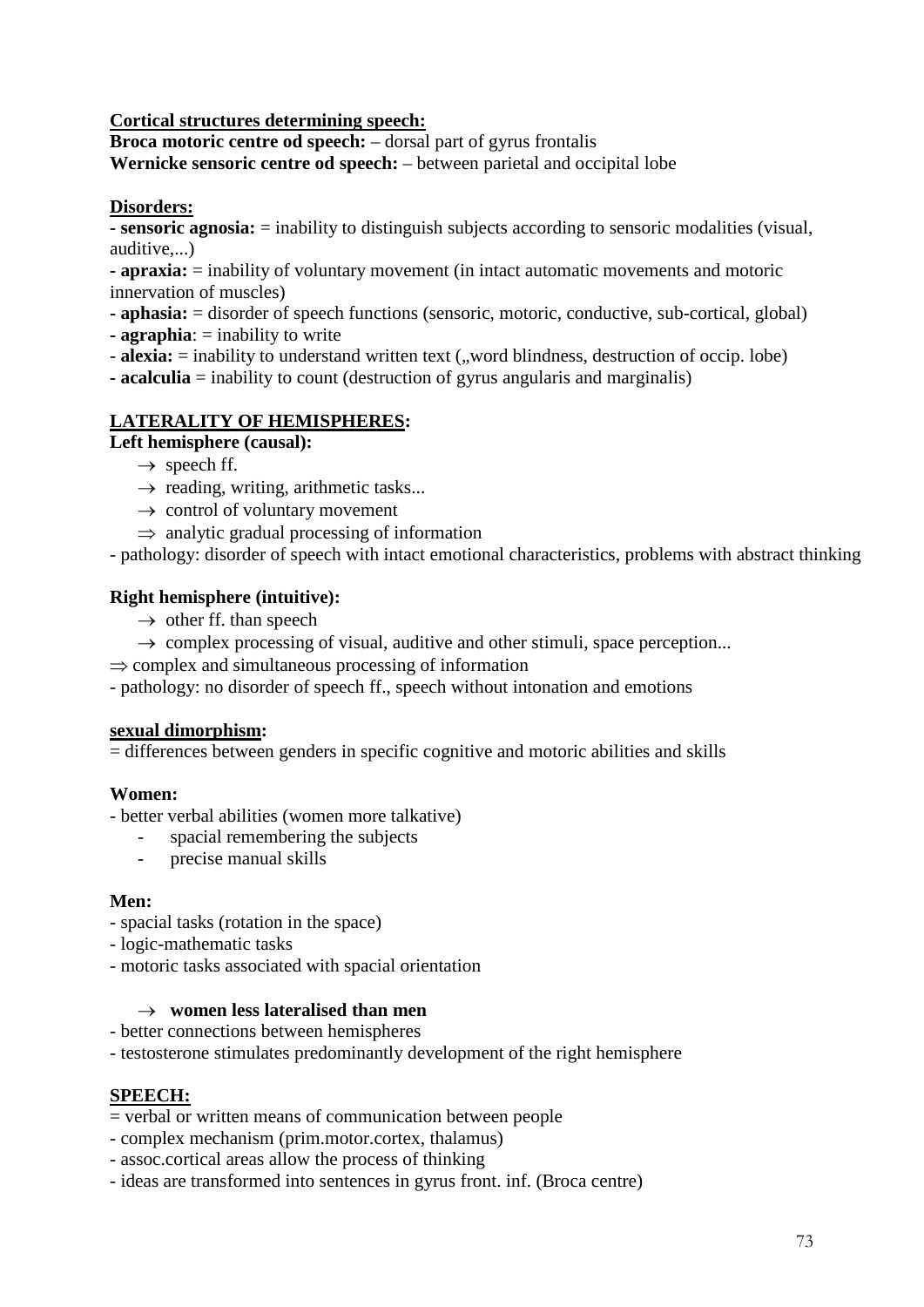# **Components of speech:**

# **1. sensoric:**

- understanding of verbal and written speech
- intact auditive and visual sensoric organs

- transmission of info by affer. pathways into prim. cortical areas and to assoc. areas of cortex (gyrus temp. sup.)

- destruction of Wernicke's area ⇒ misunderstanding of heard or written speech;

*perception (sensoric) aphasia* (fluent speech, but without sense)

# **2. motoric:**

- intact association areas allowing the process of thinking gyrus front.inf. Broca's area
- destruction: → *Broca expressive (motoric) aphasia* (agrammatic speech)

*conductive aphasia:* dysfunction of the pathway connecting Broca's and Wernicke's areas (fasciculus arcuatus) without dysfunction of centers

*global aphasia:* dysfunction of both centers of speech (dysfunction of perception and production of speech)

# **Primary motoric cortex:**

 $\rightarrow$  commands for activation of articulation muscles

time dependance, changes in intonation and sound  $\rightarrow$  cooperation with cerebellum, basal ganglia and sensoric cortex

# **Thalamus:**

 $\rightarrow$  assurance of cooperation of physiological processes associated with speech (breathing, articul.muscles, ...)

- dysfunction of subcortical structures (thalamus)  $\rightarrow$  disturbed continuity of speech

# **INNATE MECHANISMS OF ASSOCIATIVE AND INTEGRATIVE FUNCTION OF CNS**

# **UNCONDITIONED REFLEXES:**

= innate reflexes with structural basis caused by action of adequate stimuli on specific receptor area (I.P.Pavlov)

- originated during development
- $=$  mechanisms for assurance of ability to survive and live

classification:

- apetitive
- protective
- orientation
- sexual

# **Innate mechanisms:**

#### **1. Simple unconditioned reflexes:**

- somatic and autonomic – salivatory r., spinal r.)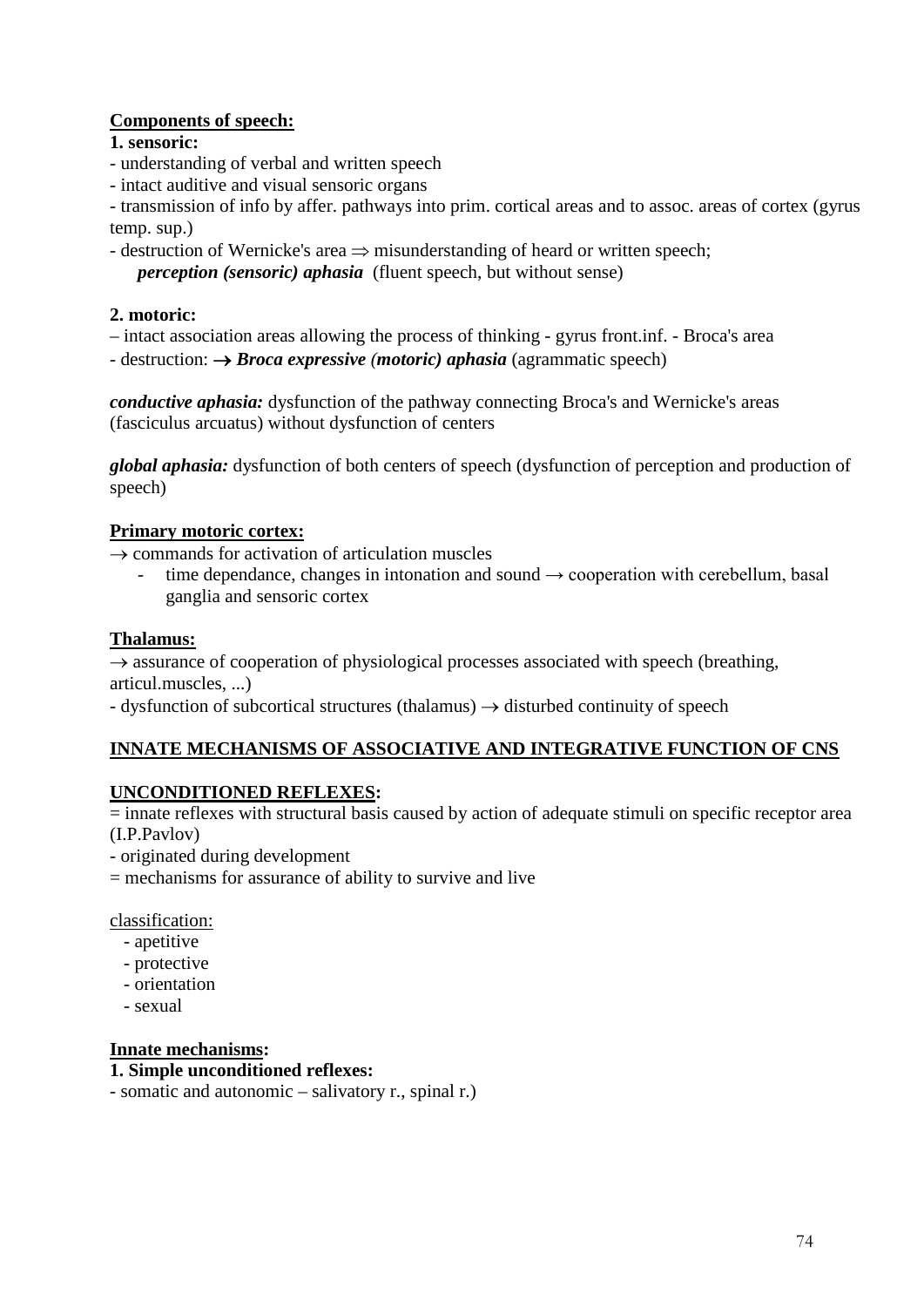# **2. Drive:**

- processes which represent an immediate response to fundamental necessities of the body
- they force the human to fill the needs
- after filling the needs antidrive

# **3. Emotions**

# **4. Instincts:**

- complex of motoric activity and complicated forms of behavior typical for any species (instincts of birds)

- requires the same order of actions
- supply the existence of species, make easier orientation in space, teritorial instincts, social instincts
- $\rightarrow$  hierarchic relationships (relationships between individuals), sexual (supplies next generation)

# **MECHANISMS OF COMPLEX AND INTEGRATIVE FUNCTION OF CNS**

# **CONDITIONED REFLEX:**

- acquired response to originally indifferent stimulus, which was repetitively combined with natural stimulus leading to this response

- elementary physiological mechanism of higher functions of CNS (formation of temporary connections)

- as basis for these reflexes: unconditioned reflexes and keeping activation of neocortex

# **Origin:**

- conditioned stimulus: biologically indifferent stimulus (ringing bell)  $\rightarrow$  goes before unconditioned stimulus (food)

- conditioned reflex: repetitive connection of conditioned and unconditioned stimulus

# **Conditioning:**

#### **- formation of temporary connection**

- complex of biochemical, neurophysiological and ultrastructural changes in the brain

 $\rightarrow$  in neocortex and in subcortical structures (RF, limb. sy)

#### **Conditioning:**

**a. classical (Pavlov)** (dog, food and light/ringing bell) **b. operational (Skinner)**

e.g. rat in new box with small lever conditioned stimulus  $(CS)$  = pressing the lever unconditioned stimulus (US) – food  $\Rightarrow$  if hungry, press the lever

#### **c. discrimination conditioning:**

# **testing of discrimination abilities of animals**

CS: metronom sound with rate 120/min

US: painful stimulus, dog takes away the leg

conditioning – changing the rate of metronom: 60/min without painful stimulus – in changing of these two rates – taking the leg away just in rate of  $120/\text{min} \Rightarrow$  **differenciation inhibition** 

# **Central inhibition and excitation**:

■ active processes in CNS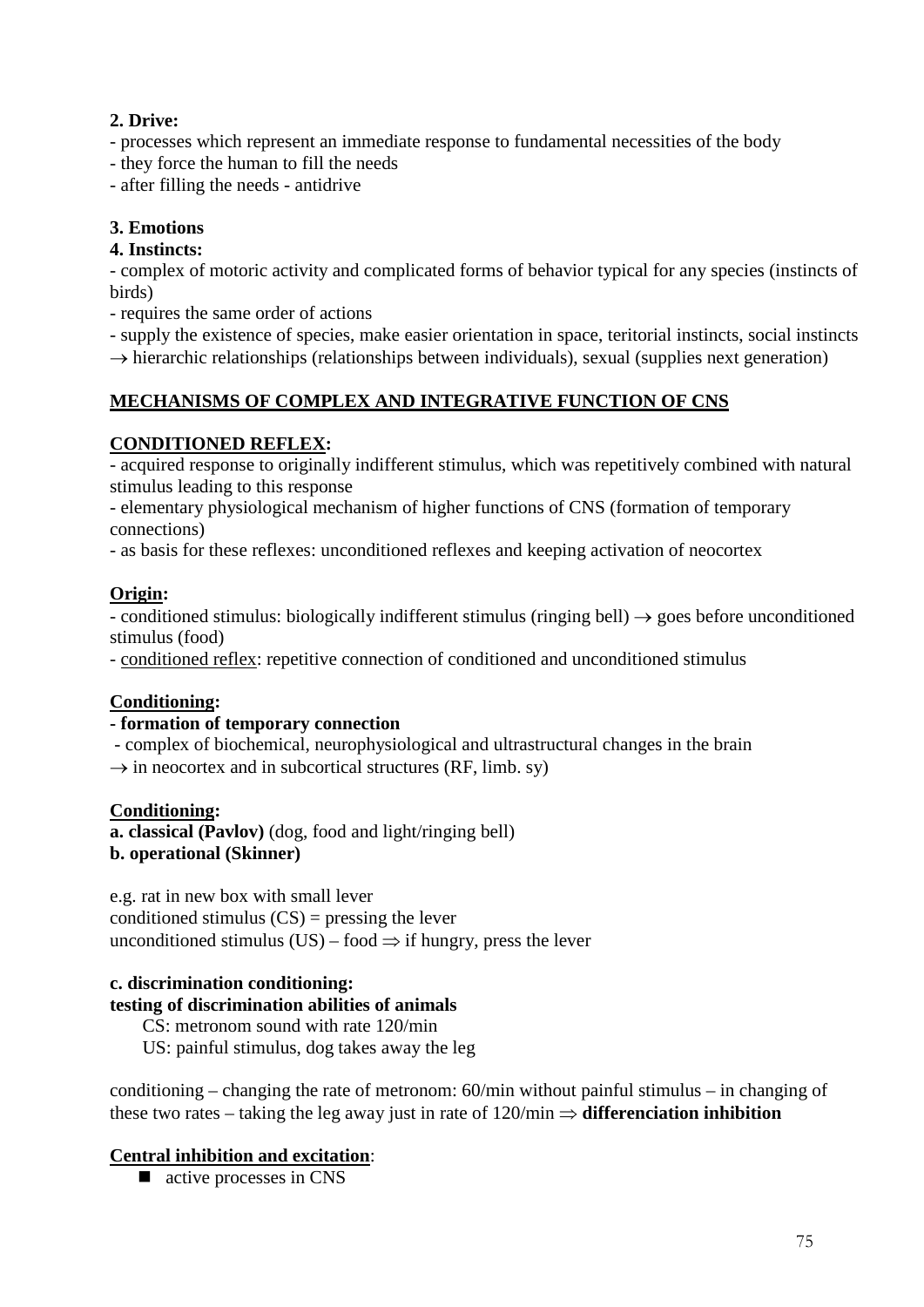- depolarization of postsynaptic membrane → **excitation**
- hyperpolarization → **inhibition**

# **Dynamic stereotype:**

- DS is a temporary unchanged complex of conditioned and unconditioned reflexes originated on the basis of stereotypes of repeating activities

Formation of DS:

- precise and unchanged order of repeating stimuli
- requires unchanged quality and quantity of stimuli
- constant and unchanging intervals between the stimuli

Advantages of DS:

- automatization of nervous activity, more effective
- lower consumption of oxygen
- without voluntary effort

#### Disadvantages of DS:

- inertion of processes – neurons may react non-adequately, they don't accept changed conditions of environment (car drivers)

- possibility of in-built mistake – its elimination then complicated (in children)

# **TYPES OF HIGHER NERVOUS ACTIVITY:**

HNA = complex of acquired reflex mechanisms (conditioned reflexes), which dynamically change under the influence of various relationships

Classical classification of people according their temperament:

Hippocrates, Galenos: melancholic, phlegmatic, sangvinic, choleric

Pavlov: suggested physiological typology of individuals according to 3 basic properties of excitation and suppression

1) strength  $=$  intensity of response to stimulation

2) balance between excitation and suppression

3) functional mobility – dynamics of alternation (change) of excitation and suppression

- $\blacksquare$  melancholic weak type
- phlegmatic strong, balanced type with low mobility
- sangvinic strong, balanced, mobile type
- choleric strong, non-balanced, mobile type

# **MEMORY:**

= ability of CNS to code, to store and to evoke information in the form of memory traces

- engrams - and their use in the process of learning and formation of temporary connections

- human uses just about 4-5 % of the memory capacity

#### Memory:

**- according to time of storing information:**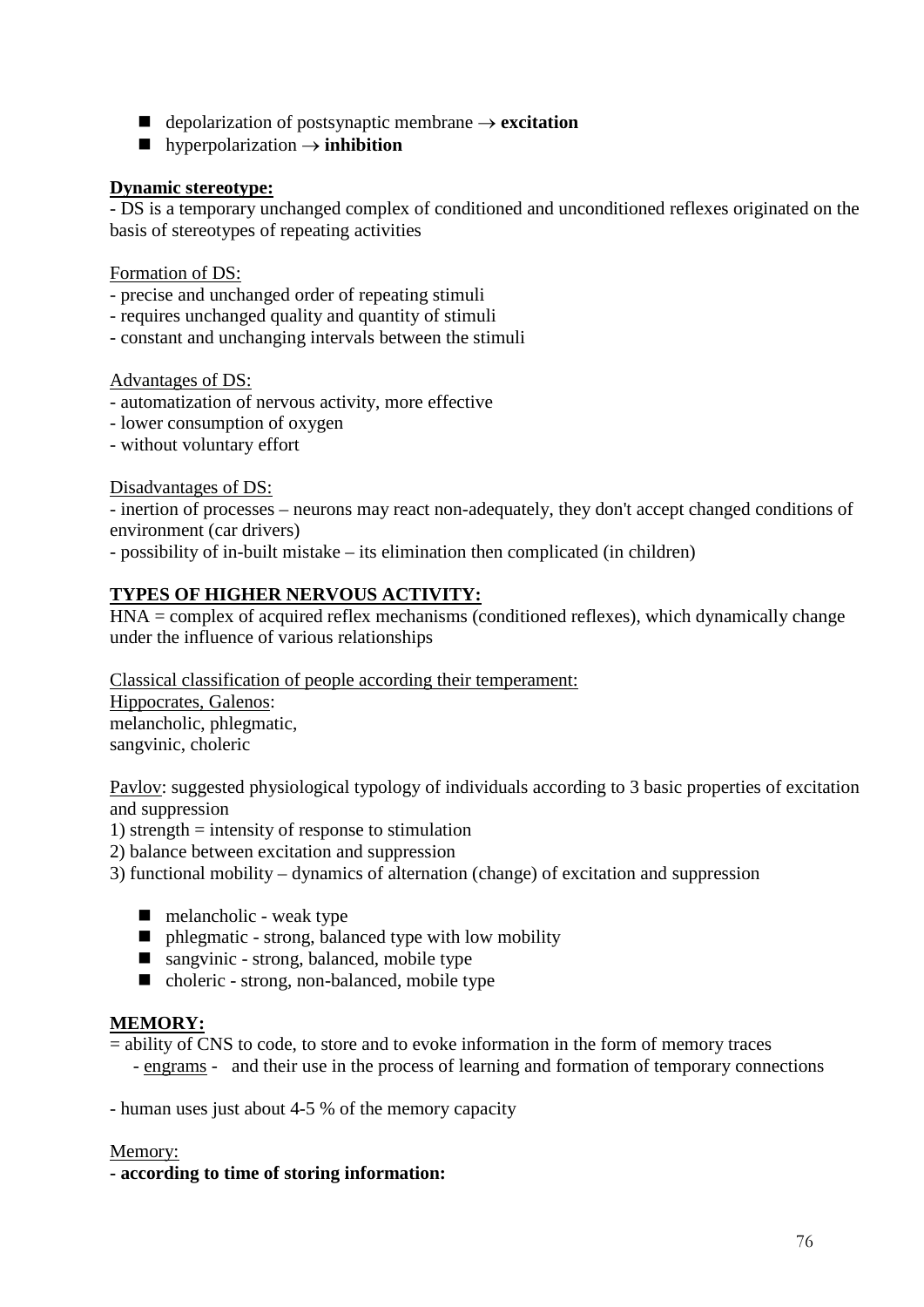- ultra-short (immediate)  $\rightarrow$  fractions of s.
- uhort-term  $\rightarrow$  s. min.
- intermediary (medium)  $\rightarrow$  min. hours
- $long-term \rightarrow months$  years

#### **- according to emotional and rational form of knowledge:**

- sensoric imagine, experience, shape ...
- symbolic terms, words, numbers ...

### **- according to the process of memory formation:**

- primary
- secondary
- terciary

# **Processes of memory:**

#### **1.Encoding of information:**

- storing the sensory and other experience

 $\rightarrow$  RF: selection of info and concentration of attention

(*orientation reflex*)

- → talamus: "*gate to consciousness*"
- $\rightarrow$  limbic sy: emotions, motivation
- $\rightarrow$  sensoric-association areas of neocortex:
	- lateral cortex analysis and differenciation of info
	- temporal lobe storing and connection of info "key"
- $\rightarrow$  hippocampus:
	- transmission of info from short-term to long-term memory → *"index of space and time*"

# **2. Storing of encoded information**

– biochemical, biophysical and electrophysiological processes

# **3. Reccurent evokation of information in case of need**

#### **Short-term memory:**

 $\rightarrow$  transition of excitation via circuit of

reverberating neurons between cortex and thalamus

(1 circuit = 1 wave  $\alpha$  on EEG)

 $\rightarrow$  spreading the impulses into neo- and paleocortex

 ↓ after entrance into hippocampus the impuls (perceived phenomenon) circulates in Papez circuit

 $\rightarrow$  during the circuit of info we realise the phenomenon and place it into the memory (fixation of impulses)

- space and time summation of stimuli

- conditions which block elec. activity of brain (el.shock, coma, anesthesia) erose this memory = *retrograde amnesia*

# **Intermediary (medium) memory:**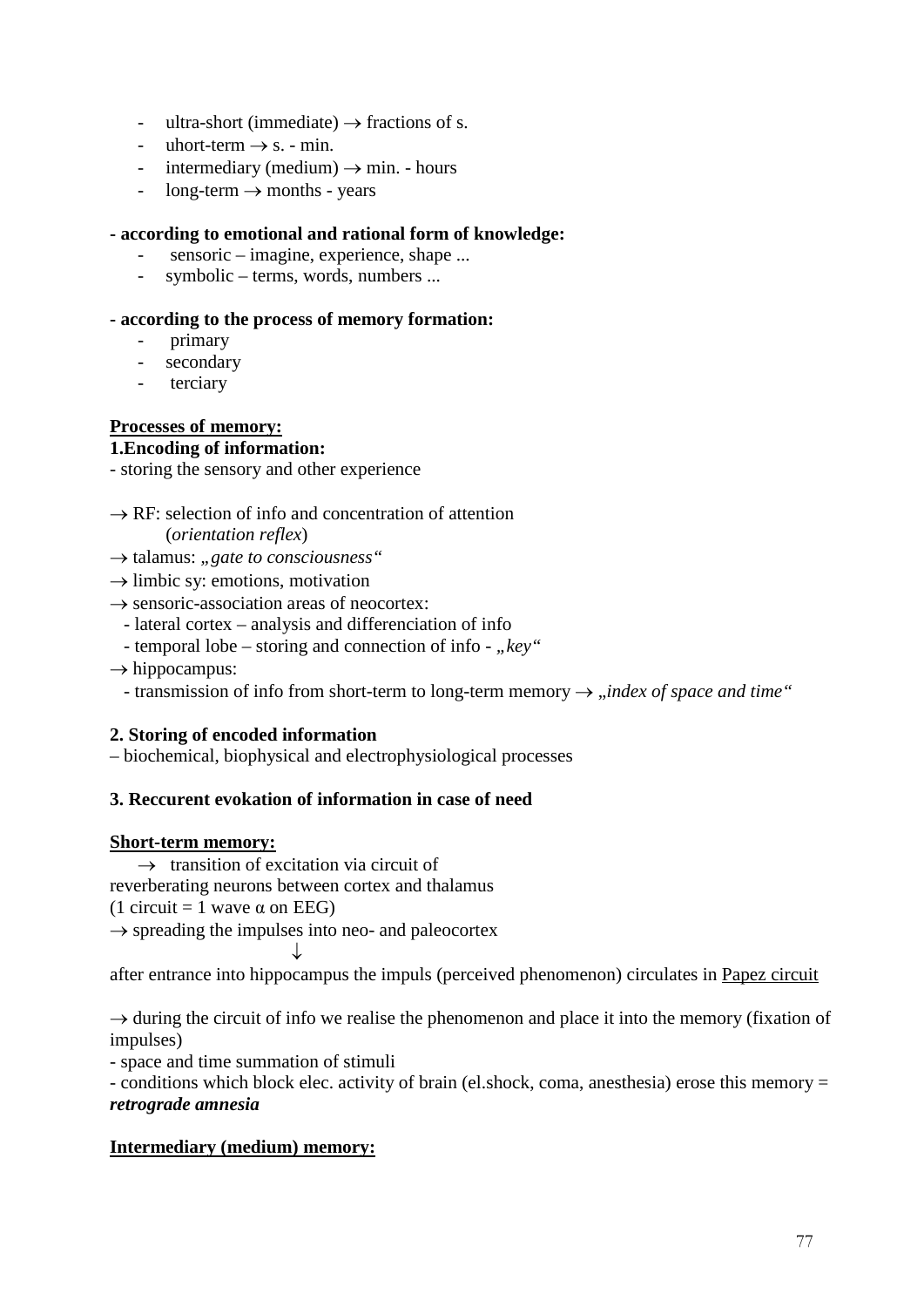thalamo-cortical reverberation leads to production of other structure of RNA in several neurons of neo- and paleocortex (during non-REM sleep)

### **changes on synapses of neurons**

↓

(change in shape, size, number of synapses, perforations)

- about 15 % plastic synapses in the brain, the rest is built-in in circuits

#### **Long-term memory:**

changed proteosynthesis on the basis of changed RNA (in interaction with intermediary memory)

#### ↓ **synthesis of specific and non-specific proteins**

(protein S-100, scotophobine....)

- hippocampus – deposition of engrams into the long-term memory

#### **Role of sleep:**

**- REM sleep:**proteosynthesis and fixation of engrams → change of medium to long-term memory **- non-REM sleep:** synthesis of RNA

- selection, elimination and abstraction of information
- drugs suppressing REM sleep reduce also memory (barbiturates) and vice versa
- organization of sleep in children prognosis of intelligence of the child ( $\uparrow$  REM  $\uparrow$  IQ)

#### **Relationship between memory, EEG and sleep:**

EEG rhythm alpha – theta:

- first stages of formation of temporary connections in the process of learning (hippocampus, RF)

- manifestation of reverberation processes between cortex and sub-cortical structures (thalamocortical reverberation)

#### **Ontogenesis of memory:**

- fetus *in utero* (voice, music, languages)
- perinatally *imprinting* (first percept after labour)
- childhood great development of memory
- adulthood well-balanced memory
- old age predominance of engrams from the youth

#### **LEARNING:**

- ability to remember new information and its storing (formation of engrams and their fixation)

#### → **repetition of information**

#### → **motivation**

- elicitation of engrams from memory**:** U shape

(the best immediately after entrance of information and then 24 hours later)

- process of fixation – biochemical transcription in 30-60 min.

# **In process of learning – 4 integrated circuits:**

#### **1.specific senso-motoric areas of cortex:**

 $\rightarrow$  analysis and differenciation of stimuli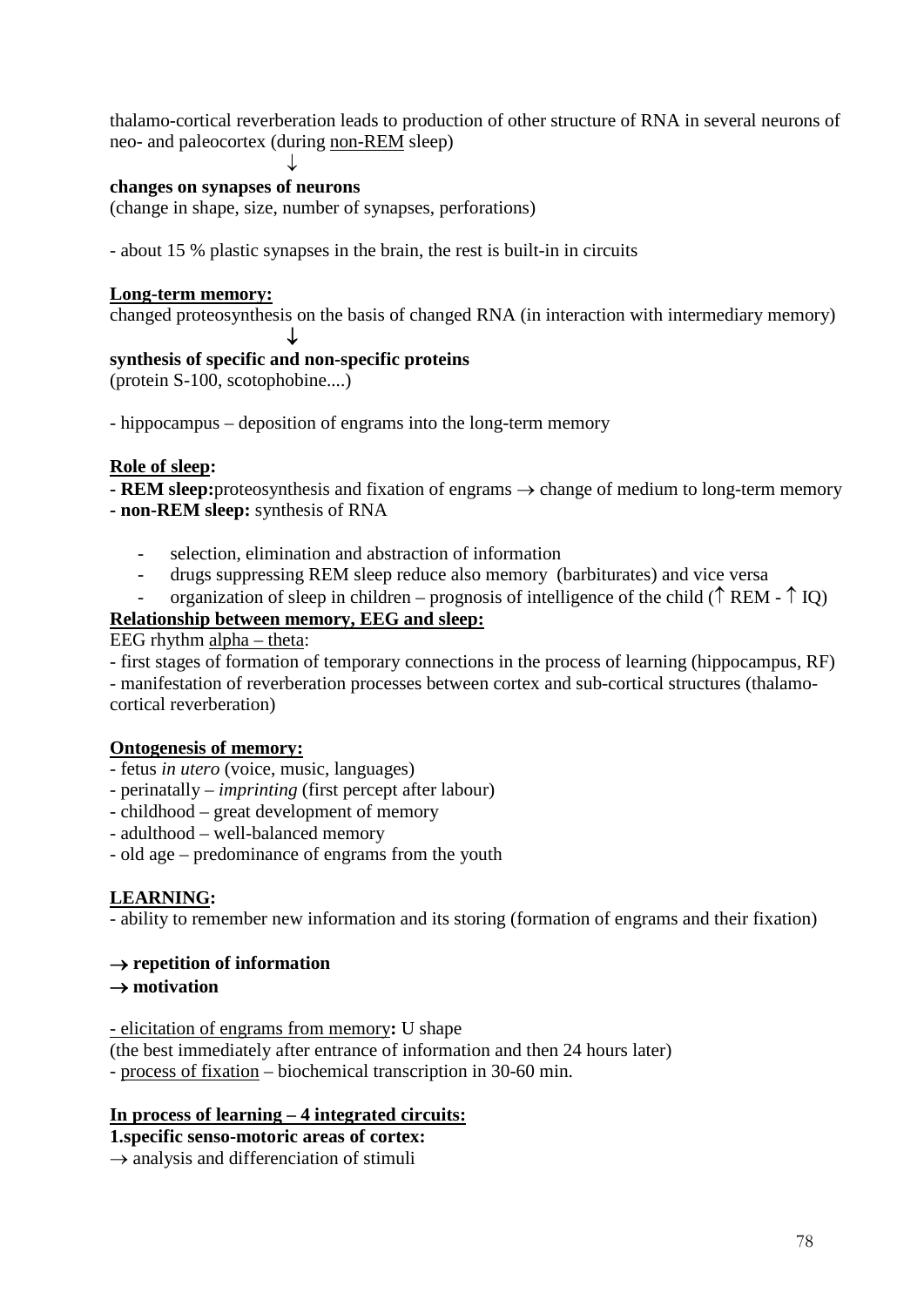#### **2. non-specific sub-cortical system (RF):**

 $\rightarrow$  keeps consciousness

- new stimulus → *orientation reflex* (*"arousal phenomenon*" on EEG) – concentration of attention to the stimulus, via RF suppressed realisation of other stimuli but: repetition of the same stimuli  $\rightarrow$  weaker  $OR \rightarrow$  stimulus must contain *"new component*"

### **3. limbic system:**

- emotions (positive stimuli – stronger trace, negative stimuli – weaker trace)

- motivation (positive motivation more effective)

#### **4. temporal lobe:**

 $\rightarrow$  deposition of information (traces) and their connections with already encoded information stored in the memory – function of "key"

- according to the similarity, ability to "un-lock" engrams stored in other areas of the brain

# **Forgetting:**

- negative phenomenon with positive importance
- ability to remember important information
- speed of forgetting highest in the first 2 days, then slower
- residuum: depending on the repetition (cca  $25\%$ )

# PHYSIOLOGY OF THE ENDOCRINE SYSTEM

Regulation of functions: - neural

# - hormonal (endocrine) – via chemical messengers - hormones

# **Hormone = substance produced by specialized cells, mediated via circulating blood to target cells (organs) to affect (control) their activity**

*Bayliss, Starling (1902)*

History:

Prehistory: - 3000 (B.C.) – China – eating of sea-weed against a goiter - 400 (B.C.) - India - eating of animal testes against impotency - Castration of animals and men (eunuchism)

Modern history: $1775 - De$  Bordeau: "testes produce not only ejaculate but also some substances to the blood..." 1849 – Berthold – castration of the cocks and transplantation of testes back (evaluation of effects by size of their crests) 1902 – Bayliss, Starling – secretin 1919 – thyroxin 1920 – insulin (Banting, Best, McLeod) 1930-40 – steroid hormones 1944 – GH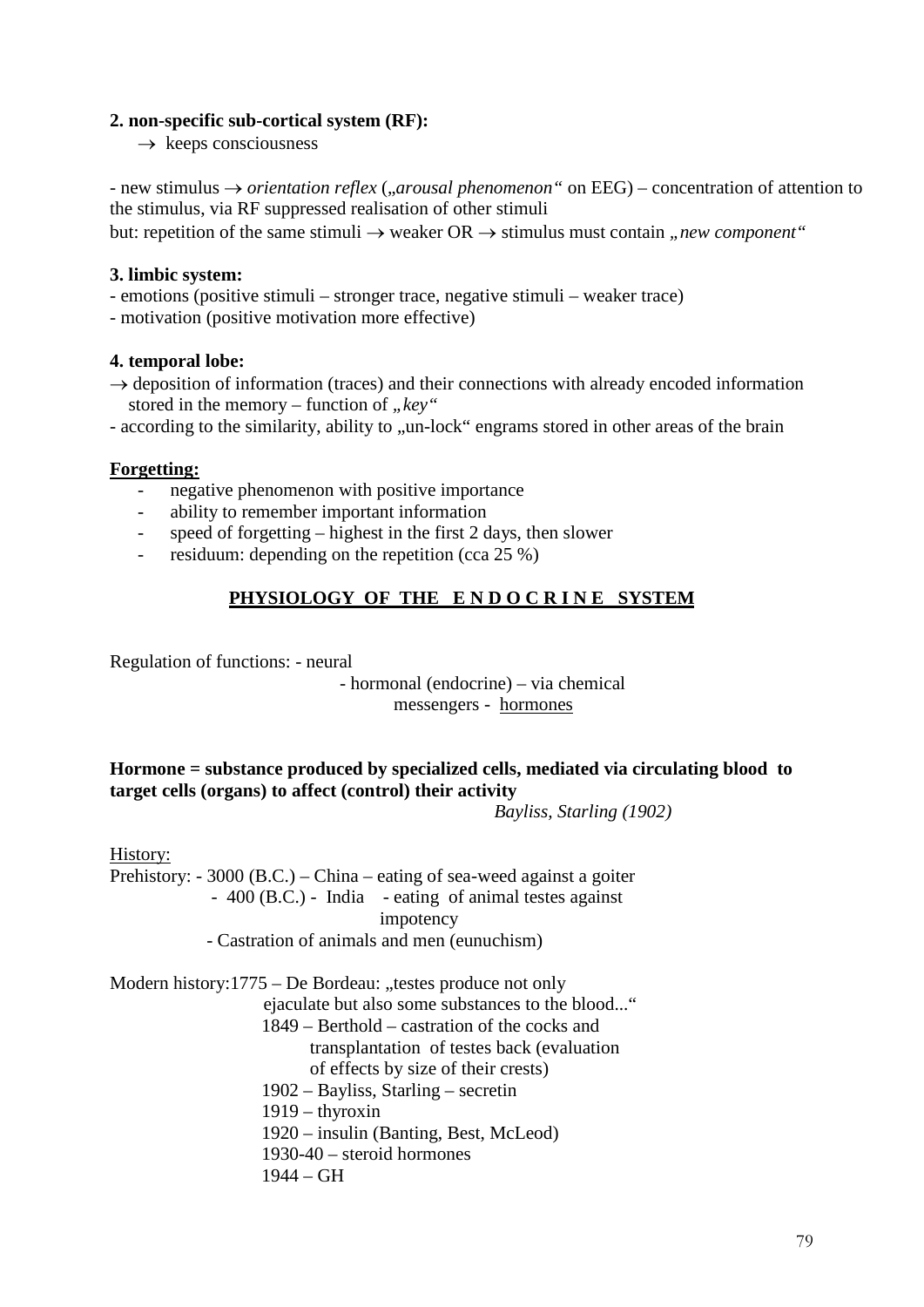### $1979 - DeBold - ANH$

#### **Mechanisms of hormonal action**

Hormones  $\rightarrow$  hormone receptors on the membrane surface of the cells or inside the cells  $\rightarrow$ cascade of reactions in the cell.

Hormone receptors  $=$  very large proteins. Each receptor is highly specific for a single hormone

#### Principal mechanisms:

1) Confirmational changes of the receptor – alter the membrane permeability to ions.

2) Increase transcription of selected mRNA.

3) Activating the cAMP system (the second messenger) which activates other enzymes. 4) Activating the genes of the cell – the formation on intracellular proteins that initiate specific cellular functions.

Properties of the hormone effects:

- 1) Target effect hormone acts on target cells organ (estrogen uterus, mammary gland etc.)
- 2) Specificity effect of the hormone is specific it is irreplaceable by other hormone

3) High effectiveness – small quantities of a hormone are effective.

# **THE PITUITARY GLAND**

(Hypophysis)

Morphology small gland - d = less than 1 cm, weight =  $0.5 - 1$  g. It lies in the sella turrica at the base of brain and is connected with hypothalamus by the pituitary (hypophyseal) stalk.

The anterior, intermediate and posterior lobes

Histology: on the bais of the staining reactions:

In the anterior pars:

- chromophobe cell (50%)
	- chromophile cells (50%)
		- acidophils (40%) eosin
			- basophils (10%) haematoxylin

In the intermediate pars: basophils

In the posterior pars: neural fibrea, neuroglia

Hypophysis = mixture of more or less separate endocrine organs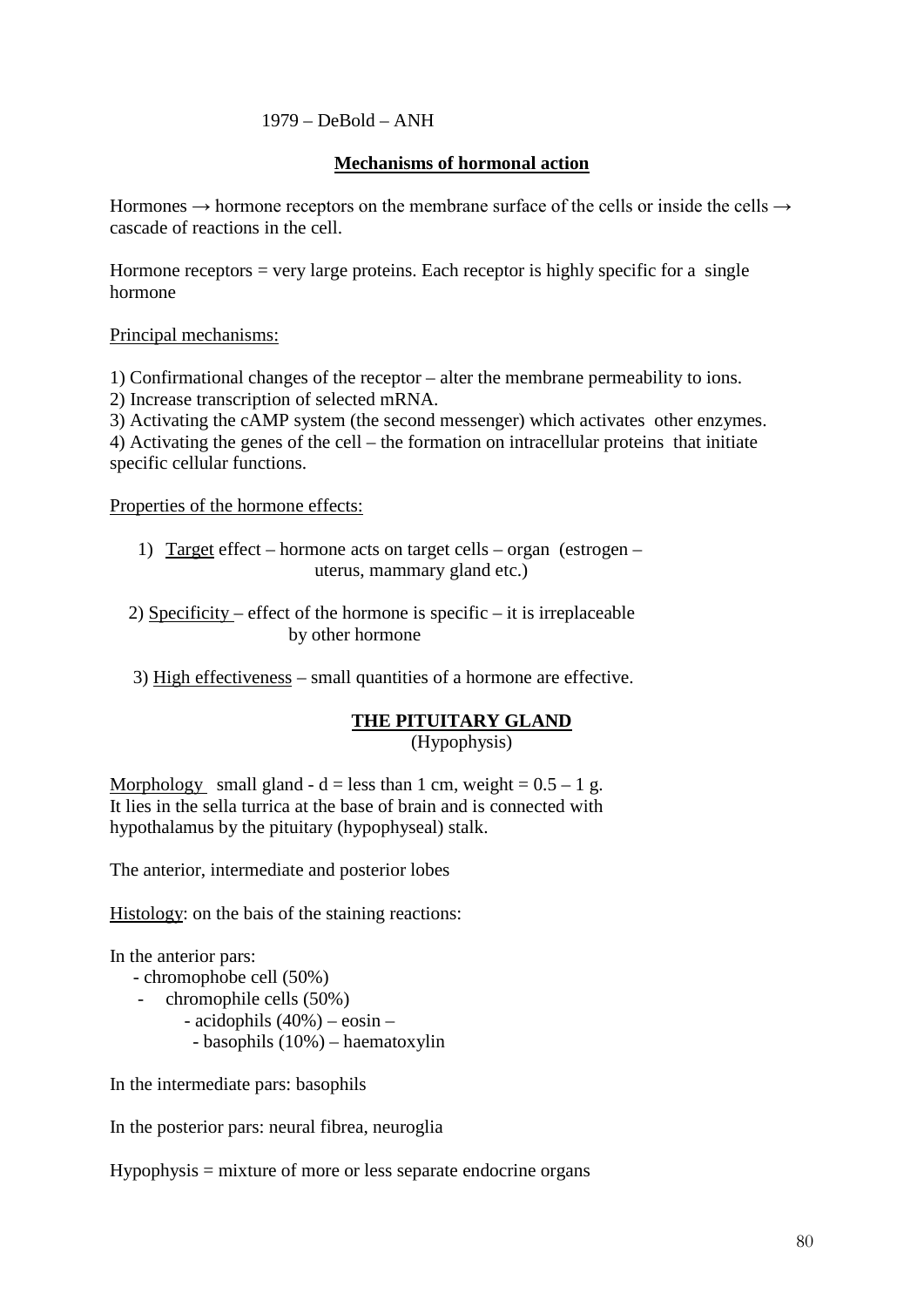that contain 14 or more hormonally active substances

# **Hormones of anterior lobe**

1) Growth hormone

2) Hormones stimulating "target glands" (the thyroid, the adrenal cortex, the ovaries, the testicles, the mammary glands)

#### **Growth hormone (GH)**

- somatotropic h. – product of the acidophilic cells

Protein hormone: 191 AA in a single chain, two forms:

1) m.w.: 22000, 2) m.w.: 20000 – both active

The basal GH level in adults = in average less than  $3 \text{ mg/ml}$ , in the children about  $5 \text{ mg/ml}$ .

Pulsatile secretion of GH – in 3.5 hours intervals. The half-life  $= 6-20$  minutes

Diurnal rhythm – in NREM sleep – increase the GH level.

The increase during a physical effort, after stress.

#### **Physiological functions of GH**

1) Stimulation of cartilage and bone growth:

In young beings in which epiphyses have not yet fused to the long bones - growth is stimulated by GH.

GH does not have direct effect – but it acts indirectly by causing the liver to form small proteins = somatomedins.

 $GH \rightarrow$  liver receptors  $\rightarrow$  proteosynthesis  $\rightarrow$ somatomedins A,C  $\rightarrow$ cartilage, bone receptors  $\rightarrow$  growth to the length

2) Metabolic effects of GH:

A) Effects on glucose metabolism

- a) Decreased glucose utilization antiinsulin effect mainly in muscle.
- b) Enhancement of glycogen deposition glucose is rapidly polymerized into glycogen and deposited (because of a.)
- c) Diminished uptake of glucose by the cells and increased blood glucose concentration. The cells become saturated (because of b.)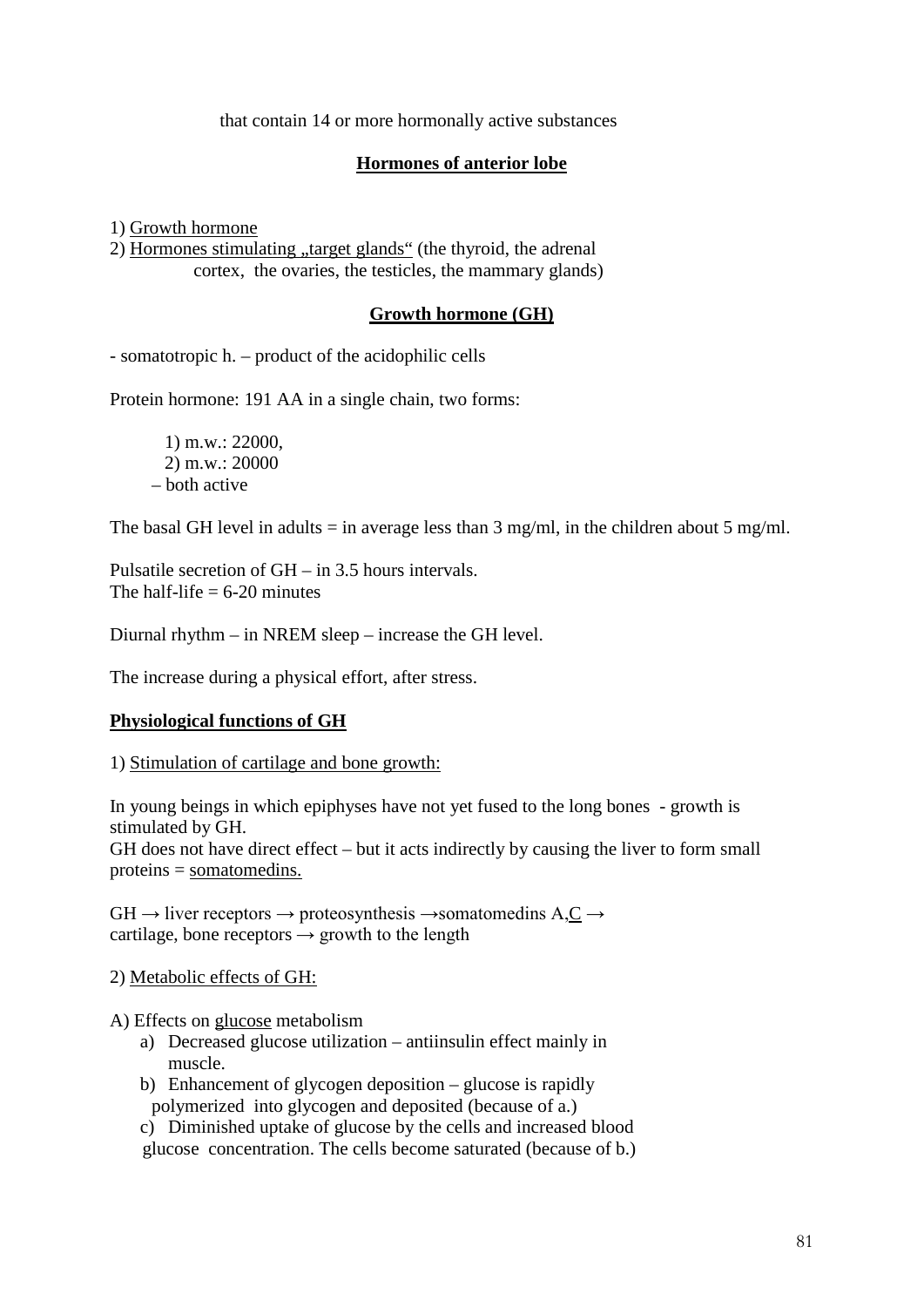*GH = diabetogenic effects*

2) Effects on fat metabolism

 GH releases fatty acids from adipose tissue and increases the FA concentration in the body fluids = *ketogenic effect*.

 Fat is utilized for energy in preference to both – glucose and proteins under the influence of TH – a source of energy during fasting and stress.

 $GH \rightarrow$  receptors of f. cells  $\rightarrow$  cAMP  $\rightarrow$  phosphorylation  $\rightarrow$  lipolysis

3) Effects on proteins

# **Proteoanabolic effects** – via:

a) Enhancement of AA transport through cell membranes – directly

- b) " of protein synthesis by the direct effect of GH on ribosomes. Positive  $N_2$  balance.
- c) Increased quantities of RNA promotes protein synthesis
- d) Decreased catabolism of protein and AAs. GH mobilizes FFA (2.) for supplying of the energy and by this effect acts as a "protein sparer".

#### **Control of TH secretion**

 $Hypothalamus \rightarrow growth hormone - releasing hormone (GHRH)$ 

 $\rightarrow$  - " - - inhibiting - " - (GHIH) =  $=$  somatostatin

Feedback control – GH increases circulating insulinlike growth factor (IGF-1  $=$ somatomedin C) and IGF-1 inhibits secretion of GH and stimulates secretion of the somatostatin.

Stimuli affecting GH secretion: *Figure*

# **Abnormalities of GH secretion**

1) Deficiency of GH effects during childhood results in dwarfism:

- with *deficient secretion* of GH
- with normal/hypersecretion of GH in order to *receptor deficiency*
	- 2) Hyperfunction:

- in children gigantism (giantism) – large quantities of GH are produced – symmetrical growth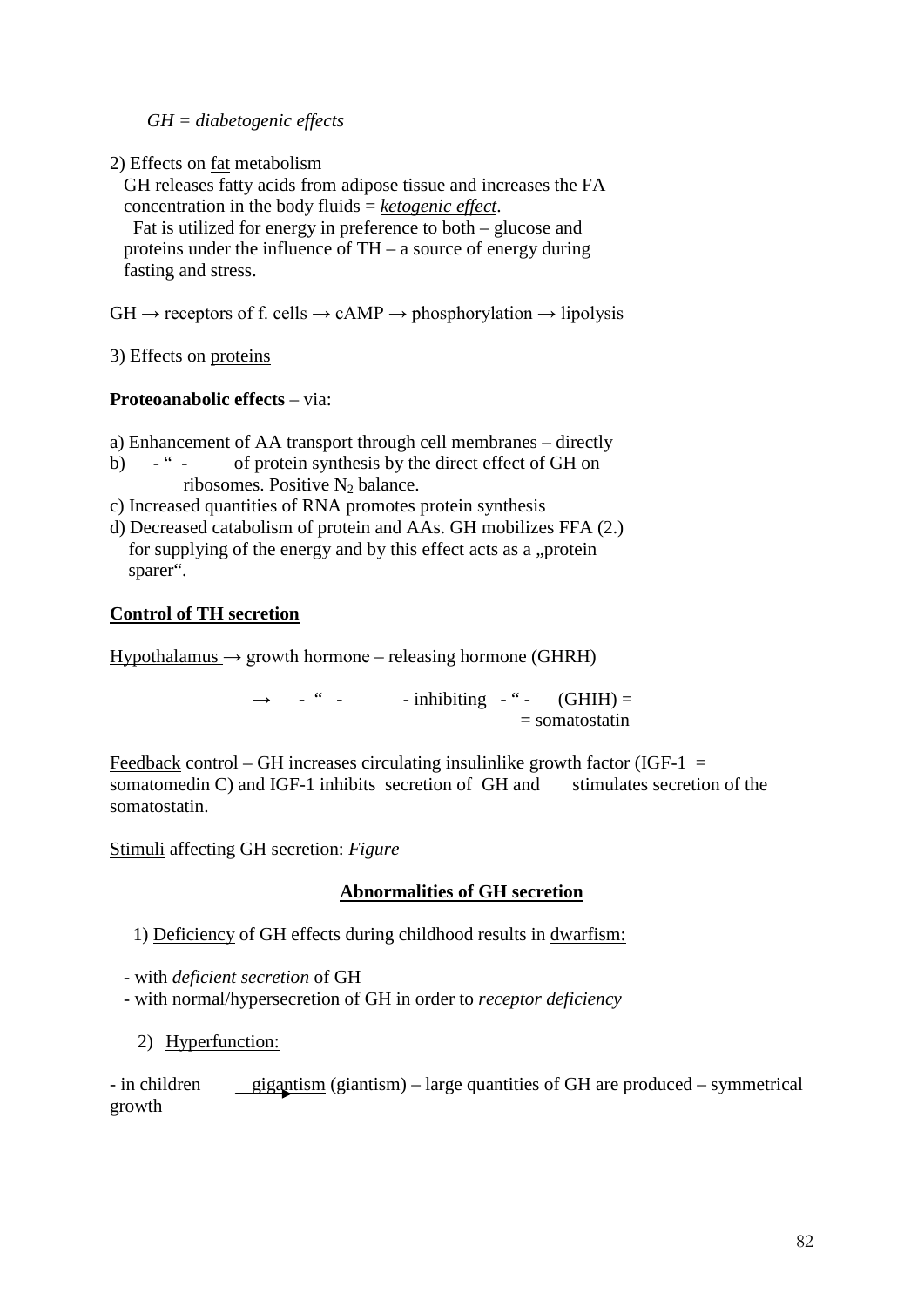- in adults <u>acromegaly</u> – after the epiphyses of the long bones have fused with the shafts (diaphyses) – the person cannot grow taller, the bones and soft tissues can continue to grow in thickness

 enlargement in the small bones (hands, cranium, nose, supraorbital ridges, jaw ...).

# **Thyroid-stimulating hormone (TSH, thyrotropin)**

Glycoprotein hormone.

Effects:

TSH stimulates:

- thyroid secretion and growth of thyroid gland

- increases – uptake of iodide, synthesis of 3-Monoiodotyrozine (MIT)

- BF in thyroid gland

Whenever TSH stimulation is prolonge, the thyroid becomes enlarged = **goiter**

#### **Adrenocorticotropic hormone (ACTH, corticotropin)**

Polypeptide (39AAs).

Effect:

ACTH – stimulates: growth and function of adrenal cortex (mainly zona fasciculata and reticularis).

*The effect - through cAMP: The increase in intracellular cAMP activates protein kinase A stimulation of corticosteroids production.*

# **Abnormalities of ACTH secretion:**

#### **Hypersecretion:**

Hypersecretion of ACTH in adrenocortical insufficiency – *Addison´s disease* (by autoimmune disease or by desruction of the adrenal glands - tuberculosis, cancer).

**Symptoms: Hyperglycemia** (through) increased glucocorticoid activity), **negative nitrogene balance**, **fat infiltration** of the liver. **Hyperpigmentation** (ACTH has MSH – melanocyte – stimulating hormone activity because of MSH is made up of AA residues of ACTH molecules).

# **Follicle – stimulating hormone (FSH**

Glycoprotein hormone. Before puberty only in small concentration – then it increases. Without diurnal rhythm.

Effects:

FSH stimulates - in male: testicle growth and spermatogenesis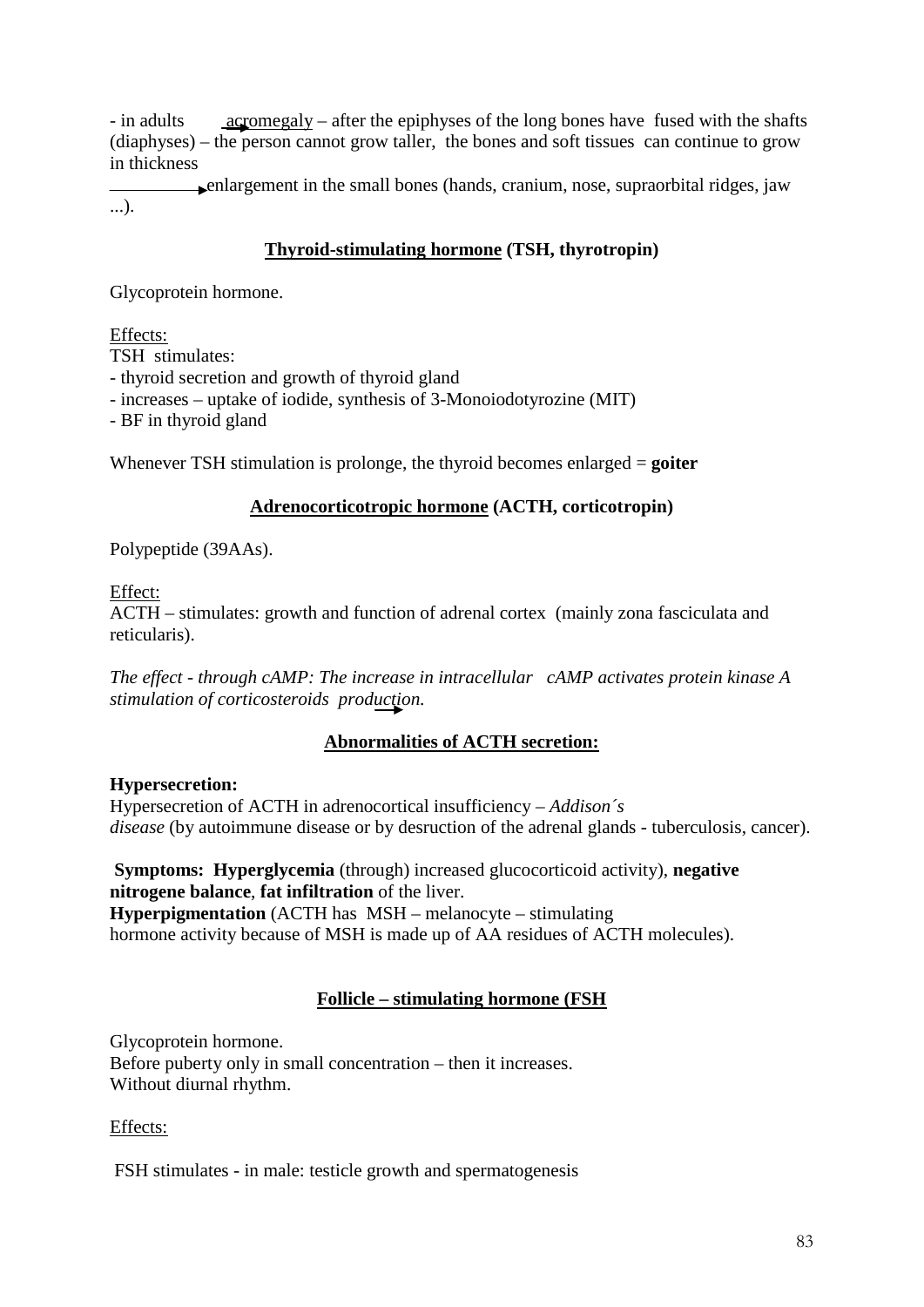- in female: ovarian follicle growth, it controls secretion of estrogens from the follicles...

# **Luteinizing hormone (LH, ICSH)**

Glycoprotein hormone Effects: LH stimulates - in male: growth of the interstitial cells of testicles, testosterone secretion - in female: ovulation and luteinization of ovarian follicles

#### **Prolactin (LTH – luteotropin)**

Protein. Basal level 1-20 mg/ml. During gestation, progressive increasing of the level-- at he end – up 200 mg/ml.

Effects (three main):

1) Mammotrophic effect – development of the breasts at puberty

 2) Luteotrophic effect – stimulation of the corpus luteum, stimulation of the progesteron secretion

3) Role in secretion of milk - producing effect.

 *Suckling stimulates prolactin secretion. In mothers who do not nurse their baby – a decrease in prolactin level to basal value in 2-3 weeks.*

Prolactin and estrogen synergize in producing breast growth, but estrogen antagonizes the milk-producing effect of prolactin on the breast. Estrogens may be administered to stop lactation.

*On the other side – prolactin inhibits GnRH secretion – the ovulation during lactation is inhibited – 50% nursing mothers do not ovulated.*

# **Beta – lipotropin (beta – LPH)**

Polypeptide. 13 AAs the same as in MSH. Effect: Lipolysis

#### **Control of anterior pituitary secretion**

- 1) Feedback control hormone of the peripheral gland (adrenal cortex, thyroidea ...)inhibits in the adenohypophysis secretion of the trophic hormone
- 2) Control by hypothalamus through hypophyseotrophic hormones - stimulating - releasing hormone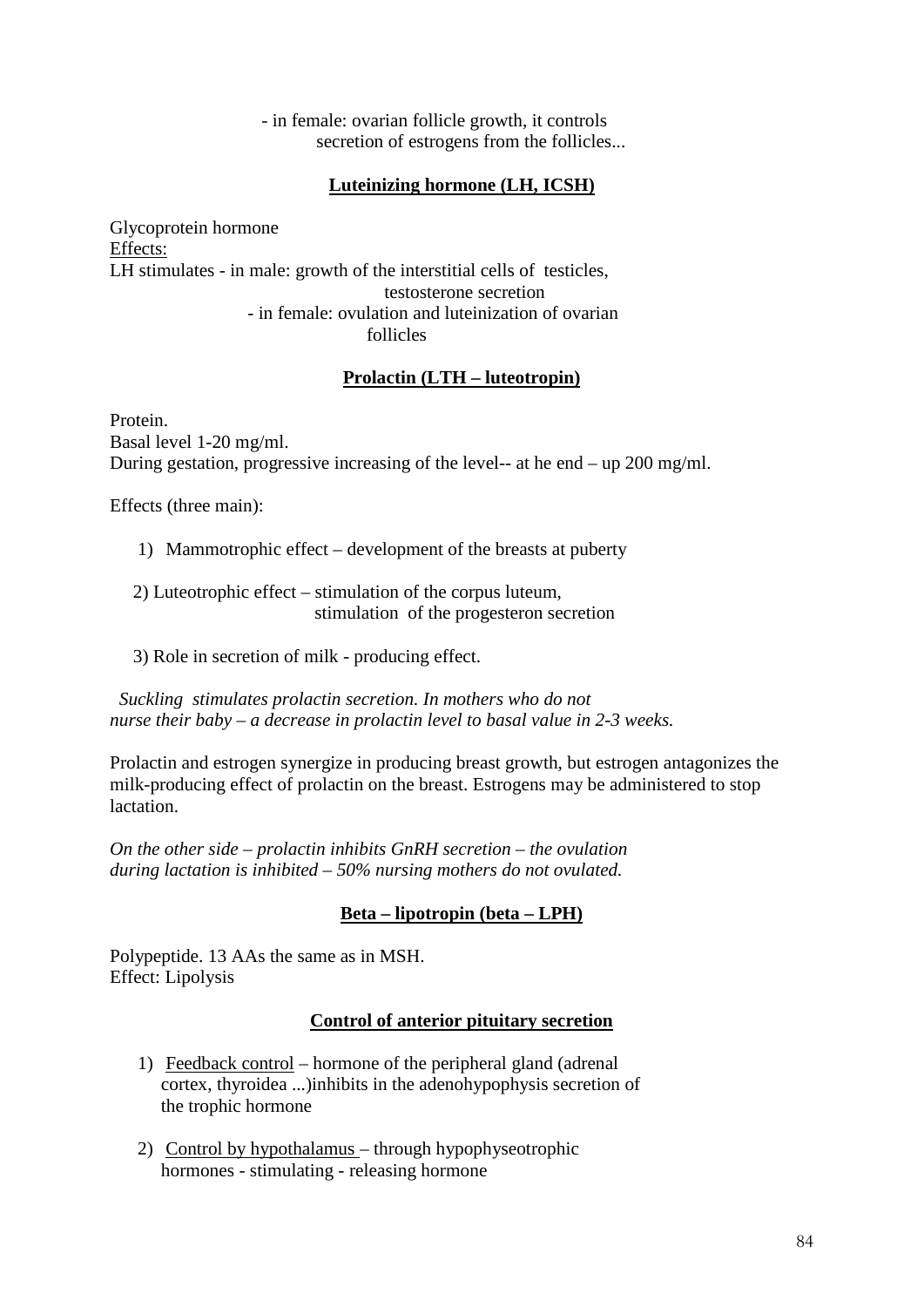- inhibiting hormones

 $GH \leftarrow GH -$  releasing (GHRH),  $\mathbb{R}$ GH – inhibiting hormones (GHIH) = somatostatins

 $TSH \leftarrow$  thyrotropin – releasing hormone (TRH)

 $ACTH \leftarrow$  corticotropin – releasing hormone (CRH)

- **LH + FSH** = gonadotropins  $\leftarrow$  gonadotropin releasing hormone (GnRH)
- $\text{PL} \leftarrow \text{prolactin} \text{releasing (PRH)},$ prolactin inhibiting hormones (PIH)

# **HORMONES OF INTERMEDIATE LOBE**

#### **Gamma-lipotropin (gamma LPH)**

Polypeptide – *like beta LPH*. Effect: Lipolysis.

γ – LPH arises from β – LPH ← proopiomelanocortin (POMC)

*POMC is synthesized in the hypothalamus, lungs, GIT, placenta. It is hydrolyzed to ACTH, beta-LPH, beta-endorphin, and MSH.*

#### **Melanocyte – stimulating hormones (MSHs)**

alpha, beta, delta ...

MSHs are made up of AA residues of the ACTH molecules – - *(also ACTH has MSH activity)*

Action on - melanophophores in the skin of fish ...

- melanocytes in mammals.

*Melanocytes synthesize melanins –transfer to keratocytes in skin – for pigmentation of hair and skin – darkening in 24 hours.*

# **HORMONES OF THE POSTERIOR LOBE**

Hypothalamo – hypophyseal system Peptidic hormones: Arginine - Vasopressin (ADH= antidiuretic h.) Oxytocin

Biosynthesis – in the supraoptic and periventricular nuclei (bilaterally) in hypothalamus. In different cells.

Transport - intraneural – in the axons of neurons to their endings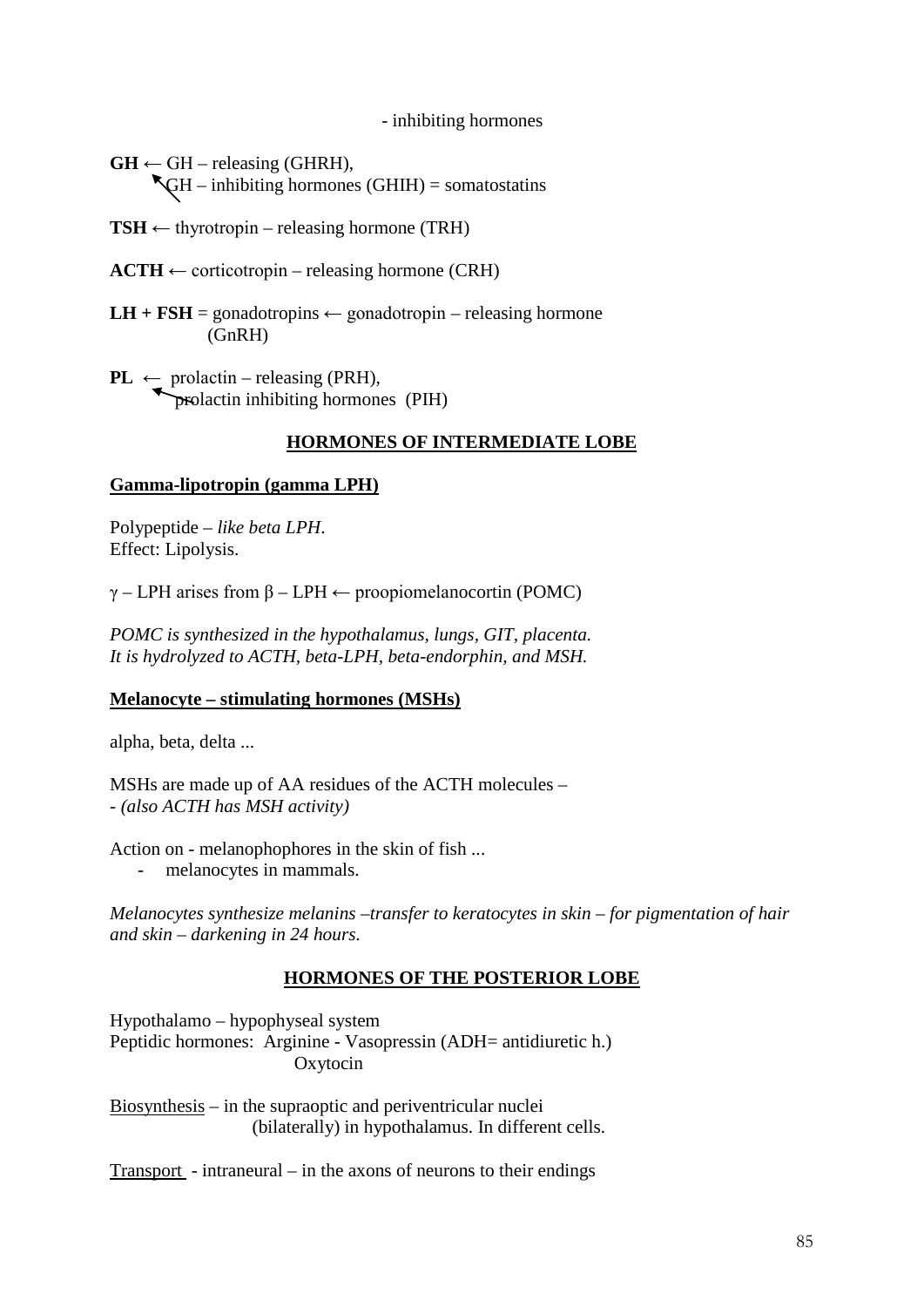- in the posterior lobe. Velocity  $= 0.25$  mm/hour

Secretion – from the posterior lobe in pulses

Metabolism: - Vasopressin – half-time cca 18 min in humans. Destruction in the liver and kidneys.

#### **Effects of Vasopressin (ADH)**

1) Regulation of hydration - of body water

Regulation of vasopressin secretion through osmoreceptors – mainly in hypothalamus – vesicular cells – in ncl.supraopticus and through volume-receptors - low – pressure baroreceptors in RA.

*Diminishing of the circulating volume by 6-10 % and more –– stimulation of LP and HP baroreceptors. Vasopressin through*  $V_2$ *receptors in the nephrons – in the thick ascending limb of Henle and the collecting duct – increases cAMP and the permeability of the membrane to water, urea, solutes – absorption – antidiuretic effect.*

2) Regulation of systemic (peripheral) vascular resistance (SVR) Vasopressin increases BP by an action on the smooth muscle of the arterioles – increase in  $SVR -$ through  $V_1$  receptors.

Vasoconstriction in splanchnic, renal, coronary, cutaneous and uterine circulation.

*Hemorrhage = a potent stimulus to vasopressin secretion.*

3) Effect on memory

Vasopressin – neurotransmitter- facilitation of the memory.

#### **Effects of oxytocin**

1) Contraction of the smooth muscle of the uterus.

 The sensitivity of the uterus to oxytocin increases during gestation. It is inhibited by progesteron. During labor – descent of the fetus down  $\rightarrow$  impulses in the af. nerves to hypothalamus  $\rightarrow$  secretion of oxytocin  $\rightarrow$  contraction of uterus.

*During coitus – contraction of uterus facilitates sperm. transport.*

2) Contraction of the myoepithelial cells in the ducts of breast – - during lactation – milk ejection.

*The milk – ejection reflex = neuroendocrine reflex. Receptors = touch r. around the nipple in the breast.*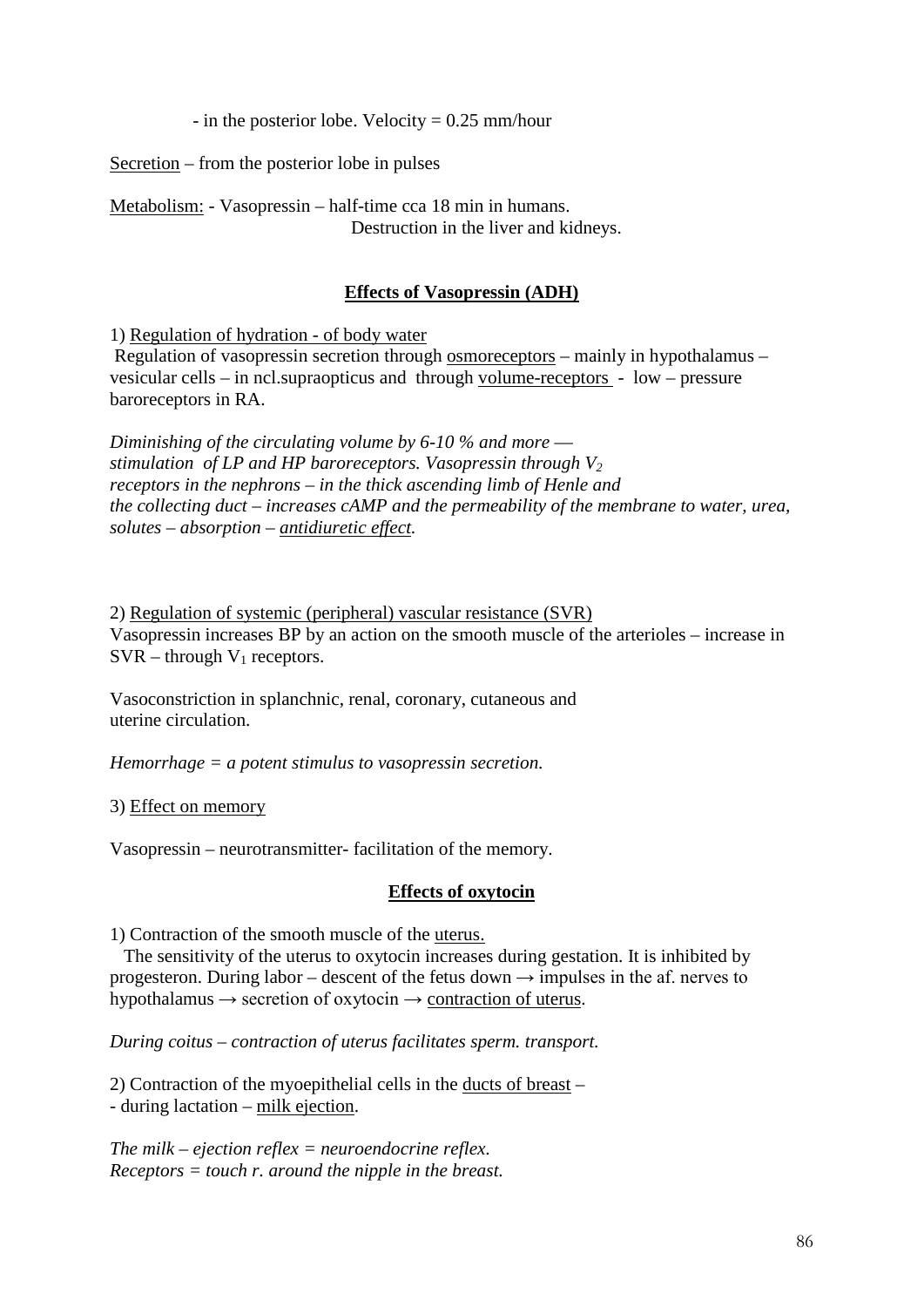*Impulses → hypothalamus → secretion of oxytocin → → contraction of the ducts.*

3) Effects on the memory – negative.

### **THE THYROID GLAND**

Morphology: 2 lobes + thyroid isthmus in front of the larynx. Histology: The thyroid is made up of follicles. Single layer of cells – filled with colloid

#### **Production of thyroid hormones:**

- thyroxine (T4),

- triiodthyronine (T3)

#### **Biosynthesis:**

Processes: 1/Iodination, 2/ condensation of tyrosine molecules 3/ binding in peptide linkage in thyroglobulin 4/secretion

1/ Iodination – Iodide – trapping mechanism (iodide pump) – active transport against a concentration and electrical gradient. Iodide is oxidized to iodine.

 $2/$  Synthesis = condensation – Iodine is bound to the 3rd position of thyrosine molecules - by enzyme "thyroid peroxidase". T4 and T3 are synthetized in the colloid.

MIT – DIT  $2 \times$  DIT = T4 + alanine  $MIT + DIT = T3 + \text{alanine}$ 

 $3/$  Thyroglobulin = the biggest protein molecula in human body.  $m.w. = 660000(2 \text{ subunits}) - \text{synthesized in the thyroid cells}$ 

4/ Secretion of the hormones: During secretion – colloid is ingested by the thyroid cells, the peptide bonds are hydrolyzed by peptidases – free T3 and T4 are secreted to the capillaries.

In normal human thyroid - 23% MIT, 33% DIT, 35% T4, 7% T3, traces rT3

Per day  $- T4 - 80$  microgramms  $T3 - 4(20)$  microgramms

Transport: T4, T3 are bound to plasma proteins: - albumin

 - prealbumin (TBPA) - globulin (TBG)

99.98 % - of the T4 in plasma is bound – only 0.02 % - free T4 99.8 % - of the T3 - " - - 0.2 % - free T3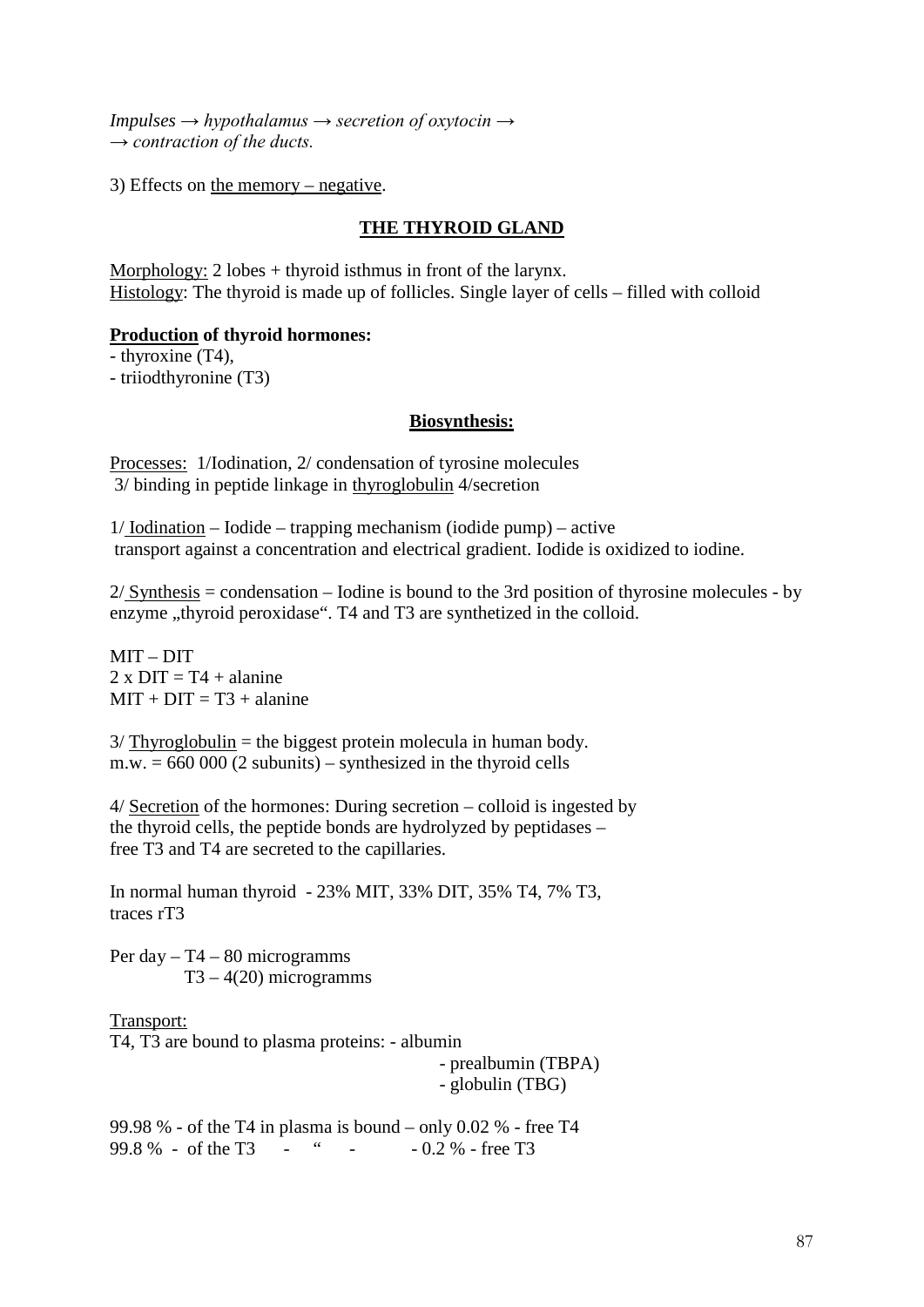Latency and duration of action: After injection of thyroxine – long latent period (2-3 days). Once activity does begin, it increases – maximum in 10-12 days. Half-time – 15 days. Some of the activity persists 6 weeks to 2 months.

Metabolism: Deiodination in the liver, the kidneys ... T4 to T3 (up 33 % of T4) and to RT3 (45 %).

Enzymes:  $5^{\degree}$  – deiodinase (T3),  $5$  – deiodinase (rT3), diiodothyronines

In the liver T4 and T3 – conjugation to sulfates, glucuronides  $\rightarrow$  the bile  $\rightarrow$  the intestine. Reabsorbtion/excretion. Stool, urine.

#### **Effects of thyroid hormones**

1) Effects on growth and development: General and specific effects. Growth and differentiation of the tissues – proteosynthesis.

*In cold-blooded animals – metamorphosis (tadpoles to frogs).*

In mammals and humans– bone growth, maturation of CNS (synapses, myelination) and peripheral nervous system

*(The reaction time of stretch reflexes – e.g. Achilles reflex).*

2) Effects in adults:

a) Calorigenic action – increase in heat production. Increase the  $O_2$  consumption (exceptions: brain, testes, uterus, lymph nodes, spleen, anterior pituitry). Effect lasts up to 6 days.

Metabolic effects:

- carbohydrates increase of absorption from GIT,uptake of Co by the cells, enhanced glycolysis
- proteins T4 and T3 in small doses proteoanabolic effect

 $-$  in higher doses – proteokatabolic effect  $-$  fat – lipolysis, but

a decrease in circulating cholesterol level. Loss of weight.

- c) Effect on  $O_2$  transport thyroid hormones increase the dissociation of  $O_2$  from Hb by increasing red cell 2,3-DPG
	- d) Effects on heart th.h. increase the number and affinity of beta-Adrenergic receptors in the heart – they increase sensitivity of the heart to catecholamines. Increase in CO.
- e) Different actions: cutaneous vasodilatation decrease in SVR - hepatic conversion of carotene to vit. A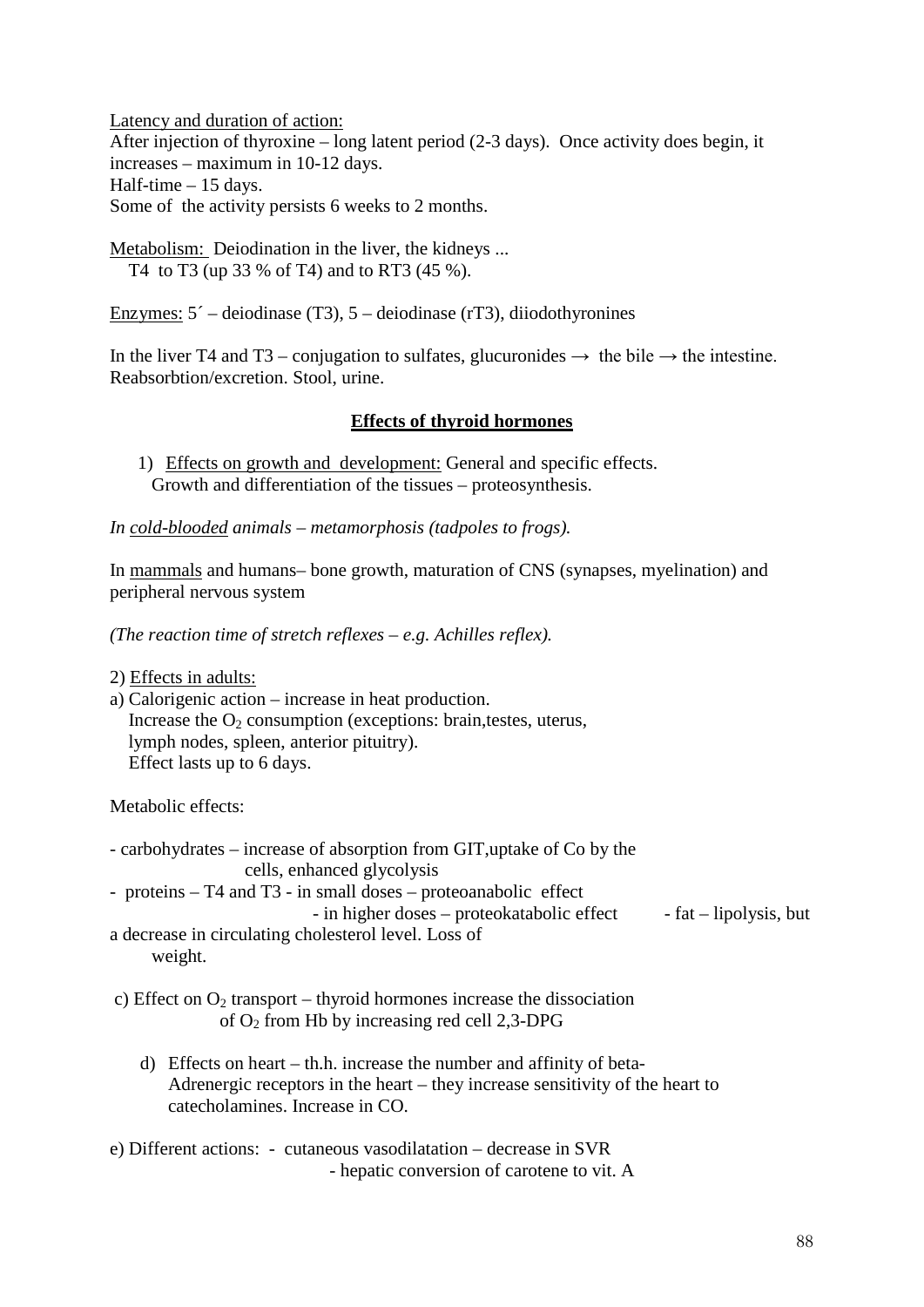(in hypothyroidism – carotenemia)

- stimulation of milk secretion
- normal menstrual cycles and fertility
- mentation, irritability of CNS
- effect on catecholamines
- respiration increase the rate and depth of respiration
- GIT increase appetite and food intake, secretion juices, motility – diarrhea

### **Regulation of Thyroid Secretion**

I. Pituitary TSH – its specific effects are:

1) increased size, number and secretory activity of the thyroid cells

- 2) increased activity of the iodide pump
- 3) increased iodination of tyrosine and coupling
- 4) increased proteolysis of the thyroglobulin in the follicles - release of thyroid hormone into the blood
- II. Feedback mechanisms through the hypothalamus and TSH

 Hypothalamic hormone – thyrotropin releasing hormone (TRH) – - direct effect on the secretion of TSH.

 The negative feedback effect of thyroid hormones on TSH secretion – through hypophysis and also through hypothalamus.

# **Abnormalities in thyroid gland functions**

# **Hyperthyroidism**

*Causes:*

*Thyreoidal: toxic adenoma, thyrotoxicosis, Graves´s Disease* (*autoimmune)solitary toxic adenoma,Toxic multimodular goiter, TSH-secreting pituitary tumor,thyroiditis, ektopic thyroid tissue Extrathyroidal: Administration of T3 or T4 ( iatrogenic hyperthyroidism)*

Symptoms: - intolerance to heat

- weight loss (hyperphagia)
- diarrhea
- nervousness
- psychic disorders yet inability to sleep, tremor of hands
- goiter
- exophtalmus (due to swelling of the retro-orbital tissues)
- sweating
- a warm, soft skin
- increased pulse pressure
- increased cardiac output
- tachycardia thyrotoxic heart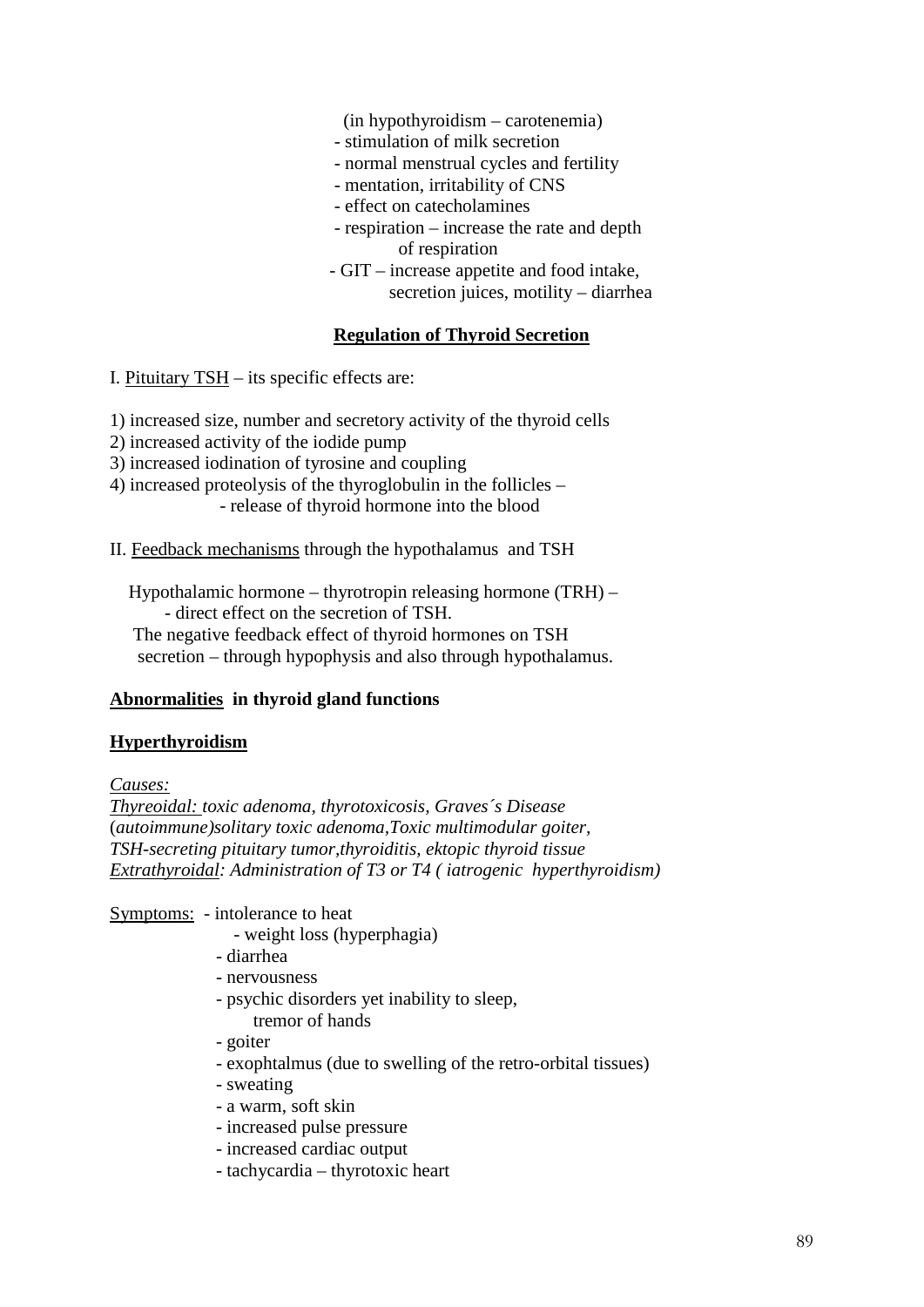#### - drop in SVR (cutaneous vasodilation)

### **Hypothyroidism**

#### *Causes:*

*–*

*Lack of iodine (endemic goiter), idiopathic nontoxic colloid goiter, goitrogenic substances in some foods (thiocyanotes in cabbage, turnips – Brassicacea family vegetables) – progoitrins* 

*- active antithyroid agents, secondary – hypothalamic hypothyroidism, pituitary hypothyroidism ...*

Symptoms:

in infancy and childhood – cretenism – failure of growth

- mental retardation

- protruding tongues

in adults – goiter – endemic (lack of iodine – need 50 mg/day,iodized salt) – due to hyperproduction of TSH

- somnolence

- muscular and mental sluggishness
- bradycardia, decreased CO, blood volume
- increased weight
- constipation
- depressed growth of hair
- frog-like husky voice
- myxedema edematous appearance the body

#### **Hormone of the thyroid parafolllicular C - cells = Calcitonin**

C-cells – 15-20 % of the thyroid gland volume – in the interstitium between the thyroid follicles.

**Calcitonin** – 32 AAs, m.w. 3500

Effects: Calcitonin – decreases blood calcium ion concentration

(in minutes after injection) by two ways:

- a decrease the absorptive activities of the osteoclasts (the immediate effect)
- a prevention of a formation of new osteoclasts (prolonged effect).

Mainly in children. In adult only a weak effect.

Effects – exactly opposite that of parathyroid hormone.

Regulation – increase in plasmatic  $Ca++$  causes an immediate increase in the rate of calcitonin secretion.

Therapeutic application – synthetic, human, salmonic – against osteoporosis.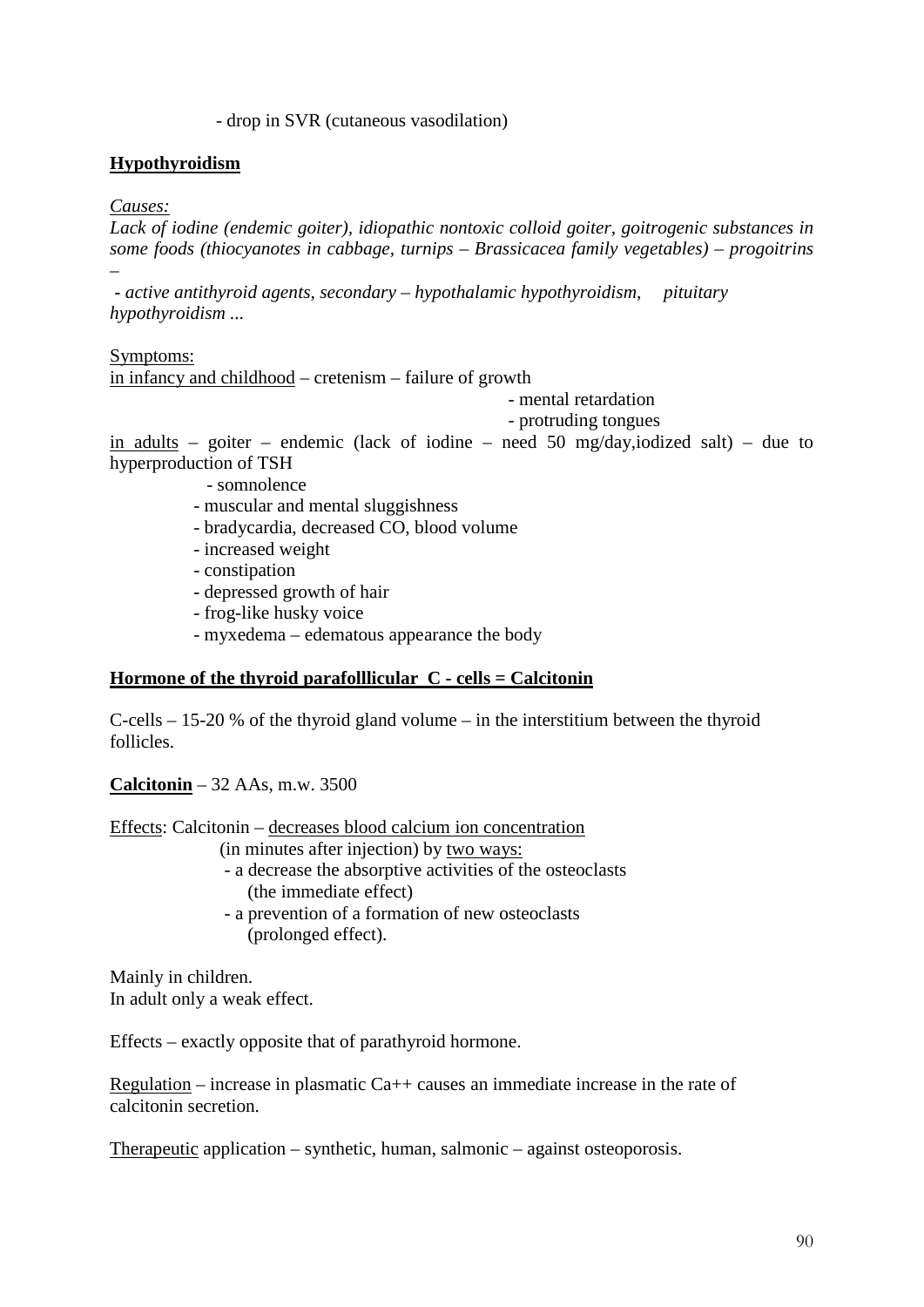# **The Parathyroid Glands**

Morphology – 4 glands – located immediately behind the thyroid gland. Each  $6 \times 3 \times 2$  mm in adults.

Two types of cells: - chief cells – secrete parathyroid hormone - oxyphill cells – unknown function

#### **Parathyroid Hormone (PTH)**

small protein – 84 AAs, m.w. 9500. Activity depends on the first 34 AAs.

The normal plasma level  $= 10-55$  pg/ml. Half-time less than 20 minutes.

#### Effects:

In the bone - osteoklasts – bone destruction – absorption -osteoblasts – bone deposition -osteocytes – stabilization

#### PTH:

 $-$  in the bones: - stimulates osteoklasts – releases Ca++ from the bones = mobilization of the Ca++  $\rightarrow$  the increase to the plasma Ca++.

- in the kidneys: PTH – increases phosphate and decreases calcium excretion in the urine (increases reabsorption  $Ca++$  in the distal tubules).

- in the GIT: PH increases Ca++ absorption from the intestine.

#### Regulation of PTH secretion

1) Decrease in Ca++ concentration in the extracellular fluid causes the increase in PTH secretion. Feedback – opposite effect – increase the  $Ca++$  concentration — decreased activity of the parathyroid glands. E.g. – excess  $Ca++$  or vit. D in the diet.

2) Increased plasma phosphate stimulates PTH secretion. Chemoreceptors – the secretion cells in parathyroid glands.

#### **Abnormalities**

#### *PTH – essential for life.*

Hypoparathyreoidism – after parathyreoidectomy – decrease in  $Ca++$  plasma level – signs of neuromuscular hyperexcitability:

Hypocalcemic tetany: *Chvostek´s sign – contraction of facial muscles elicited by tapping over the facial nerve.*

*Trousseau´s´ sign – a spasm of the hand muscles by occluding the circulation.*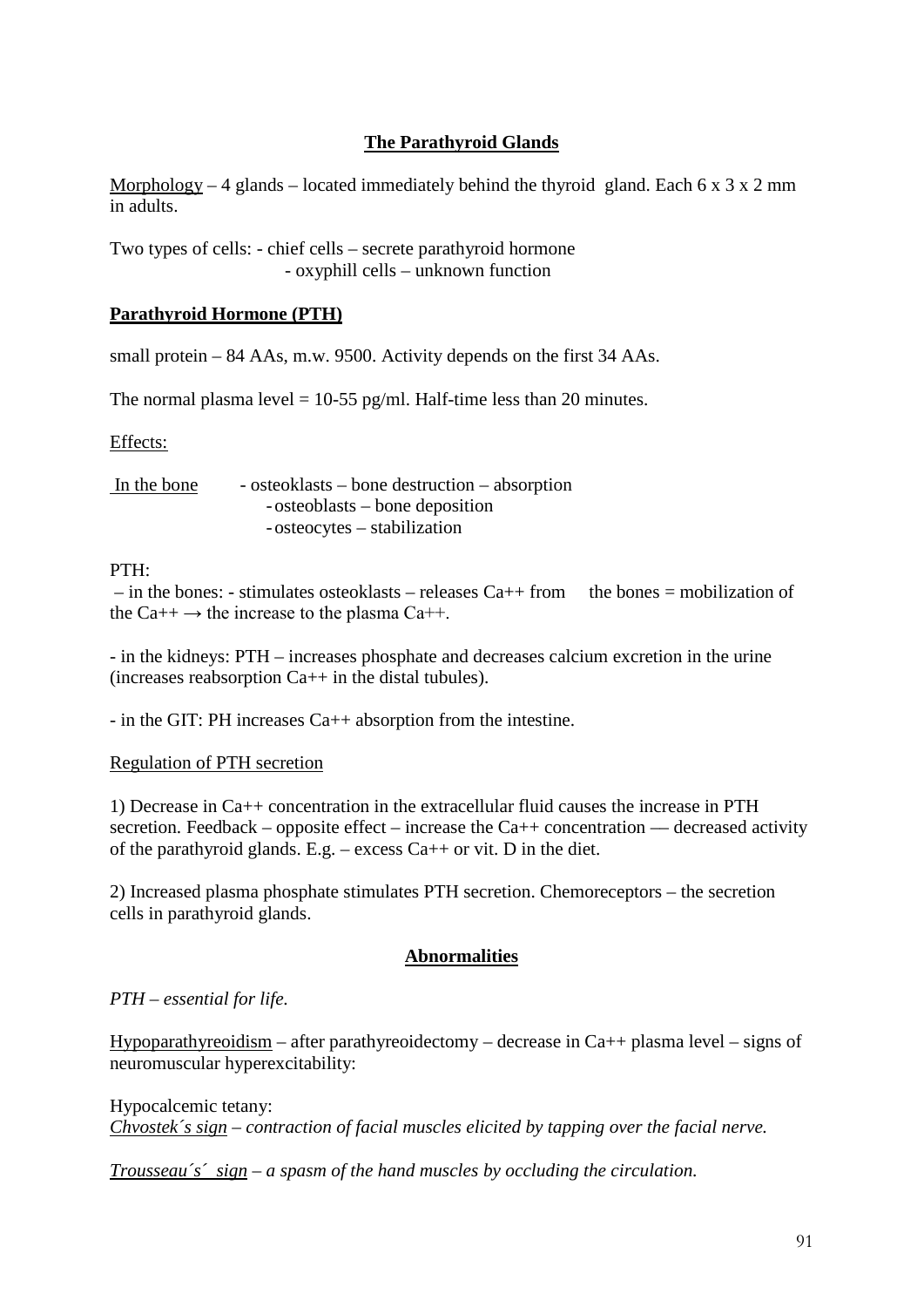Hyperparathyreoidism – Hypercalcemia. Renal stones. *If Ca++ more than 4 mmol/l – a danger of the calcium rigor of the heart.*  Demineralization, osteoporosis, pathological fractures. *M. Recklinghausen.*

# **Calcium Metabolism**

Ca++ - in the human body about 1100 g – 99 % in skeleton

The plasma  $Ca_{++}$  - 2.25 – 2.75 mmol/l – partly bound to protein and partly free – ionized  $Ca++ (1.25 - 1.5$  mmol/l).

Absorption – from the GIT Mobilization and deposition – in the bones Excretion – urine, stool, sweat

Roles of the hormones in the  $Ca++$  homeostasis with action on:  $-$  GIT

- bones

- kidneys

#### Summarization:

1) Calcitonin - inhibition of osteoklasts – hypocalcemic effect - inhibition of the renal resorption of Ca++ - inhibition of GIT activity

- 2) Parathyroid hormone stimulation of osteoklasts hypercalcemic effect - inhibition of the Ca++ renal excretion
	- stimulation of Ca++ resorption in the GIT

3) Hormone – vitamin D

*Vitamin D*

= group of sterols produced by the action of UV light on provitamins.

Vit. D3 (cholecalciferol) is produced in the skin from 7- dehydrocholesterol by sunlight.

It causes formation of a calcium binding protein in the intestinal epithelialcells = prolonged effect on calcium absorption - plays a role in promoting calcium absorption by the formation of a Ca++ - stimulated ATP-ase and by formation of an alkaline phosphatase in the epithelial cells.

Negative feedback control – Ca++ - vit. D.

#### **The Adrenocortical Hormones**

Morphology: Two adrenal glands. Weight (1): 3-7 grams. Size: 4 x 2.5 x 0.5 cm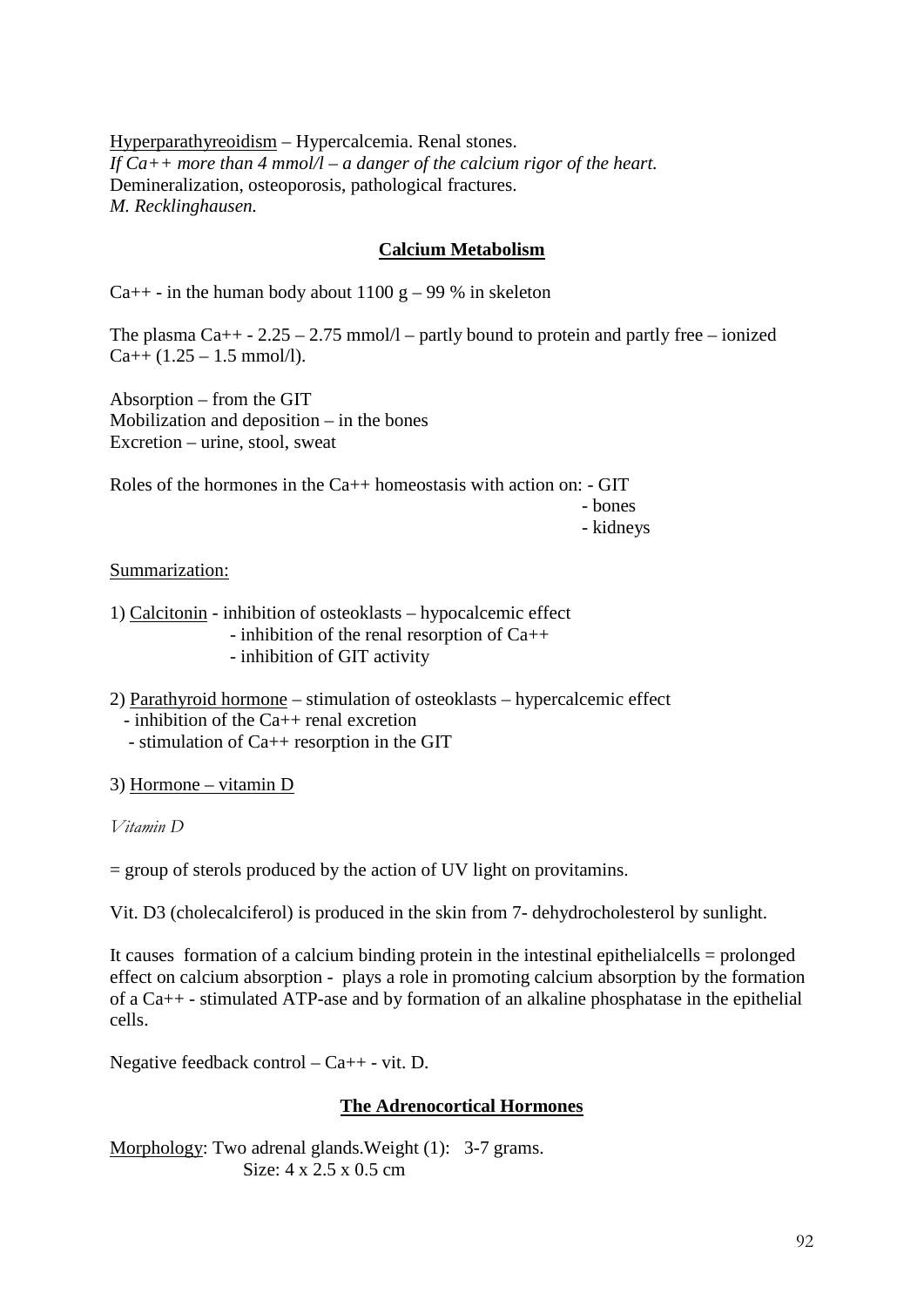Histology: Two parts – two separate organs: - the adrenal medulla

- the adrenal cortex

The adrenal cortex: - Zone glomerulosa: Product: mineralocorticoids

- Zone fasciculata:

Product: glucocorticoids

- Zone reticularis –

Product:androgenic hormones

Hormones - steroids

# **A) Glucocorticoids: Cortisol (hydrocortisone) and cortisterone** *Prednisone (synthetic, 4x as potent as cortisol), Dexamethasone (30 x)*

# **Effects** on:

Carbohydrate Metabolism: 1) Decreased glucose utilization by the cells

- 2) Stimulation of gluconeogenesis (formation of glucose from proteins and other substances). Mobilization of AAs from the extrahepatic tissues.
- $\rightarrow$  Elevated blood glucose concentration (50% and more above normal) - (adrenal diabetes)

# Protein Metabolism

- 1) Reduction in cellular protein stores (except those of the liver) Increased catabolism of protein. Cortisol depresses the formation of RNA in tissues (including lymphoid tissue)
	- 2) Increased blood amino acids and enhanced transport into hepatic cells –– expanded utilization of AAs by liver; increased protein synthesis in the liver including plasma proteins, increased conversion of AAs to glucose (gluconeogenesis)

# Fat Metabolism

1)Mobilization of fatty acids – from adipose tissue. Increased FFA concentration in the plasma. Shift the metabolism from the utilization of glucose to FFA in starvation, stress.

# **Other Effects of Glucocorticoids**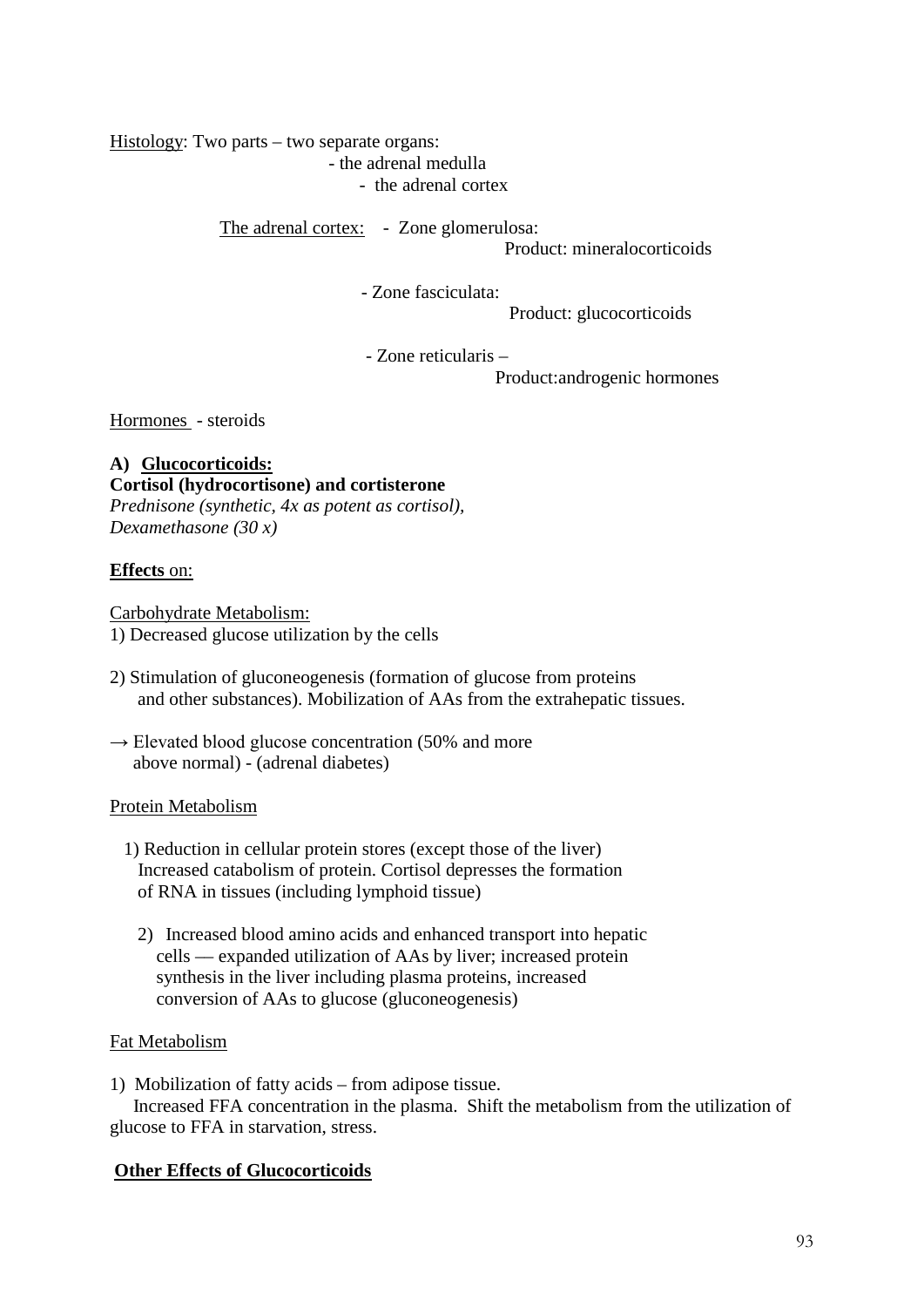1) Antiinflammatory effect - stabilization of the intracellular lysosomal membranes and inhibition of lymphoid tissue.

2) Function in stress

3) Increased SVR, BP.

# **B) Mineralocorticoids** – **aldosterone** (95% of all m. activity)

1) Renal effects: Transport of  $Na^+$ ,  $K^+$  and  $H^+$  through the renal tubular walls.

Aldosterone increases - absorption of  $Na<sup>+</sup>$  (and  $H<sub>2</sub>O$ )  $\overline{\phantom{a}}$  - excretion of  $K^+ (H^+)$ in the distal tubule, collecting tubule and duct.

2) Circulatory effects:

Maintaining of extracellular fluid volume.

In the absence of aldosterone secretion – a decrease in  $E FV -$ - *circulatory shock*

In the hypersecretion of aldosterone – an increase in EFV and CO.

**C) Adrenal androgens and estrogens** (dehydroepiandrosterone,

testosterone...)

 Androgens - masculinizing effects - promoting protein anabolism, growth

Estrogens - converted from androgens in the circulation

 *Source of estrogens in men and postmenopausal women.*

# **Regulation** of adrenal cortex hormones secretion **Glucocorticoids + androgens:**

Hypotalamus: corticotropin – releasing factor ∧ ACTH in hypophysis∧ blood ∧ adrenal cortex. Cortisol – direct negative feedback effects on: 1) hypothalamus 2) anterior pituitary gland

# **Mineralocorticoids**

Stimuli: 1) Increased  $K<sup>+</sup>$  concentration increases secretion 2) Decreased Na<sup>+</sup>  $-$  " $-$  " $-$ 3) Activation of RAA system  $-$  " -4) ACTH

**Abnormalities** of adrenocortical secretion **Hypoadrenalism** – **Addison´s disease**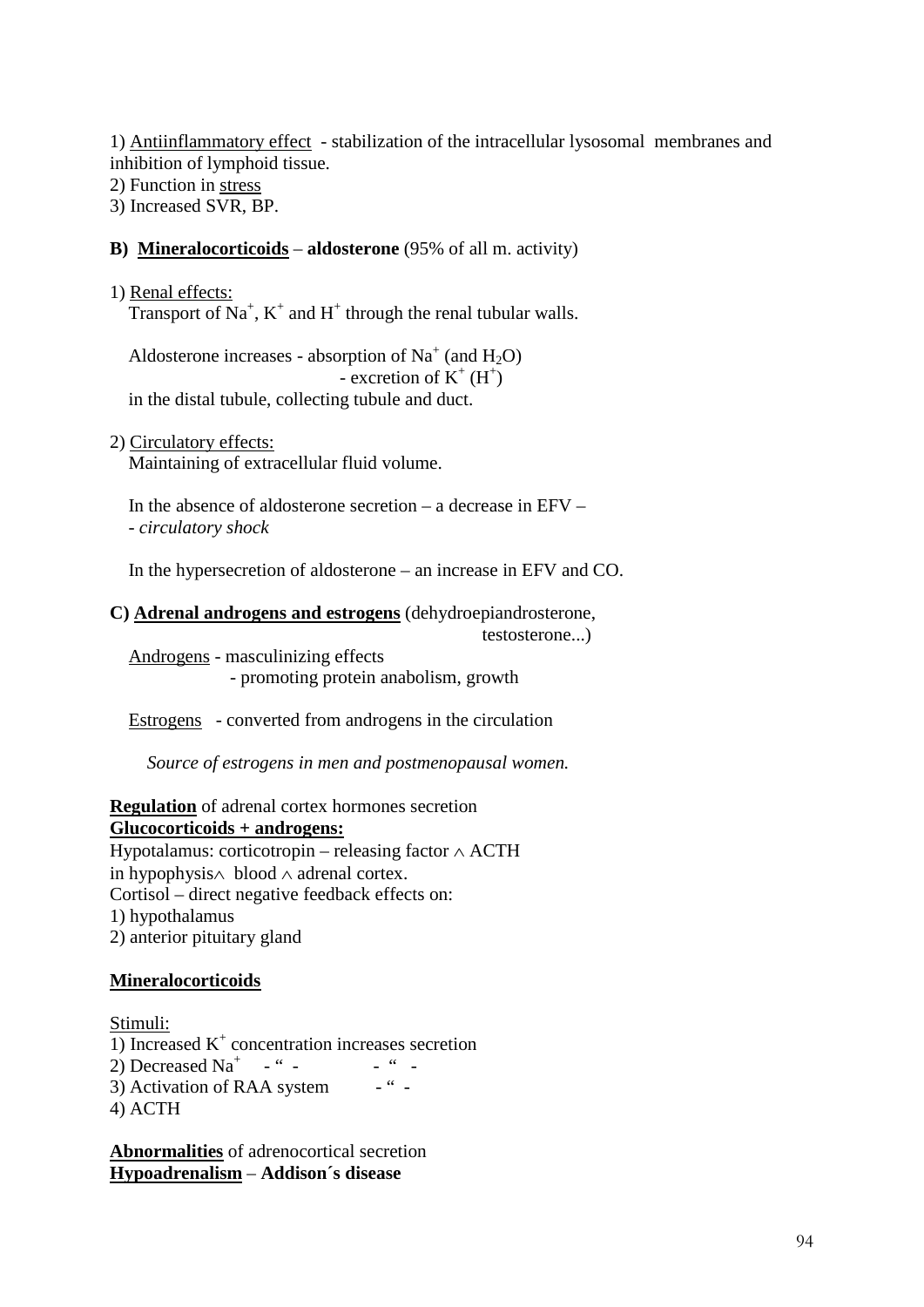(autoimmunity, tuberculosis, cancer, haemorrhage) Signs and symptoms: Hypoglycemia, hypotension, weakness, hyperpigmentation (ACTH) *Substitution th.*

### **Hyperadrenalism**

Hypersecretion of cortisol = **Cushing´s disease** – motilization of fat from lower part of the body, with deposition of fat in the thoracic region, edematou face, hyperglycemia, (androgens – acne, hirsutism), osteoporosis, **supressed immune system – death of infection**

Hypersecretion of  $\underline{\text{aldosterone}} = \text{Conn's syndrome} - \text{depletion of } K^+,$ increase in blood volume, hypertension. Muscular weakness, even paralysis caused by the hypokalemia.

Adrenal virilism – excess growth of facial hair, in women – men´s type of figure, muscles. Hypoplastic uterus – female pseudohermaphroditism. In boys before a puberty – precocious pseudopuberty

#### **STRESS**

H. Selye

**Stress** = complex of reactions to external or internal changes which disturbe normal action of the organism or threat its existence  $=$  stimuli (stressors) which cause increase in ACTH level

Stress: - eustress - positive - distress - negative

#### Stressors:

- 1) Intensive mental activity
- 2) Emotions
- 3) Physical intense heat or cold, noise, vibration
- 4) Chemical inflammation, burn, thirst, hunger
- 5) Exercise, effort
- 6) Immobilzation
- 7) Trauma, surgery
- 8) Infection, diseases

#### **Function of adrenal cortex in stress**

Selye: After stress – enlargement of adrenal cortex, hypertrophy of cortex, involutioin of lymphoid tissue, ulcerations in GIT – from the hyperproduction of adrenocortical hormones.

Almost any type of stress (physical or neurogenic), causes an immediate and marked increase in ACTH and cortisol.

Activation of the axe: Hypothalamus – hypophysis – adrenal glands.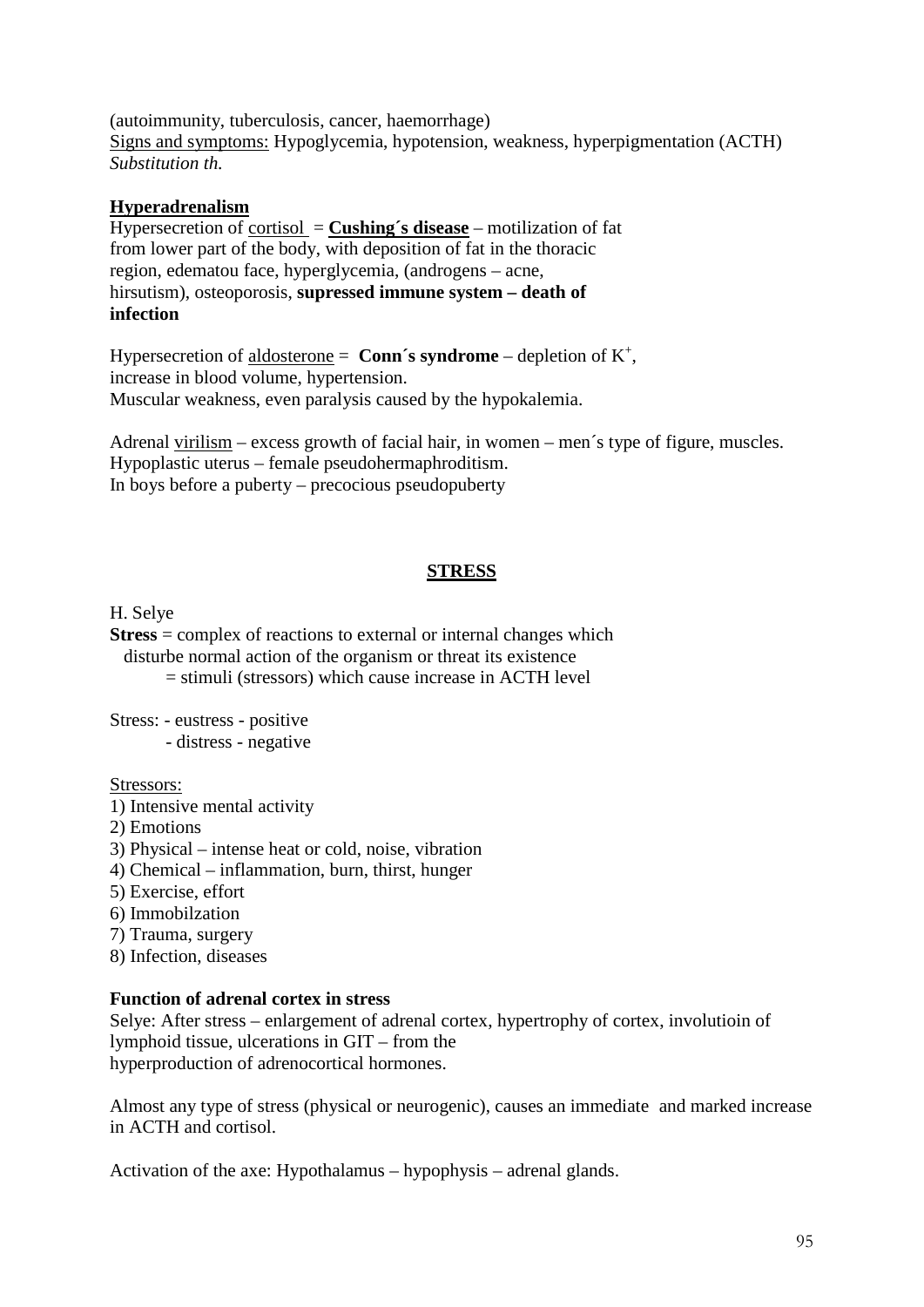Effects: Rapid mobilization of AAs, FFA - energy Maintaining of blood volume and BP.

At the beginning of stress:mobilization of glucose by catecholamines, glucagone

Latter – mobilization of AAs, FFA, by glycocorticoids Lipolysis – glycerol and FAs – main source of energy for muscles and liver in stress Positive inotropic effect Hyperreactivity of vessels Analgetic effect

# **PANCREAS – ENDOCRINE FUNCTION**

Pancreas - exocrine (pancreatic juice) - endocrine

Endocrine – hormones

Cells – producers – in anatomic islets –  $1-2\%$  of the mass of pancreas (1-2 million islets)

Islets composed of A-cells - 25% (glucagon) B-cells 60 - 75% (insulin) D–cells (somatostatin) PP (F) - cells (pancreatic polypeptide)

*Secretion to pancreatic veins – portal vein (higher concentration of insulin in liver 2-10x higher than in the peripheral circulation)*

# **INSULIN**

Peptide m.w. 6000 – 2 chains of AAs - linked by disulfide bridges Connecting peptide  $=$  C-peptide Secretory granules contain insulin, C peptide, zinc (to join 6 insulin molecules into hexamers) Secretion by exocytosis via contraction of microfilaments (myosin+actin) through microtubules and plasma membrane – equimolar amounts of insulin and C-peptide.

Regulation of secretion The most important stimulator of insulin secretion = GLUCOSE (phosphorylated - by glucokinase). Feedback relationship – the lower is glycemia – the lower is insulinemia.

Action of GIT hormones: Stimulatory: GIP, gastrin, secretin, CCK-PZ and glucagon-like polypeptide from intestinal cells  $A As =$ stimulate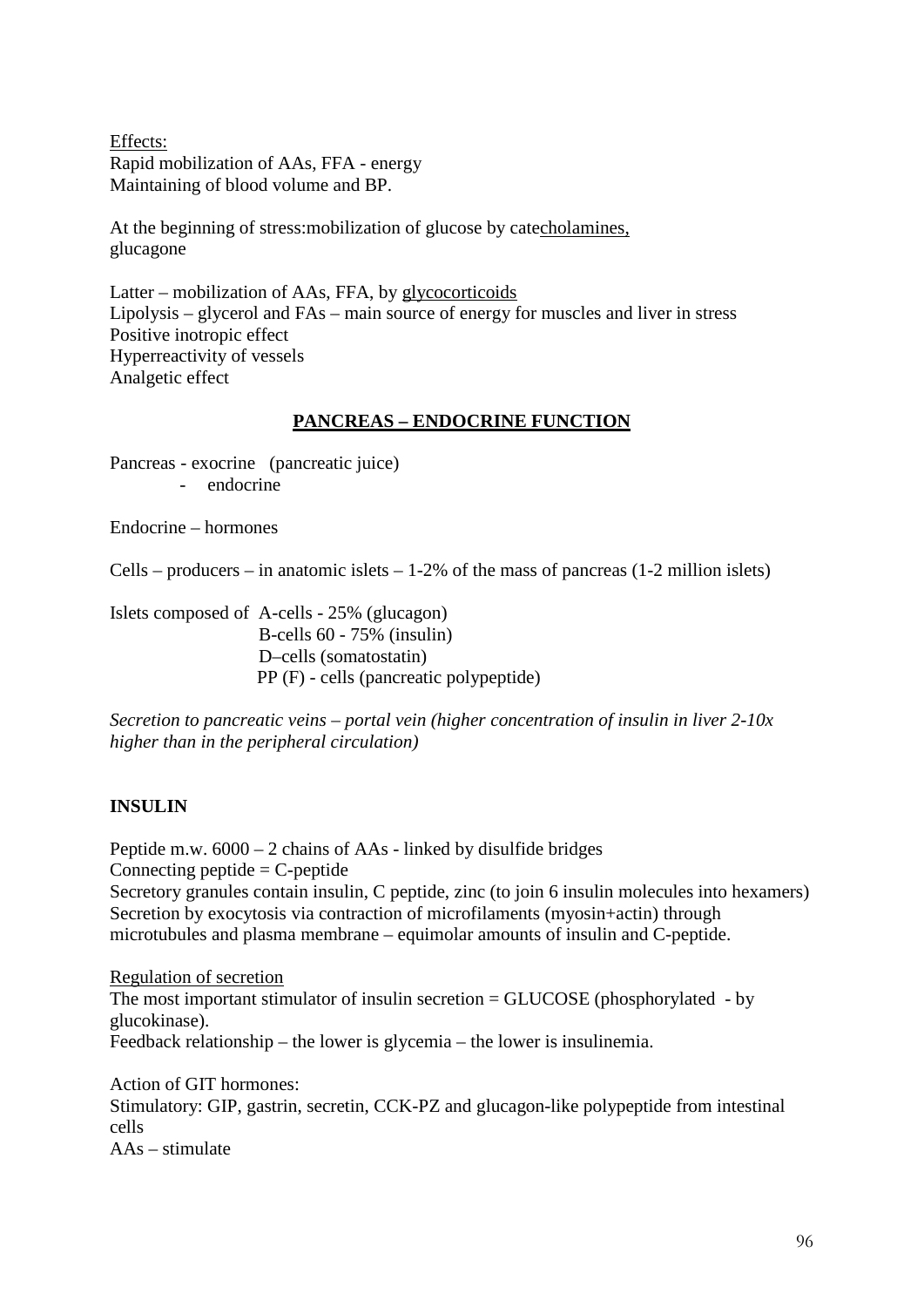# EFFECTS OF INSULIN

Anabolic hormone

The major sites of insulin actions: liver, muscle, adipose tissue Result of insulin action – decreases the plasma concentrations of

- glucose
- free fatty acids
- ketoacids
- essential AAs (leucine, isoleucine, valine)

#### Carbohydrate metabolism

Insulin stimulates:

- the transport of glucose from the plasma, across the cell membrane to cytoplasm for rapid phosphorylation (hypoglycemic effect of insulin)
- glycogen formation from glucose-6-phosphate (muscle, liver)
- glycolysis and oxidation (less)
- production of alpha-glycerol phosphate used to esterify FFA, thus storing them as triglycerides (in adipose tissue)

Effect of insulin – the main hormone enabling metabolism glucose in cells

#### **Fat metabolism**

Insulin

- facilitates transfer of circulating fat into the adipose cell in adipose tissue
- inhibits lipolysis of stored triglyceride FFA releas is suppressed
- stimulates synthesis of cholesterol from acetyl CoA
- stimulates de novo synthesis of FFA

Effect of insulin – an increase the fat content of the liver

#### **Protein metabolism**

Insulin

- stimulates the transport of Aasfrom plasma, across the cell membrane into cytoplasm
- increases overall synthesis of proteins anabolic effects
- anticatabolic effect inhibition of the enzymes of proteolysis

Effect of insulin – important contributor to growth, the tissue regeneration, bone remodelling.

The key metabolic role of insulin means that its absence causes distortion of homeostasis. Plasma levels of glucose, FFA and ketoacids rise to extreme heights. Plasma pH and bicarbonate fall.Extreme loss of adipose mass and lean body mass occurs.

#### Insulin deficiency – diabetes mellitus

*Insulin excess – hypoglycemia – convulsion, coma.*  Without insulin replacement – death.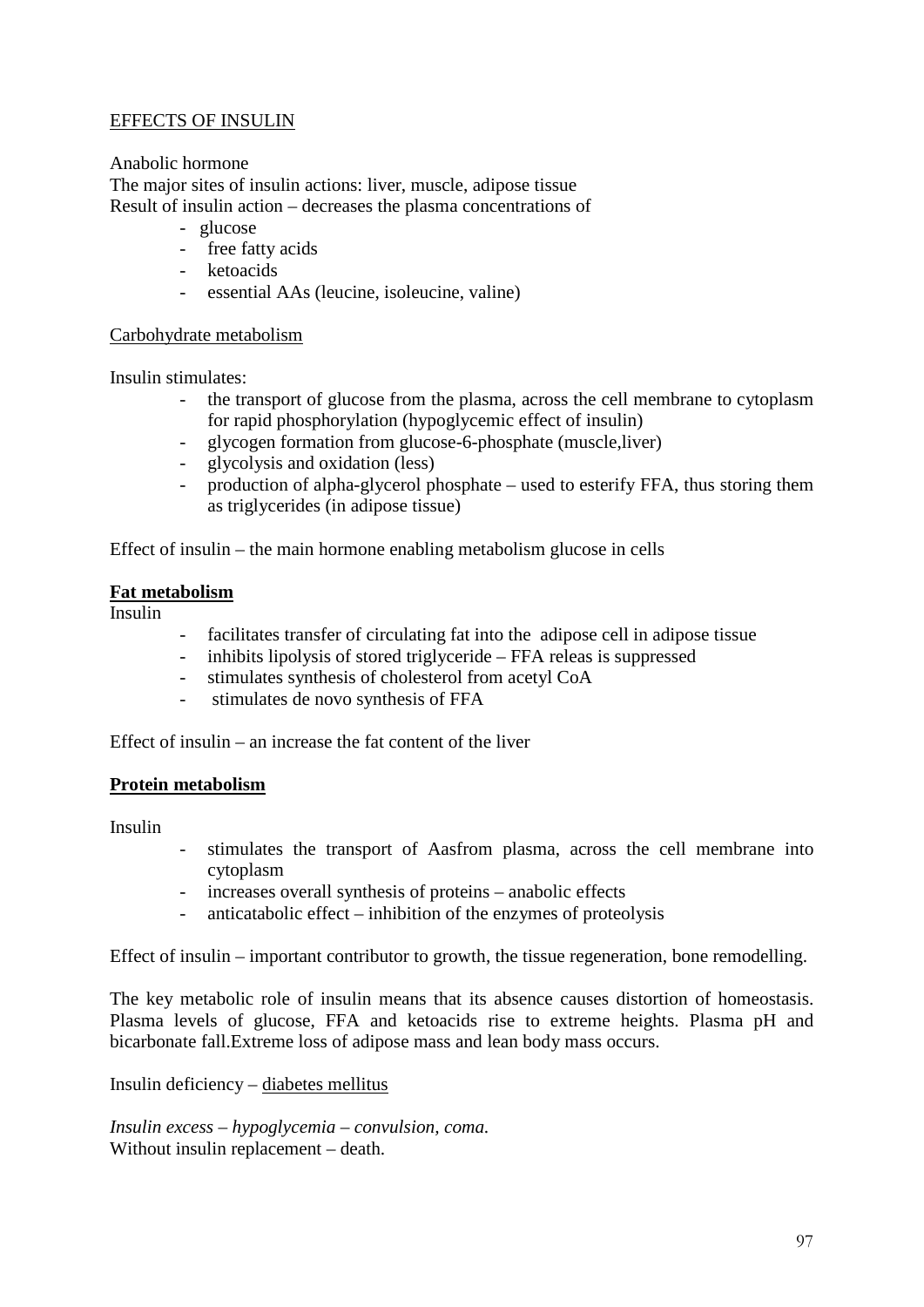Insulin substitution – beef, pork, human insulin (recombinant technology). Application – subcutaneous way – intensified therapy – simulated physiological secretion. Insulin pumps.

# **GLUCAGON**

Important regulator of intrahepatic glucose and FFA metabolism Catabolic hormone A-cells - single chain peptide m.w. 3500 Preproglucagon – proglucagon – glucagon

#### Regulation of secretion

In contrast to insulin – glucagon synthesis is inhibited by high glycemia and stimulated by low glucose level (2-4-fold increase – from basal level of about 100 pg/ml).

Insulin directly inhibits glucagon secretion – paracrine action of islets The major energy substrate (FFA) also suppresses glucagon release A protein meal and AAs – substrates for glucose production stimulate glucagone secretion. Prolonged fasting and exercise, stressful condition etc. – requiring glucose mobilization – increase glucagon secretion – through sympathetic (alpha receptors) nervous system.

Glucagon is extracted by the liver – short half-life. As with insulin, glucagon is dewgraded in the kidney and liver

Effects of glucagon

Opposite to those of insulin: Glucagon promotes mobilization of fuels – mainly of glucose Hyperglycemic effect Profound glycogenolytic effect – activation of glycogen phosphorylase and inhibition of glycogen synthase Stimulation of gluconeogenesis Glucagon actions on adipose tissue or musles – non significant

Glucagon deficiency - hypoglycemia Glucagon excess – makes diabetes worse

INSULIN/GLUCAGON RATIO The usual molar ratio in plasma  $\text{ } I/G = 2.0$ 

In circumstances that require mobilization and utilization of substrates  $-1/G = 0.5$  and less (in fasting, prolonged exercise) due to a decrease in I and increase in G.

Conversely, in circumstances in which substrate storege is advantageous – after a carbohydrate meal  $-$  I/G rises to 10 and more (I)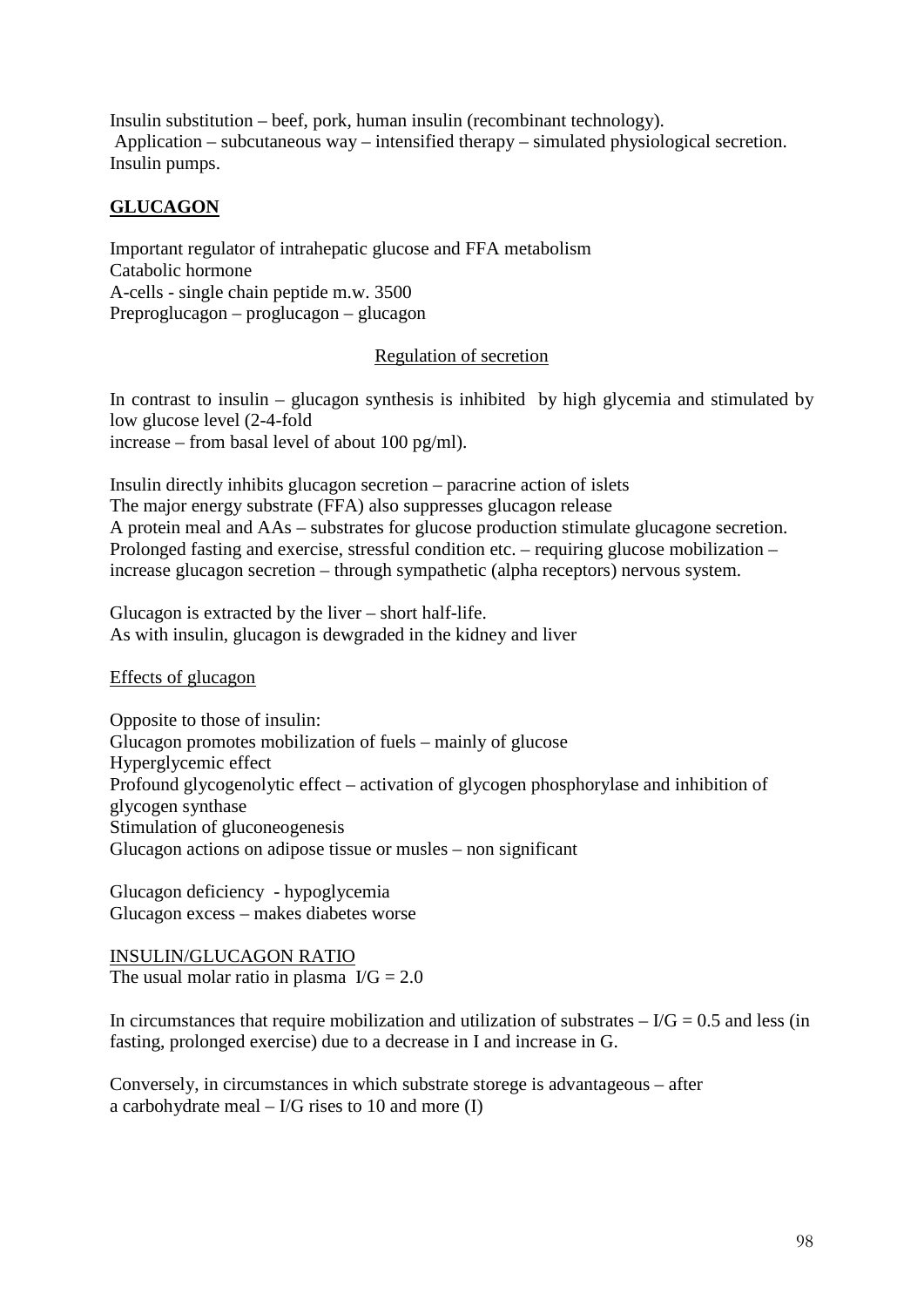### **SOMATOSTATIN**

Neuropeptide (hypothalamus) D-cells - preprohormone – 2 somatostatin peptides 28 and 14 AAs.

Regulation of secretion Stimulated by G, AAs, FFA, glucagone, CCK-PZ, VIP, mixed mealk. Inhibited by insulin.

Effects of pancreatic somatostatin

A decrease the rate of digestion and absorption of nutrients from GIT and utilization: Inhibition of GIT motility, secretion of juices and GIT hormones (gastrin, secretin)

Inhibition of the absorption of glucose and triglycerides across the intestinal mucosa. Inhibition of insulin and glucagon secretion

Feedback regulation – entrance of food into GIT stimulates the release of the GIT hormones and actions – somatostatin – prevent rapid nutrient overload

Pancreatic somatostatin excess – hyperglycemia and other manifestations of diabetes.

#### **THE GONADS**

#### **The male reproductive system**

Morphology:

Testes – pair organ. 1 testis volume =  $20-30$  ml, weight 10-16 g Scrotum – temperature about 32 ˚C. Regulation of T by contraction / relaxations of m. cremaster.

Histology:

- interstitial cells of Leydig (5% of V, 450 millions)
- Sertoli cells
- seminiferous tubules

#### **Hormones of the testes**

The principal hormone - testosterone – steroid - dihydrotestosterone (DHT)

Producer: Leydig cells

Synthesis: from cholesterol (adrenal cortex 5%, testes 95%)

Secretion: 7 mg/day in normal adult males in pulses

Diurnal rhythm – highest concentration between  $4 - 8$  a.m.

Transport - free form  $-2\%$  (in puberty more)

 - binding form – SHBG (sex hormone binding globulin) Degradation – liver Elimination – kidneys – urine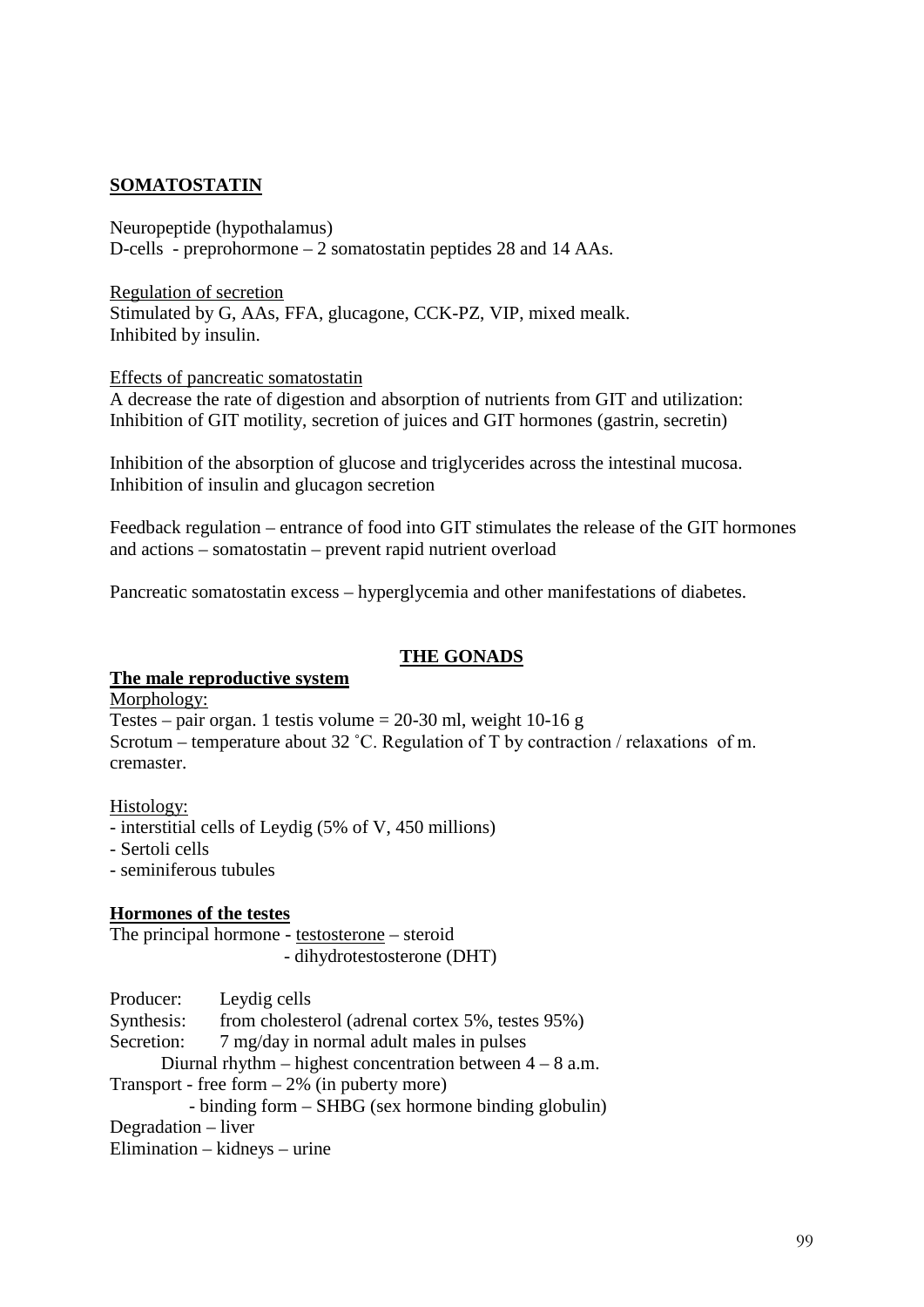# **Regulation:**

Hypothalamus (GnRH)  $\land$  hypophysis (LH – ICSH)  $\land$  testes

#### **Effects of the testosterone:**

Fetal period – responsible for development of the male type of gonads Childhood - behaviour – more agressive play in boys Puberty – growth and development of the primary and secondary sex characteristics: - gonads - anabolic effects, hair growth (beard, pubic and axillar hair, enlargement of the larynx – voice becomes deeper, sebaceous thick secretion – acne) Adulthood - maintaining of the sex characteristics - stimulation of the erythropoeisis - directly and indirectly through erythropoetin - anabolic effects

- behaviour

#### **Another hormones of testes**

Sertoli cells – producers of: inhibins – (alpha ...) effects: inhibition f the FSH

actins – stimulation of the FSH

#### **Abnormalities of testicular function**

#### **Male hypogonadism in**

- embryonic period malformation of the gonads
- praepubertal eunuchoidism –
- epiphyses remain open tal stature, undeveloped musculature, voice high-pitched, pubic and axillary hair - normal (adrenal cortex androgens)
- postpubertal regression of the sex characteristics
	- sterility
	- voice remains deep
	- loss, or declination of libido
	- ability to copulate persists longer

#### **Male hypergonadism in**

- praepubertal pubertas praecox (precocious puberty)
- postpubertal rare androgen secreting tumors Leydig cells

tumors

#### **Endocrine functions of the ovary**

Hormones of the ovary - steroids - non-steroids

Steroid hormones: - estrogens – secreted in follicular and luteal phase - progesterone – in luteal phase

Non-steroid hormones: - inhibins – inhibition of the FSH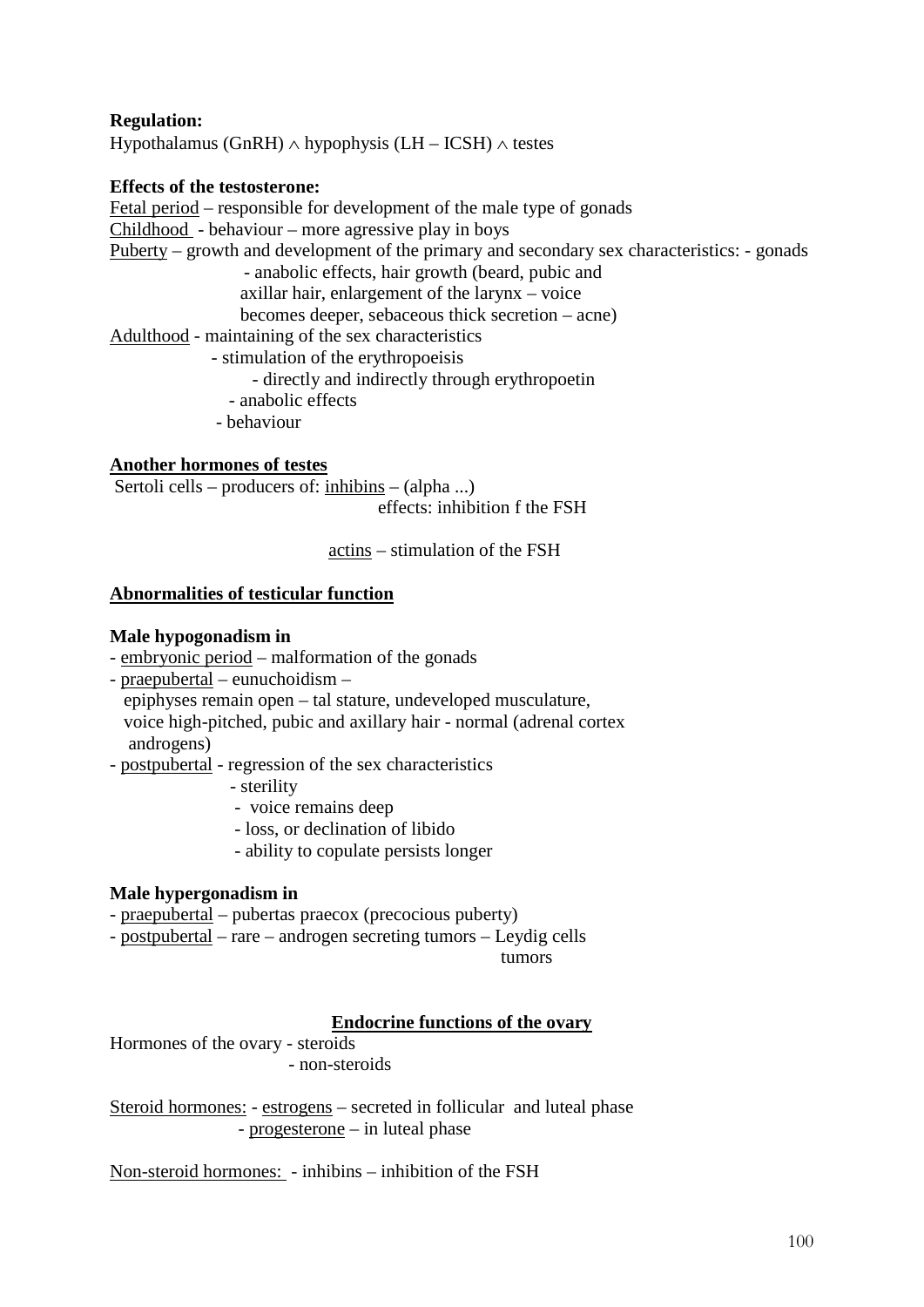- activins – activation - " -- relaxin

Transport - estrogens – 2% free form, 38% SHBG, 60% albumin - progesterone – 2% free form, 18% CBG, 80% albumin Degradation – liver Elimination – kidneys (urine), liver (bile)

#### **Regulation**

Hypothalamus (GnRH)  $\land$  hypophysis (FSH – estrogens, LH – progesterone)  $\land$  ovary Ovarian hormones – effects

Estrogens - growth and maintaining of the primary and secondary sex

characteristics

- metabolism of  $Ca^{++}$  – antagonistic effect to PTH

- responsibility for prolipherative phase
- sexual behaviour libido (with testosterone)

Progesterone - responsibility for secretory phase

- growth and differentiation of the mammary glands
- rise in body temperature
- natriuretic effect (antagonistic to aldosterone)

# **The ovarian cycle**

*Cyclic changes in ovary for ovulation*

In the ovary at puberty 300 000 ova – in the course of a reproductive life only about  $300 -$ 500 will maturate.

**Phases:** 1) Follicular phase – formation of an ovum – growth of the follicles – production of estrogens

> 2) 14th day – distended dominant follicle ruptures – ovum is extended – ovulation

 3) Luteal phase – production of the estrogens and progesterone by corpus luteum.

*Corpus luteum - corpus luteum graviditatis - corpus albicans*

# **The menstrual cycle**

*Cyclic changes of the uterine mucosa*

- In follicular phase – maturation of the follicles – estrogens – increase in the endometrium thickness – proliferative phase

- After ovulation – in <u>luteal phase</u> – under the influence of estrogens and progesterone – uterine glands begin to secrete fluid – secretory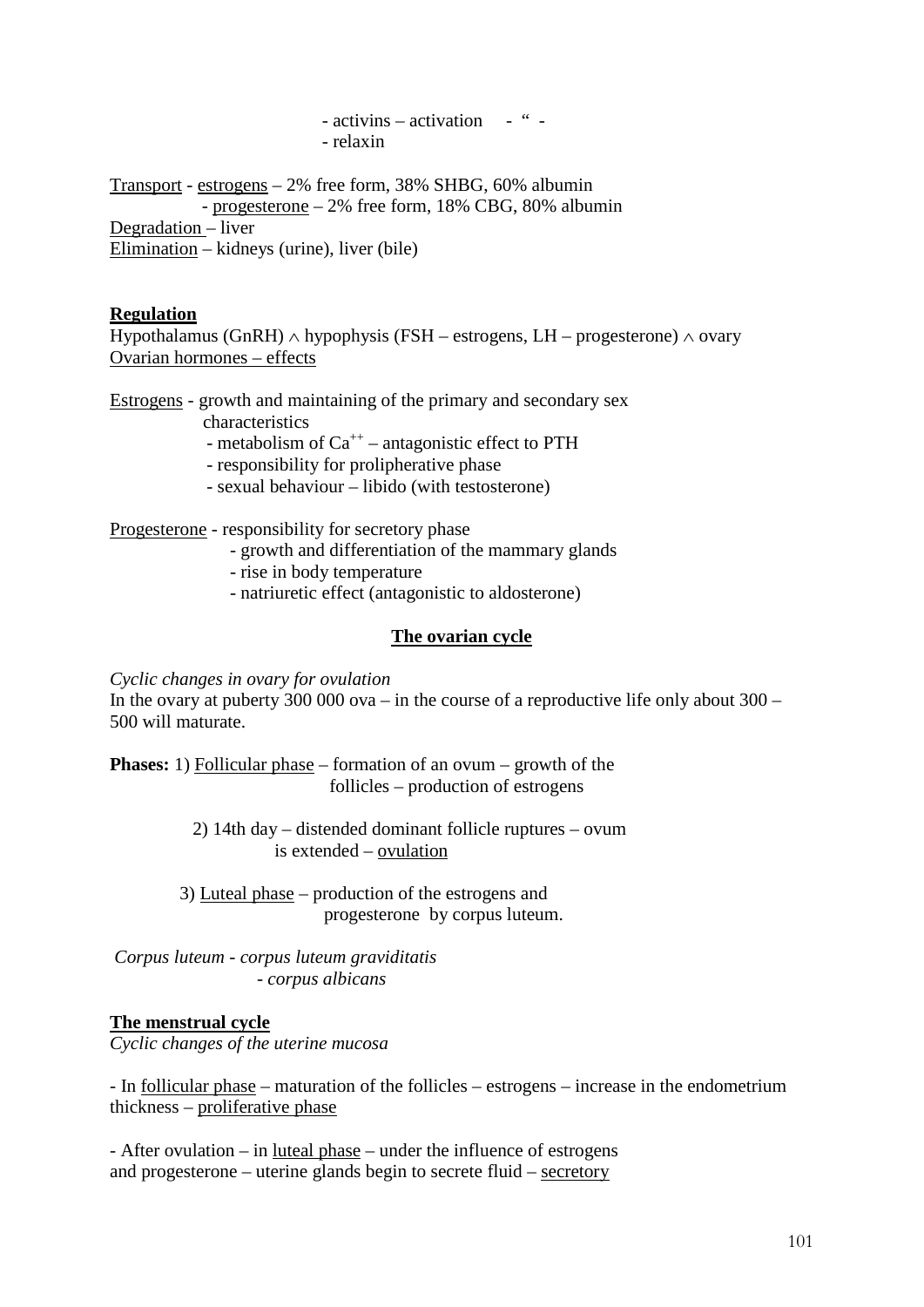phase

- Regression of the corpus luteum – decrease of the progesterone secretion and local ischemia by  $PGF_{2alpha}$  – endometrial necrosis – bleeding - menstruation.

Loss of  $50 - 80$  ml – art. blood (75%), venous (25%).

### **Abnormalities of the endocrine ovarian functions**

#### **Fermale hypogonadism in**

- childhood – sex characteristics undeveloped - late puberty – pubertas tarda - sexual infantilism

- adulthood - amenorrhea – absence of the menstruation - regression of the female sex characteristics

- osteoporosis

#### **Female hypergonadism in**

- childhood – pubertas praecox

- adulthood – abnormalities in cycle, amenorrhea, menorrhagia,

metrorrhagia.

# **PINEAL HORMONE – MELATONIN**

The pineal – epiphysis – between  $3<sup>rd</sup>$  ventricle – cerebellum Neuroglia, parenchymal cells, highly fenestrated capillaries Inervation: cervical ggl. superior, sympathetic nerves – beta receptors Product – hormone: **Melatonin** Biosynthesis: Tryptophan – serotonin – melatonin

*Lynch et al. (1975): melatonin is secreted in humans at night (dark) in 10-40 times higher amounts than at mid – day.*

Exposition to a permanent light – suppression of the melatonin production Activation of the synthesis during the dark period – night

**Light information** (dark/light)→ retina → tr.retinohypothalamicus →

hypothalamus  $\rightarrow$  thoracic spinal cord  $\rightarrow$  sympathetic nerves  $\rightarrow$  cervical ggl. superior  $\rightarrow$ postggl. sympathetic neurons  $\rightarrow$  pineal  $\rightarrow$  beta - adrenergic receptors  $\rightarrow$  cAMP  $\rightarrow$  Nacetyltranferase activity → **melatonin** (from serotonin)

Diurnal rhythm – night – stimulation of the synthesis and secretion

- daylight hours - inhibition

# **Effects**

Amphibian – contraction of melanophores – melanin pigments – it lightens the skin (e.g. in tadpoles) Mammals and humans *Synchronization of circadian rhytmicity:*

- inducing effect on sleep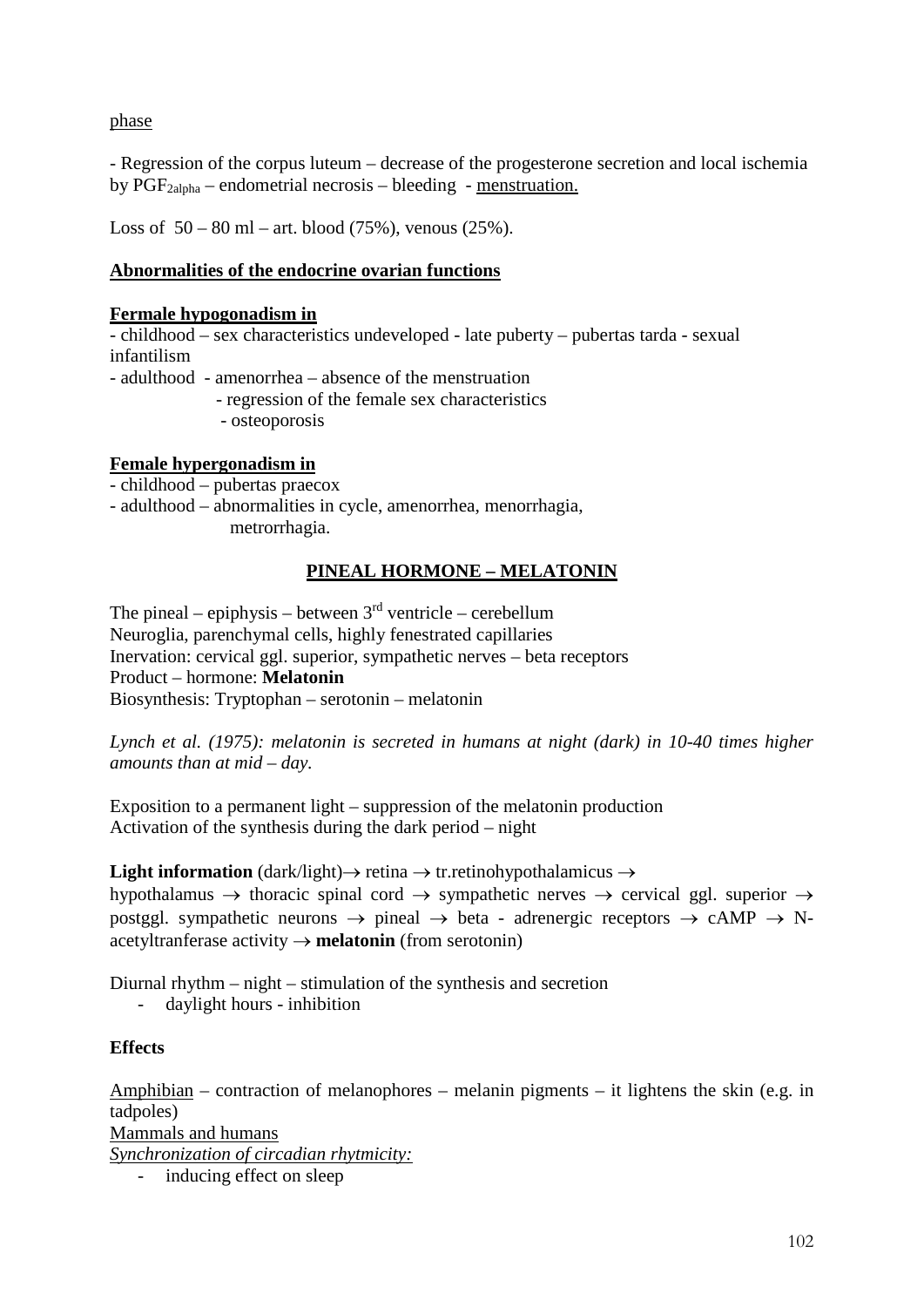- induction of seasonal responses to changes in day length
- cyclic fluctuations of the awake/sleep states

#### Effects on reproducibility – gonads:

Inhibition / facilitation

Seasonal breeding animals - responding differently to the changes in day-length.

In rats/hamsters etc. – with a short duration of gravidity – activation of gonads in the spring In animals with longer gravidity – (e.g. a doe – hind/ deer) – activation gonads in the automn (shortening of the day-lights hours).

Effects on immune processes – immunomodulatory role:

- Stimulatory effect on the processes and lymphoid cells, thymus, spleen
- Antioxidative effect scavenger of some reactive forms of oxygene. The most effective lipophilic antioxidant.
- Oncostatic effect

# Therapeutical use - treatment of:

- jet lag syndrome circadian clock hypothalamus superchiasmatic ncl. Jet lag from moving to a different time zone (W-E – shortens, E-W – lengthens day. The coordination of the biological clock – melatonin
- sleep-disorders sleep promoting effect
- some types of depression seasonal affective disorder
- imunomodulans/prevention. (Trials treatment of malignancies and AIDS).

# **NATRIURETIC PEPTIDES**

1956 - granular cells in atria

1981 – de Bold (Canada) extract from the atria (rats) – an increase of natriuresis and diuresis  $(30 x)$  – atrial natriuretic peptide ANP

Atriocytes  $\rightarrow$  pre-pro-hormone ANP (149-153 AA)  $\rightarrow$  $\rightarrow$  pro ANP (126 AA)  $\rightarrow$  ANP (28 AA)

Half-time: 1-5 min Rapid distribution and action Elimination – endopeptidases – splitting

Stimulus: Distension of the atria – the right (klinostasis, volume -expansion – hypervolemia, failure of the right ventricle...)

Physiological effects of the ANP:

# **Regulation of the intravascular volume and of natremia**

- Increase of natriuresis and diuresis through an increase in perfusion and glomerular filtration
- Inhibition of the natrium reabsorption in collecting ducts
- Decrease in blood pressure through:
	- diminishing of the blood volume and cardiac output
	- vasodilation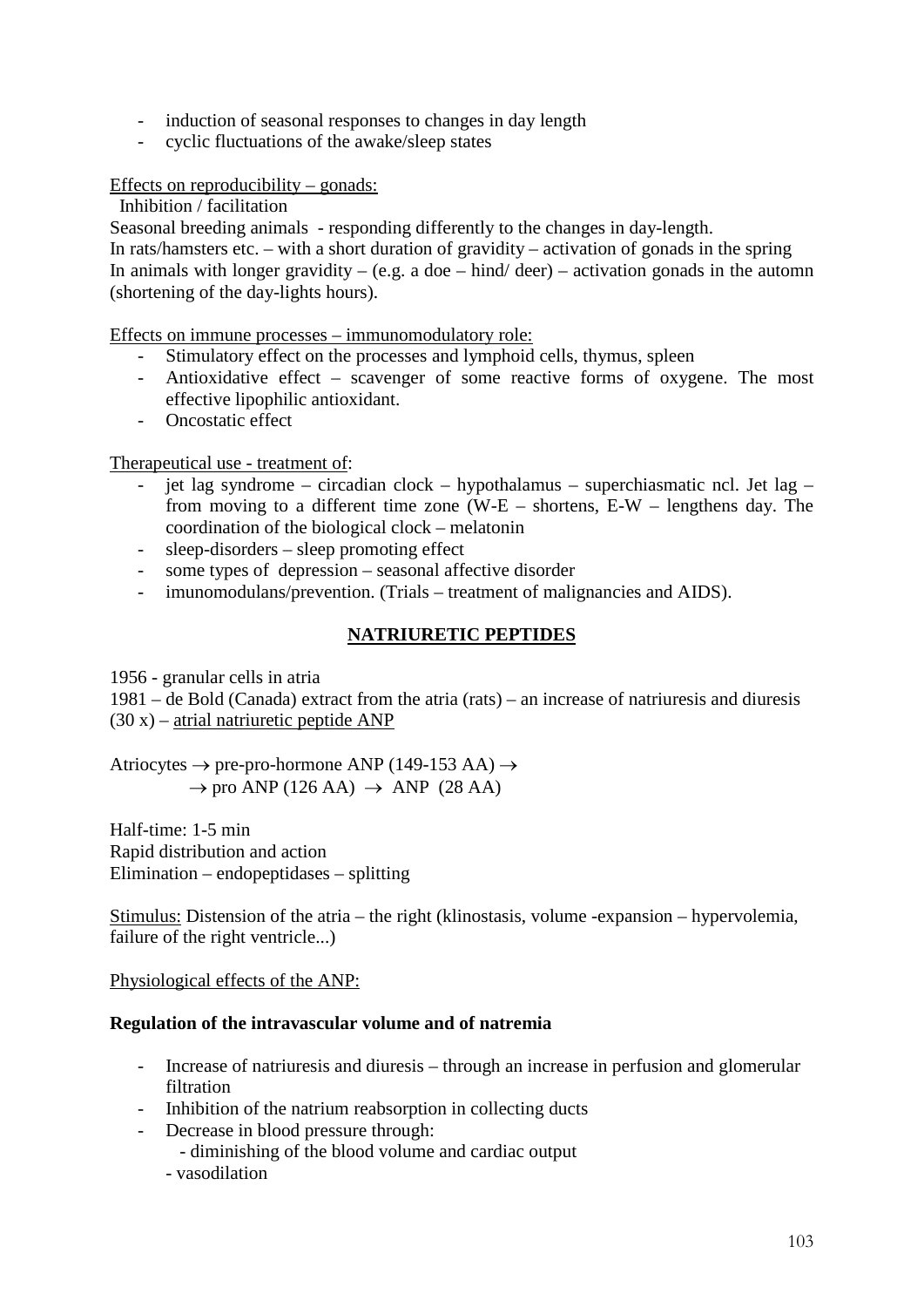- inhibition of secretion: aldosterone, vasopressin,
	- catecholamines
- Enhancement of capillary permeability peripheral edema

Neurotransmitter in CNS – in the nuclei for regulation of blood pressure and volume

Clinical aspects:

Hypertension – expected a decrease in ANP concentration – results of the studies: opposite findings – in hypertonics ussually hypersecretion of the ANP – compensatory changes

Congenital heart failure – increase in ANP level – indicator of the severity

# **Another natriuretic peptides:**

# **Natriuretic peptide type B = BNP**

Secretion in cardiomyocytes of the ventricles

Stimulus – pressure in the ventricle wall (hypertrophy of the left ventricle)

Half-time 20 min

Effects: Natriuresis, diuresis, vasodilation, inhibition of renin and aldosterone secretion

 $BNP =$  indicator of  $\cdot$ 

- the ventricles failure correlation with ejection fraction of the LV
- LV hypertrophy

# **Natriuretic peptide C = CNP**

Synthesis in the brain (cerebrospinal fluid) and in endothel

Autokrine/parakrine regulation in the brain/vessels

Inhibition of the smooth musculature of vessels – protective effect against hypertrophy (in hypertension)

# **Therapeutic application of the natriuretic peptides:**

Indications: hypervolemic overloading of the heart, pulmonary edema, hypertension... Apllication: isolated ANP and/or apllication of an inhibitor of the endopetidases

Effects: natriuresis, diuresis, vasodilation, a decrease of aldosterone level ....

# **PREGNANCY**

Fertilization – of the ovum – in the uterine tube **Physiological functions of pregnant woman:**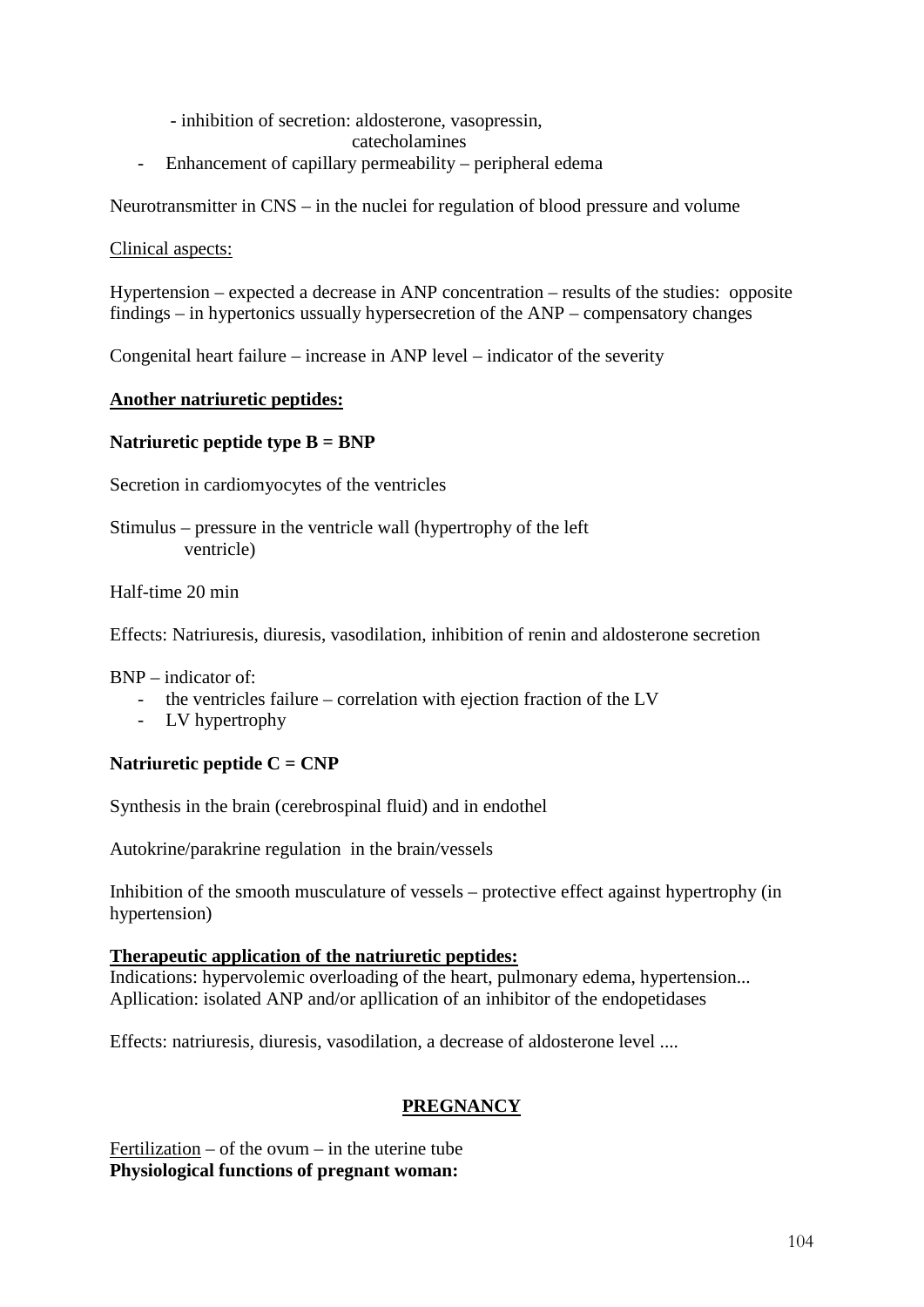Endocrine changes: Corpus luteum graviditatis – estrogens, progesterone, relaxin Decline in function after 2 months of pregnancy

**Placenta:** – human chorionic gonadotropin (hCG) - luteinizing and luteotropic activity

> *Indicator of pregnancy - in blood (RIA) – 6th day - in urine – after 14 days*

 - human chorionic somatomammotropin (hCS) – maternal growth hormone - positive N<sub>2</sub> balance, retention of  $Ca^{2+}$ 

- relaxin – relaxation of pelvic ligaments

- beta – endorphins – unknown function (a change of behavior)

- prorenin

 - inhibin, placentar GnRH – paracrine regulation of placentar hormonal activity

# **PHYSIOLOGICAL FUNCTIONS IN PREGNANT WOMAN**

*TBW – increase by 4-6 l (mainly in ECF compartment)*

#### BLOOD

Blood volume: a rise from 4 up to 5.5 l Plasma volume – an increase up by 1.2 l. Maximum in  $34<sup>th</sup>$  gest. week Plasma proteins – a decrease (from 70 to 60 g/l) – in particular albumins. Fibrinogen concentration rises.

Erythrocytes and haemoglobin concentration – a decrease Htk – a decrease (from  $0.44$  to  $0.33$ ) Viscocity – a decrease from 4.6 to 3.8 Leukocytes – leukocytosis – neutrophilia Thrombocytosis ESR – FW acceleration (fibrinogen, less ery) Coagulation ability – an increase

#### CARDIOVASCULAR SYSTEM

#### Heart

- $HR + by 15/min$
- SV from 80 to 95 ml
- CO from  $4.5$  to 6  $1/\text{min}$

Blood pressure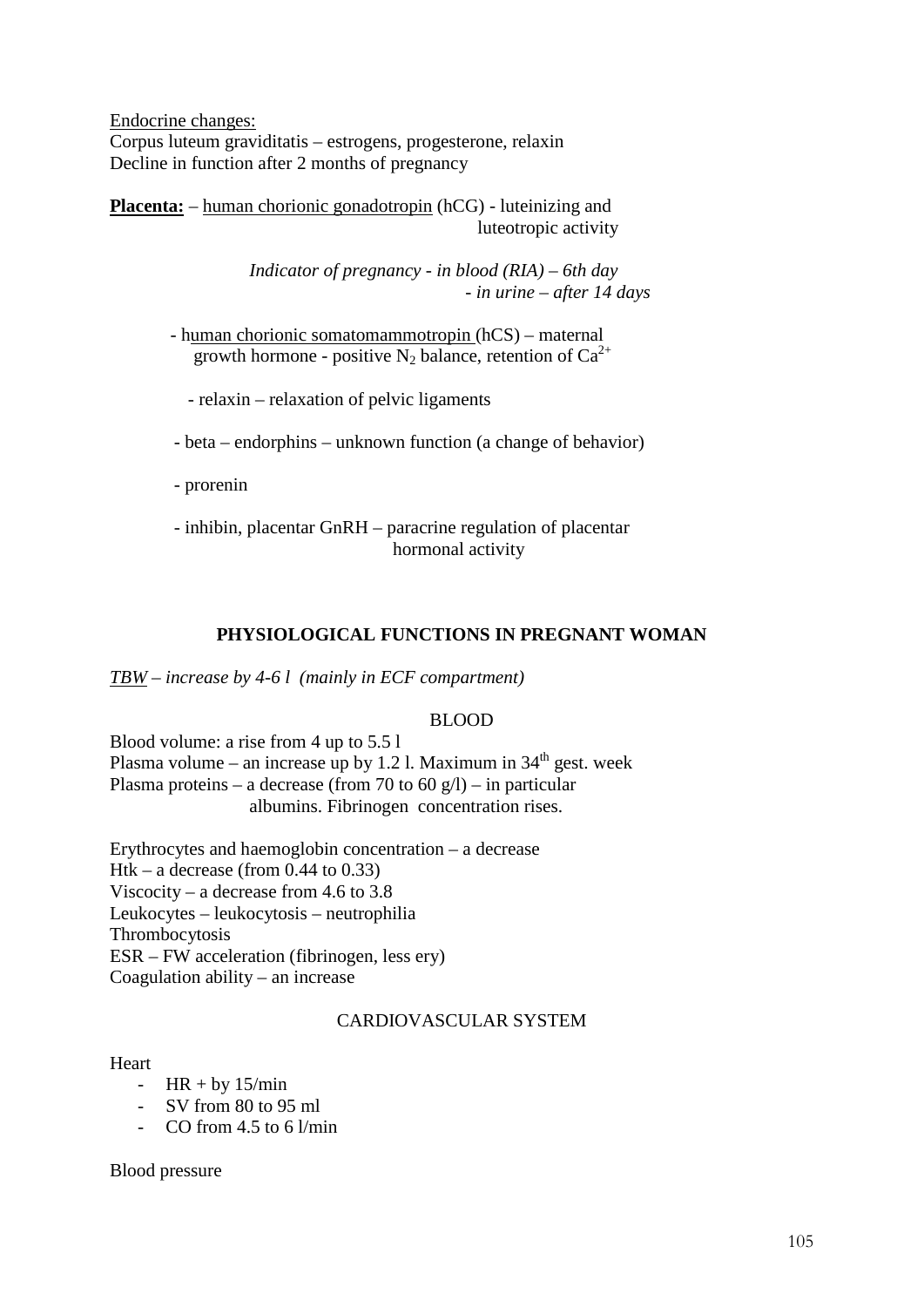- arterial BP syst. slight increase
- arterial BP diast. in pregnancy lower
- venous depending on location in upper part unchanged, in lower parts increased

Blood flow – rise through kidneys, liver, skin

# RESPIRATORY SYSTEM

Volumes and capacities

- rise in  $V_T$  by 40%
- decrease in VC and FRC (by 20-30%)

Ventilation – increase from 7 to 8 l/min Increase in oxygen consumption Hypokapnia

# RENAL PHYSIOLOGY

Renal blood flow, filtration fraction, glomerular filtration - rise Increased diuresis

# GASTROINTESTINAL TRACT

Increase in food intake

Slowing of GIT motility, peristalsis (mainly gastric), obstipation, a decrease of the digestive juices secretion

# **Parturition - labor**

**Duration of pregnancy** – 40  $\pm$  2 lunar weeks (270  $\pm$  14 days from fertilization) **During pregnancy** – increasing in number of oxytocin receptors in the myometrium and the decidua (influence of estrogens and distension of uterus) **In early labor** – uterus starts to react yet to normal concentration of oxytocin Dilation of the cervix, mechanical stimulation by fetus – increase in oxytocin secretion. Role of prostaglandins – evidence – prolongation of parturition after PG inhibitors. Role of spinal reflexes and voluntary contractions of abdominal muscles.

#### **PHYSIOLOGICAL FUNCTIONS IN NEWBORNS AND CHILDREN**

**Total body water** (TBW) – increase – mainly ECF

#### **Blood**

Blood volume – increase Plasma - relative hypervolemia - plasma proteins – decrease – from 60-70 g/l, mainly albumin. Rise in fibrinogen level.

Red blood cells count - in newborns up 7.7 x 1012/l - in suckling – lowest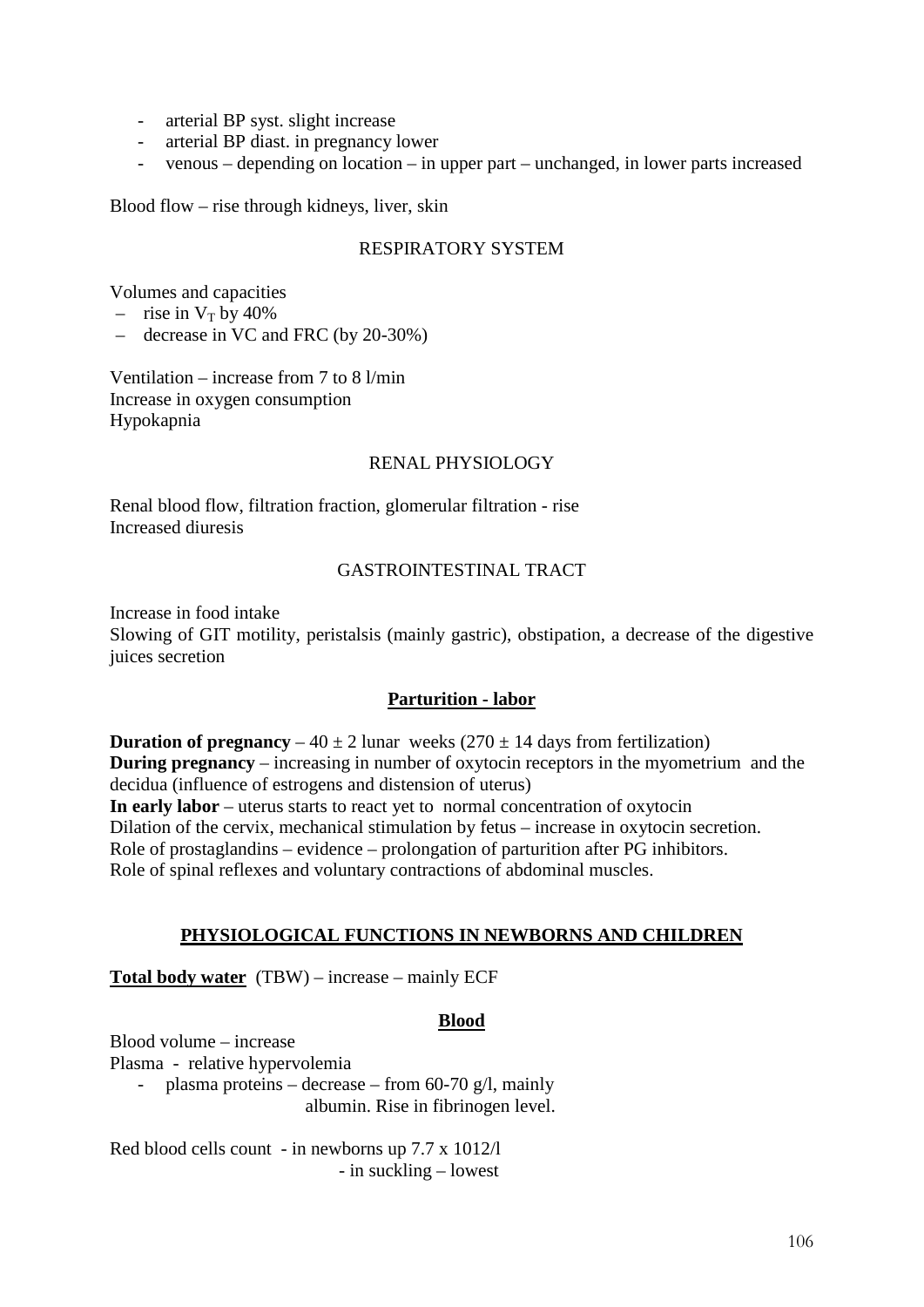Haemoglobin – (HbE), HbF, HbA (2,3 DPG) Leukocytes – lymphocytosis in childhood Blood groups - antigens – weaker activity - aglutinins – absent

Platelets, clotting – without abnormalities

# **Cardiovascular System**

# **FETAL CIRCULATION**

Placenta - 1 umbilical vein (oxygenated blood -  $80\%$  O<sub>2</sub>) d.venosus -V.C.inf.+ blood from systemic arteries (70%)  $RA + V.C.\sup.$  (sat.30%) - $RV +$  through foramen ovale -LA -LV(sat.62%) upper extremities and head (brain)- V.C.sup. RA- RV - PA - d.a.Botalli (sat. 52%) - descendent aorta abdominal organs,lower extremities

- 2 a.a.umbilicales - placenta

- V.C.inf.

**First breath - start of breathing**

Occlusion of umbil.cord – musculature:

 circular - sensitive to oxygen increase longitudinal - mechanical stretching spiral - decrease in temperature

Stimuli initiating breathing after birth:

Hypoxia -hyperkapnia-acidosis - stop of the oxygen supply, elimination of carbon dioxide,resp.-metabolic acidosis.  $PO<sub>2</sub>$  decreases with rate 10 mmHg/min –stimulation:

*- peripheral chemoreceptors (aortal)* 

- central - pH decrease.

Another stimuli:

- Cooling of the newborns body
- Tactile and pain stimuli
- Stimulation of proprioceptors
- Reflexes of airways and lungs Diving

Hering-Breuer deflation reflex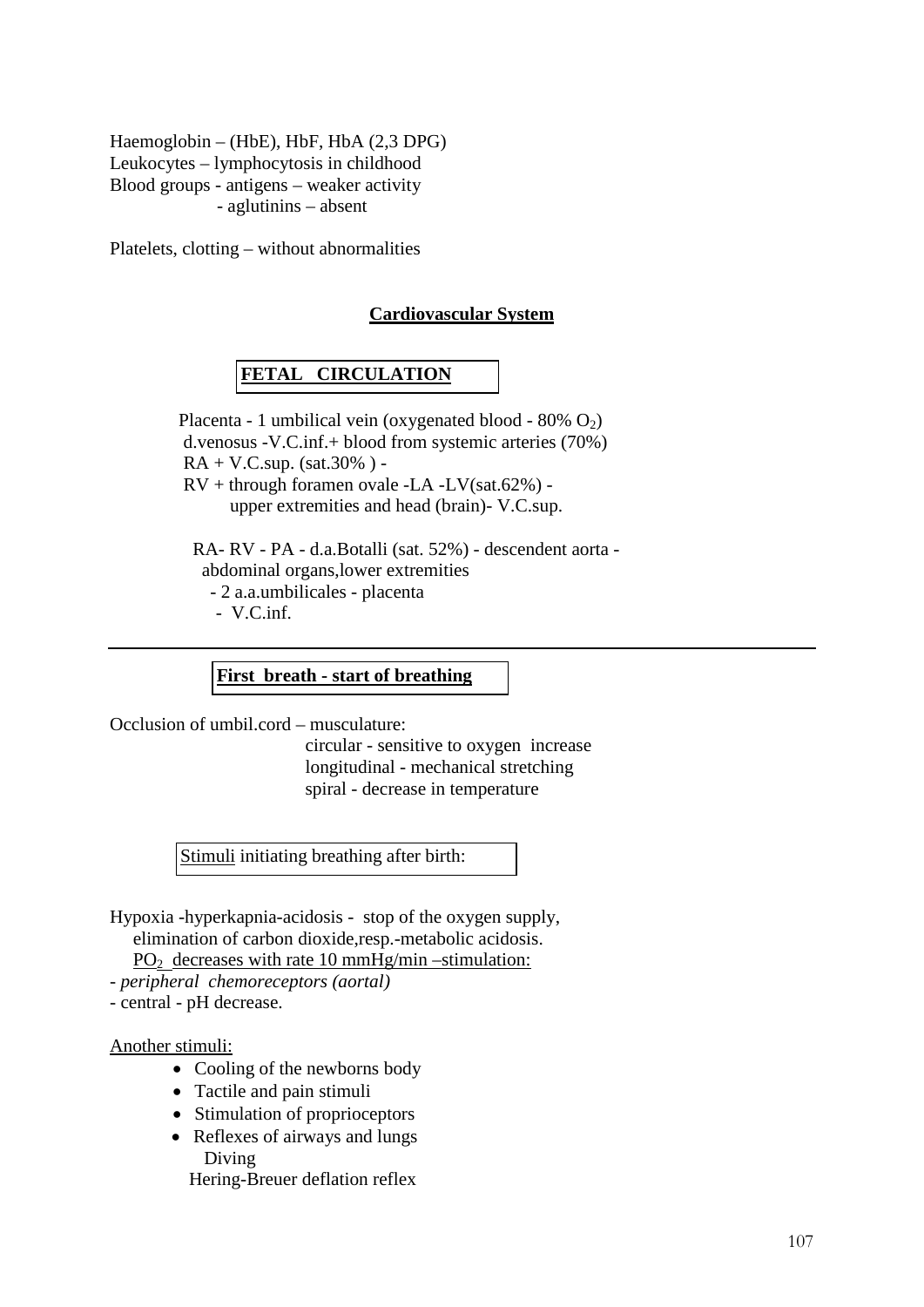Visual.acoustic,vestibular receptors

• Humoral effects -catecholamines

# **AERATION OF THE LUNGS**

Lung fluid elimination

Lung fluid - during fetal life volume 30-35 ml/kg - the same like total lung volume in postnatal life

Delivery - compression of the chest - 80-90 mmHg - 40 ml of the fluid

is squeezed out from the upper airways.

The first breath - strong negative pressure up - 75 mmHg - to overcome the resistance of the airways and viscosity of the lung fluid.

The first expirium - positive - a cry - pushes the fluid to alveolocapillary membrane resorption.

Repetitive respiratory actions.

Elimination of the pulmonary fluid - 2 ways:

- resorption to lung capillaries blood  $(2/3)$
- lymphatic vessels  $(1/3)$

# **TRANSITORY CIRCULATION**

#### **Closure of the foramen ovale**

Elimination of the inflow through v.umbilicalis

- venous return decreases, including BP in RA,RV,PA
- systemic circulation becomes shorter BP rises
- **BP** in LA exceeds BP in RA -FO closes functionally possibility of a reopening

#### **Closure of the ductus venosus**

Passive - reason - blood flow is stopped Active - contraction of a smooth muscle sphincter

#### **Closure of the ductus arteriosus**

Diameter 0.5-0.6 cm length 1.25 cm - like aorta,PA

Factors for closure:

- The increase in PaO<sub>2</sub> functional constriction
- Vasoactive substances
	- Vasoconstrictors : serotonin,NA,angiotensin
	- Vasodilators : Prostaglandins PGE<sub>2</sub>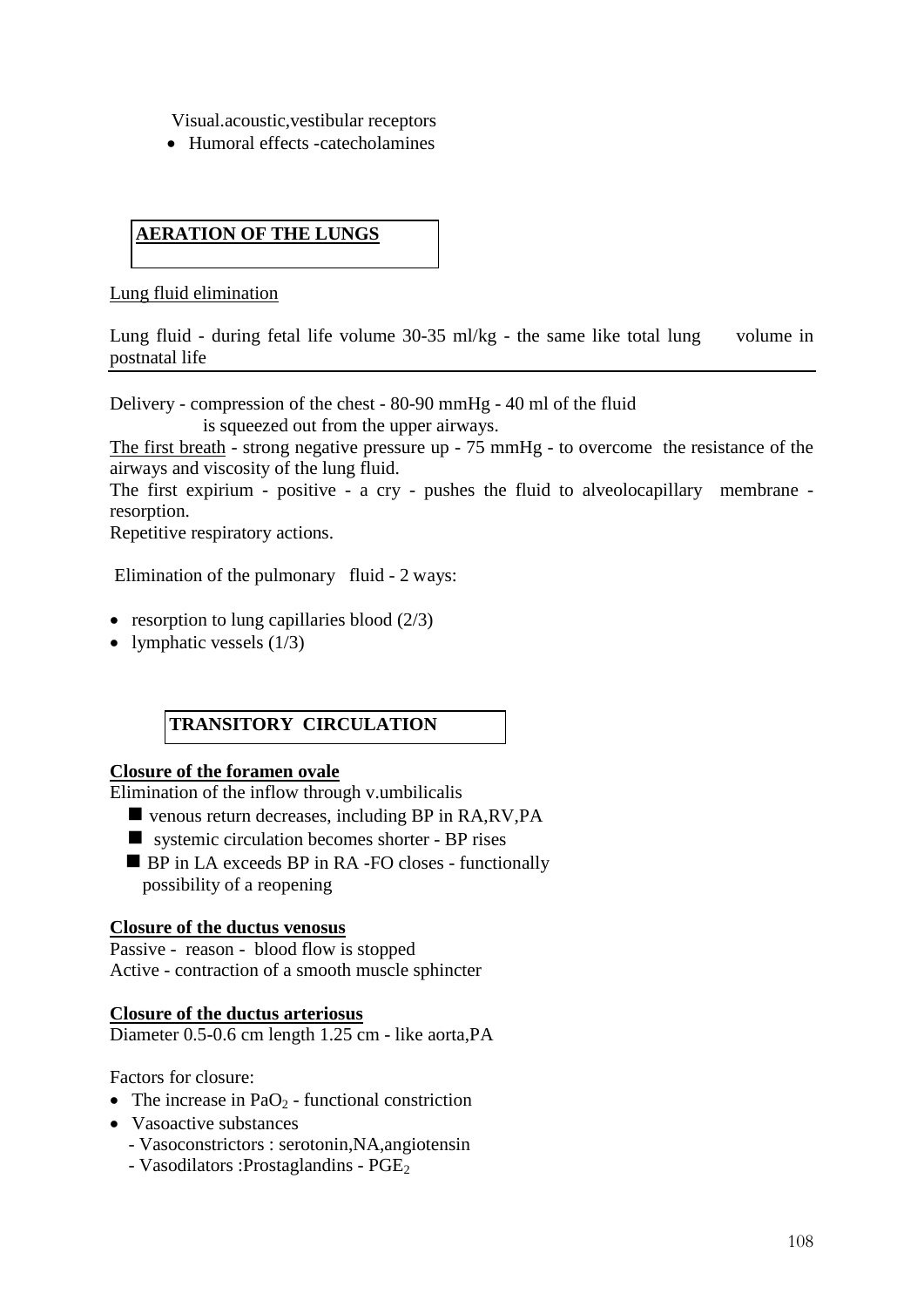During intrauterine life - balance between vasoconstrictors and vasodilators - after birth - placenta as a source of the PG production is eliminated - predominancy of the vasoconstrictors Definitive closure up in  $3<sup>rd</sup>$  month.

Clinical aplication : duct.art.apertus (open) - application of a cyxclooxygenase - PG blockers:

- aspirine acetylosalicylic acid
- $\blacksquare$  Indomethacine

#### **Changes in pulmonary circulation**

Fetal life - only 3 - 10% of the CO.After birth the pulmonary bed must be adaptade to capacity 100 % of the CO RV.

Vasodilation:

- Oxygen **-** an increase in satur. $O_2$  vasodilation
- Substances acetylcholine,bradykinin,PG
- Mechanical changes aeration of the lungs
- Morphological changes involution of the smooth musle layer in the vessels of the pulmonary bed

#### **Changes in cardiac output**

Existence of the 2 pumps in series - shunts are closed functionally possibility of the reopening = transitory circulation

Consumption of the oxygen  $2x$  higher than in adults = higher CO up 200 - 300 ml/min/kg

#### **Heart rate**

 in newborns - mature - 110-130/min premature - 120-140/min

#### **Blood pressure in newborns**

#### **Methods for measurement of BP**

- Invasive -catheterization
- Noninvasive ultrasound tonometer -infrasound tonometer

**Normal values** of BP in newborns: mature - 90/60 mm Hg premature - depending on gestation age lowest 40/20 mmHg

#### **Physiological changes of BP in newborns**:

Cardiovascular reflexes - functioning:

• baroreflexes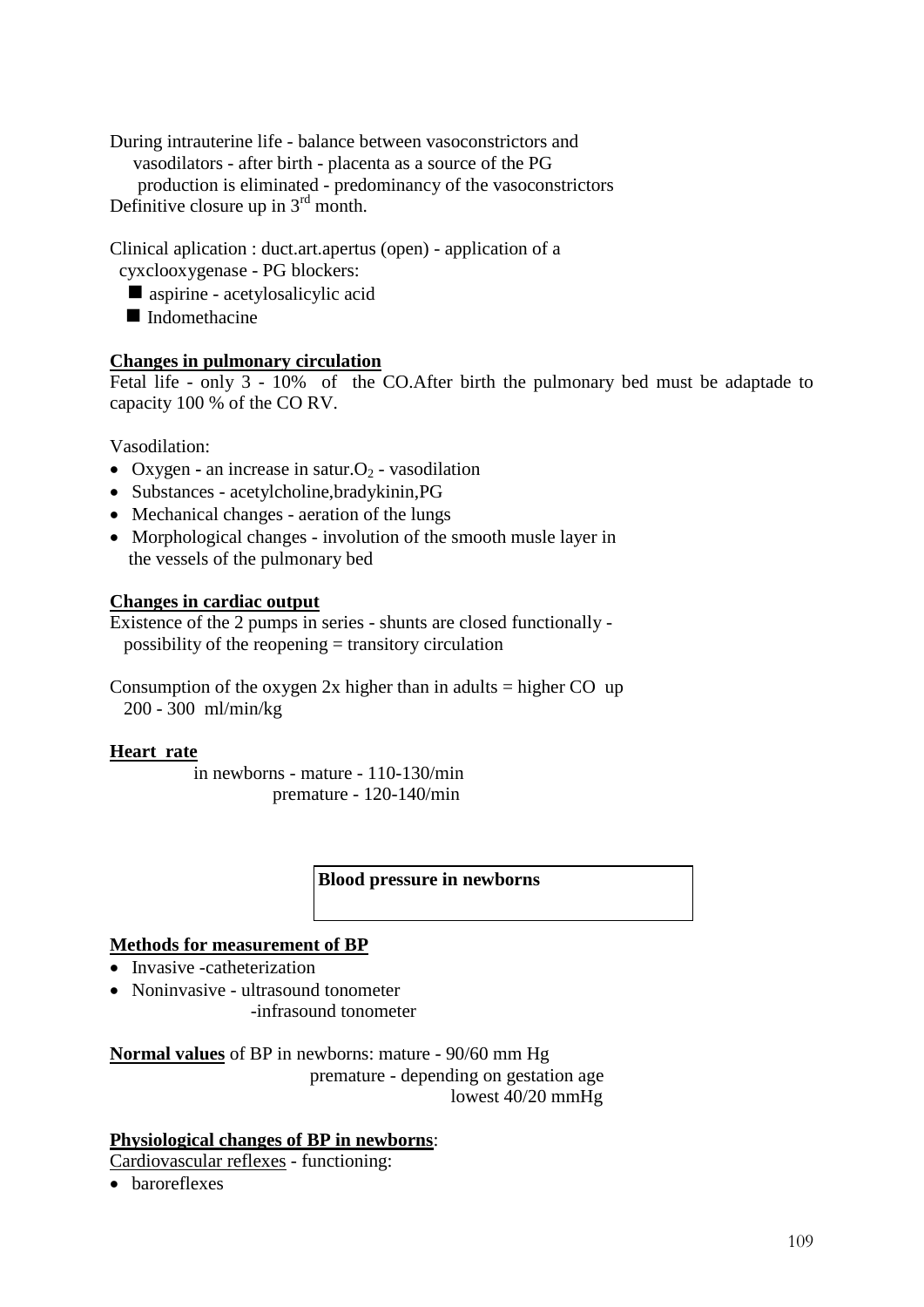- oculocardiac reflex
- Cushing reflex
- Cold reflex
- Kratschmer,diving reflexes
- $\bullet$  ....

Diurnal rhythm - day-night fluctuations in BP Crying - increase in BP by 30-40% Food intake - increase in BP by 30%

# **Respiration**

Respiratory muscles – lower tone, fatigue Thorax – less mineralized, compliant Airways – small diameter Alveoli (size:  $d - only 20-50 \mu m$ , in adults up 300  $\mu$ m) Count: 20 millions versus 300 millions Compliance – in absolute values low, specific the same Resistance – up 10 x higher

Regulation of breathing - chemical – biphasic response to hypoxia - neural – HB reflex well developed.

#### **Gastrointestinal Physiology**

Intrauterine nutrition:

- histotrophic
- haemotrophic

#### Postnatal nutrition:

- lactotrophic
- mixed

Existence of a special reflex – suckling reflex (non-conditioned, inborn, however unstable) Salivation: low volume and a weak alpha-amylase activity in saliva Swalowing – deglutition – well developed

Stomach:

- Volume: in newborns  $5-10$  ml,  $1<sup>st</sup>$  year  $250-300$  ml
- Secretion: less HCl, higher pH (3-4)

chymosin

 fetal pepsin (higher pH optimum) intrinsic factor – gradual increase in postnatal life

(together with pH decrease)

- Motoric activities: lower, emptying of stomach in 2-3 hours

Small intestine:

- thinner muscular layer
- ability of the bigger molecules absorption, penetration of potential antigens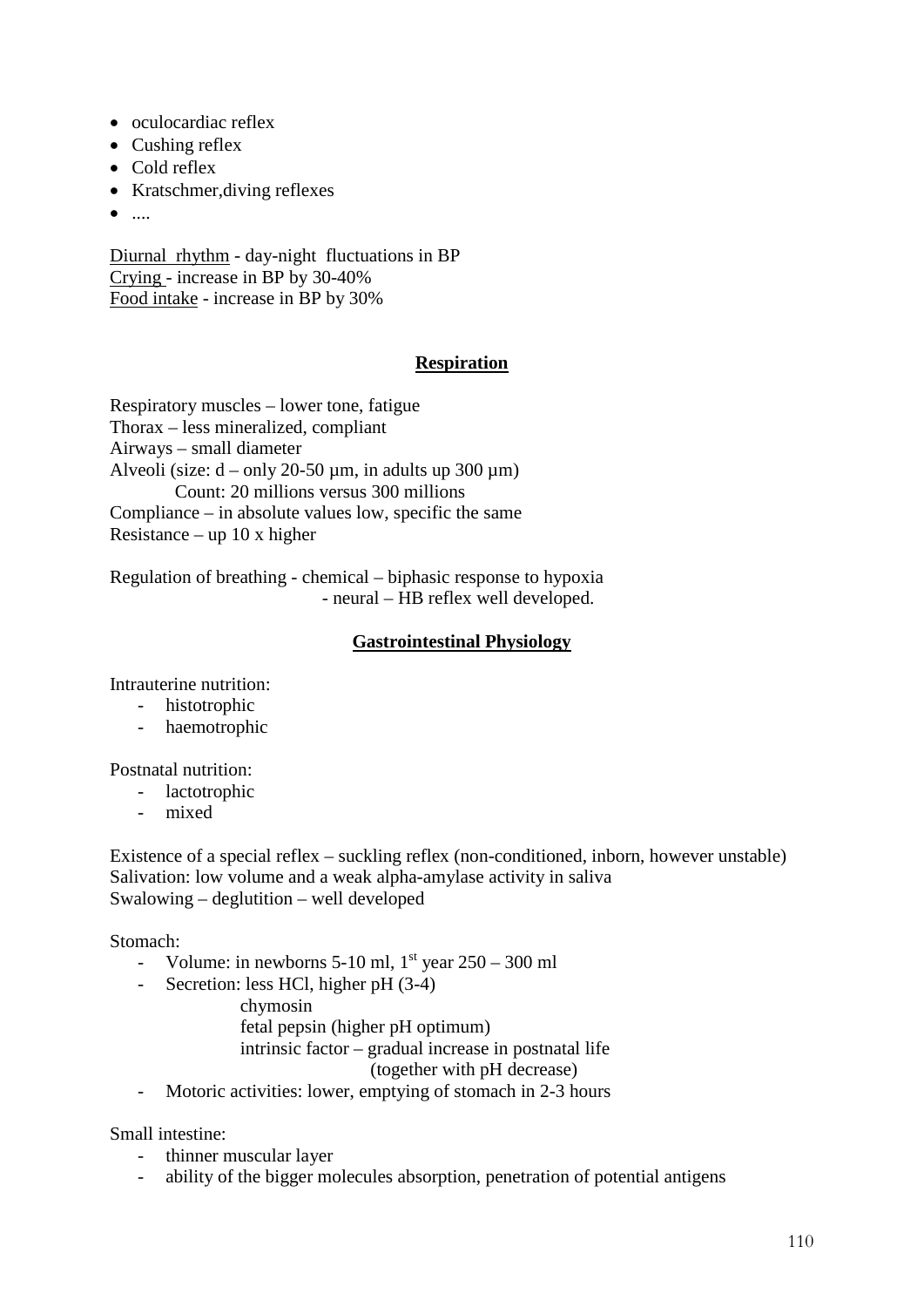Colon: well developed functions, more frequent defecations

### **Liver**

In fetal life – important function – condition for optimal development

Formation and storage of different nutrients – for immediate utilization after birth

Formation of plasma proteins, synthesis and excretion of the cholic acids, enterohepatic circulation – in utero

Conjugation and detoxification functions – active – relative insufficiency after birth – in early postnatal life – for detoxification and elimination of the great pool of bilirubin.

Low capacity of the oxidative metabolism in newborns

Gradual maturation after birth

#### **Metabolism**

BMR/kg increased in newborns (up 3x)

Predominancy of proteoanabolic processes

Metabolic pathways the same, immaturity of enzyme systems

The main source of energy – glucose and free fatty acids

Protein minimum in the  $1<sup>st</sup>$  year up 2.5 g/kg (vs. 0.6 in adults)

#### **Renal Physiology**

Fetal period: Excretory organ – placenta Formation of urine and micturition influence a composition of amniotic fluid

Newborns: Glomeruli size: smaller, less permeable (cubic epithelium) Shorter proximal tubules Longer Henle´s loops (relatively)

Decreased renal perfusion - lower BP.

Renal fraction 5-6% (in adults 20%)

Low sensitivity to ADH, decreased ability to concentrate urine – bigger diuresis for elimination of the metabolite pools.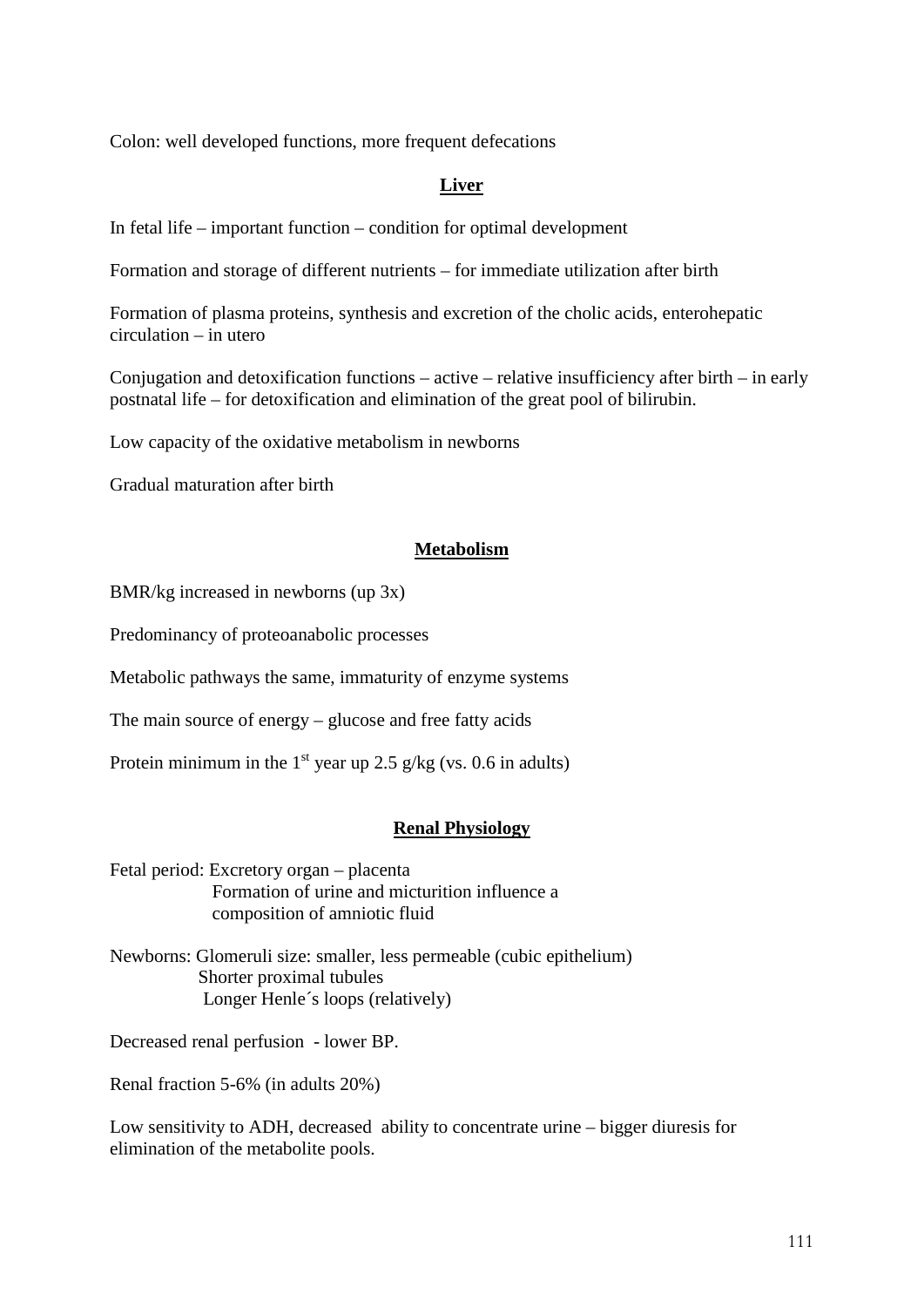# **Endocrine System**

### Fetal period:

Axis: Hypothalamus – adenohypophysis – target glands – in functions

Parathormone – secreted by fetus – however maternal parathyreoidea – the main source of the PTH

Thyreoidal hormones

Adrenal cortex hormones – predominancy of the sexual hormones – androgens

Pancreas – fetal insulin – important for keeping normoglycemia

Early postnatal period:

Thyreoidal hormones – necessary for physiological development of the nervous system – brain

Adrenal medulla – firstly predominancy of NA, latter of A

### **Nervous system**

Metabolism: Ability of the anaerobic metabolism

Hematoencephalic barreer: Development after birth: Increased permeability in the early phases of postnatal life – penetration of different substances to the brain tissue (bilirubin – kernicterus)

Development of the movements: Fetal period: since  $6<sup>th</sup>$  -  $7<sup>th</sup>$  gestatuional week

Postnatal period – phases:

- holokinetic – generalized movements

- monokinetic from the end of the  $2<sup>nd</sup>$  month movement by one extremity
	-
- dromokinetic from  $5<sup>th</sup>$  month targetted movement
- kratikinetic after the  $1<sup>st</sup>$  year voluntary/involuntary movements

Developments of the dynamic stereotypes Conditioned reflexes/learning/memory/speech Ability of the memory formation – since intrauterine life. Development of the speech – best from the end of the  $2<sup>nd</sup>$  year.

### **Thermoregulation**

#### Fetal

The temperature of the fetus is approximately  $+0.5$  °C due to fetal metabolic activity. Heat generated by fetal metabolism is dissipated by the amniotic fluid or the placenta to maternal blood in the intervillous spaces. Mother – fetal temperature gradient.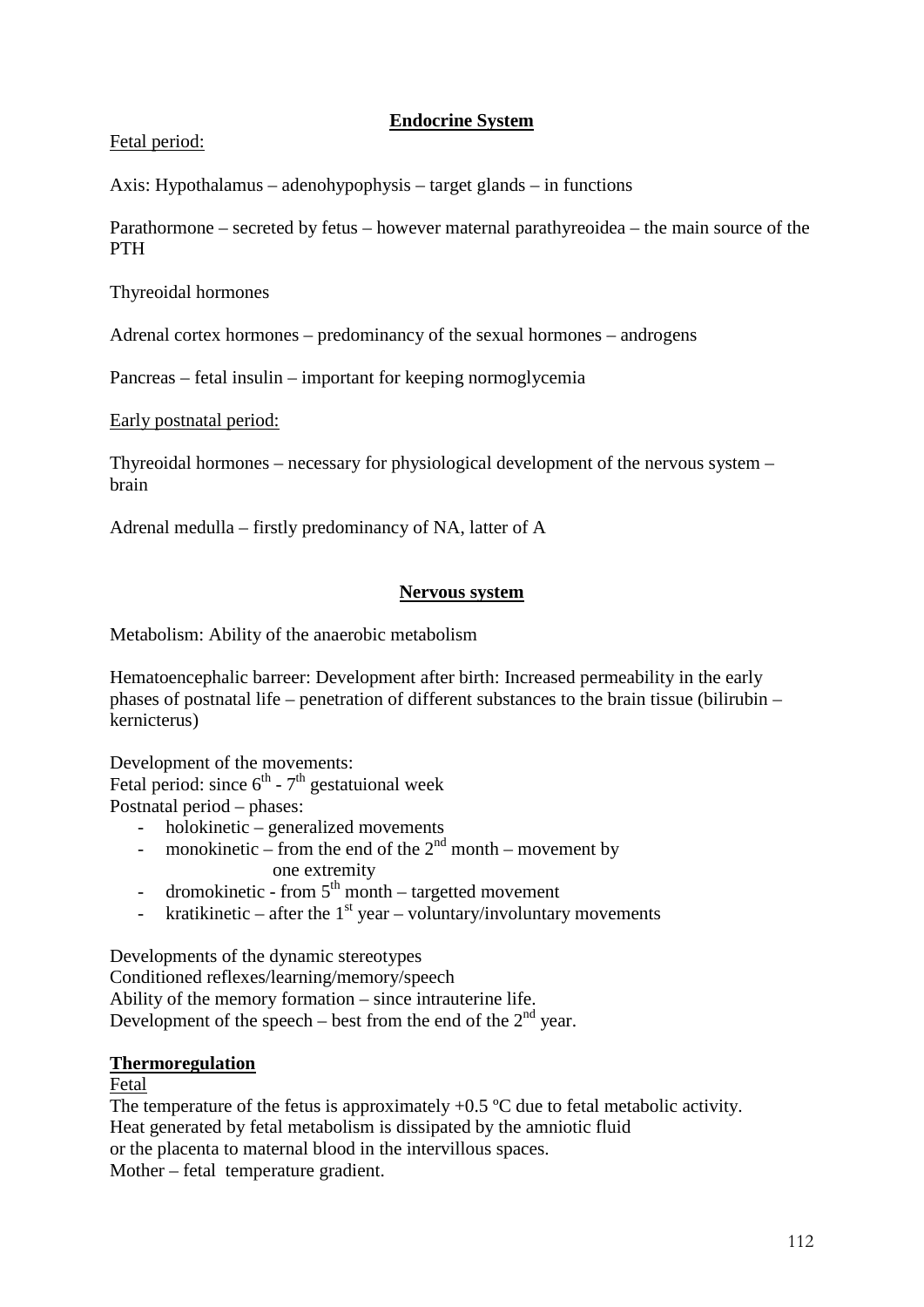Newborns – heat losses are greater, more rapid and can easily exceed heat production. Because of the newborn´s larger surface area – to body mass ratio, decreased insulating subcutaneous fat, increased skin permeability to water.

After birth – transitional events:

The newborn losses heat rapidly after birth, especially through

evaporative losses.

The newborn's skin temperature (at  $T = 25 \degree C$  in delivery room) decreases with the rate 0.3  $\mathrm{°C/min}$  – central T – 0.1  $\mathrm{°C/min}$ .

The infant's T may fall 2 to 3 °C after birth. In 6-12 hours – restoration of the temperature.

Consequences of the temperature change:

- Positive: the initiation of the breathing
	- peripheral vasoconstriction closing of the foramen ovale
	- stimulation of the thyroid gland

- Negative: The increase in oxygen consumption.

Heat production in newborns

Physical methods:

- Shivering not important in the newborns
- Muscular activity crying, restlessness

Chemical methods:

- Metabolic processes – the greatest amount of metabolic energy is produced by the brain, heart and liver.

- Special method of heat production in newborns = nonshivering thermogenesis – brown adipose tissue (BAT) metabolism.

In the term newborns BAT accounts for 2 to 7 % of the infant weight.

In the midscapular region, around the neck, under the clavicles, in the mediastinum, around the trachea, esophagus, heart, lungs, liver, kidneys, adrenal glands.

### **PHYSIOLOGY OF EMOTIONS**

#### DEFINITION

- $\Box$  Strong urgent condition of the instinctive feeling related to the certain target activity.
- $\Box$  Emotions are demonstrated by
	- appetitive or
	- aversion behaviour

#### **Apetitive behaviour**

#### Physiological needs

Looking for pleasant sensoric experiences (taste, visual, acoustic), new positive stimuli, sport etc.

#### Psychic needs

Looking for social contacts, self – application and social social acknowledgments.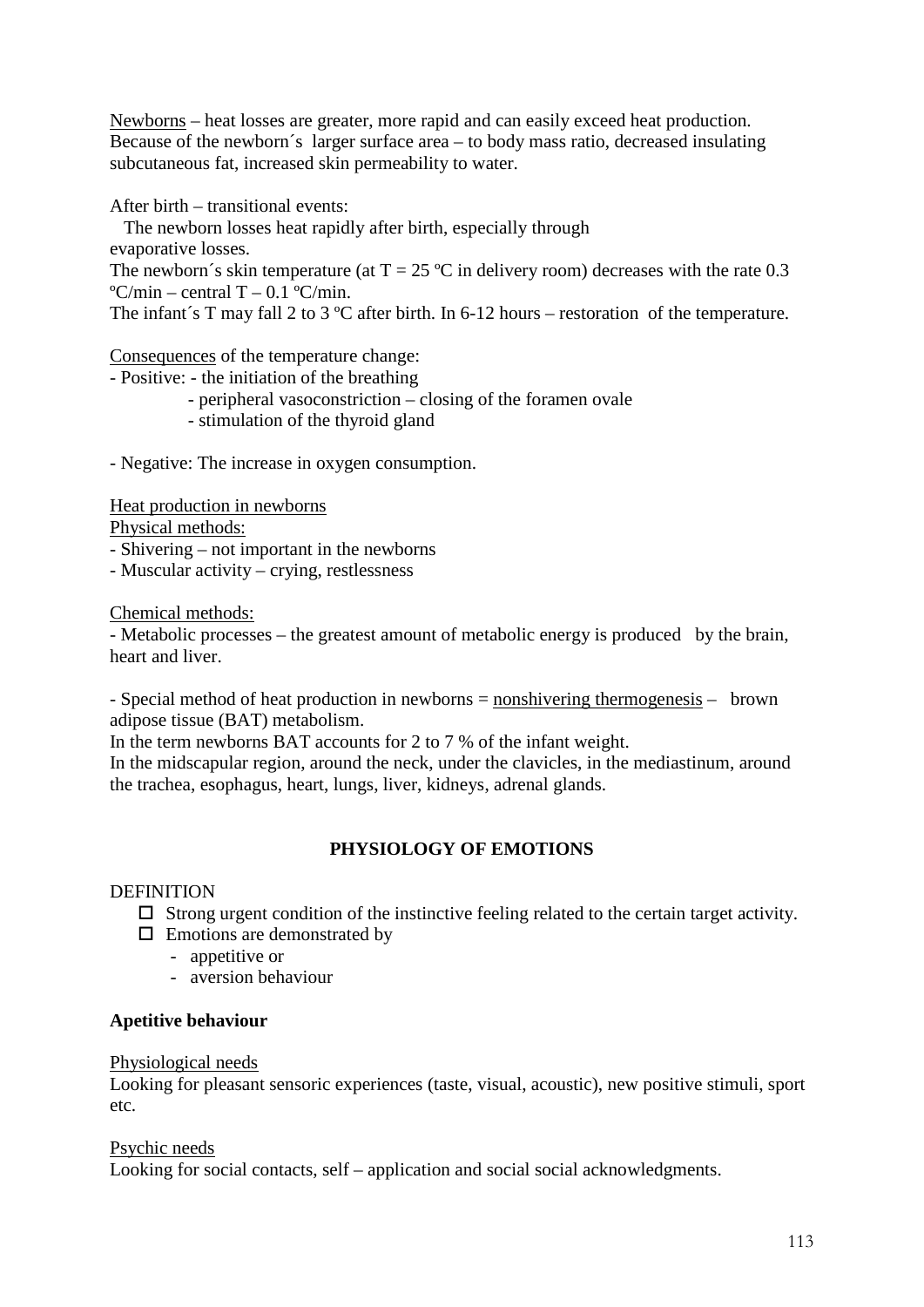Looking for situations reinforcing self-esteem and self-respect. Looking for sympathy, mutual understanding, love etc.

#### **Aversion behaviour**

Physiological needs Avoidance of the hunger, thirst, pain, fatigue, too hot/cold environment...

Psychic needs Avoidance of the social isolation, abortion, non-success, loss of social status, loss of selfesteem, etc.

Regarding to behaviour:

Emotions = affective component of interaction between important stimulus and the response  $\Rightarrow$  determinant of the behaviour of the individual

Components of the behaviour:

- $\Box$  cognitive cortex
- $\Box$  **emotive** affective subcortical + cortical
- $\Box$  conations cortical + subcortical motion

Components of emotions

- $\square$  psychic (fear, anger, sadness)
- $\Box$  autonomic (sweating, CVS, pale/reddish face)
- $\square$  somatic (increase/decrease in muscle tone, body position, movements,...)

#### **Regulation of emotions**

**Limbic system** (phylogen.oldest)

 amygdala hippocampus gyrus cinguli (limbic cortex) talamus

 **Hypotalamus –** reactions through ANS

**Cortex** – mainly prefrontal......

### **Emotions are not product of 1-2 CNS structures – they are result of coordinated activities of many of them.**

Recently – very important structures: **prefrontal cortex** and **amygdala**

- $\Box$  **Prefrontal cortex** belongs to the places controlling emotions mainly positive emotions – happiness, pleasure...
- **Amygdaloid ncl.** are responsible for anger, fear, sadness and other negative emotions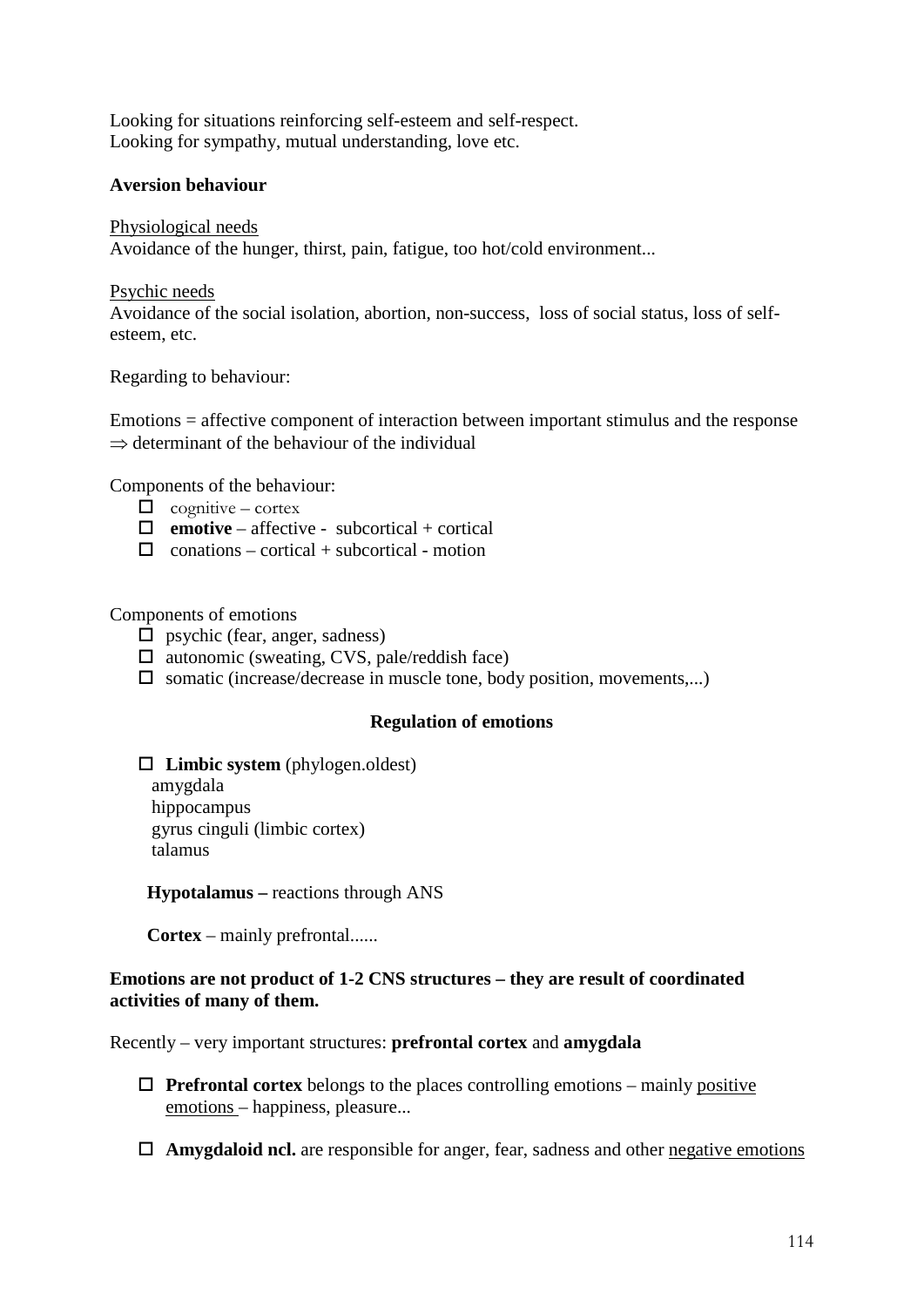# **Amygdala**

Temporal lobe Corticomedial part – direct relation to autonomic functions and to smell Basolateral – to cognitive activity – to frontal and temporal lobe

### **Afferent pathways**

bulbus olfactorius....see Fig.

# **Efferent pathways**

Reciprocal to afferents (see Fig.)

- hypothalamus
- thalamus- prefrontal cortex cognitive emotional experiences
- hipocampus
- subst. grisea brain stem, RF and parasympathet. nuclei important for autonomic and somatic expressions of emotions and on emotions based behaviour.

### **Amygdala Functions**

- $\Box$  Evaluation of information on emotional basis using of memory to positive/negative stimuli
- $\Box$  Key role in behaviour control (autonomic and motor reactions) as response to emotions
- $\Box$  Role in development of memory traces engrams with emotional component load, learning on the basis awarding/punishment

Role of amygdala in conditioned fear reactions:

Rats – dominant reaction - "freezing" (passive avoidance).

Humans – sudden threat - "freezing" – latter motoric activity (fight/flight) or continuation in immobility ("freezing)

### **Stimulation of amygdala**

*In humans during operations of temporal lobe*

- $\Box$  Fear with relevant ANS reactions
- $\Box$  Hallucination of the type "déja vue"

### **Destruction of amygdala**

(experimental or by cancer process)

- $\square$  Loss of the fear
- $\square$  Loss of agressivity
- $\Box$  Reduction of emotional expressions
- $\square$  Loss of facilitation of engrams production with emotional load
- $\square$  Loss of effort for social communication (self isolation)
- $\Box$  Hypersexuality

### **Limbic system**

1) Weak influence of cortex on emotions (affective component and autonomic changes). Only few connections to cerebral cortex

"It is easier to play than to mask emotions"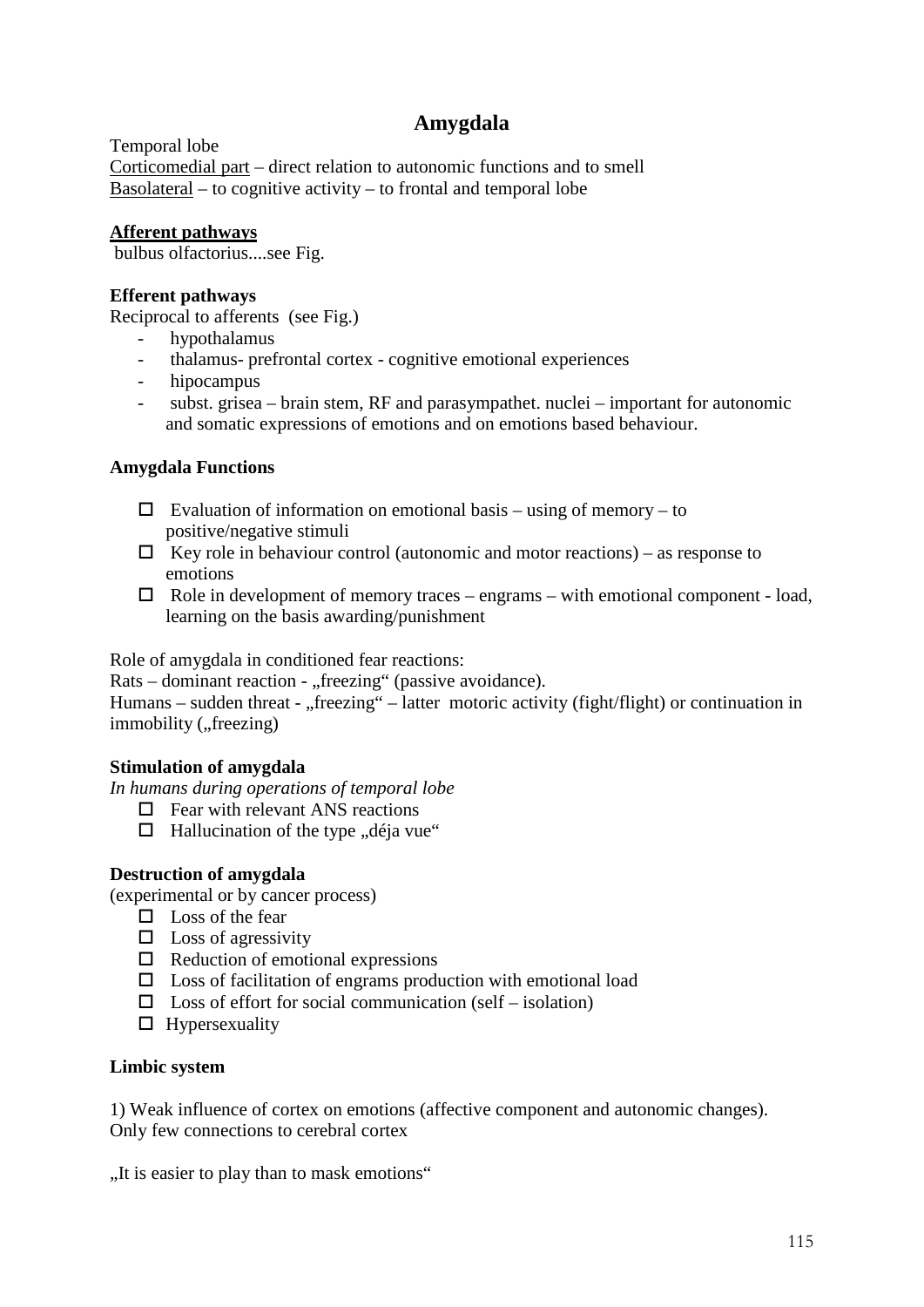2) Inertia of emotions: firing from the neurons of the limbic system are present longer after stimulus (emotions "live" longer than stimuli)

### **Role of the emotions**

**Physiological view:** they help to survive to individuum / human (animal) kind

**Personality view:** they make life rich to positive/negative experiences – life fullness

#### **Types of emotions** – related to:

- Self-defense
- **Nutrition**
- Reproduction...

#### **1. Emotions related to self-defence**

- $\Box$  **fear** (passive defence avoidance) stimulation of hypothalamus and amygdala; mydriasis, sweating, postural changes, ...
- **agressivity** (active defence avoidance);
- $\Box$  **placidity** (peacefullness) contrary to agressivity

Regulation of the emotions related to the fear:

- $\square$  amygdala responsible for balance between extreme emotions (agressivity/placidity)
- $\Box$  hypothalamus integration center for autonomic and somatic responses during defecnsive behaviour
- $\Box$  hormonal testosterone increases agressivity (castration), estrogens placidity

### **2.Emotions related to nutrition**

Stimuli: **hunger, thirst** regulated by hypothalamus (hunger and satiety centers) as

- $\Box$  affective component emotions controlled by limbic system (and hypothalamus)
- $\Box \Rightarrow$  nutritional behaviour (food search) conation component

Other stimulus: **apetite** (strong cortical influence)

Physiological consequences: ↑ BP and splanchnic circulation, stronger peristaltics, decrease in skeletal muscles blood flow

#### **3.Emotions related to reproductive activities**

### Determinants of

- **sexual behaviour**
	- **parental behaviour** (maternal and paternal)

Regulation of sexual behaviour

- neural: neocortex, amygdala, hypothalamus, limbic cortex
- hormonal: testosterone, estrogens

### **Emotional inteligency (EQ)**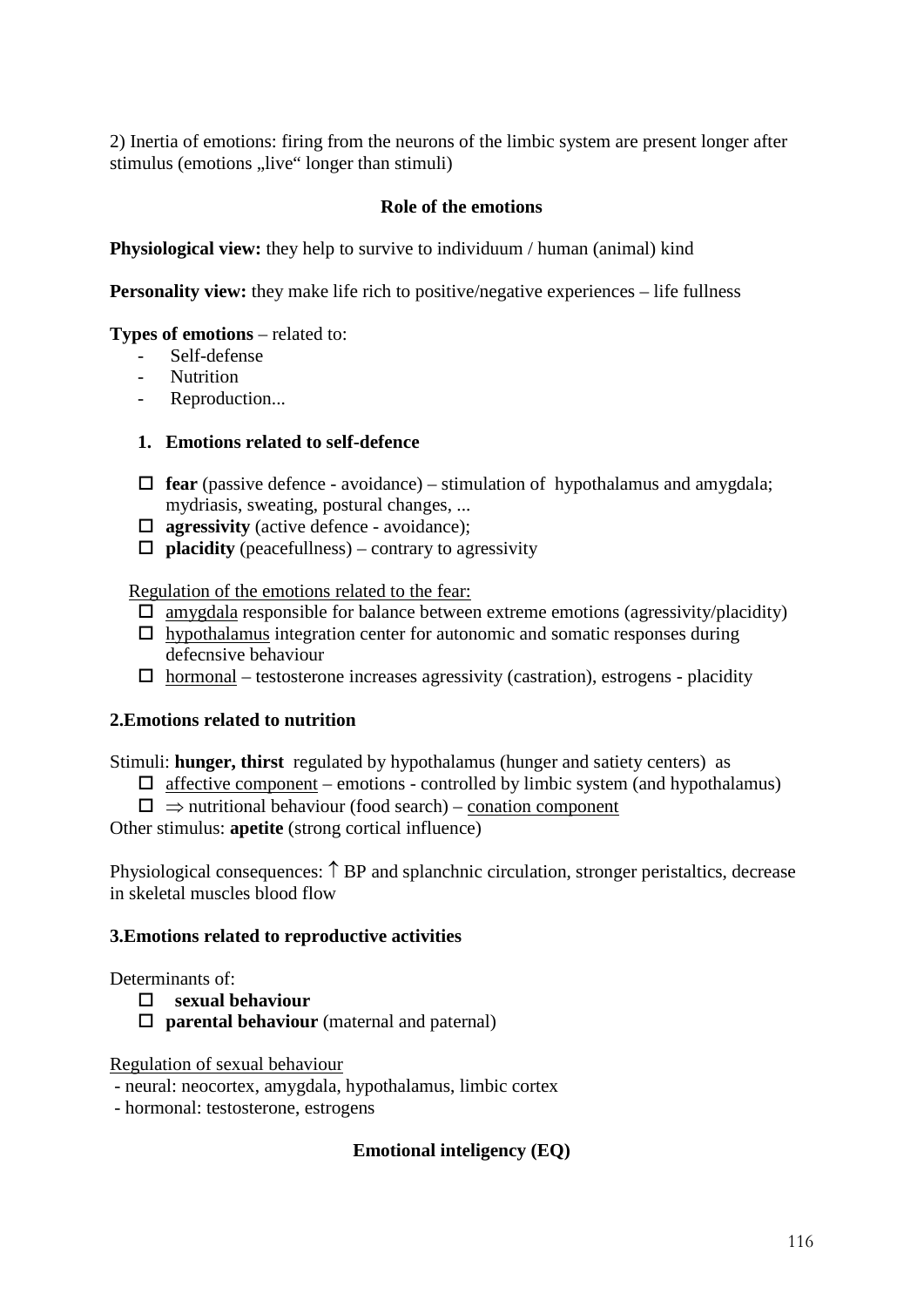- ability to control individual´s own emotional status (and of other peole) and to use this information in relationships

 $\Box$  5 components

- 1. self-consciousness (to understant internal feelings)
- 2. to control emotions
- 3. motivation (aimed to the target)
- 4. empathy
- 5. management of the social relationsips

# **HYPOTHALAMUS**

Connections:

- with the pituitary gland , with the posterior lobe (neurohypophysis) by neural fibres – tr. hypothalamo – hypophyseus.

- with anterior lobe (adenohypophysis) by blood vessels (hypothalamic - hypophyseal portal system).

- many afferent and efferent connections between hypothalamus and other parts of CNS – mainly by limbic system, thalamus, midbrain, hippocampus and others.

### **Functions of hypothalamus**

Regulation of the autonomic functions – control of organs through ANS. Integration of the somatic with autonomic nervous system "centers"

### **Regulations of the autonomic functions:**

- Spinal cord (e.g. sacral) – regulation of defecation, micturition

- Medulla oblongata – more complex functions: cardiovascular, respiratory, salivation, vomiting, secretion of GIT juices…

- Middle brain – acomodation, pupillary reflexes (eye)

### **- Hypotalamus = organ for integrative regulation**

### **1) Control of the cardiovascular system:**

*So-called neurogenic effects on heart rate and blood pressure Stimulation:* 

*- posterior and lateral region: sympathetic responses – tachycardia, hypertensive reaction, mydriasis...*

*- anterior – area preoptica: parasympathetic responses Reactions are modulated and transmitted through pons and medulla.*

### 2) **Thermoregulation**

*Hypothalamus anterior – monitoring of body temperature: Central thermoreceptors – in area preoptica (2/3 for higher temperature, 1/3 for a decrease*   $of BT -$  "*cold*")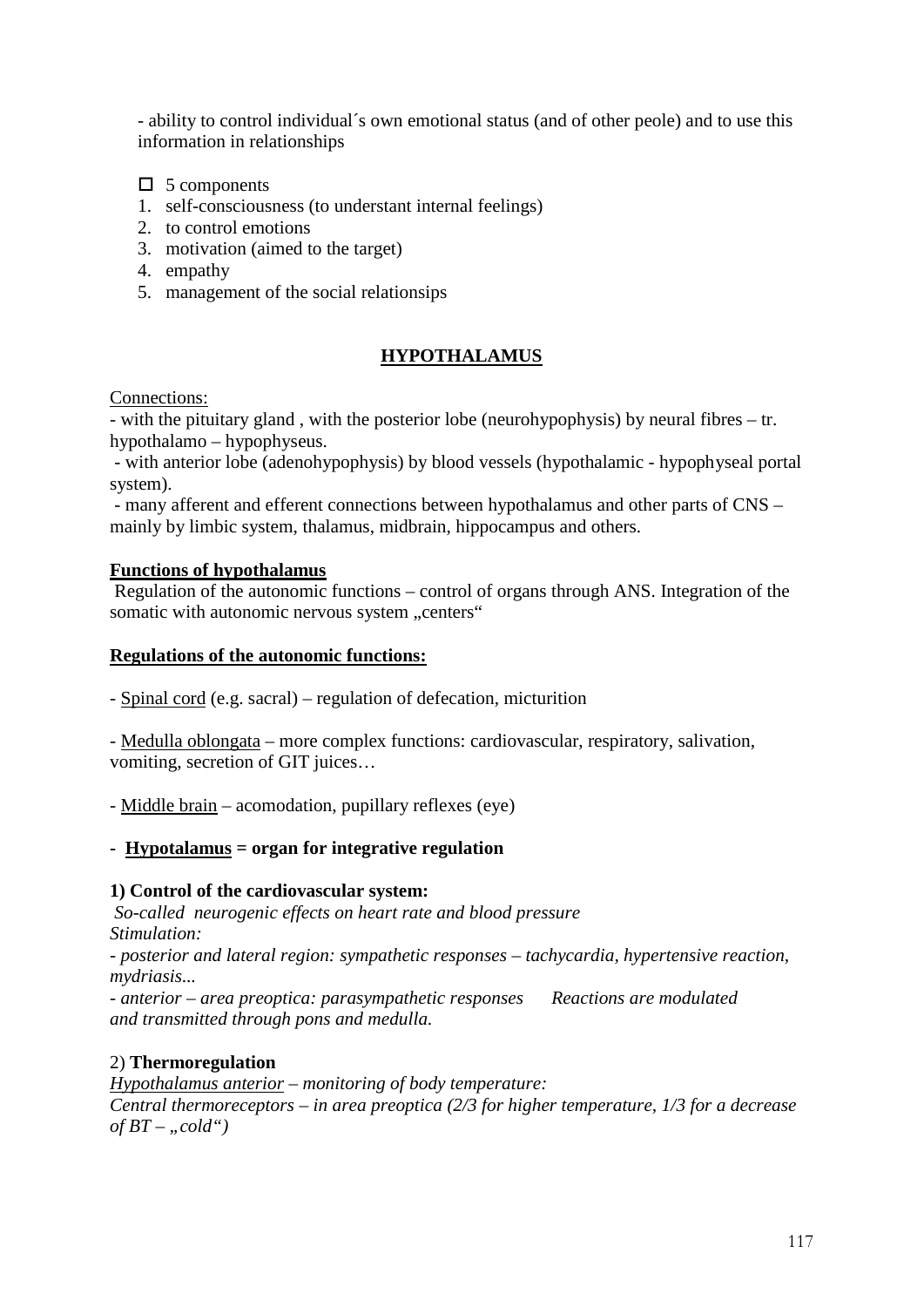*Peripheral thermoreceptors – spinothalamic tracts, thalamus, collaterals to hypothalamus. In skin - periphery 10x more of the cold receptors than for hot environment. Humoral signals – mediators (pyrogens) – transport through organum vasculosum laminae terminalis (OVLT) – the region non-protected by blood - brain barrier. Changes of hypothalamic perfusion by vasoconstriction/ vasodilation of OVLT – influence on basal hypothalamic temperature – set of the set point for central BT.*

*Hypothalamus posterior – thermoregulatory center (area hypoth. posterior) – processing of information from area anterior and the periphery. Activation of effectors for thermoregulation.*

# 3) **Regulation of hydratation and food intake**

Regulation of hydratation:

Regulation of water intake: Centre for thirst in lateral hypothalamus Information from: *Hypothalamus itself - osmoreceptors Periphery* – volumoreceptors, mouth, pharynx..

Regulation of fluid output (through kidneys): Ncl. supraopticus **-** ADH (arginín – vazopresín = AVP)

Regulation of apetite:

lateral centre = **apetite** – dominant active

Ventromedial centre =  $s \text{atity}$  – after food intake – temporary inhibis the "feeding centre" Corpus mamillare **=** coordinatio of the reflexes – movements of a tongue, chewing, deglutition, swalowing…

Information from: *Glucoreceptors* – glucostats in the centre of satiety *Periphery*

### 4. **Endocrine control**

*Production of:*

- *ADH(AVP)*
- *Oxytocine*
- *Hypothalamic neurohormons – regulation of adenohypophysis*

### 5. **Sexual functions**

 - Regulation of gonads development, sexual cycles through *adenohypophysis.* Control of sexual behavior: Activity of lateral regions of hypothalamus – stimulation of sexual behavior

Coordination of autonomic functions in erection, ejaculations in males.